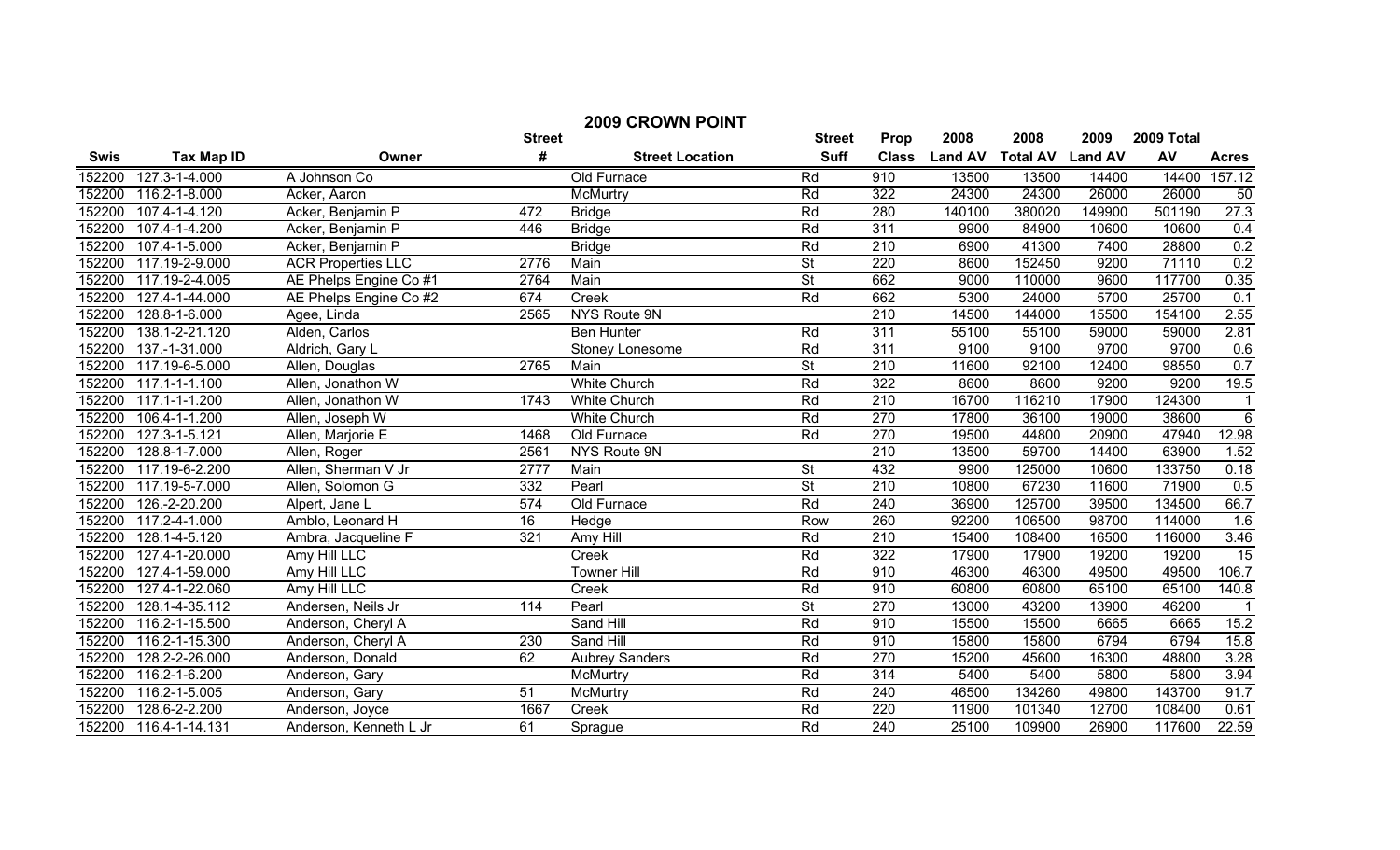| <b>2009 CROWN POINT</b> |                   |                                               |                  |                        |                          |                  |                |                 |                |            |                         |
|-------------------------|-------------------|-----------------------------------------------|------------------|------------------------|--------------------------|------------------|----------------|-----------------|----------------|------------|-------------------------|
|                         |                   |                                               | <b>Street</b>    |                        | <b>Street</b>            | Prop             | 2008           | 2008            | 2009           | 2009 Total |                         |
| <b>Swis</b>             | <b>Tax Map ID</b> | Owner                                         | #                | <b>Street Location</b> | <b>Suff</b>              | <b>Class</b>     | <b>Land AV</b> | <b>Total AV</b> | <b>Land AV</b> | AV         | <b>Acres</b>            |
| 152200                  | 127.1-1-25.000    | Anello, John                                  | 204              | Hog Back               | Rd                       | 240              | 22500          | 152460          | 24000          | 163100     | 24.68                   |
| 152200                  | 107.3-2-19.000    | Armstrong, Barbara                            |                  | Cold Spring            | Rd                       | 312              | 9700           | 12100           | 10400          | 12900      | 11.4                    |
| 152200                  | 106.4-1-3.160     | Armstrong, Barbara                            | 1867             | <b>White Church</b>    | Rd                       | 271              | 29600          | 57200           | 31700          | 61200      | 35.24                   |
| 152200                  | 117.2-1-1.000     | Armstrong, Barbara                            | 3443             | NYS Route 9N           |                          | 323              | 9900           | 9900            | 10600          | 10600      | 0.4                     |
| 152200                  | 107.3-2-17.000    | Armstrong, Barbara J                          | 3491             | NYS Route 9N           |                          | $\overline{312}$ | 13300          | 22000           | 14200          | 23540      | 1.3                     |
| 152200                  | 106.4-1-2.100     | Armstrong, Barbara J                          | 611              | Sand Hill              | Rd                       | $\overline{210}$ | 10800          | 43875           | 11500          | 46900      | 0.5                     |
| 152200                  | 106.4-1-3.200     | Armstrong, Cory J                             | 594              | Sand Hill              | Rd                       | 210              | 15700          | 96500           | 16800          | 103040     | 3.76                    |
| 152200                  | 128.6-5-23.000    | Armstrong, Darlene                            |                  | Creek                  | Rd                       | 314              | 2900           | 2900            | 3100           | 3100       | 2.68                    |
| 152200                  | 128.6-5-24.000    | Armstrong, Darlene                            | 1612             | Creek                  | Rd                       | 312              | 8700           | 40300           | 9300           | 43100      | 0.1                     |
| 152200                  | 116.4-1-10.000    | Armstrong, Isabelle                           |                  | <b>Breed Hill</b>      | Rd                       | 314              | 9000           | 9000            | 9600           | 9600       | 2.2                     |
| 152200                  | 116.4-1-21.000    | Armstrong, Isabelle                           | 523              | <b>Breed Hill</b>      | Rd                       | 270              | 13000          | 33200           | 13900          | 35500      | -1                      |
| 152200                  | 116.4-1-9.000     | Armstrong, Isabelle                           |                  | <b>Breed Hill</b>      | Rd                       | 322              | 13800          | 13800           | 14800          | 14800      | 7.7                     |
| 152200                  | 116.4-1-20.000    | Armstrong, Isabelle J                         | 517              | <b>Breed Hill</b>      | Rd                       | 312              | 4300           | 5500            | 4600           | 5900       | 0.7                     |
| 152200                  | 106.4-1-2.200     | Armstrong, Matthew M                          |                  | Sand Hill              | Rd                       | $\overline{314}$ | 100            | 100             | 300            | 300        | 0.04                    |
| 152200                  | 137.-1-22.000     | Ash, M Scott                                  |                  | Stoney Lonesome        | Rd                       | 314              | 17500          | 17500           | 18700          | 18700      | $\overline{\mathbf{8}}$ |
| 152200                  | 117.19-1-24.000   | Ashe, Victor                                  | 1877             | Creek                  | Rd                       | 210              | 11300          | 95965           | 12100          | 102700     | 0.6                     |
| 152200                  | 128.1-4-13.100    | Ashline, Betty A                              | $\overline{312}$ | Middle                 | Rd                       | 271              | 13700          | 53700           | 14700          | 57500      | 1.8                     |
| 152200                  | 128.1-3-2.000     | Ashline, Beverly A                            | 429              | Middle                 | Rd                       | 314              | 7600           | 7600            | 8100           | 8100       | 0.33                    |
| 152200                  | 116.4-1-14.132    | Ashline, Julie                                | 62               | Sprague                | Rd                       | 210              | 19200          | 86800           | 20500          | 92900      | 7.45                    |
| 152200                  | 128.3-1-5.000     | Asmar, Raymond                                |                  | <b>Buck Mountain</b>   | Rd                       | $\overline{322}$ | 20000          | 20000           | 21400          | 21400      | $\overline{21}$         |
| 152200                  | 117.16-2-2.000    | Assini, Claudia M                             |                  | Lake                   | Rd                       | 311              | 54000          | 54000           | 57800          | 57800      | 0.34                    |
| 152200                  |                   | 622.-9999-601.700/188 AT&T Communications Inc |                  | <b>Outside Plant</b>   |                          | 836              | $\mathbf{0}$   | 178781          | $\mathbf 0$    | 162402     | 0.01                    |
| 152200                  | 138.1-1-4.200     | Attanasio, Peter F                            | 972              | Stoney Lonesome        | Rd                       | 260              | 19710          | 80410           | 21100          | 86000      | 13.5                    |
| 152200                  | 117.19-5-28.000   | Aufuldish Edward G                            | 235              | Sugar Hill             | Rd                       | $\overline{210}$ | 13700          | 174400          | 14700          | 186600     | 1.7                     |
| 152200                  | 117.19-6-13.000   | Aylor, Kevin                                  | 256              | Sugar Hill             | Rd                       | 210              | 10800          | 136700          | 11600          | 146300     | 0.5                     |
| 152200                  | 128.8-2-6.000     | Ayres, Pamela J                               |                  | NYS Route 9N           |                          | 311              | 75600          | 75600           | 80900          | 80900      | 0.44                    |
| 152200                  | 128.8-1-10.000    | Bacon, Arthur                                 | 2527             | NYS Route 9N           |                          | $\overline{210}$ | 15200          | 44810           | 16300          | 47950      | 3.26                    |
| 152200                  | 127.2-1-13.120    | Bakie, Ronald A                               | 1183             | Creek                  | Rd                       | 240              | 19000          | 81150           | 20300          | 86800      | 14.33                   |
| 152200                  | 117.19-2-1.000    | <b>Barber Bert</b>                            | 12               | Lake                   | Rd                       | 240              | 21200          | 83840           | 22700          | 89700      | 16.3                    |
| 152200                  | 117.3-1-27.000    | <b>Barber Leslie</b>                          | 119              | <b>Russell</b>         | <b>St</b>                | 270              | 13000          | 38600           | 13900          | 41300      | -1                      |
| 152200                  | 128.1-4-35.200    | Barber, Donald C                              | 102              | Pearl                  | $\overline{\mathsf{St}}$ | 210              | 13700          | 93780           | 14700          | 100300     | 1.79                    |
| 152200                  | 128.12-1-8.000    | Barber, Harold G                              | 2427             | NYS Route 9N           |                          | 210              | 17700          | 97200           | 18900          | 104000     | 5.9                     |
| 152200                  | 128.2-1-31.000    | Barber, Harold G                              |                  | Sugar Hill             | Rd                       | $\overline{322}$ | 7000           | 7000            | 7500           | 7500       | 13.4                    |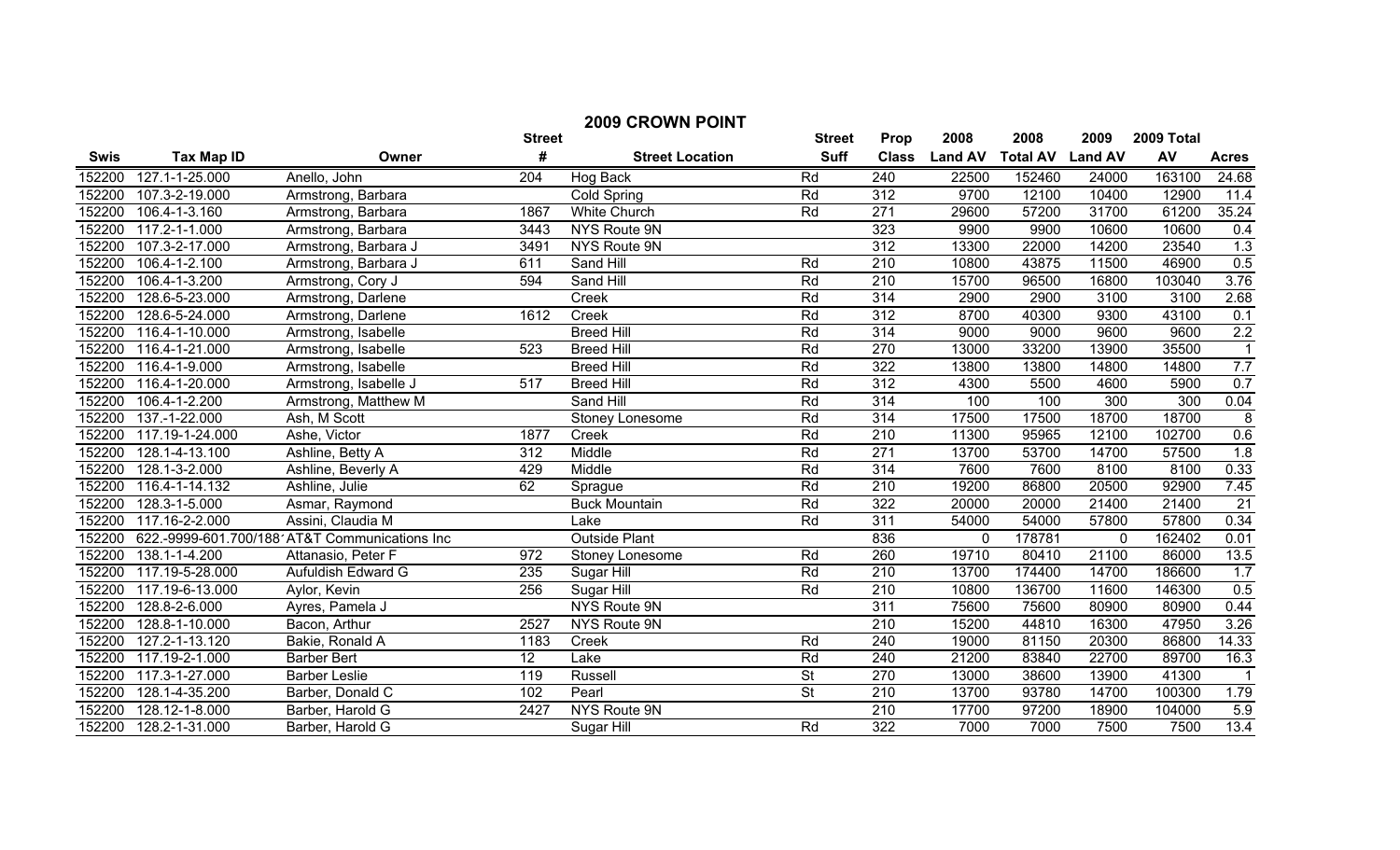| <b>2009 CROWN POINT</b> |                   |                                              |                 |                        |                          |                  |                |                 |                |            |                 |
|-------------------------|-------------------|----------------------------------------------|-----------------|------------------------|--------------------------|------------------|----------------|-----------------|----------------|------------|-----------------|
|                         |                   |                                              | <b>Street</b>   |                        | <b>Street</b>            | Prop             | 2008           | 2008            | 2009           | 2009 Total |                 |
| <b>Swis</b>             | <b>Tax Map ID</b> | Owner                                        | #               | <b>Street Location</b> | <b>Suff</b>              | <b>Class</b>     | <b>Land AV</b> | <b>Total AV</b> | <b>Land AV</b> | AV         | <b>Acres</b>    |
| 152200                  | 128.1-4-35.111    | Barber, Kathleen A                           | 108             | Pearl                  | <b>St</b>                | 210              | 14800          | 82200           | 15800          | 87950      | 2.92            |
| 152200                  | 117.2-2-21.000    | Barber, Rae S                                | 248             | <b>Burdick</b>         | Rd                       | 210              | 19800          | 73450           | 21200          | 78600      | 8               |
| 152200                  | 107.20-2-19.000   | Baricevic, Ivan                              | 602             | Lake                   | Rd                       | 260              | 59200          | 99500           | 63400          | 106500     | 0.9             |
| 152200                  | 117.18-2-9.000    | Barker, Joyce M                              | 1761            | Creek                  | Rd                       | $\overline{210}$ | 16000          | 177960          | 17100          | 190400     | 4.1             |
| 152200                  | 117.2-4-2.000     | Barnard, Rebecca J                           | 16              | Hedge                  | Row                      | 260              | 87700          | 109300          | 93900          | 117000     | 3.2             |
| 152200                  | 117.2-2-8.200     | Barnard, Rebecca J                           |                 | Lake                   | Rd                       | $\overline{311}$ | 15600          | 15600           | 16700          | 16700      | 6.9             |
| 152200                  | 117.18-2-11.000   | Barnett, Dana                                | 1753            | Creek                  | Rd                       | $\overline{210}$ | 11600          | 119680          | 12400          | 128050     | 0.7             |
| 152200                  | 117.19-2-5.021    | Barnett, Harold A Jr                         | 2862            | NYS Route 9N           |                          | $\overline{312}$ | 6900           | 8000            | 7400           | 8600       | 0.3             |
| 152200                  | 128.12-1-5.120    | Barnett, Harold A Jr                         |                 | NYS Route 9N           |                          | $\overline{311}$ | 18800          | 18800           | 20100          | 20100      | 15.15           |
| 152200                  | 117.20-5-12.000   | Barnett, Robin                               | 4               | <b>Monitor Bay</b>     | Rd                       | $\overline{210}$ | 10800          | 95040           | 11600          | 101700     | 0.52            |
| 152200                  | 126.-2-13.220     | Baron, Robert                                | 736             | Old Furnace            | Rd                       | 314              | 20260          | 20260           | 21680          | 21680      | 8.53            |
| 152200                  | 128.12-2-1.000    | Barreto, Reymond                             | 34              | Rock                   | Way                      | 210              | 147900         | 254770          | 158300         | 272600     | $\overline{3}$  |
| 152200                  | 128.1-4-38.220    | Barrows, Clinton                             | 73              | Sam Curran             | Rd                       | 210              | 17800          | 160680          | 19000          | 171900     | 5.98            |
| 152200                  | 128.8-1-2.000     | Barrows, Truman                              | 21              | <b>Aubrey Sanders</b>  | Rd                       | 210              | 17100          | 114380          | 18300          | 122400     | 6.6             |
| 152200                  | 128.8-1-2.000/1   | Barrows, Truman                              | 2595            | <b>NYS Route 9N</b>    |                          | 270              | 13000          | 27800           | 13900          | 29700      | $\overline{1}$  |
| 152200                  | 117.19-6-1.000    | Barrows, Truman C                            | 2781            | Main                   | $\overline{\mathsf{St}}$ | 432              | 9400           | 81200           | 10100          | 86900      | 0.5             |
| 152200                  | 117.15-1-8.000    | Barwig, Floyd E                              |                 | Russell                | $\overline{\mathsf{St}}$ | 105              | 25800          | 25800           | 27600          | 27600      | 35.5            |
| 152200                  | 138.1-2-22.000    | Barwig, Susan G                              | 60              | <b>Ben Hunter</b>      | Rd                       | 260              | 81000          | 136120          | 86700          | 145600     | 6.46            |
| 152200                  |                   | 622.-9999-713.000/188 BCE Nexxia Corporation |                 | 888888 Outside Plant   |                          | 836              | 0              | 171646          | $\overline{0}$ | 167341     | 0.01            |
| 152200                  | 117.20-4-1.000    | Beach, Thomas A                              | 2715            | Main                   | $\overline{\mathsf{St}}$ | 210              | 10800          | 78600           | 11600          | 84100      | 0.5             |
| 152200                  | 107.20-2-5.000    | Beal, Donna McIntyre                         | $\overline{36}$ | <b>Bucket</b>          | Way                      | 260              | 99400          | 150600          | 106400         | 161140     | 0.38            |
| 152200                  | 107.3-4-3.100     | Beardsley, Frank N                           |                 | <b>Bridge</b>          | Rd                       | 270              | 900            | 900             | 10700          | 11770      | $\overline{15}$ |
| 152200                  | 107.3-2-13.110    | Beardsley, Frank N                           |                 | NYS Route 9N           |                          | 322              | 2500           | 2500            | 2700           | 2700       | 9.6             |
| 152200                  | 117.18-4-2.000    | Beeman, Chad W                               | 1776            | Creek                  | Rd                       | 210              | 15800          | 78200           | 16900          | 83700      | 3.9             |
| 152200                  | 117.18-4-9.000    | Beeman, Penny                                | 1784            | Creek                  | Rd                       | 270              | 13100          | 25300           | 14000          | 27100      | 1.1             |
| 152200                  | 107.3-2-16.000    | Beeman, Randy C                              | 3497            | NYS Route 9N           |                          | 270              | 11200          | 23800           | 12000          | 25500      | 0.6             |
| 152200                  | 116.4-1-4.000     | Beeman, Vane A                               | 96              | Narrow Town            | Rd                       | 210              | 9100           | 34300           | 9700           | 36700      | 0.3             |
| 152200                  | 138.1-2-12.000    | Belkevich, Andrew                            |                 | Stoney Lonesome        | Rd                       | 910              | 45100          | 45100           | 48300          | 48300      | 104.53          |
| 152200                  | 138.1-1-11.000    | Belkevich, Andrew                            |                 | Stoney Lonesome        | Rd                       | 314              | 5600           | 5600            | 6000           | 6000       | 3.82            |
| 152200                  | 138.1-2-11.000    | Belkevich, Andrew                            |                 | Stoney Lonesome        | Rd                       | 314              | 300            | 300             | 300            | 300        | 0.4             |
| 152200                  | 127.1-1-15.000    | Bemis, Alfred                                |                 | Hog Back               | Rd                       | 322              | 27500          | 27500           | 29400          | 29400      | 103.69          |
| 152200                  | 116.4-1-18.200    | Bemis, Alfred                                | 149             | Hamilton               | Rd                       | 270              | 13000          | 23500           | 13900          | 25100      | 1.01            |
| 152200                  | 116.4-1-18.100    | Bemis, Alfred                                | 159             | Hamilton               | Rd                       | 240              | 70900          | 134220          | 75900          | 143600     | 93.88           |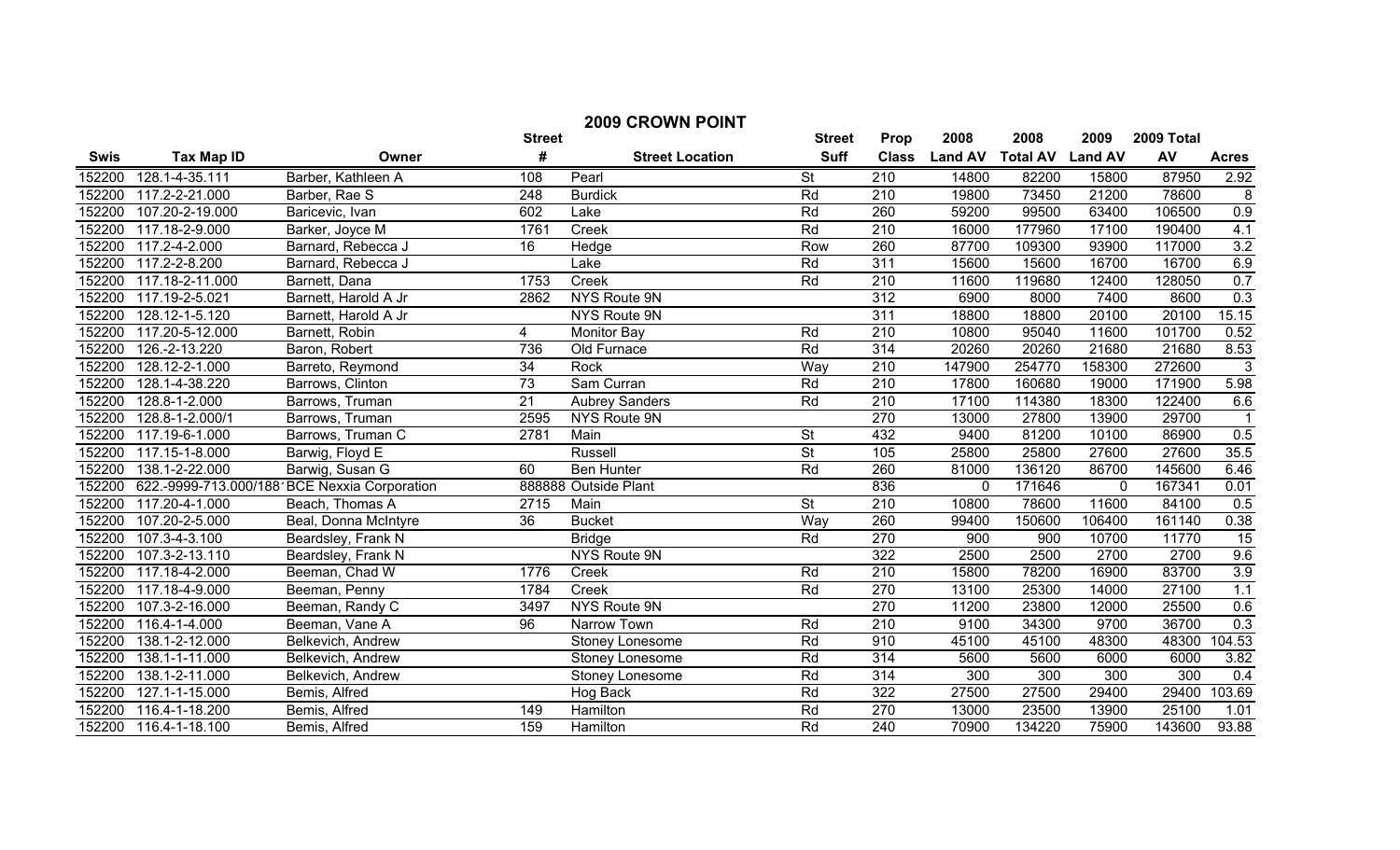|             | <b>2009 CROWN POINT</b> |                     |                 |                         |                          |                  |                |                 |                |            |                  |
|-------------|-------------------------|---------------------|-----------------|-------------------------|--------------------------|------------------|----------------|-----------------|----------------|------------|------------------|
|             |                         |                     | <b>Street</b>   |                         | <b>Street</b>            | Prop             | 2008           | 2008            | 2009           | 2009 Total |                  |
| <b>Swis</b> | <b>Tax Map ID</b>       | Owner               | #               | <b>Street Location</b>  | <b>Suff</b>              | <b>Class</b>     | <b>Land AV</b> | <b>Total AV</b> | <b>Land AV</b> | AV         | <b>Acres</b>     |
| 152200      | 116.4-1-18.300          | Bemis, Dean E       | 133             | Hamilton                | Rd                       | 270              | 13500          | 81600           | 14400          | 87300      | 1.6              |
| 152200      | 117.20-7-5.000          | Bender, Lawrence D  | 15              | <b>Champlain Shores</b> | Way                      | 311              | 54000          | 54000           | 57800          | 57800      | 0.1              |
| 152200      | 128.1-4-40.000          | Bennett, Mitchell   |                 | <b>White Church</b>     | Rd                       | 270              | 10200          | 28900           | 10900          | 30900      | 0.44             |
| 152200      | 128.6-5-12.100          | Benoit, William T   | 123             | Pearl                   | $\overline{\mathsf{St}}$ | $\overline{210}$ | 13400          | 115500          | 14300          | 123600     | 1.4              |
| 152200      | 137.-1-33.000           | Berube, Patricia A  | 174             | Stoney Lonesome         | Rd                       | 260              | 38500          | 96100           | 41200          | 102800     | 5.1              |
| 152200      | 117.20-7-6.000          | Bessen, Mark B      | $\overline{17}$ | <b>Champlain Shores</b> | Way                      | $\overline{210}$ | 50800          | 187200          | 54400          | 200300     | 0.08             |
| 152200      | 117.20-1-27.120         | Betit, Gregory C    |                 | <b>NYS Route 9N</b>     |                          | $\overline{311}$ | 4600           | 4600            | 4900           | 4900       | 4.7              |
| 152200      | 117.20-1-27.200         | Betit, Gregory C    | 2716            | Main                    | $\overline{\mathsf{St}}$ | 210              | 13200          | 115435          | 14100          | 123500     | 1.2              |
| 152200      | 117.18-1-3.000          | Bezon, John J       | $\overline{57}$ | Factoryville            | Rd                       | $\overline{210}$ | 10800          | 88560           | 11600          | 94800      | 0.5              |
| 152200      | 117.1-1-6.100           | Bigalow, Charles    | 3281            | NYS Route 9N            |                          | $\overline{312}$ | 26400          | 31200           | 28200          | 33400      | 34.3             |
| 152200      | 117.1-1-5.100           | Bigalow, Charles    |                 | NYS Route 9N            |                          | 314              | 4200           | 4200            | 4500           | 4500       | 5.4              |
| 152200      | 117.16-1-1.000          | Bigalow, Charles    |                 | Wolcott                 | Rd                       | 105              | 6000           | 6000            | 6400           | 6400       | $\overline{8}$   |
| 152200      | 117.2-1-5.111           | Bigalow, Charles    |                 | NYS Route 9N            |                          | 314              | 1000           | 1000            | 1100           | 1100       |                  |
| 152200      | 117.15-1-4.000          | Bigalow, Charles    |                 | NYS Route 9N            |                          | 105              | 4300           | 4300            | 4600           | 4600       | 5.7              |
| 152200      | 117.2-1-11.100          | Bigalow, Charles W  |                 | NYS Route 9N            |                          | 311              | 8600           | 8600            | 9200           | 9200       | 2.27             |
| 152200      | 117.2-1-8.110           | Bigalow, Harold     |                 | <b>NYS Route 9N</b>     |                          | 105              | 11700          | 11700           | 12500          | 12500      | 31               |
| 152200      | 117.2-1-16.110          | Bigalow, Harold B   |                 | <b>NYS Route 9N</b>     |                          | 322              | 26950          | 26950           | 28800          | 28800      | 40.48            |
| 152200      | 128.3-1-8.000           | Bird, Douglas       |                 | <b>Buck Mountain</b>    | Rd                       | 910              | 23200          | 23200           | 24800          | 24800      | 30               |
| 152200      | 107.3-2-15.000          | Bishop, Donald      | 3512            | NYS Route 9N            |                          | 210              | 12900          | 95505           | 13800          | 102190     | 1.1              |
| 152200      | 127.4-1-21.120          | Bishop, Donald E Jr | 888             | Creek                   | Rd                       | 210              | 15200          | 104800          | 16300          | 112100     | 3.37             |
| 152200      | 116.2-1-16.000          | Black, John C       | 133             | Sand Hill               | Rd                       | 910              | 79800          | 79800           | 86460          | 86460      | 183.77           |
| 152200      | 116.2-1-17.000          | Black, John C       |                 | <b>Breed Hill</b>       | Rd                       | 910              | 35700          | 35700           | 38200          | 38200      | 114.44           |
| 152200      | 128.3-1-3.220           | Blaise, Thomas R    | 138             | <b>Bush</b>             | Rd                       | 240              | 26000          | 106640          | 27800          | 114100     | 24.17            |
| 152200      | 127.2-1-6.200           | Blanchard, Charles  | 697             | Hog Back                | Rd                       | $\overline{210}$ | 13900          | 79900           | 14900          | 85500      | 2.02             |
| 152200      | 117.3-1-53.000          | Blanchard, Paul     | 1171            | White Church            | Rd                       | 270              | 14900          | 87700           | 15900          | 93800      | $\overline{3}$   |
| 152200      | 117.16-5-1.000          | Bobbie, Gerald D    |                 | Lake                    | Rd                       | $\overline{210}$ | 16800          | 85500           | 18000          | 91500      | 4.9              |
| 152200      | 117.20-3-1.100          | Bodette Joseph A    | 2749            | Main                    | <b>St</b>                | 421              | 8600           | 81000           | 9200           | 86700      | 0.26             |
| 152200      | 117.19-2-14.000         | Bodette, Joseph A   | 2796            | NYS Route 9N            |                          | $\overline{210}$ | 11300          | 96250           | 12100          | 103000     | 0.6              |
| 152200      | 117.16-2-14.000         | Boorman, Dean K     | 93              | Wolcott                 | Rd                       | 280              | 100400         | 258570          | 107400         | 276700     | 2.1              |
| 152200      | 117.20-3-12.000         | Booth, Mark K       | 2745            | Main                    | $\overline{\mathsf{St}}$ | 270              | 8700           | 28600           | 9300           | 30600      | 0.25             |
| 152200      | 107.3-6-12.000          | Booth, Walter W     | 1742            | <b>White Church</b>     | Rd                       | 240              | 21300          | 94620           | 22800          | 101240     | 16.5             |
| 152200      | 128.12-3-1.000          | Bopp, Linda S       | 2340            | NYS Route 9N            |                          | 260              | 68600          | 106110          | 73400          | 113700     | 0.83             |
| 152200      | 117.19-1-12.000         | Bordeau, Russell    | 1973            | Creek                   | Rd                       | $\overline{220}$ | 15100          | 122475          | 16200          | 131000     | $\overline{3.1}$ |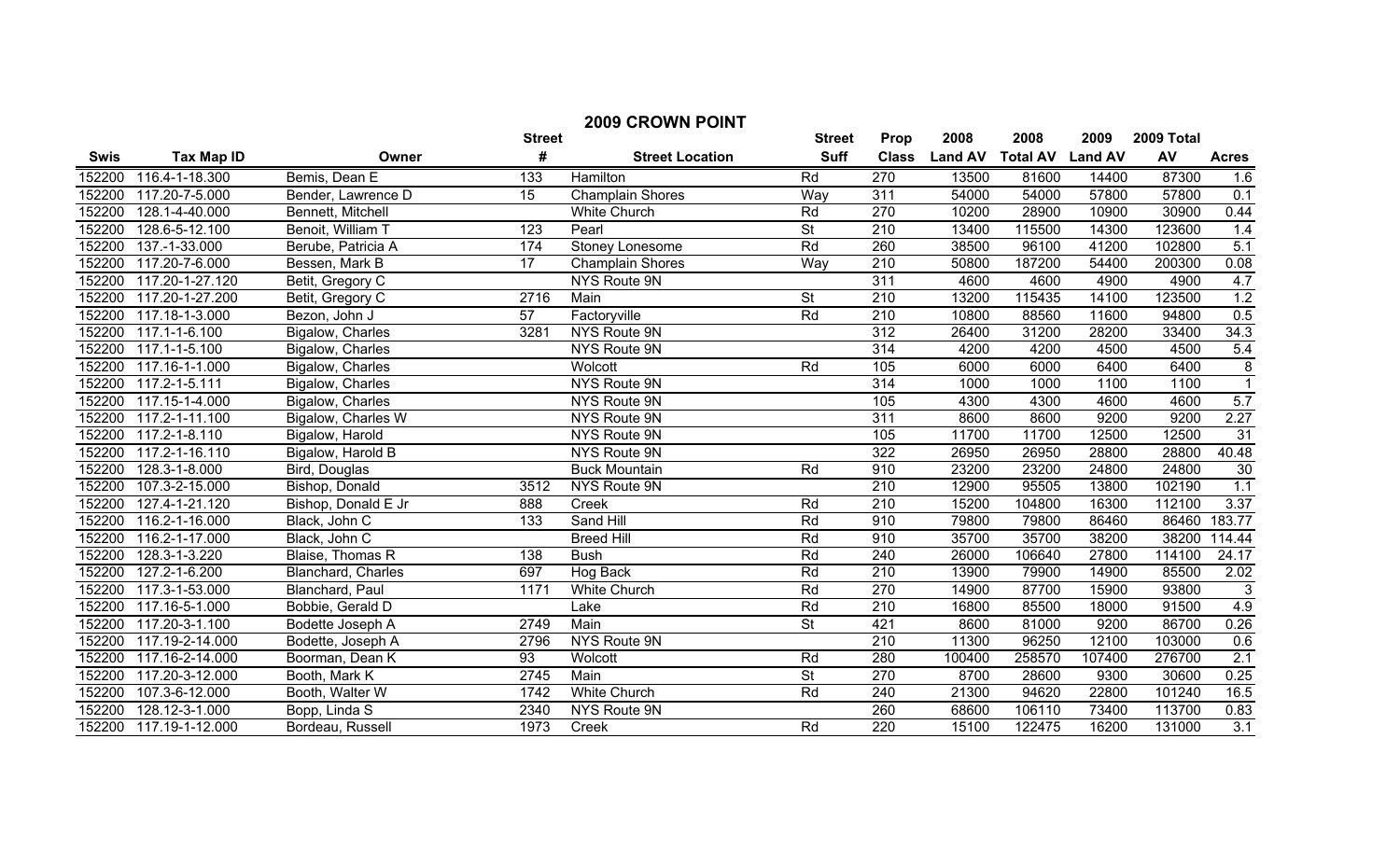| <b>2009 CROWN POINT</b> |                              |                        |                 |                         |                          |                  |                |                         |        |            |                |
|-------------------------|------------------------------|------------------------|-----------------|-------------------------|--------------------------|------------------|----------------|-------------------------|--------|------------|----------------|
|                         |                              |                        | <b>Street</b>   |                         | <b>Street</b>            | Prop             | 2008           | 2008                    | 2009   | 2009 Total |                |
| <b>Swis</b>             | <b>Tax Map ID</b>            | Owner                  | #               | <b>Street Location</b>  | <b>Suff</b>              | <b>Class</b>     | <b>Land AV</b> | <b>Total AV Land AV</b> |        | AV         | <b>Acres</b>   |
| 152200                  | 117.20-5-2.000               | Boutin, Arthur A       | 18              | Ferry                   | Rd                       | 210              | 9000           | 117800                  | 9600   | 126000     | 0.3            |
| 152200                  | $\overline{107}$ .12-1-5.000 | Bovard, Everett Jr     | 706             | <b>Bridge</b>           | Rd                       | $\overline{210}$ | 82100          | 135620                  | 87800  | 145100     | 6.7            |
| 152200                  | 117.20-7-8.000               | Bowen Frederick C      | 21              | <b>Champlain Shores</b> | Way                      | $\overline{210}$ | 50800          | 226800                  | 54400  | 242700     | 0.07           |
| 152200                  | 128.2-2-32.000               | Boyce, Marilyn C       | 64              | <b>Aubrey Sanders</b>   | Rd                       | $\overline{210}$ | 13800          | 84000                   | 14800  | 89900      | 1.89           |
| 152200                  | 117.19-5-23.000              | Boyle, Lisa A          | 263             | Sugar Hill              | Rd                       | 270              | 10000          | 102000                  | 10700  | 109140     | 0.4            |
| 152200                  | 128.1-4-27.000               | Boyle, William F       | 33              | Pearl                   | $\overline{\mathsf{St}}$ | $\overline{210}$ | 16000          | 67870                   | 17100  | 64965      | 4.1            |
| 152200                  | 117.19-1-18.000              | Brace, Kevin M         | 1953            | Creek                   | Rd                       | $\overline{210}$ | 13700          | 125900                  | 14700  | 134700     | 1.8            |
| 152200                  | 128.1-4-34.000               | Breed, Francis         | 122             | Pearl                   | $\overline{\mathsf{St}}$ | 210              | 19200          | 89120                   | 20500  | 95400      | 6.8            |
| 152200                  | 128.6-6-3.000                | Breed, Francis L       | 134             | Pearl                   | $\overline{\mathsf{St}}$ | $\overline{210}$ | 15900          | 30900                   | 17000  | 33100      | $\overline{4}$ |
| 152200                  | 128.6-5-16.000               | Breed, John M          | 59              | Pearl                   | <b>St</b>                | $\overline{210}$ | 11900          | 50050                   | 12700  | 53600      | 0.89           |
| 152200                  | 127.4-1-36.000               | Breed, Linda E         | 60              | Peasley                 | Rd                       | 240              | 35000          | 116345                  | 37500  | 124500     | 45.67          |
| 152200                  | 127.4-1-57.000               | Breed, Linda E         |                 | <b>Towner Hill</b>      | Rd                       | 910              | 18600          | 18600                   | 19900  | 19900      | 42.6           |
| 152200                  | 117.19-4-12.000              | Brennan, John F        | 2073            | Creek                   | Rd                       | $\overline{210}$ | 9000           | 127500                  | 9600   | 136400     | 0.3            |
| 152200                  | 117.3-1-25.000               | Bresnahan, Christopher |                 | Russell                 | $\overline{\mathsf{St}}$ | 311              | 9700           | 9700                    | 10400  | 10400      | 1.3            |
| 152200                  | 117.3-1-26.000               | Bresnahan, Christopher | 127             | <b>Russell</b>          | $\overline{\mathsf{St}}$ | 210              | 11700          | 62940                   | 12500  | 67300      | 0.7            |
| 152200                  | 128.1-4-22.000               | Brice, Robert M        | 382             | Amy Hill                | Rd                       | 240              | 52600          | 92080                   | 56300  | 98500      | 105.73         |
| 152200                  | 117.19-5-30.000              | Brighenti, Charles M   | 1992            | Creek                   | Rd                       | 312              | 8400           | 11900                   | 9000   | 12700      | 0.6            |
| 152200                  | 117.20-5-19.000              | Bright, Jackie R       | 2651            | Main                    | $\overline{\mathsf{St}}$ | 210              | 8700           | 68500                   | 9300   | 73300      | 0.2            |
| 152200                  | 128.1-2-8.000                | Brodell, David J Jr    | 1483            | Creek                   | Rd                       | 220              | 17400          | 160885                  | 18600  | 172100     | 5.5            |
| 152200                  | 127.4-1-9.000                | Brooks, James R        | 733             | Creek                   | Rd                       | 210              | 12000          | 62800                   | 12800  | 67200      | 0.78           |
| 152200                  | 127.2-1-21.100               | Brooks, James R        | 993             | Creek                   | Rd                       | 240              | 29300          | 189550                  | 31400  | 202800     | 29.07          |
| 152200                  | 128.6-5-2.132                | Brooks, Loyal A        | 197             | Pearl                   | $\overline{\mathsf{St}}$ | 270              | 22700          | 44200                   | 24300  | 47300      | 18.95          |
| 152200                  | 117.20-7-13.000              | Bruce, Richard H       | 112             | Ferry                   | Rd                       | 260              | 50800          | 186970                  | 54400  | 200060     | 0.12           |
| 152200                  | 117.8-1-9.000                | Bruce, Robert A        | 43              | <b>Cedar Point</b>      | Way                      | 270              | 62600          | 62600                   | 66980  | 77680      | 0.77           |
| 152200                  | 117.8-1-10.000               | Bruce, Robert R        | $\overline{51}$ | <b>Cedar Point</b>      | Way                      | 210              | 33480          | 143680                  | 35800  | 153700     | 1.6            |
| 152200                  | 127.1-1-20.000               | Brudie, Odin           | 344             | Hog Back                | Rd                       | 240              | 60700          | 112730                  | 65000  | 120600     | 127.3          |
| 152200                  | 127.1-1-12.100               | Brudie, Odin           |                 | Hog Back                | Rd                       | 322              | 14000          | 14000                   | 15100  | 15100      | 26.47          |
| 152200                  | 117.20-5-15.000              | Bruno, Leon F          | 21              | Station                 | <b>St</b>                | 210              | 13100          | 106570                  | 14000  | 114000     | 1.17           |
| 152200                  | 127.2-1-25.120               | Bryan, Barbara         | 703             | Hog Back                | Rd                       | 314              | 16100          | 35600                   | 17200  | 38100      | 4.25           |
| 152200                  | 127.2-1-7.000                | Bryan, Barbara         |                 | Hog Back                | Rd                       | $\overline{312}$ | 24900          | 24900                   | 26600  | 26600      | 36.5           |
| 152200                  | 107.12-1-2.000               | Buck, Fredrick H       | $\overline{54}$ | Long Acres              | Ln                       | 240              | 110500         | 252050                  | 118200 | 269700     | 12.1           |
| 152200                  | 117.19-1-19.000              | Budwick, John          | 1945            | Creek                   | Rd                       | $\overline{210}$ | 12100          | 73080                   | 12900  | 78200      | 0.8            |
| 152200                  | 117.19-2-13.000              | Budwick, Julianne      | 2786            | Main                    | $\overline{\mathsf{St}}$ | 464              | 8700           | 91300                   | 9300   | 97700      | 0.1            |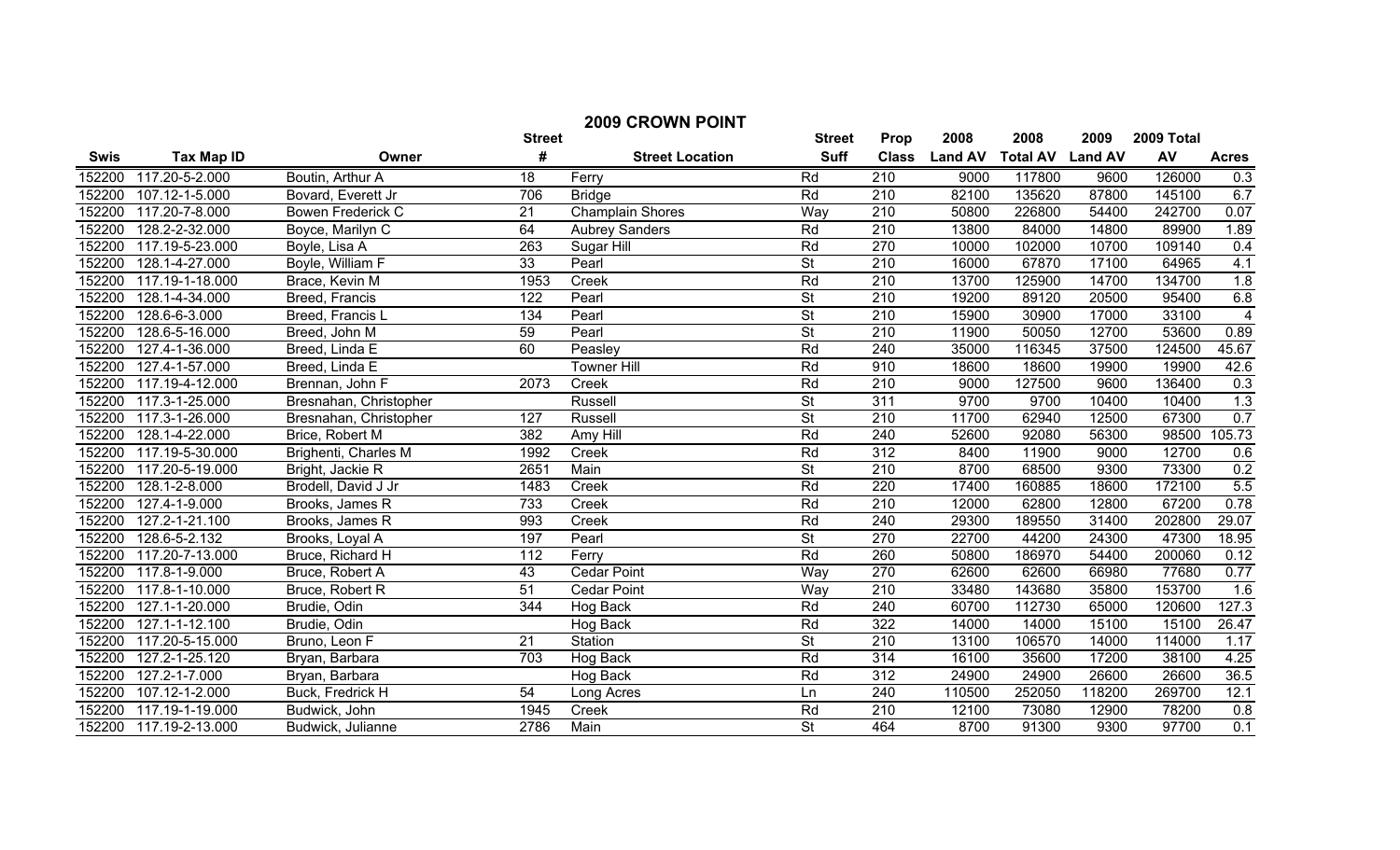| <b>2009 CROWN POINT</b> |                   |                          |                  |                        |                          |                  |                |                         |       |            |                  |
|-------------------------|-------------------|--------------------------|------------------|------------------------|--------------------------|------------------|----------------|-------------------------|-------|------------|------------------|
|                         |                   |                          | <b>Street</b>    |                        | <b>Street</b>            | Prop             | 2008           | 2008                    | 2009  | 2009 Total |                  |
| <b>Swis</b>             | <b>Tax Map ID</b> | Owner                    | #                | <b>Street Location</b> | <b>Suff</b>              | <b>Class</b>     | <b>Land AV</b> | <b>Total AV Land AV</b> |       | AV         | <b>Acres</b>     |
| 152200                  | 127.2-1-24.000    | Budwick, Julianne        | 720              | Hog Back               | Rd                       | 240              | 25230          | 68000                   | 27100 | 72800      | 26.3             |
| 152200                  | 128.2-2-22.000    | Budwick, Julianne L      | 220              | Sugar Hill             | Rd                       | 270              | 13600          | 50700                   | 14600 | 54200      | 1.68             |
| 152200                  | 128.2-2-21.000    | Budwick, Julianne L      |                  | Sugar Hill             | Rd                       | 314              | 15600          | 15600                   | 16700 | 16700      | 6.7              |
| 152200                  | 128.2-2-12.000    | Budwick, Julianne L      | 162              | Sugar Hill             | Rd                       | 210              | 13500          | 135500                  | 14400 | 145000     | 1.5              |
| 152200                  | 128.2-2-20.000    | Budwick, Julianne L      | 206              | Sugar Hill             | Rd                       | 210              | 13100          | 204300                  | 14000 | 218600     | 1.1              |
| 152200                  | 117.19-6-7.000    | Budwick, Julianne L      | 2757             | Main                   | $\overline{\mathsf{St}}$ | 210              | 11700          | 153300                  | 12500 | 164000     | 0.7              |
| 152200                  | 117.19-6-3.124    | Budwick, Julie           | 2773             | Main                   | $\overline{\mathsf{St}}$ | 283              | 8700           | 96700                   | 9300  | 103500     | 0.25             |
| 152200                  | 128.8-1-8.000     | Buell, Gerald F          | 2553             | <b>NYS Route 9N</b>    |                          | 210              | 14700          | 91465                   | 15700 | 97900      | 2.73             |
| 152200                  | 127.3-1-5.210     | Buell, Richard E         | 1491             | Old Furnace            | Rd                       | 240              | 36500          | 130100                  | 39000 | 139200     | 52.6             |
| 152200                  | 127.1-1-23.000    | Buell, William           | 256              | Hog Back               | Rd                       | $\overline{210}$ | 12500          | 54080                   | 13400 | 57900      | 1.96             |
| 152200                  | 127.1-1-5.000     | Buell, William P         | 231              | Hog Back               | Rd                       | 240              | 42800          | 98740                   | 45800 | 105700     | 79.66            |
| 152200                  | 117.19-6-12.000   | Burgey, Bryan            | 248              | Sugar Hill             | Rd                       | 210              | 11200          | 102450                  | 12000 | 109600     | 0.6              |
| 152200                  | 128.1-3-32.033    | Burgey, John             | 1330             | Creek                  | Rd                       | $\overline{210}$ | 17350          | 79300                   | 18600 | 89220      | 5.9              |
| 152200                  | 128.1-3-27.200    | Burgey, John             | 1394             | Creek                  | Rd                       | 322              | 14000          | 27300                   | 25430 | 25430      | 21               |
| 152200                  | 128.1-3-30.292    | Burgey, Nancy            | 1332             | Creek                  | Rd                       | 210              | 16100          | 95100                   | 17200 | 101800     | 6.85             |
| 152200                  | 128.1-3-29.100    | Burgey, Nancy            |                  | Creek                  | Rd                       | 322              | 20500          | 20500                   | 21900 | 21900      | 22.6             |
| 152200                  | 116.4-1-16.120    | Burke, Geoffrey B        | $\overline{277}$ | <b>Breed Hill</b>      | Rd                       | $\overline{240}$ | 24200          | 161480                  | 25900 | 172800     | 21.8             |
| 152200                  | 117.8-1-14.002    | Burkhart, Kevin M        | $\overline{34}$  | Club                   | Ln                       | 260              | 90200          | 124220                  | 96500 | 132900     | 10.3             |
| 152200                  | 107.3-3-1.200     | Burlingame, Raymond J Sr | 3675             | NYS Route 9N           |                          | 314              | 7600           | 7600                    | 8100  | 8100       | 0.4              |
| 152200                  | 117.18-2-2.000    | Burns Paul E             | 19               | Factoryville           | Rd                       | 210              | 13300          | 111600                  | 14200 | 119400     | 1.3              |
| 152200                  | 128.6-5-37.100    | Burns, Bruce W           | 1694             | Creek                  | Rd                       | $\overline{210}$ | 10800          | 63800                   | 11600 | 68300      | 0.36             |
| 152200                  | 128.6-5-35.000    | Burns, Bruce W Sr        |                  | Creek                  | Rd                       | 311              | 2700           | 2700                    | 2900  | 2900       | 0.42             |
| 152200                  | 128.6-5-36.100    | Burns, Bruce W Sr        | 1686             | Creek                  | Rd                       | $\overline{210}$ | 11900          | 80550                   | 12700 | 86200      | 0.7              |
| 152200                  | 128.6-5-37.200    | Burns, Bruce W Sr        | 1690             | Creek                  | Rd                       | 210              | 8600           | 70500                   | 9200  | 75400      | 0.1              |
| 152200                  | 127.3-1-10.000    | Burns, Bruce W Sr        | 18               | Carpenter              | Rd                       | 210              | 12000          | 58395                   | 12800 | 62500      | 1.3              |
| 152200                  | 117.3-1-2.000     | Burns, Bruce W Sr        | 1339             | <b>White Church</b>    | Rd                       | 210              | 17800          | 93425                   | 19000 | 99960      | $6\phantom{1}6$  |
| 152200                  | 128.3-1-13.200    | Burns, James A           | 613              | Vineyard               | Rd                       | 210              | 19200          | 90250                   | 20500 | 96600      | 7.42             |
| 152200                  | 117.20-1-30.000   | Burris, David R          | 2724             | Main                   | <b>St</b>                | $\overline{210}$ | 12500          | 61000                   | 13400 | 59840      | 0.9              |
| 152200                  | 117.3-1-14.200    | Burris, Robert J         | 285              | Russell                | <b>St</b>                | $\overline{210}$ | 13400          | 113840                  | 14300 | 121800     | 1.4              |
| 152200                  | 128.4-1-2.100     | Burris, Robert O         |                  | <b>White Church</b>    | Rd                       | 322              | 38600          | 38600                   | 41300 | 41300      | 101.3            |
| 152200                  | 116.4-1-32.100    | Burroughs, Ronnie D      | 224              | Hogan Hill             | Rd                       | $\overline{240}$ | 29700          | 51640                   | 31800 | 55300      | 35.74            |
| 152200                  | 116.4-1-32.200    | Burroughs, Thomas C      | 270              | Hogan Hill             | Rd                       | 271              | 29700          | 42400                   | 31800 | 45400      | 35.66            |
| 152200                  | 127.4-1-16.120    | Bush, Sean E             | 787              | Creek                  | Rd                       | 210              | 14500          | 154700                  | 15500 | 165500     | $\overline{2.7}$ |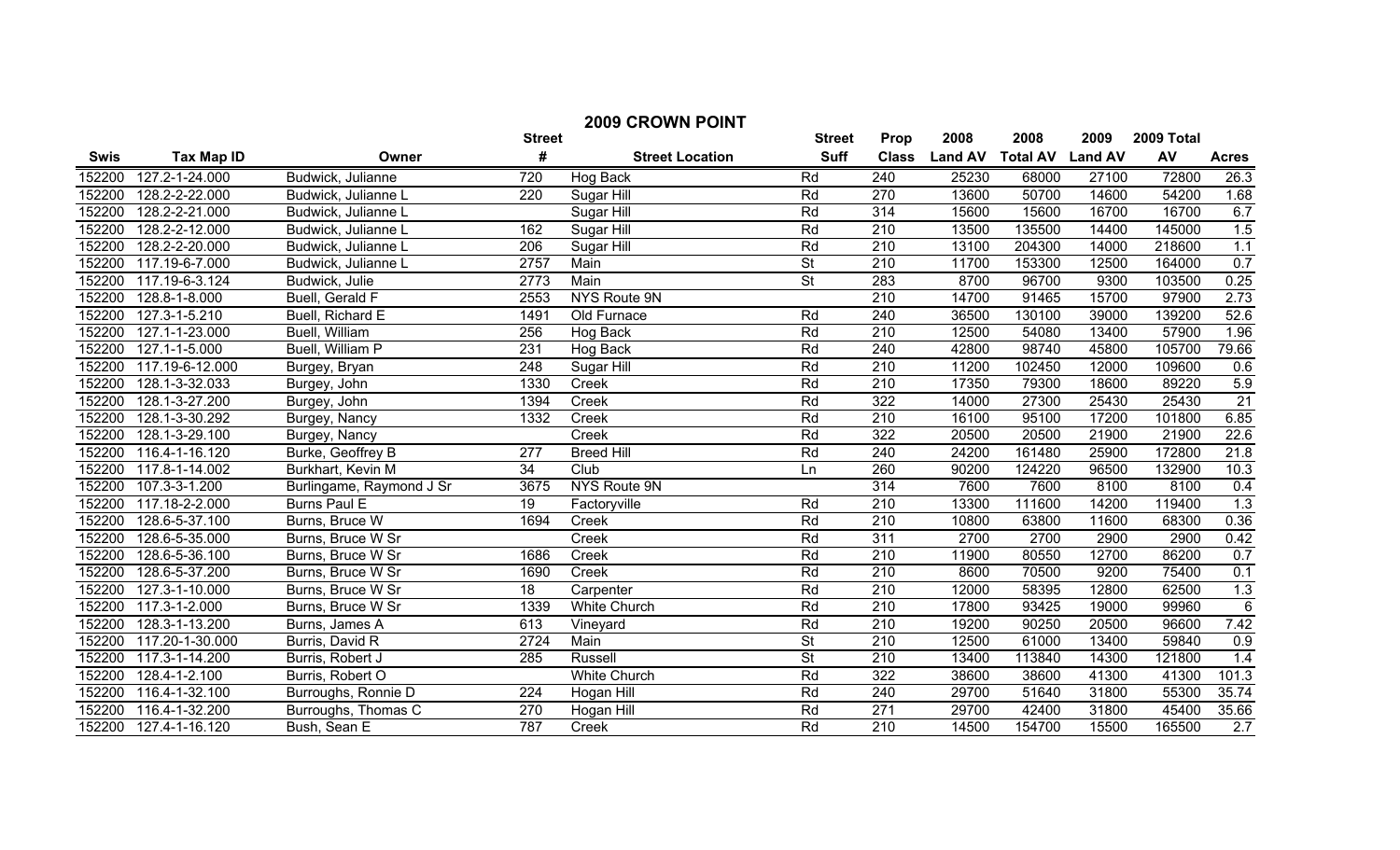| <b>2009 CROWN POINT</b> |                                        |                               |                  |                         |                          |                  |                |                 |                |            |                   |
|-------------------------|----------------------------------------|-------------------------------|------------------|-------------------------|--------------------------|------------------|----------------|-----------------|----------------|------------|-------------------|
|                         |                                        |                               | <b>Street</b>    |                         | <b>Street</b>            | Prop             | 2008           | 2008            | 2009           | 2009 Total |                   |
| <b>Swis</b>             | <b>Tax Map ID</b>                      | Owner                         | #                | <b>Street Location</b>  | <b>Suff</b>              | <b>Class</b>     | <b>Land AV</b> | <b>Total AV</b> | <b>Land AV</b> | AV         | <b>Acres</b>      |
| 152200                  | 128.6-5-42.001                         | Butler, Gary S                |                  | Creek                   | Rd                       | 312              | 3300           | 6300            | 3500           | 6700       | 0.09              |
| 152200                  | 128.6-5-25.000                         | Butler, Gary S                |                  | Creek                   | Rd                       | 311              | 7600           | 7600            | 8100           | 8100       | 0.3               |
| 152200                  | 622.-9999-705.820/188 Cable & Wireless |                               |                  | <b>Outside Plant</b>    |                          | 836              | $\mathbf 0$    | 11144           | 0              | 11016      | 0.01              |
| 152200                  | $128.2 - 1 - 6.200$                    | <b>Cablevision Industries</b> | 311              | Sam Curran              | Rd                       | 834              | 14600          | 16400           | 15600          | 17500      |                   |
| 152200                  | 117.8-1-11.000                         | Cahill, Charles E             | 61               | <b>Cedar Point</b>      | Way                      | $\overline{210}$ | 97600          | 222470          | 104400         | 238000     | 1.2               |
| 152200                  | 117.15-1-7.110                         | Caldwell-Tromblee, Sylvia     | 2961             | NYS Route 9N            |                          | 484              | 19200          | 102100          | 20500          | 109200     | 12.6              |
| 152200                  | 116.4-1-12.000                         | Caldwell, Dale                | 484              | <b>Breed Hill</b>       | Rd                       | 240              | 50300          | 112540          | 53800          | 120400     | 100               |
| 152200                  | 128.1-2-11.000                         | Caldwell, Sylvia              | 985              | <b>White Church</b>     | Rd                       | 210              | 16500          | 57000           | 17700          | 61000      | 4.74              |
| 152200                  | 116.2-1-20.200                         | Callahan, Muriel E            | 46               | <b>McMurtry</b>         | Rd                       | 311              | 12600          | 12600           | 13500          | 13500      | $\mathbf{3}$      |
| 152200                  | 117.19-5-22.000                        | Callahan, Ray                 | $\overline{277}$ | Sugar Hill              | Rd                       | 270              | 9700           | 39700           | 10400          | 42500      | 0.2               |
| 152200                  | 128.8-2-2.320                          | Capek, John R                 | 11               | Bay Shore               | Way                      | $\overline{210}$ | 116100         | 273900          | 124200         | 293100     | 0.73              |
| 152200                  | 127.2-1-20.200                         | Carey, Casey M                | 1081             | Creek                   | Rd                       | $\overline{210}$ | 16300          | 154360          | 17400          | 165200     | 5.57              |
| 152200                  | 128.6-5-7.000                          | Carpenter, Mary A             | 153              | Pearl                   | $\overline{\mathsf{St}}$ | 270              | 12000          | 37600           | 12800          | 40200      | 0.8               |
| 152200                  | 107.12-1-21.200                        | Carpinello, Daniel E          | $\overline{22}$  | <b>Breezy Haven</b>     | Way                      | 260              | 8600           | 47000           | 9200           | 50300      | 0.2               |
| 152200                  | 117.20-5-11.000                        | Carr, Calvin                  | 54               | Ferry                   | Rd                       | 449              | 10800          | 28600           | 11600          | 30600      | 0.5               |
| 152200                  | 128.8-2-8.100                          | Carr, Calvin                  |                  | NYS Route 9N            |                          | 311              | 54000          | 54000           | 57800          | 57800      | 0.78              |
| 152200                  | 128.8-3-2.000                          | Carr, Calvin H                |                  | NYS Route 9N            |                          | 315              | 500            | 500             | 535            | 535        | 38                |
| 152200                  | 128.8-2-2.310                          | Carr, Calvin H                | $\overline{77}$  | Captains                | $\overline{C}V$          | 311              | 4900           | 4900            | 5200           | 5200       | 0.04              |
| 152200                  | 128.8-2-2.111                          | Carr, Calvin H                | $\overline{27}$  | Railroad                | Ave                      | 710              | 238000         | 406600          | 254700         | 456460     | 21.83             |
| 152200                  | 128.8-2-2.114                          | Carr, Calvin H                |                  | <b>Bay Shore</b>        | Way                      | 311              | 4900           | 4900            | 5200           | 5200       | 0.56              |
| 152200                  | 117.20-5-14.000                        | Carr, Calvin H                |                  | Station                 | <b>St</b>                | 340              | 4900           | 4900            | 5250           | 5250       | 1.3               |
| 152200                  | 117.20-5-13.000                        | Carr, Calvin H                |                  | Old Furnace             | Rd                       | 311              | 2200           | 2200            | 2400           | 2400       | 0.7               |
| 152200                  | 117.20-5-9.000                         | Carr, Calvin H                | 42               | Station                 | $\overline{\mathsf{St}}$ | 449              | 12900          | 27200           | 14000          | 29100      | 3.7               |
| 152200                  | 117.20-4-3.000                         | Carr, David R                 | 2705             | Main                    | $\overline{\mathsf{St}}$ | 210              | 13200          | 162150          | 14100          | 173500     | 1.19              |
| 152200                  | 117.19-5-19.000                        | Carr, John E                  | 2072             | Creek                   | Rd                       | $\overline{210}$ | 9900           | 94200           | 10600          | 100800     | 0.4               |
| 152200                  | $117.2 - 1 - 21.100$                   | Carrara, Paul J               | 3081             | <b>NYS Route 9N</b>     |                          | 449              | 40700          | 138500          | 43500          | 148200     | 86.5              |
| 152200                  | 117.20-7-1.000                         | Caswell, George R             | 5                | <b>Champlain Shores</b> | Way                      | 210              | 50800          | 181200          | 54400          | 193900     | $\frac{0.3}{3.2}$ |
| 152200                  | 128.2-1-4.220                          | Catlin, Glen N                | $\overline{214}$ | Pearl                   | $\overline{\mathsf{St}}$ | 210              | 15100          | 116900          | 16200          | 125100     |                   |
| 152200                  | 117.3-1-40.100                         | Celotti, Seth J               | 1184             | <b>White Church</b>     | Rd                       | 240              | 23700          | 82520           | 25400          | 88300      | 22.2              |
| 152200                  | 116.4-1-39.120                         | Celotti, Thomas M             |                  | Narrow Town             | Rd                       | 322              | 25700          | 25700           | 27500          | 27500      | 43.3              |
| 152200                  | 116.4-1-2.200                          | Celotti, Thomas M             | 129              | Narrow Town             | Rd                       | 270              | 17800          | 86200           | 19000          | 92200      | 6                 |
| 152200                  | 117.19-1-26.000                        | Chamberlain, Patricia P       | 1869             | Creek                   | Rd                       | 270              | 10800          | 56500           | 11600          | 60500      | 0.5               |
| 152200                  | 117.18-2-7.000                         | Chamberlain, Patricia P       | 1769             | Creek                   | Rd                       | 270              | 11200          | 53700           | 12000          | 57500      | 0.6               |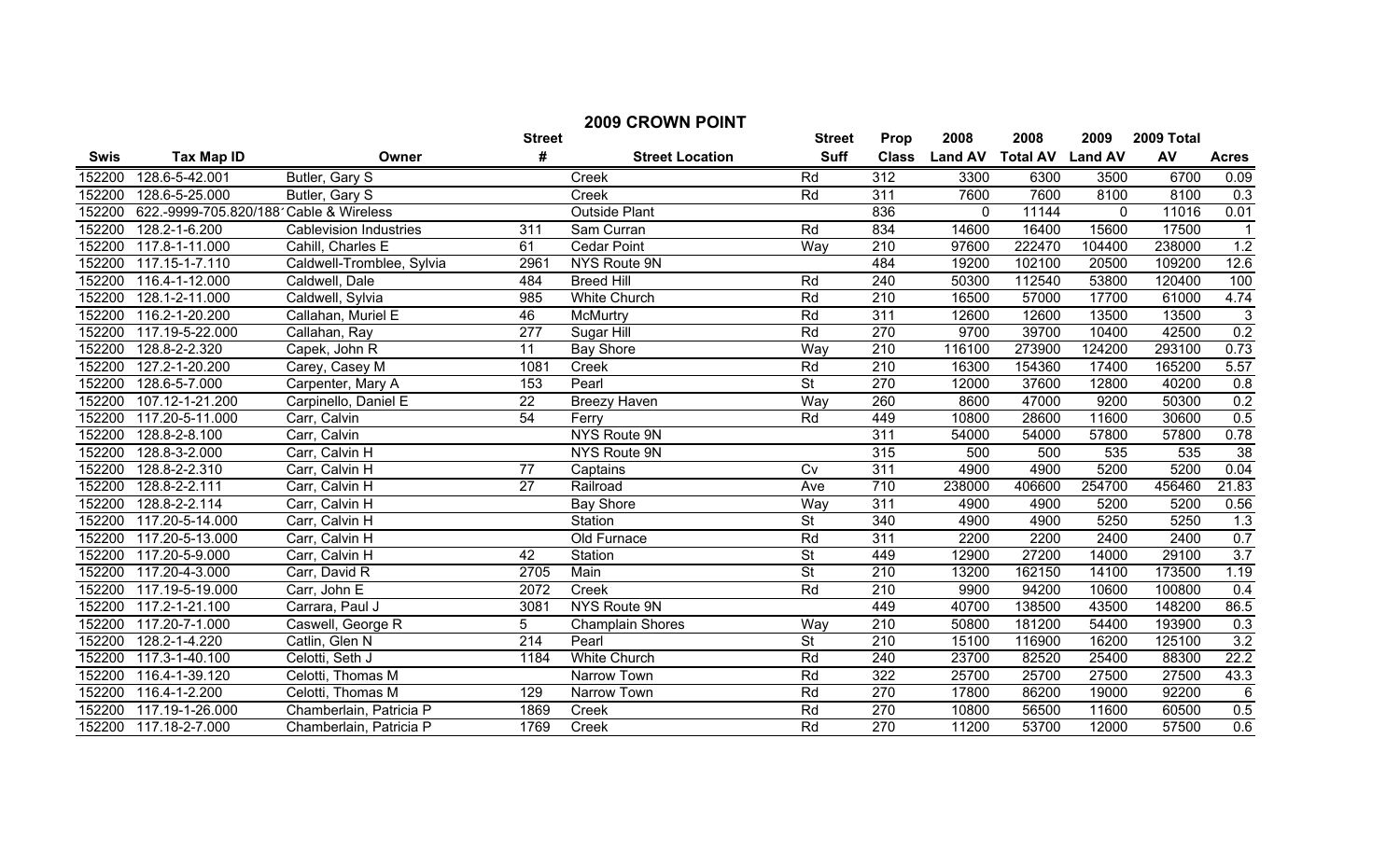| <b>2009 CROWN POINT</b> |                   |                                  |                 |                        |                          |                  |                |                         |             |            |                 |
|-------------------------|-------------------|----------------------------------|-----------------|------------------------|--------------------------|------------------|----------------|-------------------------|-------------|------------|-----------------|
|                         |                   |                                  | <b>Street</b>   |                        | <b>Street</b>            | Prop             | 2008           | 2008                    | 2009        | 2009 Total |                 |
| Swis                    | <b>Tax Map ID</b> | Owner                            | #               | <b>Street Location</b> | <b>Suff</b>              | <b>Class</b>     | <b>Land AV</b> | <b>Total AV Land AV</b> |             | AV         | <b>Acres</b>    |
| 152200                  | 107.2-1-3.000/1   | Champlain Memorial Lighthouse    |                 | <b>Bridge</b>          | Rd                       | 961              | 100            | 53300                   | 100         | 57000      | 0.01            |
| 152200                  | 117.20-7-27.000   | Champlain Shores Assoc Inc       |                 | Ferry                  | Rd                       | 311              | $\mathbf 0$    | 0                       | 0           | $\Omega$   | 7.6             |
| 152200                  | 117.20-7-28.000   | Champlain Shores Assoc Inc       | 99              | Ferry                  | Rd                       | 311              | $\mathbf 0$    | 0                       | $\mathbf 0$ | $\Omega$   | 5.19            |
| 152200                  | 117.20-7-26.000   | Champlain Shores Assoc Inc       |                 | Ferry                  | Rd                       | 312              | $\mathbf 0$    | $\Omega$                | $\mathbf 0$ | $\Omega$   | 1.68            |
| 152200                  | 117.19-5-4.000    | Chandler, David C                | 302             | Pearl                  | $\overline{\mathsf{St}}$ | 210              | 13200          | 78920                   | 14100       | 84400      | 1.2             |
| 152200                  | 126.-2-12.100     | Chandler, James R                | 735             | Old Furnace            | Rd                       | 240              | 70300          | 127300                  | 75200       | 136200     | 157.94          |
| 152200                  | 126.-2-12.200     | Chandler, Jim                    | 647             | Old Furnace            | Rd                       | 322              | 43800          | 43800                   | 46900       | 46900      | 115             |
| 152200                  | 117.19-5-5.000    | Chandler, William                |                 | Pearl                  | $\overline{\mathsf{St}}$ | 322              | 18000          | 18000                   | 19300       | 19300      | 12.1            |
| 152200                  | 107.3-2-10.100    | Charbonneau, Edith               | 3578            | NYS Route 9N           |                          | 270              | 13300          | 49000                   | 14200       | 52400      | $6\phantom{1}6$ |
| 152200                  | 107.3-4-2.000     | Charbonneau, Francis             |                 | NYS Route 9N           |                          | 314              | 200            | 200                     | 300         | 300        | $\overline{4}$  |
| 152200                  | 128.1-3-33.000    | Charbonneau, Sherian             |                 | Creek                  | Rd                       | 314              |                |                         | 9000        | 9000       | 0.4             |
| 152200                  | 128.12-1-5.110    | Cheney, David P Sr               | 2359            | NYS Route 9N           |                          | 270              | 21600          | 32500                   | 23100       | 34800      | 17.1            |
| 152200                  | 107.4-1-2.100     | Cheng, Lot                       |                 | <b>Bridge</b>          | Rd                       | 311              | 111200         | 111200                  | 119000      | 119000     | 9.7             |
| 152200                  | 117.2-2-13.000    | Chevalier, Rose M                | 177             | Lake                   | Rd                       | 240              | 83900          | 187960                  | 89800       | 201100     | 72.7            |
| 152200                  | 106.4-1-3.140     | Childs, Lisa                     |                 | Sand Hill              | Rd                       | 322              | 19700          | 19700                   | 21100       | 21100      | 25.12           |
| 152200                  | 106.4-1-3.130     | Childs, Lisa                     |                 | Sand Hill              | Rd                       | 311              | 14950          | 14950                   | 16000       | 16000      | 8.37            |
| 152200                  | 117.2-1-14.000    | Choquette, Pierre                |                 | <b>NYS Route 9N</b>    |                          | 105              | 2600           | 2600                    | 2800        | 2800       | $\overline{2}$  |
| 152200                  | 117.2-1-16.120    | Choquette, Pierre                | $\overline{38}$ | <b>Burdick</b>         | Rd                       | 311              | 7300           | 7300                    | 7800        | 7800       | 13.92           |
| 152200                  | 117.2-1-17.000    | Choquette, Pierre                |                 | <b>NYS Route 9N</b>    |                          | 311              | 15100          | 15100                   | 16200       | 16200      | 2.4             |
| 152200                  | 117.2-1-8.130     | Choquette, Pierre                |                 | <b>Burdick</b>         | Rd                       | 312              | 7100           | 13000                   | 7600        | 13900      | 6.5             |
| 152200                  | 127.2-1-29.200    | Christian, Francis A             | 176             | Penfield               | Rd                       | 311              | 7600           | 7600                    | 8100        | 8100       | 12.95           |
| 152200                  | 128.3-1-10.000    | Christian, Richard J             | 439             | <b>Buck Mountain</b>   | Rd                       | $\overline{220}$ | 41100          | 115460                  | 44000       | 123500     | 62.77           |
| 152200                  | 117.20-4-8.007    | <b>Church Sacred Heart Jesus</b> | 2673            | Main                   | $\overline{\mathsf{St}}$ | 620              | 13100          | 60730                   | 14000       | 65000      | 2.9             |
| 152200                  | 117.20-1-18.000   | <b>Church Sacred Heart Jesus</b> |                 | NYS Route 9N           |                          | 620              | 1800           | 1800                    | 1900        | 1900       | 1.6             |
| 152200                  | 117.15-1-12.000   | Clark, Richard                   | 385             | Russell                | $\overline{\mathsf{St}}$ | 240              | 56300          | 159500                  | 60200       | 170660     | 67.8            |
| 152200                  | 128.6-5-29.000    | Clarke, Belinda J                | 1662            | Creek                  | Rd                       | 210              | 8600           | 58080                   | 9200        | 62100      | 0.1             |
| 152200                  | 117.18-2-5.000    | Clarke, Cindy A                  | 9               | Factoryville           | Rd                       | 270              | 11200          | 26000                   | 12000       | 27800      | 0.6             |
| 152200                  | 117.18-4-1.100    | Clarke, Eugene                   |                 | Creek                  | Rd                       | 210              | 10500          | 82000                   | 11200       | 87700      | 3.8             |
| 152200                  | 117.3-1-51.000    | Clarke, Gerald                   | 149             | Russell                | <b>St</b>                | $\overline{210}$ | 12600          | 100380                  | 13500       | 107400     | 0.9             |
| 152200                  | 117.3-1-9.200     | Clarke, Gerald                   |                 | Russell                | <b>St</b>                | $\overline{314}$ | 15600          | 15600                   | 16700       | 16700      | 8.59            |
| 152200                  | 117.16-1-13.000   | Clarke, Julie W                  | 12              | Wolcott                | Rd                       | $\overline{210}$ | 10800          | 77360                   | 11600       | 82800      | 0.5             |
| 152200                  | 117.3-1-23.111    | Clarke, Leroy                    | 186             | Russell                | $\overline{\mathsf{St}}$ | 240              | 25700          | 89500                   | 27500       | 95760      | 15.75           |
| 152200                  | 117.3-1-23.112    | Clarke, Leroy E                  | 169             | Russell                | $\overline{\mathsf{St}}$ | $\overline{240}$ | 66800          | 161050                  | 71500       | 172300     | 75.5            |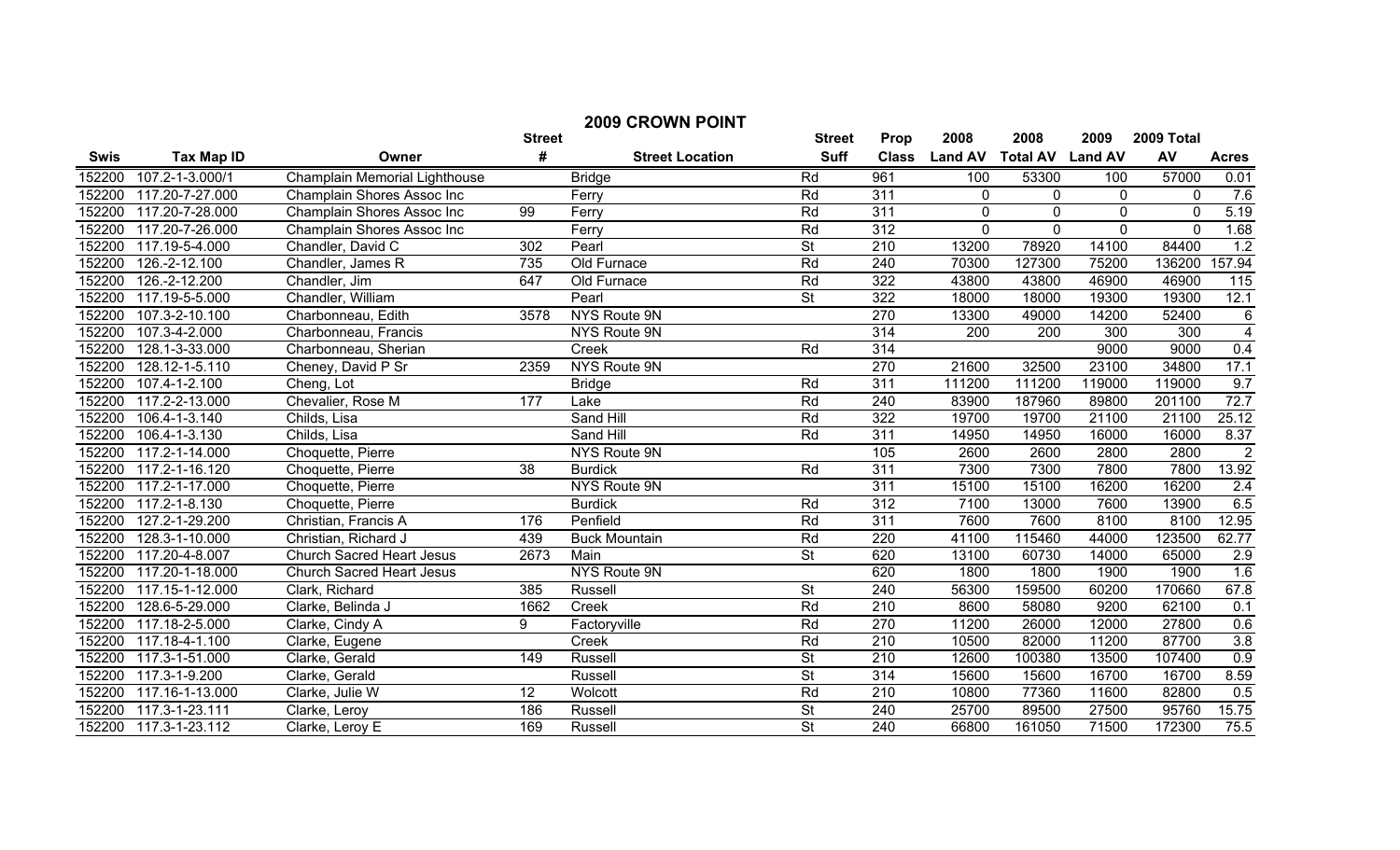| <b>2009 CROWN POINT</b> |                   |                                      |                 |                        |                          |                  |                |                 |                |            |                  |
|-------------------------|-------------------|--------------------------------------|-----------------|------------------------|--------------------------|------------------|----------------|-----------------|----------------|------------|------------------|
|                         |                   |                                      | <b>Street</b>   |                        | <b>Street</b>            | Prop             | 2008           | 2008            | 2009           | 2009 Total |                  |
| <b>Swis</b>             | <b>Tax Map ID</b> | Owner                                | #               | <b>Street Location</b> | <b>Suff</b>              | <b>Class</b>     | <b>Land AV</b> | <b>Total AV</b> | <b>Land AV</b> | AV         | <b>Acres</b>     |
| 152200                  | 128.6-1-2.000     | Clarke, Randy A                      | 1731            | Creek                  | Rd                       | 270              | 11200          | 92200           | 12000          | 98700      | 0.64             |
| 152200                  | 117.20-1-23.000   | Clarke, Robert A                     | 2692            | Main                   | <b>St</b>                | 270              | 9700           | 94500           | 10400          | 101100     | 0.37             |
| 152200                  | 117.3-1-60.000    | Clarke, Ronald                       | 156             | <b>Russell</b>         | $\overline{\mathsf{St}}$ | 322              | 13000          | 13000           | 13900          | 13900      | 13.42            |
| 152200                  | 117.19-1-20.000   | Clarke, Ronald                       |                 | Creek                  | Rd                       | 314              | 7600           | 7600            | 8100           | 8100       | 0.4              |
| 152200                  | 117.19-1-21.000   | Clarke, Ronald                       | 1937            | Creek                  | Rd                       | $\overline{210}$ | 10800          | 94920           | 11600          | 101600     | 0.5              |
| 152200                  | 107.3-6-1.110     | Clarke, Rory C                       |                 | <b>White Church</b>    | Rd                       | 322              | 11800          | 11800           | 12600          | 12600      | 21.4             |
| 152200                  | 107.3-6-1.200     | Clarke, Rory C                       | 1906            | Moriah                 | Rd                       | 210              | 13000          | 110500          | 13900          | 118200     | 1.04             |
| 152200                  | 107.3-6-1.120     | Clarke, Scott C                      | 1904            | Moriah                 | Rd                       | 210              | 13400          | 103480          | 14300          | 110700     | 1.45             |
| 152200                  | 117.19-3-6.002    | Cole, James B                        | 273             | Pearl                  | <b>St</b>                | 240              | 28800          | 132850          | 30800          | 142150     | 35.3             |
| 152200                  | 117.19-3-17.000   | <b>Collas Family Trust</b>           | 1934            | Creek                  | Rd                       | $\overline{210}$ | 10000          | 108400          | 10700          | 116000     | 0.4              |
| 152200                  | 127.2-1-23.000    | Colvin, Benjamin                     | 943             | Creek                  | Rd                       | 270              | 22600          | 37400           | 24200          | 40000      | 22.11            |
| 152200                  | 127.4-1-21.200    | Colvin, Benjamin F                   | 901             | Creek                  | Rd                       | 210              | 18600          | 114780          | 19900          | 122800     | 6.75             |
| 152200                  | 107.3-6-15.000    | Comes, Gary                          | 1809            | <b>White Church</b>    | Rd                       | 270              | 12500          | 28600           | 13400          | 30600      | 0.9              |
| 152200                  | 117.19-5-20.000   | <b>Congregational Church Society</b> | 2076            | Creek                  | Rd                       | 620              | 7100           | 59790           | 7700           | 64000      | 0.3              |
| 152200                  | 117.19-4-14.000   | <b>Congregational Church Society</b> | $\overline{7}$  | Park                   | Ave                      | 620              | 12000          | 59300           | 12800          | 63500      | 1.9              |
| 152200                  | 117.19-4-9.000    | <b>Congregational Parsonage</b>      | 19              | Park                   | Ave                      | 620              | 7500           | 65030           | 8000           | 69600      | 0.3              |
| 152200                  | 116.2-1-23.000    | Conley, John                         | 838             | <b>Breed Hill</b>      | Rd                       | 240              | 22300          | 78225           | 23900          | 83700      | 10.6             |
| 152200                  | 116.-1-4.000      | Connery, Brian                       |                 | Sherman Lake           | Rd                       | 910              | 72800          | 72800           | 77900          | 77900      | 211.7            |
| 152200                  | 116.-1-10.000     | Connery, Brian                       |                 | Sherman Lake           | Rd                       | 910              | 160200         | 160200          | 171400         | 171400     | 509.3            |
| 152200                  | 106.4-1-10.000    | Connors, Francis P                   |                 | <b>Breed Hill</b>      | Rd                       | $\overline{322}$ | 49500          | 49500           | 53000          | 53000      | 78.8             |
| 152200                  | 106.4-1-11.000    | Connors, Robert F                    |                 | <b>Breed Hill</b>      | Rd                       | 311              | 11200          | 11200           | 12000          | 12000      | 16.9             |
| 152200                  | 106.4-1-12.000    | Connors, Robert F                    |                 | <b>Breed Hill</b>      | Rd                       | 311              | 26800          | 26800           | 28700          | 28700      | 40.2             |
| 152200                  | 116.2-1-3.000     | Connors, Robert F                    | $\overline{83}$ | Sherman Lake           | Rd                       | 240              | 37100          | 112890          | 39700          | 120800     | 52.8             |
| 152200                  | 127.4-1-13.000    | Connors, Roderick                    |                 | Creek                  | Rd                       | 314              | 8400           | 8400            | 9000           | 9000       | 0.6              |
| 152200                  | 127.4-1-12.000    | Connors, Roderick                    | 764             | Creek                  | Rd                       | $\overline{210}$ | 18900          | 73640           | 20200          | 87420      | 7.12             |
| 152200                  | 127.4-1-16.110    | Connors, Roderick                    | 795             | Creek                  | Rd                       | 240              | 17900          | 100400          | 19200          | 107400     | 12               |
| 152200                  | 116.2-1-20.110    | Conway, Beth M                       |                 | McMurtry               | Rd                       | 322              | 32000          | 32000           | 34200          | 34200      | 57.7             |
| 152200                  | 128.6-5-11.000    | Cook, Francis                        | 135             | Pearl                  | <b>St</b>                | 210              | 13000          | 85400           | 13900          | 91400      | $\overline{1.1}$ |
| 152200                  | 117.19-4-10.000   | Cooke, Laurette R                    | 29              | Park                   | Ave                      | $\overline{210}$ | 13100          | 235500          | 14000          | 252000     | 1.1              |
| 152200                  | 117.2-1-6.000     | Coonrod, Richard                     | 3380            | NYS Route 9N           |                          | 433              | 25500          | 64060           | 27300          | 68540      | 0.6              |
| 152200                  | 117.20-3-2.000    | Cooper, John E                       |                 | NYS Route 9N           |                          | 330              | 7600           | 7600            | 8100           | 8100       | 0.2              |
| 152200                  | 117.20-3-3.000    | Cooper, John E                       | 2747            | Main                   | $\overline{\mathsf{St}}$ | 411              | 7500           | 73300           | 8000           | 78430      | 0.11             |
| 152200                  | 138.1-1-7.000     | Costas Timothy                       |                 | Stoney Lonesome        | Rd                       | 910              | 17000          | 17000           | 18200          | 18200      | 21.74            |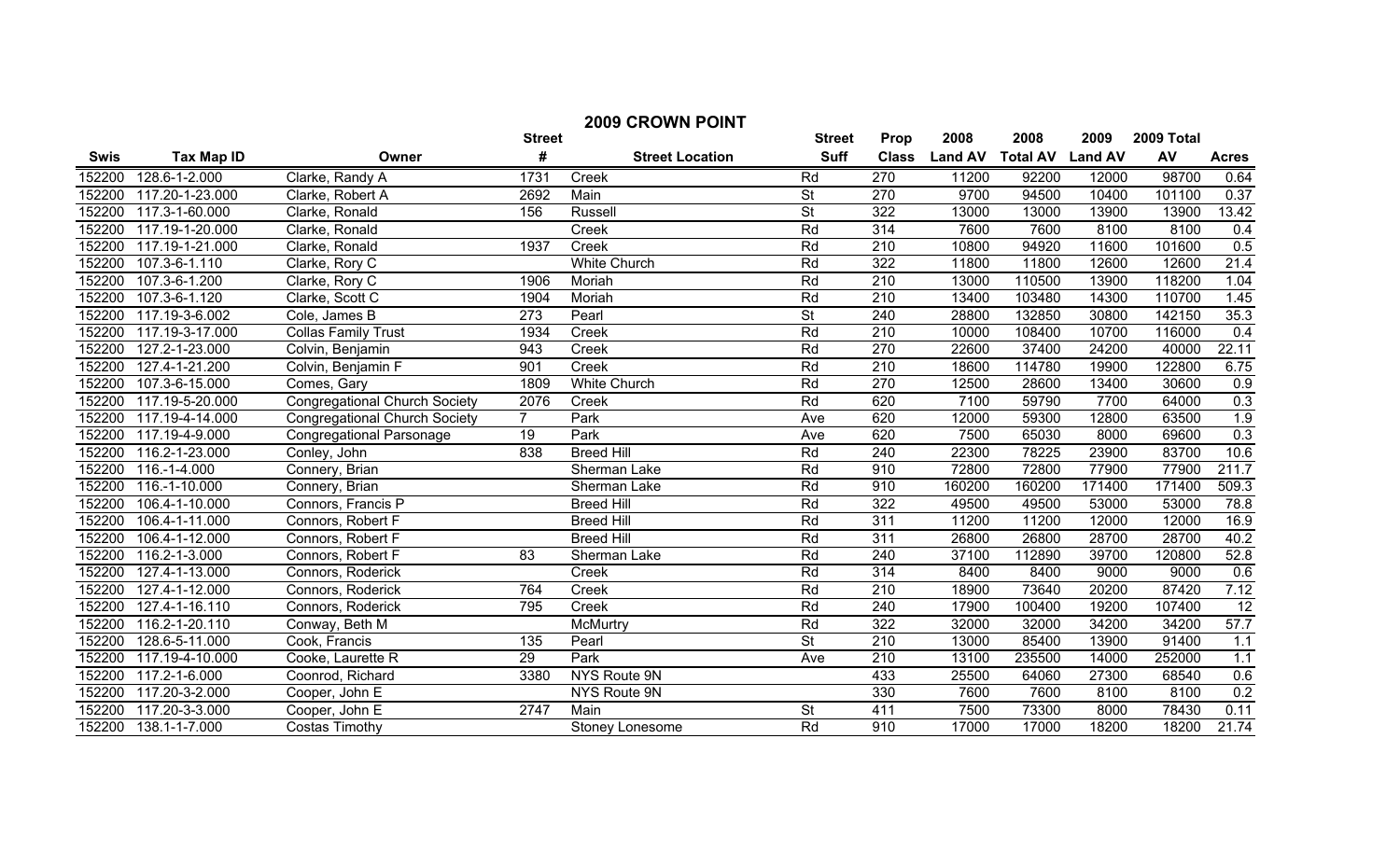| <b>2009 CROWN POINT</b> |                                            |                                   |                 |                        |                          |                  |                |                 |                |            |                         |
|-------------------------|--------------------------------------------|-----------------------------------|-----------------|------------------------|--------------------------|------------------|----------------|-----------------|----------------|------------|-------------------------|
|                         |                                            |                                   | <b>Street</b>   |                        | <b>Street</b>            | Prop             | 2008           | 2008            | 2009           | 2009 Total |                         |
| <b>Swis</b>             | <b>Tax Map ID</b>                          | Owner                             | #               | <b>Street Location</b> | <b>Suff</b>              | <b>Class</b>     | <b>Land AV</b> | <b>Total AV</b> | <b>Land AV</b> | AV         | <b>Acres</b>            |
| 152200                  | 138.1-1-8.000                              | <b>Costas Timothy</b>             | 1061            | Stoney Lonesome        | Rd                       | 260              | 35000          | 91640           | 37500          | 98100      | 46.3                    |
| 152200                  | 107.20-2-26.000                            | Cotter, Frank J                   | 564             | Lake                   | Rd                       | 260              | 22100          | 69485           | 23600          | 74300      | 0.6                     |
| 152200                  | 107.20-2-25.000                            | Cotter, Frank J                   | 566             | Lake                   | Rd                       | $\overline{210}$ | 38400          | 96315           | 41100          | 103100     | 1.1                     |
| 152200                  | 117.20-1-14.000                            | Covell, Donna H                   | $\overline{21}$ | Ferry                  | Rd                       | 210              | 9900           | 67850           | 10600          | 72600      | 0.4                     |
| 152200                  | 117.16-1-2.201                             | Cowan, Michael                    | $\overline{83}$ | Goodrich               | Rd                       | $\overline{210}$ | 13500          | 129040          | 14400          | 138070     | 1.57                    |
| 152200                  | 117.16-1-20.000                            | Cowan, Michael T                  |                 | Wolcott                | Rd                       | 314              | 6500           | 6500            | 7000           | 7000       | 1.83                    |
| 152200                  | 107.4-1-10.200                             | Cram, Gary F                      |                 | <b>Bridge</b>          | Rd                       | 270              | 14000          | 45500           | 15000          | 48700      | 2.29                    |
| 152200                  | 127.4-1-17.100                             | Crammond, Robert B                | 778             | Creek                  | Rd                       | 210              | 13340          | 50450           | 14300          | 54000      | 1.39                    |
| 152200                  | $\overline{128.3} - 1 - 2.000$             | Crane, Robert                     | 92              | <b>Bush</b>            | Rd                       | 210              | 15900          | 63740           | 17000          | 68200      | 5.3                     |
| 152200                  | 128.3-1-1.000                              | Crane, Robert C                   |                 | <b>Bush</b>            | Rd                       | 322              | 28500          | 28500           | 30500          | 30500      | 70                      |
| 152200                  | 128.3-1-30.100                             | Crane, Robert C                   |                 | <b>Bush</b>            | Rd                       | 322              | 34100          | 34100           | 36500          | 36500      | 83.59                   |
| 152200                  | 128.1-3-31.035                             | Creskey, John J                   |                 | Middle                 | Rd                       | 312              | 14900          | 17300           | 15900          | 18500      | 8                       |
| 152200                  | 117.19-1-16.000                            | Crossman, Darryl                  | 1963            | Creek                  | Rd                       | 210              | 11200          | 107750          | 12000          | 115300     | 0.6                     |
| 152200                  | 117.19-1-15.000                            | Crossman, Marilyn S               | 1965            | Creek                  | Rd                       | $\overline{210}$ | 11300          | 80190           | 12100          | 85800      | 0.6                     |
| 152200                  | 128.3-1-13.120                             | Crossman, Ryan                    | 595             | Vineyard               | Rd                       | 240              | 22600          | 111840          | 24200          | 119700     | 10.88                   |
| 152200                  | 117.18-2-1.000                             | Crowe, Charlotte A                | $\overline{23}$ | Factoryville           | Rd                       | 210              | 13000          | 93550           | 13900          | 100100     | $\overline{\mathbf{1}}$ |
| 152200                  | 128.8-2-4.000                              | Crowfoot, John C                  | 65              | Rock                   | Way                      | 260              | 130400         | 177920          | 139500         | 190400     | 4.07                    |
| 152200                  | 117.18-4-4.100                             | Crown Point Bible Church          | 1798            | Creek                  | Rd                       | 620              | 17700          | 225000          | 18900          | 240800     | 5.5                     |
| 152200                  | 117.19-2-3.100                             | <b>Crown Point Central School</b> | 2758            | Main                   | $\overline{\mathsf{St}}$ | 612              | 20000          | 160000          | 21400          | 171200     | 27.4                    |
| 152200                  | 117.19-3-4.000                             | <b>Crown Point Store House</b>    | 1882            | Creek                  | Rd                       | 651              | 11300          | 98800           | 12100          | 105700     | 1.36                    |
| 152200                  | 117.19-4-4.000                             | Crown Point Tel Corp              |                 | Porter Mill            | Rd                       | 311              | 2300           | 2300            | 2500           | 2500       | 0.1                     |
| 152200                  | 117.19-4-6.000                             | Crown Point Tel Corp              | 2829            | NYS Route 9N           |                          | 831              | 11100          | 560625          | 11100          | 560625     | 0.5                     |
| 152200                  | 117.19-4-3.200                             | Crown Point Tel Corp              |                 | Porter Mill            | Rd                       | 311              | 7600           | 7600            | 8100           | 8100       | 0.19                    |
| 152200                  | 117.19-4-5.000                             | Crown Point Tel Corp              |                 | NYS Route 9N           |                          | 831              | 9500           | 9500            | 9500           | 9500       | 0.3                     |
| 152200                  | 117.19-4-2.000                             | Crown Point Tel Corp              |                 | Porter Mill            | Rd                       | 311              | 6800           | 6800            | 7300           | 7300       | 0.24                    |
| 152200                  | 622.-9999-611.700/188 Crown Point Tel Corp |                                   |                 | <b>Outside Plant</b>   |                          | 836              | $\mathbf{0}$   | 1060172         | $\mathbf{0}$   | 1021605    | $\mathbf 0$             |
| 152200                  | 127.4-1-14.000                             | Crown Point Tel Corp              | 773             | Creek                  | Rd                       | 311              | 8700           | 8700            | 9300           | 9300       | 0.7                     |
| 152200                  | 128.1-4-16.000                             | Crown Point Town Dump             | 350             | Middle                 | Rd                       | 852              | 20800          | 20800           | 22300          | 22300      | 54.17                   |
| 152200                  | 128.6-5-46.000                             | Crown Point Water District        | 29              | Fish Hatchery          | Rd                       | 822              | 9500           | 9500            | 10200          | 10200      | 1.5                     |
| 152200                  | 999.22-1-24.000                            | Crown Point Water District        |                 | erratta                |                          | $\overline{822}$ | 1000           | 15000           | 1000           | 15000      | 0.01                    |
| 152200                  | 117.19-4-1.000                             | Crown Pt Network Tech Inc         | $\overline{36}$ | Porter Mill            | Rd                       | 330              | 7500           | 7500            | 8000           | 8000       | 0.2                     |
| 152200                  | 117.19-4-3.100                             | Crown Pt Network Tech Inc         |                 | Porter Mill            | Rd                       | 311              | 7600           | 7600            | 8100           | 8100       | 0.1                     |
| 152200                  | 117.19-1-9.000                             | Crown Pt Network Tech Inc         | 43              | Porter Mill            | Rd                       | 210              | 12100          | 49970           | 12900          | 53500      | $\overline{0.8}$        |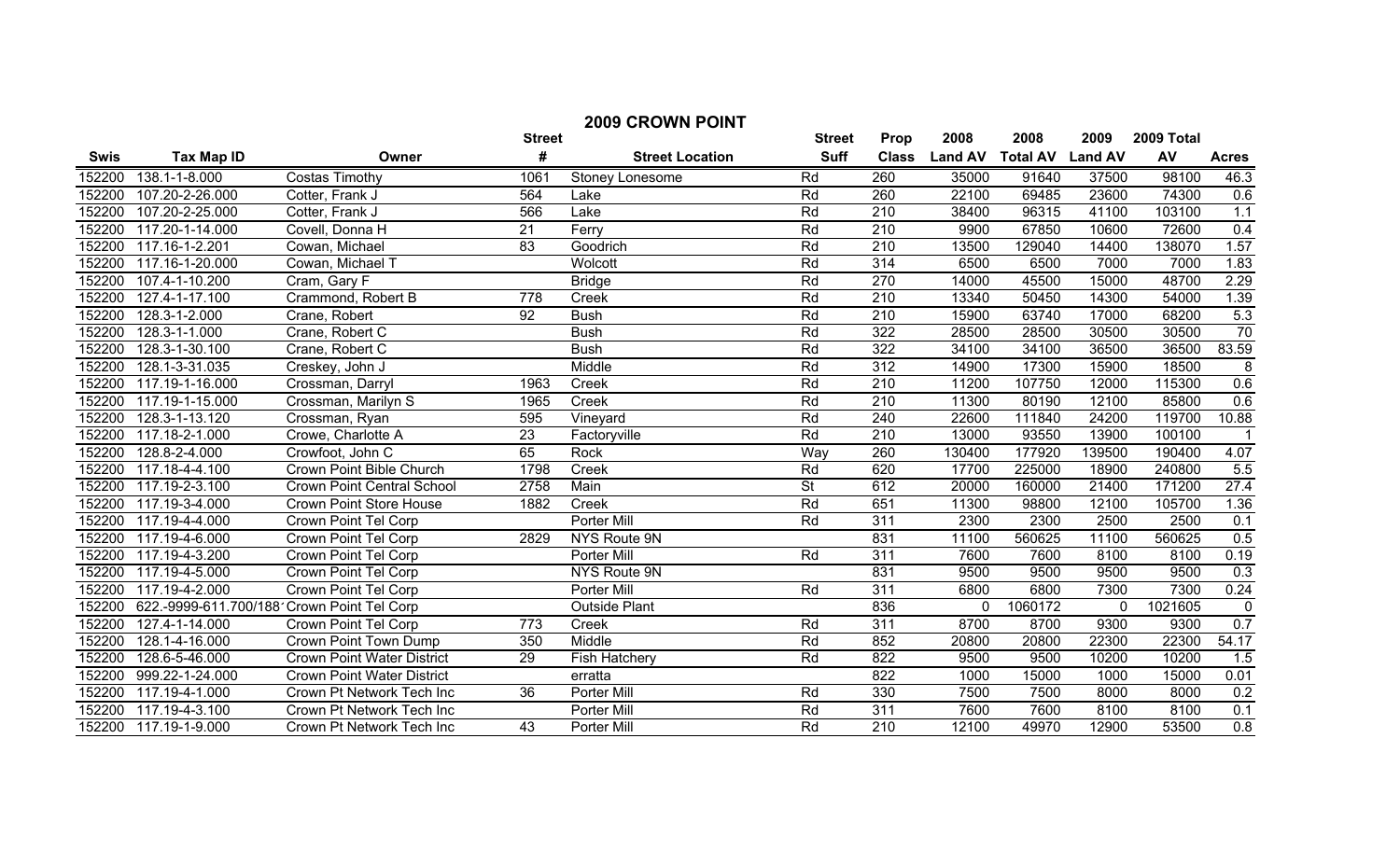| <b>2009 CROWN POINT</b> |                   |                            |                  |                        |                          |                  |                |                 |                |            |                   |
|-------------------------|-------------------|----------------------------|------------------|------------------------|--------------------------|------------------|----------------|-----------------|----------------|------------|-------------------|
|                         |                   |                            | <b>Street</b>    |                        | <b>Street</b>            | Prop             | 2008           | 2008            | 2009           | 2009 Total |                   |
| <b>Swis</b>             | <b>Tax Map ID</b> | Owner                      | #                | <b>Street Location</b> | <b>Suff</b>              | <b>Class</b>     | <b>Land AV</b> | <b>Total AV</b> | <b>Land AV</b> | AV         | <b>Acres</b>      |
| 152200                  | 117.19-1-8.000    | Crown Pt Network Tech Inc  | 49               | Porter Mill            | Rd                       | 464              | 11600          | 82495           | 12400          | 88300      | 0.7               |
| 152200                  | 117.8-1-21.000    | Cueli, Peter               | $\overline{2}$   | Club                   | Ln                       | $\overline{210}$ | 66960          | 309510          | 71650          | 331200     | 2.65              |
| 152200                  | 127.4-1-17.300    | Cumm, Calvin A             |                  | Creek                  | Rd                       | 314              | 9900           | 9900            | 10600          | 10600      | 3.2               |
| 152200                  | 127.4-1-17.400    | Cumm, Calvin A             |                  | Creek                  | Rd                       | 314              | 9740           | 9740            | 10400          | 10400      | $\overline{3}$    |
| 152200                  | 127.4-1-17.200    | Cumm, Calvin A             |                  | Creek                  | Rd                       | 314              | 10450          | 10450           | 11200          | 11200      | 3.73              |
| 152200                  | 127.1-1-14.000    | Cummings, Edmund           | 59               | Lagrange               | Rd                       | 240              | 41700          | 168900          | 44600          | 180700     | 66.7              |
| 152200                  | 116.4-1-36.000    | Curlew, Brett              |                  | <b>Hogan Hill</b>      | Rd                       | 322              | 11800          | 11800           | 12600          | 12600      | $\overline{20.6}$ |
| 152200                  | 116.4-1-38.100    | Curlew, Brett              |                  | Hogan Hill             | Rd                       | 322              | 28500          | 28500           | 30500          | 30500      | 56.7              |
| 152200                  | 128.1-4-32.000    | Curran, Dale R             | 84               | Pearl                  | $\overline{\mathsf{St}}$ | 210              | 14000          | 100800          | 15000          | 107900     | 2.1               |
| 152200                  | 128.1-4-31.000    | Curran, Dale R             |                  | Pearl                  | $\overline{\mathsf{St}}$ | 314              | 9700           | 9700            | 10400          | 10400      |                   |
| 152200                  | 128.2-2-15.000    | Currier, Wayne E           | 32               | Old Orchard            | Way                      | 210              | 13300          | 170300          | 14200          | 182200     | 1.28              |
| 152200                  | 116.4-1-15.100    | Cutting, Christopher D     | $\overline{21}$  | <b>Strongs Hill</b>    | Rd                       | 210              | 13500          | 112060          | 14400          | 119900     | 1.5               |
| 152200                  | 106.4-1-9.200     | Cutting, Joseph M          | 1157             | <b>Breed Hill</b>      | Rd                       | 270              | 14300          | 99300           | 15300          | 106300     | 2.3               |
| 152200                  | 116.2-1-18.100    | Cutting, Paul D            | 203              | McMurtry               | Rd                       | 322              | 31880          | 31880           | 34100          | 34100      | 57.85             |
| 152200                  | 116.2-1-10.200    | Cutting, Paul D            | 461              | Sand Hill              | Rd                       | 210              | 14300          | 86700           | 15300          | 92800      | 2.42              |
| 152200                  | 116.2-1-12.000    | Cutting, Roy               | 405              | Sand Hill              | Rd                       | 240              | 30500          | 90500           | 32600          | 96800      | 37.4              |
| 152200                  | 117.1-1-18.112    | Cutting, Roy D             |                  | <b>White Church</b>    | Rd                       | 311              | 15700          | 15700           | 16800          | 16800      | 7.5               |
| 152200                  | 128.12-1-2.000    | <b>D&amp;H Corporation</b> |                  | <b>NYS Route 9N</b>    |                          | 843              | 1000           | 1000            | 1000           | 1000       | 1.1               |
| 152200                  | 117.18-4-7.120    | Danforth, Toby W           | 1840             | Creek                  | Rd                       | 311              | 1000           | 1000            | 1100           | 1100       | 0.3               |
| 152200                  | 117.20-6-2.002    | Daniels, Jack              | $\overline{77}$  | Ferry                  | Rd                       | $\overline{210}$ | 49400          | 187600          | 52900          | 200700     | 0.85              |
| 152200                  | 117.20-7-16.000   | Daniels, Jack I            | $\overline{118}$ | Ferry                  | Rd                       | 260              | 50800          | 83900           | 54400          | 89780      | 0.09              |
| 152200                  | 138.1-2-9.000     | Dauphinais, Michael A Jr   |                  | Stoney Lonesome        | Rd                       | 910              | 60500          | 60500           | 64700          | 64700      | 140.53            |
| 152200                  | 138.1-1-9.000     | Dauphinais, Michael A Jr   | 1006             | Stoney Lonesome        | Rd                       | 312              | 40400          | 51200           | 43200          | 54800      | 101.03            |
| 152200                  | 138.1-2-8.000     | Dauphinais, Michael A Jr   |                  | Stoney Lonesome        | Rd                       | 910              | 3400           | 3400            | 3600           | 3600       | 8.19              |
| 152200                  | 117.19-3-7.000    | DAvignon, Sharon M         | 283              | Pearl                  | $\overline{\mathsf{St}}$ | 210              | 11200          | 89320           | 12000          | 95600      | 0.6               |
| 152200                  | 116.2-1-21.100    | Davis, Robert R            |                  | <b>Breed Hill</b>      | Rd                       | 910              | 41500          | 41500           | 44400          | 44400      | 93.6              |
| 152200                  | 128.3-1-4.200     | Debrobander, Todd M        | 491              | <b>Buck Mountain</b>   | Rd                       | 240              | 33000          | 145760          | 35300          | 156000     | 42                |
| 152200                  | 128.8-2-5.000     | Degraw, George E           | 79               | Captains               | Cv                       | 210              | 75600          | 259500          | 80900          | 277700     | 0.44              |
| 152200                  | 128.6-3-1.001     | Delaire, Holland           | 950              | <b>White Church</b>    | Rd                       | 280              | 13700          | 79890           | 14700          | 85500      | 1.8               |
| 152200                  | 117.8-1-25.000    | Deligny, Gregory           | 26               | Hedge                  | Row                      | 260              | 27000          | 53000           | 28900          | 56700      | 0.2               |
| 152200                  | 117.19-5-29.000   | DeLorme, Linda D           | 269              | Sugar Hill             | Rd                       | 270              | 10800          | 35400           | 11600          | 37900      | 0.42              |
| 152200                  | 127.3-1-17.000    | DelRosario, Aldo           |                  | Old Furnace            | Rd                       | 910              | 22400          | 22400           | 24000          | 24000      | 18.25             |
| 152200                  | 127.4-1-2.000     | Dennis, Christine L        | 675              | Creek                  | Rd                       | 240              | 23200          | 148640          | 24800          | 159000     | 20                |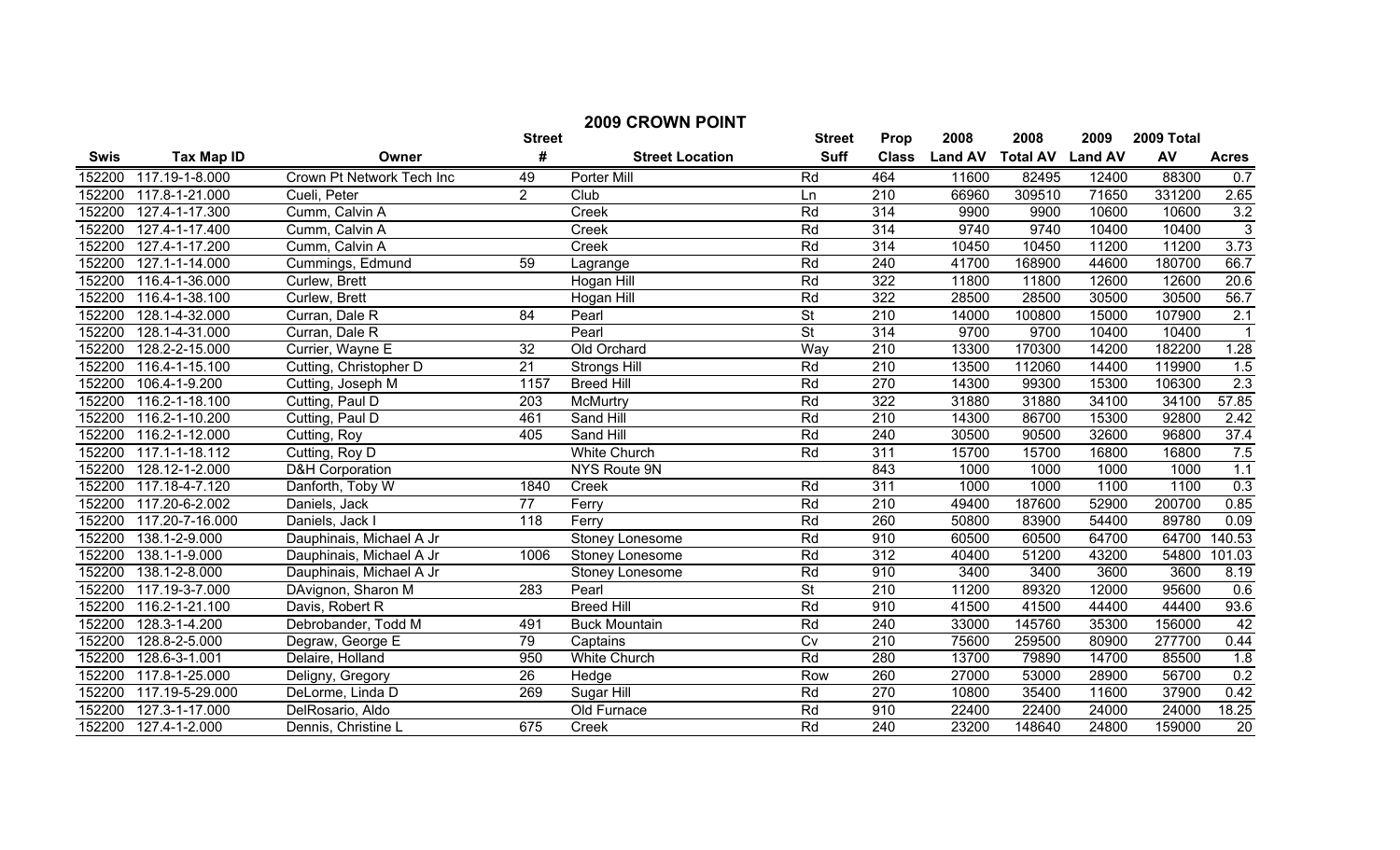| <b>2009 CROWN POINT</b> |                      |                          |                 |                        |                          |                  |                |                         |       |        |                  |
|-------------------------|----------------------|--------------------------|-----------------|------------------------|--------------------------|------------------|----------------|-------------------------|-------|--------|------------------|
| <b>Street</b>           |                      |                          | <b>Street</b>   | Prop                   | 2008                     | 2008             | 2009           | 2009 Total              |       |        |                  |
| <b>Swis</b>             | <b>Tax Map ID</b>    | Owner                    | #               | <b>Street Location</b> | <b>Suff</b>              | <b>Class</b>     | <b>Land AV</b> | <b>Total AV Land AV</b> |       | AV     | <b>Acres</b>     |
| 152200                  | 138.1-1-5.000        | Denno, Anthony A         | 937             | Stoney Lonesome        | Rd                       | 312              | 500            | 2900                    | 500   | 3100   | 0.92             |
| 152200                  | 128.1-3-25.000       | Derby, Eugene P          | 1432            | Creek                  | Rd                       | 270              | 15300          | 27500                   | 16400 | 29400  | 3.3              |
| 152200                  | 117.20-7-24.000      | DeRovira, Dolf A         |                 | Ferry                  | Rd                       | $\overline{210}$ | 41040          | 155350                  | 43900 | 166200 | 0.6              |
| 152200                  | 117.20-3-7.000       | Design Directors JAW LLC | 2731            | Main                   | $\overline{\mathsf{St}}$ | 220              | 11200          | 149050                  | 12000 | 159500 | 0.6              |
| 152200                  | 117.20-3-9.000       | Design Directors JAW LLC | 2727            | Main                   | $\overline{\mathsf{St}}$ | 411              | 9300           | 145700                  | 10000 | 155900 | 0.6              |
| 152200                  | 117.2-2-4.210        | Deyo, Brenda J           | 211             | <b>Burdick</b>         | Rd                       | 240              | 22600          | 127620                  | 24200 | 136600 | 18.8             |
| 152200                  | 117.2-2-3.100        | Deyo, Marwin             | 219             | <b>Burdick</b>         | Rd                       | 280              | 58400          | 222400                  | 62500 | 281960 | 81.9             |
| 152200                  | 117.19-6-3.123       | Deyo, Marwin             | 2779            | Main                   | $\overline{\mathsf{St}}$ | 483              | 8650           | 31860                   | 9300  | 34100  | 0.25             |
| 152200                  | 128.3-1-22.000       | Dismore, Gregory W       |                 | <b>Buck Mountain</b>   | Rd                       | 322              | 6500           | 6500                    | 7000  | 7000   | $\overline{12}$  |
| 152200                  | 116.2-1-15.600       | Dolback, Betty A         |                 | Sand Hill              | Rd                       | 311              | 2000           | 2000                    |       |        | 0.38             |
| 152200                  | 116.2-1-15.100       | Dolback, Betty A         | 301             | Sand Hill              | Rd                       | $\overline{210}$ | 19710          | 129710                  | 19710 | 122710 | 8.5              |
| 152200                  | 116.-1-15.000        | Dolback, Betty A         |                 | Narrow Town            | Rd                       | 910              | 26800          | 26800                   | 28700 | 28700  | 48               |
| 152200                  | 116.2-1-15.400       | Dolback, Danne M         |                 | Sand Hill              | Rd                       | 910              | 15700          | 15700                   | 6708  | 6708   | 15.6             |
| 152200                  | 116.2-1-15.200       | Dolback, Edward I Jr     |                 | Sand Hill              | Rd                       | 910              | 20500          | 20500                   | 11696 | 11696  | 27.2             |
| 152200                  | 107.3-6-8.000        | Donahue, Edwin F         | 86              | <b>Cold Spring</b>     | Rd                       | 210              | 16000          | 138320                  | 17100 | 148000 | 4.1              |
| 152200                  | 107.12-1-10.100      | Donlon, Frederick A      |                 | <b>Bridge</b>          | Rd                       | 314              | 4000           | 4000                    | 4300  | 4300   | 0.23             |
| 152200                  | 107.12-1-31.000      | Donlon, Frederick J      |                 | <b>Bridge</b>          | Rd                       | 311              | 3800           | 3800                    | 4100  | 4100   | 0.2              |
| 152200                  | 107.12-1-9.000       | Donlon, Frederick J      | 670             | <b>Bridge</b>          | Rd                       | 311              | 92600          | 92600                   | 99100 | 99100  | 17.1             |
| 152200                  | 128.1-4-7.000        | Donnelly, John           | 557             | <b>Buck Mountain</b>   | Rd                       | 260              | 30700          | 52300                   | 32800 | 56000  | 37.5             |
| 152200                  | 116.4-1-30.000       | Dorr, Frank              | 191             | Hogan Hill             | Rd                       | 240              | 39100          | 152100                  | 41800 | 162700 | 61.7             |
| 152200                  | 116.4-1-31.000       | Dorr, Frank              |                 | Hogan Hill             | Rd                       | 314              | 500            | 500                     | 500   | 500    | 0.3              |
| 152200                  | 117.19-3-19.000      | Dorsett, Robert L        | 1948            | Creek                  | Rd                       | 280              | 10700          | 140125                  | 11400 | 149900 | 0.5              |
| 152200                  | 128.1-4-5.200        | Dorsett, Thomas R        | 299             | Amy Hill               | Rd                       | 210              | 15900          | 78300                   | 17000 | 83800  | 4.02             |
| 152200                  | 107.20-2-23.000      | Drew, Darryl D           | 584             | Lake                   | Rd                       | $\overline{210}$ | 78900          | 174660                  | 84400 | 186900 | 3.5              |
| 152200                  | 117.19-1-22.000      | Dudley, Raymond          | 1895            | Creek                  | Rd                       | $\overline{210}$ | 13100          | 68100                   | 14000 | 72900  | 1.1              |
| 152200                  | 138.1-1-10.200       | Dugrenier, Andrew J      |                 | Stoney Lonesome        | Rd                       | 322              | 20200          | 20200                   | 21600 | 21600  | 23.9             |
| 152200                  | 116.4-1-15.200       | Dunbar, Klancy S         | 280             | <b>Breed Hill</b>      | Rd                       | $\overline{210}$ | 16700          | 52450                   | 17900 | 56100  | 4.91             |
| 152200                  | 128.1-4-12.000       | Dunning, Elaine M        | 329             | Amy Hill               | Rd                       | 240              | 36200          | 111200                  | 38700 | 119000 | 54.6             |
| 152200                  | $128.1 - 4 - 11.000$ | Dunning, Elaine M        |                 | Amy Hill               | Rd                       | 314              | 6500           | 6500                    | 7000  | 7000   | 6.1              |
| 152200                  | 107.3-2-13.212       | Dunning, Richard A       | 3519            | NYS Route 9N           |                          | $\overline{210}$ | 14500          | 75700                   | 15500 | 81000  | 2.5              |
| 152200                  | 127.4-1-11.000       | Duprey, Louis E          | 751             | Creek                  | Rd                       | $\overline{210}$ | 10800          | 50320                   | 11600 | 53800  | 0.5              |
| 152200                  | 127.4-1-15.300       | Duprey, Louis E          |                 | Creek                  | Rd                       | 311              | 500            | 500                     | 535   | 535    | 0.93             |
| 152200                  | 107.12-1-22.000      | Durkee, Wayne M          | $\overline{24}$ | <b>Breezy Haven</b>    | Way                      | 311              | 43200          | 43200                   | 46200 | 46200  | $\overline{0.4}$ |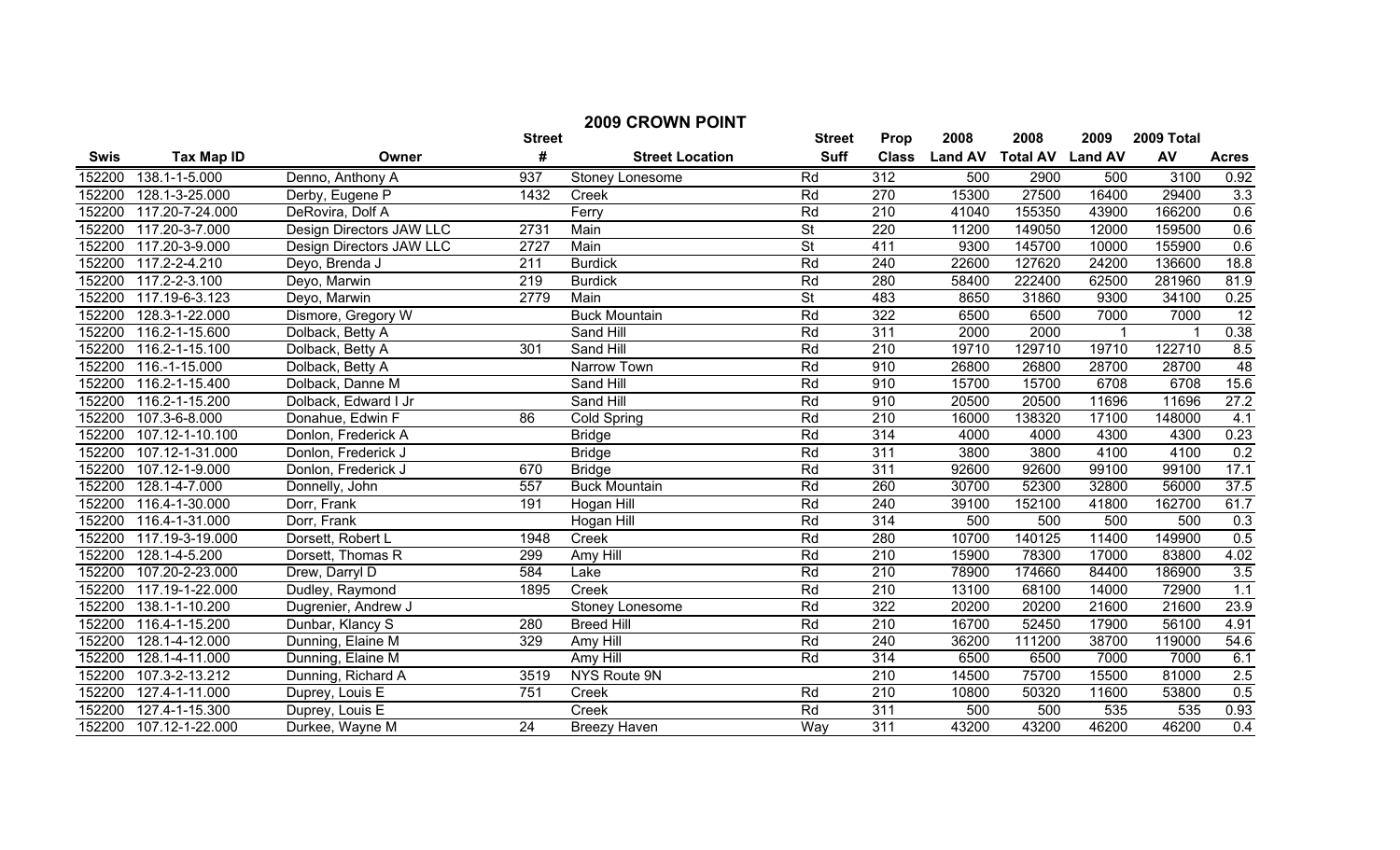| <b>2009 CROWN POINT</b> |                             |                     |                  |                        |                          |                  |                |                 |                |            |                 |
|-------------------------|-----------------------------|---------------------|------------------|------------------------|--------------------------|------------------|----------------|-----------------|----------------|------------|-----------------|
|                         |                             |                     | <b>Street</b>    |                        | <b>Street</b>            | Prop             | 2008           | 2008            | 2009           | 2009 Total |                 |
| <b>Swis</b>             | <b>Tax Map ID</b>           | Owner               | #                | <b>Street Location</b> | <b>Suff</b>              | <b>Class</b>     | <b>Land AV</b> | <b>Total AV</b> | <b>Land AV</b> | AV         | <b>Acres</b>    |
| 152200                  | 117.3-1-13.000              | Dushane Brenda L    | 100              | Gage                   | Rd                       | 210              | 11700          | 80580           | 12500          | 86200      | 1.1             |
| 152200                  | 117.20-1-13.000             | Dushane Dwane       | 23               | Ferry                  | Rd                       | 210              | 9900           | 109900          | 10600          | 117600     | 0.4             |
| 152200                  | 127.2-1-4.220               | Dushane William H   | 585              | Hog Back               | Rd                       | 270              | 13000          | 43500           | 13900          | 46500      |                 |
| 152200                  | 127.2-1-4.210               | Dushane William H   | 599              | Hog Back               | Rd                       | 322              | 25900          | 25900           | 27700          | 27700      | 55.89           |
| 152200                  | $\overline{127}$ .2-1-4.100 | Dushane William H   | 531              | Hog Back               | Rd                       | 113              | 48600          | 149100          | 52000          | 159500     | 81.76           |
| 152200                  | $127.2 - 1 - 1.000$         | Dushane William H   |                  | Hog Back               | Rd                       | 910              | 47100          | 47100           | 50400          | 50400      | 108.87          |
| 152200                  | 128.2-1-46.000              | Dushane William H   | 196              | Pearl                  | <b>St</b>                | $\overline{210}$ | 12900          | 64490           | 13800          | 69000      |                 |
| 152200                  | 117.19-1-2.200              | Dushane, Amy        |                  | Factoryville           | Rd                       | 322              | 4300           | 4300            | 4600           | 4600       | 12.5            |
| 152200                  | 117.19-1-1.000              | Dushane, Amy        |                  | Factoryville           | Rd                       | 270              | 12960          | 95760           | 13900          | 102500     | $\mathbf{1}$    |
| 152200                  | 128.6-6-2.000               | Dushane, Henry      | 152              | Pearl                  | <b>St</b>                | 210              | 14900          | 91540           | 15900          | 97900      | 3               |
| 152200                  | $\overline{127}$ .2-1-9.110 | Dushane, Howard A   |                  | Hogan Hill             | Rd                       | 322              | 36700          | 36700           | 39300          | 39300      | 95.3            |
| 152200                  | 117.3-1-41.200              | Dushane, Howard A   |                  | White Church           | Rd                       | 314              | 9700           | 9700            | 10400          | 10400      | 2.9             |
| 152200                  | 117.3-1-54.000              | Dushane, Howard A   | 1151             | White Church           | Rd                       | $\overline{210}$ | 15500          | 85900           | 16600          | 91900      | 3.5             |
| 152200                  | 117.2-2-23.200              | Dushane, Todd R     | 365              | Lake                   | Rd                       | $\overline{210}$ | 13000          | 103780          | 13900          | 111000     | $\mathbf{1}$    |
| 152200                  | 128.2-2-3.000               | Dushane, William    |                  | <b>Sugar Hill</b>      | Rd                       | 311              | 30200          | 30200           | 32300          | 32300      | $\overline{5}$  |
| 152200                  | 128.2-2-2.000               | Dushane, William H  | 136              | <b>Sugar Hill</b>      | Rd                       | 210              | 14100          | 91320           | 15100          | 97700      | 2.23            |
| 152200                  | 117.16-2-16.000             | Dutch Treat LLC     | 109              | Wolcott                | Rd                       | 210              | 54000          | 144880          | 57800          | 155000     | 0.9             |
| 152200                  | 107.2-1-8.000               | Duval, Jeanne       | $\overline{713}$ | <b>Bridge</b>          | Rd                       | 210              | 19700          | 73260           | 21100          | 78400      | 7.9             |
| 152200                  | 128.6-5-8.000               | Duval, Jeanne L     | 147              | Pearl                  | $\overline{\mathsf{St}}$ | 270              | 13100          | 27900           | 14000          | 29900      | 1.1             |
| 152200                  | 128.1-4-25.000              | Duval, Joseph       |                  | Vineyard               | Rd                       | 314              | 6600           | 6600            | 7100           | 7100       | 6.8             |
| 152200                  | 107.4-1-12.110              | Duval, Joseph       |                  | <b>Bridge</b>          | Rd                       | 105              | 42100          | 42100           | 45000          | 45000      | 78.2            |
| 152200                  | 107.4-1-11.000              | Duval, Joseph       | 115              | Trimble                | Rd                       | 240              | 63500          | 214100          | 68000          | 229100     | 71.2            |
| 152200                  | 117.2-3-3.000               | Duval, Joseph N     |                  | Trimble                | Rd                       | 105              | 7600           | 7600            | 8100           | 8100       | 9.6             |
| 152200                  | 107.4-1-13.000              | Duval, Neil         | 217              | Trimble                | Rd                       | $\overline{210}$ | 13000          | 99250           | 13900          | 106200     | 1.2             |
| 152200                  | 117.2-1-22.200              | Duval, Ronald       |                  | Factoryville           | Rd                       | 322              | 27000          | 27000           | 28900          | 28900      | 55              |
| 152200                  | 117.2-1-20.000              | Duval, Ronald H     | 417              | Factoryville           | Rd                       | $\overline{210}$ | 13000          | 77160           | 13900          | 82560      | $\overline{1}$  |
| 152200                  | 128.6-5-21.000              | Dwyer, Brian F      | 922              | <b>Bradford Hill</b>   | Rd                       | 311              | 13000          | 13000           | 13900          | 13900      | 1.76            |
| 152200                  | 128.6-4-4.000               | Dwyer, Estella      | 915              | <b>Bradford Hill</b>   | Rd                       | $\overline{210}$ | 11800          | 91640           | 12600          | 98050      | 0.76            |
| 152200                  | 128.2-1-42.000              | Ebersbach, Richard  | 131              | Sam Curran             | Rd                       | 240              | 61800          | 144320          | 66100          | 154400     | 147.9           |
| 152200                  | 117.20-7-18.000             | Ecklund, Gary W     | 122              | Ferry                  | Rd                       | 260              | 50800          | 184800          | 54400          | 165240     | 0.09            |
| 152200                  | $107.12 - 1 - 7.000$        | Edwards, Maryanne E | 690              | <b>Bridge</b>          | Rd                       | 210              | 91800          | 137800          | 98200          | 147400     | 7.3             |
| 152200                  | 127.1-1-21.000              | Eisenberg, Charles  | 326              | Hog Back               | Rd                       | $\overline{240}$ | 20400          | 102680          | 21800          | 109900     | 20.2            |
| 152200                  | 127.1-1-22.200              | Eisenberg, Charles  |                  | Hog Back               | Rd                       | $\overline{910}$ | 11600          | 11600           | 12400          | 12400      | $\overline{10}$ |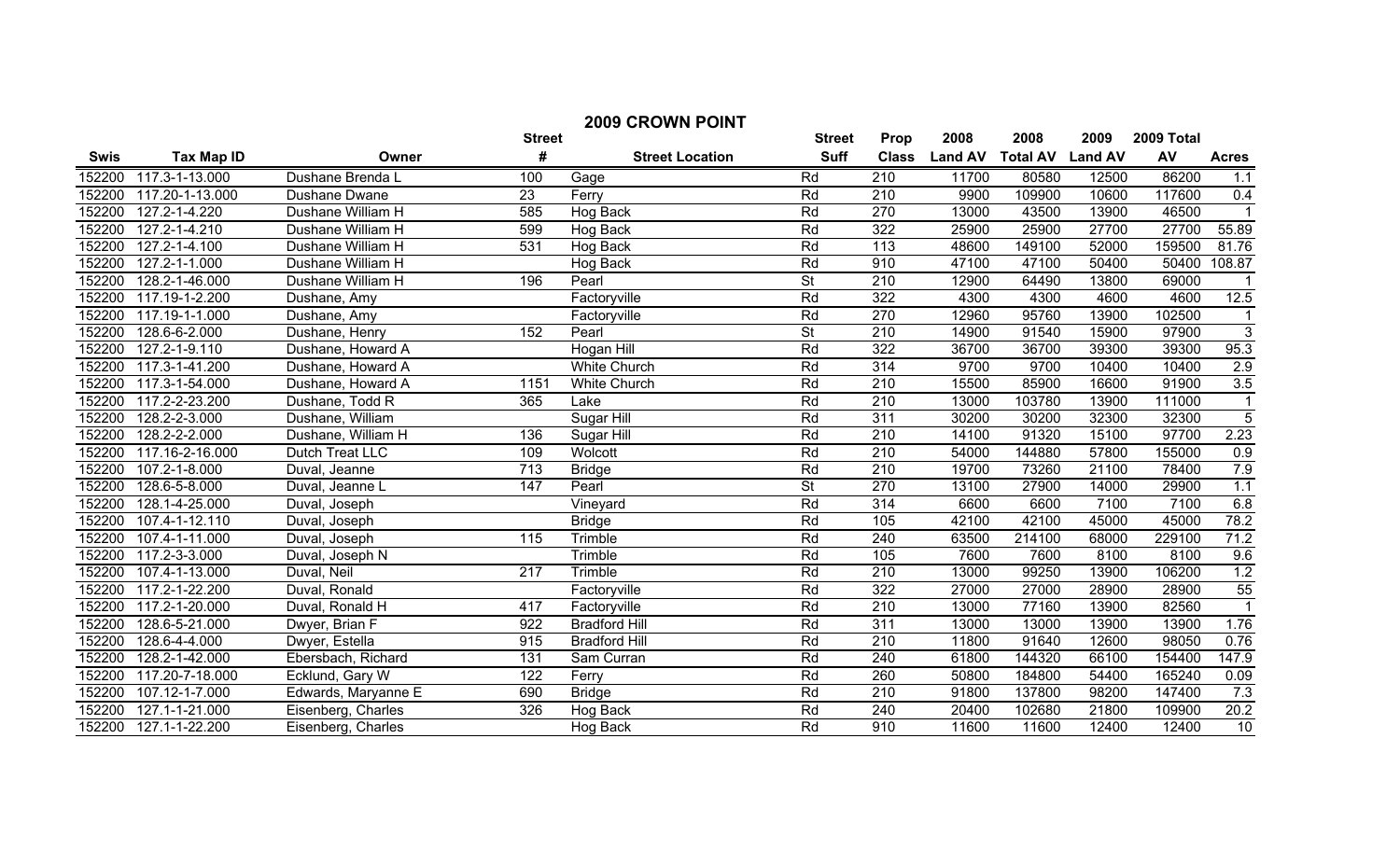| <b>2009 CROWN POINT</b> |                   |                                       |                 |                        |                          |                  |                |                 |                |            |                |
|-------------------------|-------------------|---------------------------------------|-----------------|------------------------|--------------------------|------------------|----------------|-----------------|----------------|------------|----------------|
|                         |                   |                                       | <b>Street</b>   |                        | <b>Street</b>            | Prop             | 2008           | 2008            | 2009           | 2009 Total |                |
| <b>Swis</b>             | <b>Tax Map ID</b> | Owner                                 | #               | <b>Street Location</b> | <b>Suff</b>              | <b>Class</b>     | <b>Land AV</b> | <b>Total AV</b> | <b>Land AV</b> | AV         | <b>Acres</b>   |
| 152200                  | 138.1-2-21.110    | Emerich, Robert S                     |                 | <b>Ben Hunter</b>      | Rd                       | 311              | 101400         | 101400          | 108500         | 108500     | 6.74           |
| 152200                  | 128.1-3-3.000     | Engel, Edward                         | 425             | Middle                 | Rd                       | 260              | 10000          | 65060           | 10700          | 69600      | 0.35           |
| 152200                  | 127.4-1-26.002    | English, Jennifer                     | 93              | <b>Buck Mountain</b>   | Rd                       | $\overline{240}$ | 30200          | 174070          | 32300          | 186300     | 36.5           |
| 152200                  | 107.20-2-9.000    | Ensinger, Stuart M Jr                 | $\overline{20}$ | <b>Bucket</b>          | Way                      | 260              | 155300         | 206585          | 166100         | 221000     | 3.4            |
| 152200                  | 117.18-4-7.200    | Erickson, Julie A                     |                 | Creek                  | Rd                       | 270              | 10000          | 76900           | 10700          | 82300      | 0.4            |
| 152200                  | 107.3-3-2.000     | Esposito, Jeffrey R                   |                 | <b>NYS Route 9N</b>    |                          | 314              | 14600          | 14600           | 5000           | 5000       | 4.66           |
| 152200                  | 107.2-1-9.000     | Esposito, Patrick Jr                  | 593             | <b>Bridge</b>          | Rd                       | 105              | 83400          | 83400           | 89200          | 89200      | 192            |
| 152200                  | 117.3-1-12.110    | <b>Essex County</b>                   |                 | <b>Newell</b>          | Rd                       | 105              | 40800          | 40800           | 43660          | 43660      | 107.67         |
| 152200                  | 127.4-1-46.000    | <b>Essex County ARC Facilities In</b> | 1814            | Old Furnace            | Rd                       | 210              | 18300          | 179300          | 19600          | 191900     | 6.6            |
| 152200                  | 117.20-4-6.000    | <b>Essex County Champlain Bank</b>    | 2687            | Main                   | $\overline{\mathsf{St}}$ | 462              | 12700          | 151500          | 13600          | 162100     | 1.7            |
| 152200                  | 117.19-5-1.000    | <b>Essex County Facilities Inc</b>    | 270             | Pearl                  | $\overline{\mathsf{St}}$ | $\overline{210}$ | 13900          | 195000          | 14900          | 208700     | 3.16           |
| 152200                  | 117.20-5-4.000    | <b>Essex County Facilities Inc</b>    | $\overline{30}$ | Ferry                  | Rd                       | 642              | 12300          | 285000          | 13200          | 305050     | 1.3            |
| 152200                  | 999.22-1-25.000   | <b>Essex County Fish Hatchery</b>     |                 | erratta                |                          | 962              | 100            | 53300           | 100            | 53300      | 0.01           |
| 152200                  | 128.6-5-18.000    | <b>Essex County Fish Hatchery</b>     | $\overline{13}$ | <b>Fish Hatchery</b>   | Rd                       | 962              | 25600          | 202600          | 27400          | 216800     | 41.27          |
| 152200                  | 127.4-1-35.000    | <b>Essex County Reforestation</b>     |                 | <b>Warner Hill</b>     | Rd                       | 942              | 187300         | 187300          | 200400         | 200400     | 330.3          |
| 152200                  | 128.6-5-27.000    | Eubar, Alburton H                     | 1646            | Creek                  | Rd                       | 270              | 8600           | 38600           | 9200           | 41300      | 0.11           |
| 152200                  | 128.3-1-18.000    | Ezzo, Chad                            | $\overline{26}$ | Maggie Dudley          | Rd                       | 210              | 12900          | 89640           | 13800          | 95900      | - 1            |
| 152200                  | 117.16-2-9.000    | Fahey, Colby L                        | 16              | <b>Berry Patch</b>     | Way                      | 260              | 61000          | 114040          | 65300          | 122000     | 0.7            |
| 152200                  | 128.1-2-15.000    | <b>Fairview Cemetery</b>              | 1693            | Creek                  | Rd                       | 695              | 2400           | 2400            | 2600           | 2600       | 4.1            |
| 152200                  | 127.1-1-26.000    | Farren, Beth                          |                 | Hog Back               | Rd                       | 322              | 19000          | 19000           | 20300          | 20300      | 16.64          |
| 152200                  | 127.1-1-24.000    | Farren, Beth                          |                 | Hog Back               | Rd                       | 322              | 23900          | 23900           | 25600          | 25600      | 49.33          |
| 152200                  | 127.1-1-22.120    | Farren, Harold K                      |                 | Hog Back               | Rd                       | 910              | 24100          | 24100           | 25800          | 25800      | 24.9           |
| 152200                  | 117.2-1-15.000    | Federal Home Loan Mtg Corp            | 3246            | <b>NYS Route 9N</b>    |                          | 210              | 13000          | 99650           | 13900          | 106600     | 1.19           |
| 152200                  | 138.1-1-10.100    | Feenan, David                         | 1097            | Stoney Lonesome        | Rd                       | $\overline{240}$ | 30000          | 128780          | 32100          | 137800     | 36.1           |
| 152200                  | 128.1-4-38.211    | Figueroa, David J                     | 47              | Sam Curran             | Rd                       | 240              | 27200          | 121140          | 29100          | 129600     | 30.4           |
| 152200                  | 107.12-1-11.000   | Finch, Gary                           | 620             | <b>Bridge</b>          | Rd                       | 260              | 72900          | 101700          | 78000          | 108800     | 4              |
| 152200                  | 107.12-1-12.000   | Finch, Gary                           |                 | <b>Bridge</b>          | Rd                       | $\overline{311}$ | 54000          | 54000           | 57800          | 57800      | 1.9            |
| 152200                  | 128.1-3-17.000    | Fish, Jeffrey                         |                 | Creek                  | Rd                       | 314              | 9700           | 9700            | 10400          | 10400      | $\overline{2}$ |
| 152200                  | 116.2-1-1.000     | Flint, Perry                          | 118             | Sherman Lake           | Rd                       | 240              | 124200         | 207360          | 132900         | 221900     | 20.22          |
| 152200                  | 128.8-1-13.000    | Foote, Donald C                       |                 | <b>NYS Route 9N</b>    |                          | 314              | 3000           | 3000            | 3200           | 3200       | 8.95           |
| 152200                  | 117.19-5-10.000   | Forest Dale Cemetery Assoc            | 2022            | Creek                  | Rd                       | 695              | 8800           | 9100            | 9400           | 9700       | $\bf 8$        |
| 152200                  | 117.19-5-25.001   | <b>Forest Dale Cemetery Assoc</b>     |                 | Sugar Hill             | Rd                       | 314              | 7000           | 7000            | 7500           | 7500       | 0.3            |
| 152200                  | 127.2-1-25.111    | Fortier, Richard A                    | $\overline{36}$ | Fortier                | Rd                       | 240              | 42100          | 119590          | 45000          | 127960     | 78.46          |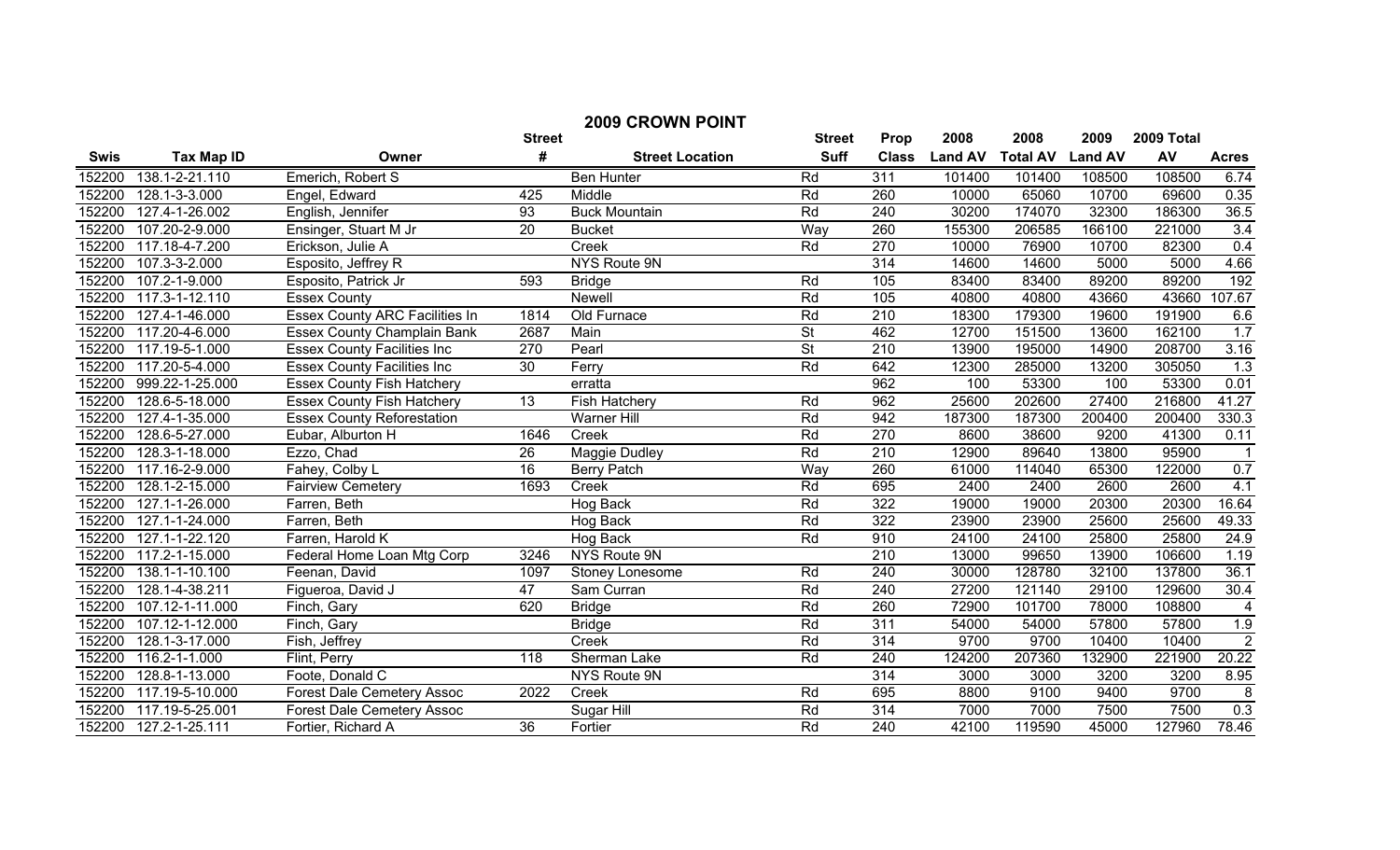| <b>2009 CROWN POINT</b> |                   |                    |                  |                        |                          |                  |                |                 |                |            |                  |
|-------------------------|-------------------|--------------------|------------------|------------------------|--------------------------|------------------|----------------|-----------------|----------------|------------|------------------|
|                         |                   |                    | <b>Street</b>    |                        | <b>Street</b>            | Prop             | 2008           | 2008            | 2009           | 2009 Total |                  |
| <b>Swis</b>             | <b>Tax Map ID</b> | Owner              | #                | <b>Street Location</b> | <b>Suff</b>              | <b>Class</b>     | <b>Land AV</b> | <b>Total AV</b> | <b>Land AV</b> | AV         | <b>Acres</b>     |
| 152200                  | 127.2-1-25.112    | Fortier, Robert    | 74               | Fortier                | Rd                       | 210              | 8600           | 66200           | 9200           | 70800      | 0.61             |
| 152200                  | 128.4-5-1.200     | Four Life          |                  | <b>NYS Route 9N</b>    |                          | 910              | 14800          | 14800           | 15800          | 15800      | 26.64            |
| 152200                  | 128.16-1-1.200    | Four Life          |                  | NYS Route 9N           |                          | 910              | 8800           | 8800            | 9400           | 9400       | 1.13             |
| 152200                  | 128.2-1-37.112    | Four Life Trust    |                  | Sam Curran             | Rd                       | 910              | 134200         | 134200          | 143600         | 143600     | 311.12           |
| 152200                  | 128.1-4-5.111     | Fowler, Frank      | 275              | Amy Hill               | Rd                       | 240              |                |                 | 36730          | 189500     | 50.7             |
| 152200                  | 128.1-4-5.112     | Fowler, Kirana L   | 277              | Amy Hill               | Rd                       | 311              |                |                 | 11430          | 11430      | 4.2              |
| 152200                  | 128.2-2-23.000    | Fox, Ann           | 230              | Sugar Hill             | Rd                       | 280              | 13000          | 128500          | 13900          | 143830     | 1.05             |
| 152200                  | 117.8-1-24.000    | Fox, Laurence I    | $\overline{24}$  | Hedge                  | Row                      | $\overline{210}$ | 27000          | 233250          | 28900          | 249580     | 0.2              |
| 152200                  | 107.12-1-6.000    | Franklin, Dana G   | 694              | <b>Bridge</b>          | Rd                       | 484              | 11900          | 87900           | 12800          | 94100      | 2.2              |
| 152200                  | 117.8-1-18.000    | Fratrik, Andrew R  | 22               | Hedge                  | Row                      | 260              | 23800          | 52675           | 25500          | 56400      | 0.23             |
| 152200                  | 107.20-2-17.000   | French, Barbara    | 608              | Lake                   | Rd                       | 311              | 75600          | 75600           | 80900          | 80900      | 2.1              |
| 152200                  | 117.19-6-4.100    | French, Barbara J  | 2767             | Main                   | $\overline{\mathsf{St}}$ | $\overline{210}$ | 10000          | 104380          | 10700          | 111690     | 0.4              |
| 152200                  | 117.19-6-4.200    | French, Barbara J  | 2771             | Main                   | $\overline{\mathsf{St}}$ | 210              | 9600           | 61200           | 10300          | 65500      | 0.36             |
| 152200                  | 107.3-2-13.220    | French, Dale       | 3529             | NYS Route 9N           |                          | 210              | 9900           | 108245          | 10600          | 115800     | 0.88             |
| 152200                  | 107.3-4-3.200     | French, Dale       |                  | <b>Bridge</b>          | Rd                       | 314              | 2200           | 2200            | 2400           | 2400       | 6.2              |
| 152200                  | 107.3-2-4.000     | French, Dale       |                  | <b>NYS Route 9N</b>    |                          | 322              | 6500           | 6500            | 7000           | 7000       | $\overline{19}$  |
| 152200                  | 107.3-2-13.120    | French, Dale       | $\overline{24}$  | <b>Bridge</b>          | Rd                       | 311              | 10300          | 10300           | 11000          | 11000      | 8.4              |
| 152200                  | 107.3-2-5.000     | French, Dale       | 85               | Bulwagga Mountain      | Way                      | 280              | 28400          | 52400           | 30400          | 56100      | 32.5             |
| 152200                  | 117.8-1-13.100    | French, Dale       |                  | Lake                   | Rd                       | 322              | 77200          | 77200           | 82600          | 82600      | 6.3              |
| 152200                  | 117.16-1-11.000   | French, Fred R     | 40               | Wolcott                | Rd                       | $\overline{210}$ | 11600          | 99300           | 12400          | 106250     | 0.7              |
| 152200                  | 117.16-2-21.000   | French, Frederic R | $\overline{141}$ | Wolcott                | Rd                       | $\overline{210}$ | 54000          | 123600          | 57800          | 132250     | 1.07             |
| 152200                  | 107.3-2-11.000    | French, Howard     | 3604             | <b>NYS Route 9N</b>    |                          | 311              | 6000           | 6000            | 6400           | 6400       | 0.4              |
| 152200                  | 107.3-4-1.000     | French, Howard     |                  | NYS Route 9N           |                          | 314              | 100            | 100             | 150            | 150        | 0.2              |
| 152200                  | 107.3-2-6.000     | French, Howard H   |                  | <b>Cold Spring</b>     | Rd                       | 322              | 3200           | 3200            | 3400           | 3400       | 13               |
| 152200                  | 107.3-2-12.000    | French, Jeris      |                  | <b>NYS Route 9N</b>    |                          | 321              | 4300           | 4300            | 4600           | 4600       | $\frac{15}{5.5}$ |
| 152200                  | 107.3-2-13.211    | French, Jeris      | 3533             | NYS Route 9N           |                          | 484              | 17500          | 79265           | 18700          | 84800      |                  |
| 152200                  | 128.2-2-25.000    | French, Jeris      | 2717             | Main                   | $\overline{\mathsf{St}}$ | 240              | 25900          | 164335          | 27700          | 175800     | 24.42            |
| 152200                  | 107.3-2-7.000     | French, Jeris G    |                  | NYS Route 9N           |                          | 322              | 6500           | 6500            | 7000           | 7000       | $\overline{20}$  |
| 152200                  | 117.16-2-5.000    | French, Larry      | 102              | Fishermans             | Cv                       | $\overline{210}$ | 83200          | 129720          | 89000          | 138800     | 0.82             |
| 152200                  | 117.16-2-4.000    | French, Larry      | 110              | Fishermans             | Cv                       | 260              | 54000          | 98320           | 57800          | 105200     | 0.3              |
| 152200                  | 128.8-1-1.000     | French, Larry      | 2615             | Main                   | $\overline{\mathsf{St}}$ | 431              | 15700          | 81500           | 16800          | 87200      | 4.3              |
| 152200                  | 117.20-7-19.000   | Freyhofer Horst H  | 26               | Gilligans Bay          | Way                      | $\overline{210}$ | 43200          | 241805          | 46200          | 285480     | 0.35             |
| 152200                  | 116.4-1-28.000    | Friedman, Cory E   | 328              | Hogan Hill             | Rd                       | 240              | 25000          | 104040          | 26800          | 111300     | 19.9             |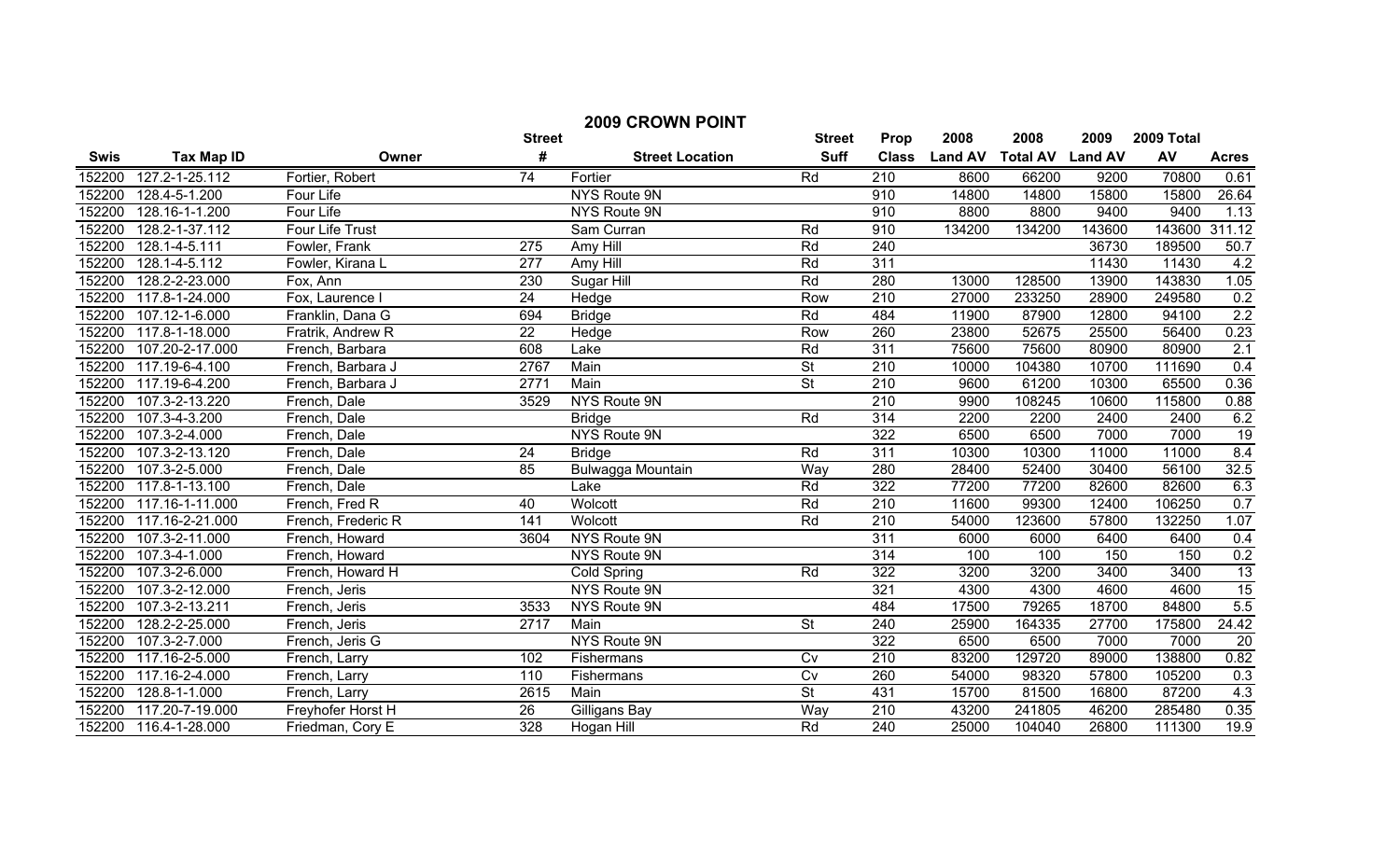| <b>2009 CROWN POINT</b> |                              |                     |                  |                        |                          |                  |                |                         |        |            |                  |
|-------------------------|------------------------------|---------------------|------------------|------------------------|--------------------------|------------------|----------------|-------------------------|--------|------------|------------------|
|                         |                              |                     | <b>Street</b>    |                        | <b>Street</b>            | Prop             | 2008           | 2008                    | 2009   | 2009 Total |                  |
| <b>Swis</b>             | <b>Tax Map ID</b>            | Owner               | #                | <b>Street Location</b> | <b>Suff</b>              | <b>Class</b>     | <b>Land AV</b> | <b>Total AV Land AV</b> |        | AV         | <b>Acres</b>     |
| 152200                  | 127.4-1-24.000               | Fuller, Robert      | 1318             | <b>Towner Hill</b>     | Rd                       | 260              | 41500          | 61100                   | 44400  | 65400      | 76.6             |
| 152200                  | 127.3-1-14.122               | Gadway, Kevin       |                  | Old Furnace            | Rd                       | 311              | 1600           | 1600                    | 1700   | 1700       | 2.22             |
| 152200                  | 127.3-1-14.200               | Gadway, Kevin       | 1763             | Old Furnace            | Rd                       | $\overline{210}$ | 14900          | 134900                  | 15900  | 144300     | 2.97             |
| 152200                  | 117.19-6-6.000               | Gadway, Kevin G     | 2761             | Main                   | $\overline{\mathsf{St}}$ | 411              | 11900          | 139800                  | 12700  | 149600     | 0.7              |
| 152200                  | 127.3-1-14.110               | Gadway, Marlene I   | 1775             | Old Furnace            | Rd                       | $\overline{210}$ | 17000          | 96550                   | 18200  | 103300     | 5.1              |
| 152200                  | 138.1-2-2.000                | Gall, Eric T        | 46               | <b>Ben Hunter</b>      | Rd                       | 260              | 7400           | 7400                    | 23060  | 88060      | 13.22            |
| 152200                  | 138.1-2-3.206                | Gall, Kirk D        |                  | <b>Ben Hunter</b>      | Rd                       | 311              | 5700           | 5700                    | 6100   | 6100       | 5.91             |
| 152200                  | 137.-1-37.000                | Gall, Kirk D        |                  | Stoney Lonesome        | Rd                       | 311              | 1600           | 1600                    | 1700   | 1700       | 0.1              |
| 152200                  | 138.1-2-4.200                | Gall, Kirk G        | 830              | Stoney Lonesome        | Rd                       | 260              | 13900          | 57100                   | 14900  | 61100      | 1.89             |
| 152200                  | 106.4-1-3.110                | Gallagher, Edward C |                  | <b>White Church</b>    | Rd                       | 311              | 14950          | 14950                   | 16000  | 16000      | 8.37             |
| 152200                  | 117.19-2-7.000               | Garrow, Francis R   | 2772             | Main                   | <b>St</b>                | $\overline{210}$ | 8700           | 85500                   | 9300   | 91500      | 0.18             |
| 152200                  | 117.19-2-2.000               | Gates, Curtisteen   |                  | <b>NYS Route 9N</b>    |                          | 322              | 20500          | 20500                   | 21900  | 21900      | 22.8             |
| 152200                  | 127.2-1-9.220                | Gauger, Denis P     | 169              | <b>Hogan Hill</b>      | Rd                       | $\overline{240}$ | 22900          | 74740                   | 24500  | 80000      | 19.4             |
| 152200                  | 138.1-1-2.000                | Gaulin, Richard J   | 787              | <b>Stoney Lonesome</b> | Rd                       | $\overline{240}$ | 33100          | 119500                  | 35400  | 127900     | 42.6             |
| 152200                  | 128.1-4-1.000                | Gayton, James       | 151              | Amy Hill               | Rd                       | 312              | 127100         | 128300                  | 136100 | 137300     | 303              |
| 152200                  | 128.1-4-36.000               | Geraw, Bruce L Jr   | 720              | Vineyard               | Rd                       | 240              | 35900          | 97125                   | 38400  | 103900     | 30.5             |
| 152200                  | 128.2-1-4.310                | Gibbs, Clarence     | $\overline{213}$ | Pearl                  | $\overline{\mathsf{St}}$ | 270              | 19300          | 117300                  | 20700  | 125500     | 7.5              |
| 152200                  | 128.2-1-1.000                | Gibbs, Clarence     | $\overline{243}$ | Pearl                  | <b>St</b>                | 210              | 10400          | 86630                   | 11100  | 92700      | $\overline{4}$   |
| 152200                  | 128.6-5-6.100                | Gibbs, Donald       |                  | Pearl                  | <b>St</b>                | 270              | 8700           | 8700                    | 9300   | 9300       | 0.7              |
| 152200                  | 128.2-1-4.210                | Gibbs, Donald M     |                  | Pearl                  | $\overline{\mathsf{St}}$ | 314              | 14700          | 14700                   | 15700  | 15700      | 6.1              |
| 152200                  | 128.2-1-4.120                | Gibbs, Donald M     |                  | Pearl                  | $\overline{\mathsf{St}}$ | 311              | 3200           | 3200                    | 3400   | 3400       | 3.9              |
| 152200                  | 128.6-5-17.300               | Gibbs, Donald M     |                  | Pearl                  | $\overline{\mathsf{St}}$ | 314              | 500            | 500                     | 500    | 500        | 1.2              |
| 152200                  | $128.1 - 2 - 5.000$          | Gibbs, Donald M     |                  | Creek                  | Rd                       | 314              | 13600          | 13600                   | 14600  | 14600      | 4.6              |
| 152200                  | 128.6-5-17.100               | Gibbs, Donald M     |                  | Pearl                  | $\overline{\mathsf{St}}$ | 322              | 25800          | 25800                   | 27600  | 27600      | 58.4             |
| 152200                  | 128.6-5-4.000                | Gibbs, Mary A       | 171              | Pearl                  | $\overline{\mathsf{St}}$ | $\overline{210}$ | 11700          | 60200                   | 12500  | 64400      | 0.7              |
| 152200                  | 128.6-5-3.200                | Gibbs, Mary A       |                  | Pearl                  | $\overline{\mathsf{St}}$ | 314              | 300            | 300                     | 300    | 300        | 0.36             |
| 152200                  | 117.19-1-11.110              | Gibbs, Roland C     | 1993             | Creek                  | Rd                       | $\overline{210}$ | 15250          | 108250                  | 16300  | 115800     | 3.55             |
| 152200                  | 117.19-1-11.200              | Gibbs, Rory S       | 1991             | Creek                  | Rd                       | 270              | 13300          | 34500                   | 14200  | 36900      | 1.35             |
| 152200                  | 116.4-1-27.000               | Gilkerson, Bruce V  | 555              | <b>Breed Hill</b>      | Rd                       | 240              | 31500          | 178050                  | 33700  | 190500     | 39               |
| 152200                  | 116.4-1-26.000               | Gilkerson, Bruce V  |                  | <b>Breed Hill</b>      | Rd                       | 312              | 11200          | 23100                   | 12000  | 24700      | 16.3             |
| 152200                  | $\overline{127}$ .2-1-19.000 | Gilson, Matthew     |                  | Creek                  | Rd                       | $\overline{314}$ | 13600          | 13600                   | 14600  | 14600      | 4.6              |
| 152200                  | 107.12-1-28.000              | Ginocchio, Louis F  |                  | <b>Bridge</b>          | Rd                       | 311              | 72900          | 72900                   | 78000  | 78000      | 3.5              |
| 152200                  | 107.20-2-24.000              | Giroux, Bryan R     | 568              | Lake                   | Rd                       | 260              | 52600          | 90040                   | 56300  | 96340      | $\overline{1.3}$ |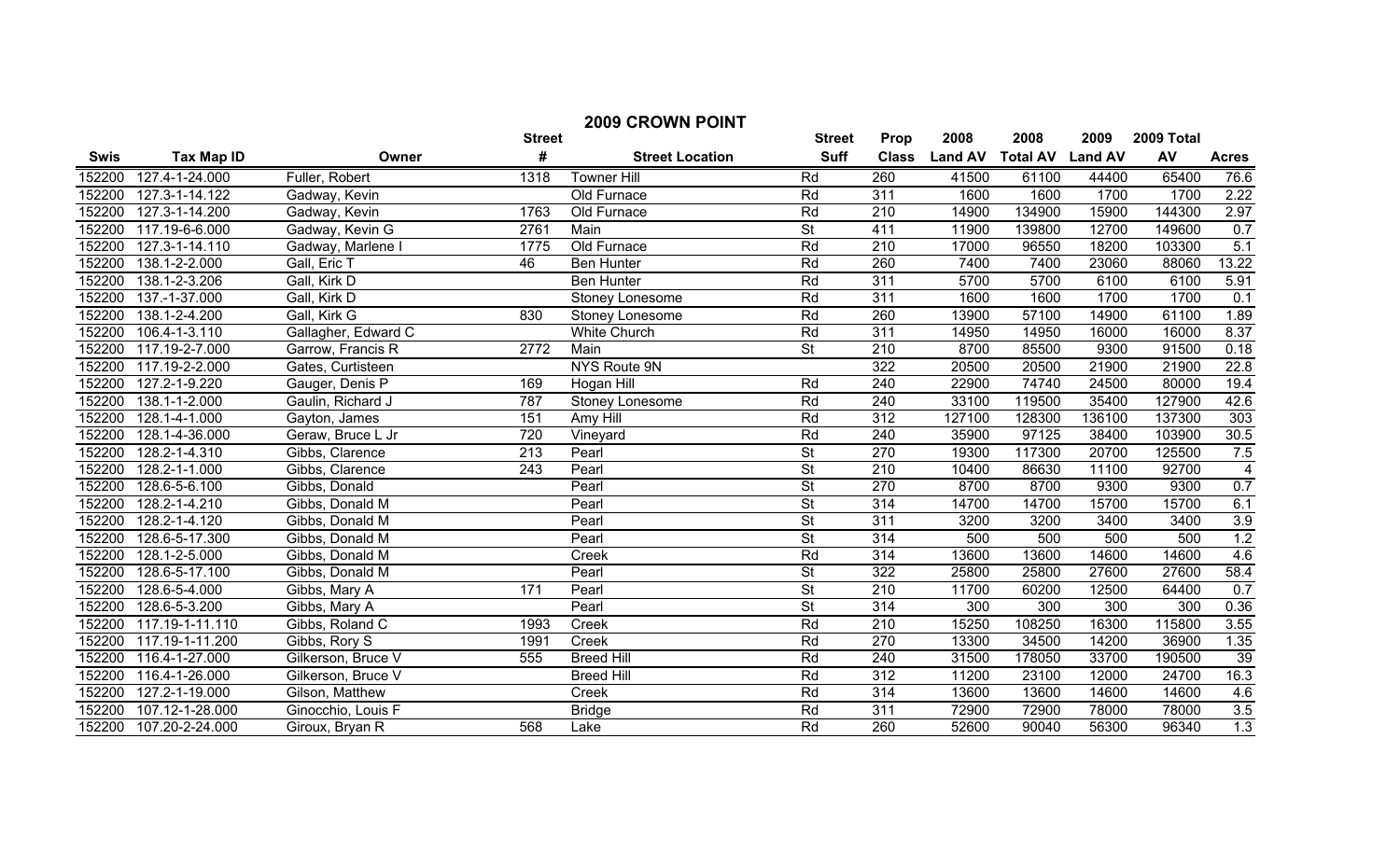| <b>2009 CROWN POINT</b> |                                                                              |                                    |                  |                        |                          |                  |                |                 |                |        |                 |
|-------------------------|------------------------------------------------------------------------------|------------------------------------|------------------|------------------------|--------------------------|------------------|----------------|-----------------|----------------|--------|-----------------|
|                         | 2008<br>2008<br><b>Street</b><br>2009<br>2009 Total<br><b>Street</b><br>Prop |                                    |                  |                        |                          |                  |                |                 |                |        |                 |
| <b>Swis</b>             | <b>Tax Map ID</b>                                                            | Owner                              | #                | <b>Street Location</b> | <b>Suff</b>              | <b>Class</b>     | <b>Land AV</b> | <b>Total AV</b> | <b>Land AV</b> | AV     | <b>Acres</b>    |
| 152200                  | 107.20-2-6.000                                                               | Glebus, Gary P                     | 34               | <b>Bucket</b>          | Way                      | 210              | 66900          | 156500          | 71600          | 167450 | 0.34            |
| 152200                  | 117.19-5-2.000                                                               | Glebus, John Jr                    | 286              | Pearl                  | $\overline{\mathsf{St}}$ | 210              | 13300          | 90500           | 14200          | 96800  | 1.3             |
| 152200                  | 128.2-1-3.000                                                                | Glebus, John Jr                    |                  | Pearl                  | <b>St</b>                | 314              | 5400           | 5400            | 5800           | 5800   | 5.6             |
| 152200                  | 117.8-1-13.200                                                               | Glebus, William C                  | 480              | Lake                   | Rd                       | 240              | 110800         | 211000          | 118600         | 225800 | $\overline{32}$ |
| 152200                  | 128.1-3-5.000                                                                | Goecke, Ruth                       | $\overline{24}$  | Hemlock                | Ln                       | 260              | 10800          | 67500           | 11500          | 72200  | 0.22            |
| 152200                  | 128.1-4-37.000                                                               | Goggins, James                     | 764              | Vineyard               | Rd                       | $\overline{210}$ | 16600          | 53320           | 17800          | 57100  | 4.8             |
| 152200                  | 127.4-1-58.000                                                               | Gonyeau, George L                  |                  | Peasley                | Rd                       | 323              | 21100          | 21100           | 22600          | 22600  | 24.1            |
| 152200                  | 127.4-1-21.110                                                               | Gonyeau, George L                  | 868              | Creek                  | Rd                       | 270              | 38800          | 139250          | 41500          | 149000 | 72.07           |
| 152200                  | 128.6-5-31.000                                                               | Goot, Michael                      | 1670             | Creek                  | Rd                       | 210              | 9000           | 83760           | 9600           | 89600  | 0.3             |
| 152200                  | 128.6-5-32.000                                                               | Goot, Michael                      |                  | Creek                  | Rd                       | 311              | 8100           | 8100            | 8700           | 8700   | 0.5             |
| 152200                  | 117.2-4-3.000                                                                | Goreau, Peter                      |                  | Lake                   | Rd                       | 311              | 74500          | 74500           | 79700          | 79700  | 1.9             |
| 152200                  | 117.2-2-12.000                                                               | Goreau, Peter                      | 274              | Lake                   | Rd                       | 311              | 9700           | 9700            | 10400          | 10400  | $\overline{1}$  |
| 152200                  | 117.2-2-11.100                                                               | Goreau, Peter                      |                  | Lake                   | Rd                       | 311              | 11900          | 11900           | 12700          | 12700  | 3.4             |
| 152200                  | 128.8-1-11.100                                                               | Gosselin, Tonya                    | 2515             | NYS Route 9N           |                          | 220              | 20300          | 111600          | 21700          | 119400 | 8.56            |
| 152200                  | 128.3-1-3.210                                                                | Goyette, Abraham                   | $\overline{118}$ | <b>Bush</b>            | Rd                       | 240              | 25300          | 178300          | 27100          | 190800 | 26.2            |
| 152200                  | 117.18-2-3.000                                                               | Goyette, David C                   | 15               | Factoryville           | Rd                       | 210              | 11700          | 45700           | 12500          | 48900  | 0.7             |
| 152200                  | 117.19-5-8.000                                                               | Goyette, Michael L                 | 358              | Pearl                  | $\overline{\mathsf{St}}$ | 210              | 13200          | 64580           | 14100          | 69100  | 1.2             |
| 152200                  | 127.2-1-12.000                                                               | Goyette, Ronald                    | 16               | <b>Hogan Hill</b>      | Rd                       | 210              | 15600          | 92520           | 16700          | 99000  | 4.9             |
| 152200                  | 107.3-6-4.000                                                                | Graves, Leslie A                   | $\overline{77}$  | <b>Cold Spring</b>     | Rd                       | 240              | 43200          | 110950          | 46200          | 118700 | 46.8            |
| 152200                  | 117.19-1-10.000                                                              | Greenwood, William P               | $\overline{19}$  | Porter Mill            | Rd                       | 312              | 27100          | 39000           | 29000          | 41700  | 35.8            |
| 152200                  | 117.16-2-15.000                                                              | Greenwood, William P               | 99               | Wolcott                | Rd                       | $\overline{210}$ | 82600          | 169250          | 88400          | 181100 | 1.7             |
| 152200                  | 128.1-3-6.000                                                                | Gresov, Bobbiann M                 | 30               | <b>Hemlock</b>         | Ln                       | 312              | 7600           | 11200           | 8100           | 12000  | 0.87            |
| 152200                  | 128.8-2-7.000                                                                | Griffin, Clinton B                 | 99               | Captains               | $\overline{C}$           | 210              | 77700          | 154300          | 83100          | 165100 | 0.74            |
| 152200                  | 126.-2-9.000                                                                 | Grinnell, William R                |                  | Old Furnace            | Rd                       | 312              | 62300          | 63500           | 66660          | 67950  | 164.8           |
| 152200                  | 117.20-7-23.000                                                              | Grogan, Peter J                    | 75               | Ferry                  | Rd                       | 311              | 38900          | 38900           | 41600          | 41600  | 0.5             |
| 152200                  | 117.20-7-22.000                                                              | Grogan, Peter J                    | $\overline{18}$  | <b>Best Friends</b>    | Way                      | 260              | 38880          | 185840          | 41600          | 198850 | 0.5             |
| 152200                  | 107.3-6-16.000                                                               | Groshans, Allan                    | 1835             | White Church           | Rd                       | $\overline{210}$ | 13700          | 74580           | 14660          | 79800  | 1.7             |
| 152200                  | 128.8-2-8.300                                                                | Groski, Daniel F                   | 113              | Captains               | $\overline{C}$           | $\overline{210}$ | 85250          | 218450          | 91220          | 227190 | 1.92            |
| 152200                  | 128.1-4-38.212                                                               | Gudikunst, Bret T                  | 27               | Sam Curran             | Rd                       | 210              | 13500          | 90400           | 14400          | 107400 | 1.4             |
| 152200                  | 128.2-1-37.120                                                               | Gunning, Shane M                   | 360              | Sam Curran             | Rd                       | $\overline{210}$ | 13100          | 100580          | 14000          | 107600 | 1.1             |
| 152200                  | 117.2-1-10.000                                                               | <b>Gunnison Lakeshore Orchards</b> | 3208             | NYS Route 9N           |                          | 151              | 63300          | 129200          | 67700          | 138200 | 46.7            |
| 152200                  | 117.2-1-9.100                                                                | <b>Gunnison Lakeshore Orchards</b> |                  | NYS Route 9N           |                          | 151              | 13100          | 13100           | 14000          | 14000  | 12.4            |
| 152200                  | 117.2-2-17.000                                                               | <b>Gunnison Lakeshore Orchards</b> |                  | <b>NYS Route 9N</b>    |                          | 151              | 7700           | 7700            | 8200           | 8200   | 11.1            |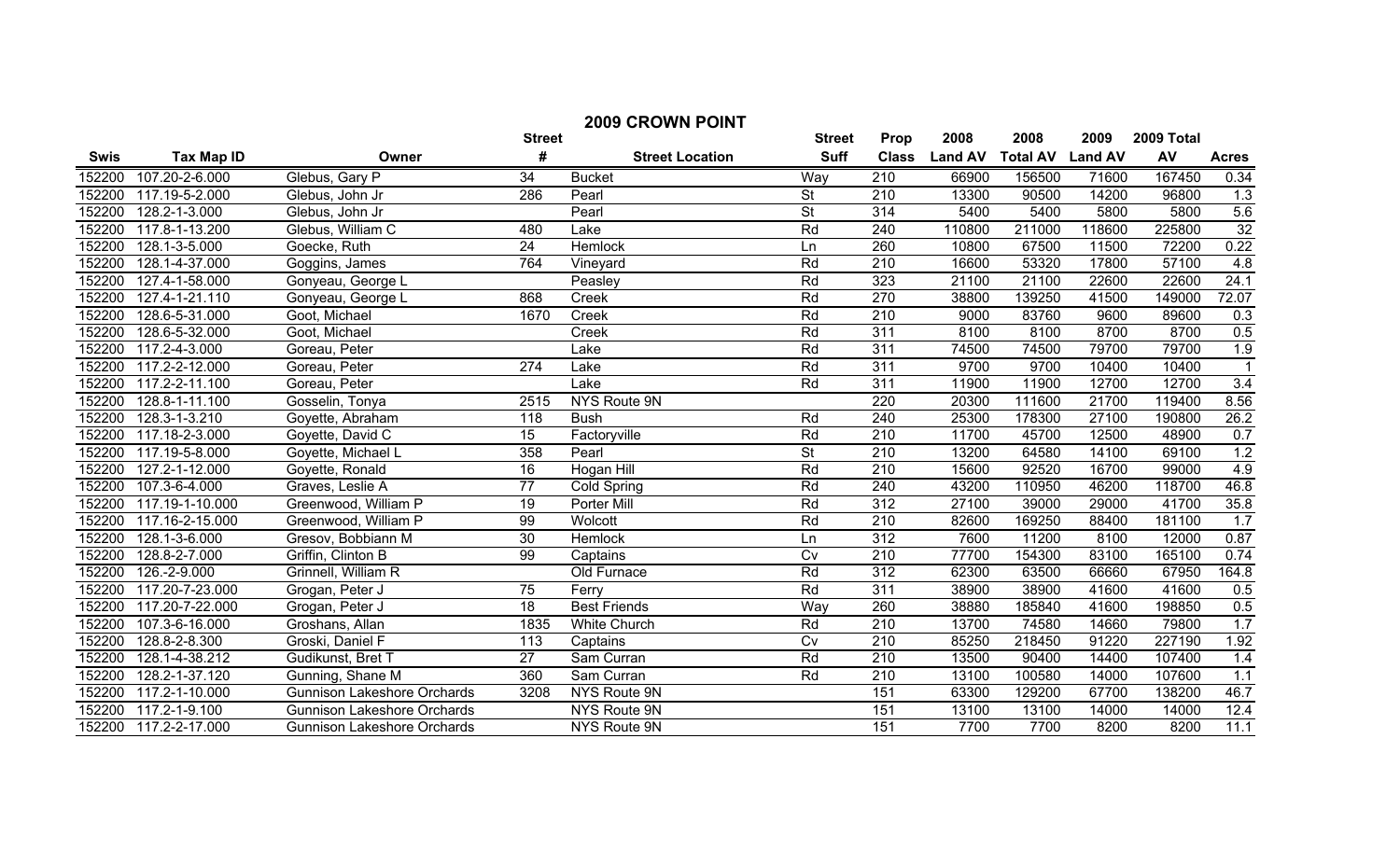| <b>2009 CROWN POINT</b> |                      |                                    |                 |                         |                          |                  |                |                         |        |            |                  |
|-------------------------|----------------------|------------------------------------|-----------------|-------------------------|--------------------------|------------------|----------------|-------------------------|--------|------------|------------------|
|                         |                      |                                    | <b>Street</b>   |                         | <b>Street</b>            | <b>Prop</b>      | 2008           | 2008                    | 2009   | 2009 Total |                  |
| Swis                    | <b>Tax Map ID</b>    | Owner                              | #               | <b>Street Location</b>  | <b>Suff</b>              | <b>Class</b>     | <b>Land AV</b> | <b>Total AV Land AV</b> |        | AV         | <b>Acres</b>     |
| 152200                  | 117.2-2-18.000       | <b>Gunnison Lakeshore Orchards</b> |                 | NYS Route 9N            |                          | 105              | 7500           | 7500                    | 8000   | 8000       | 9.8              |
| 152200                  | 117.2-2-19.110       | <b>Gunnison Lakeshore Orchards</b> |                 | <b>Burdick</b>          | Rd                       | 105              | 6500           | 6500                    | 7000   | 7000       | 6                |
| 152200                  | $117.2 - 2 - 19.200$ | <b>Gunnison Lakeshore Orchards</b> |                 | <b>Burdick</b>          | Rd                       | 151              | 4800           | 4800                    | 5100   | 5100       | 5.29             |
| 152200                  | 117.2-1-8.200        | <b>Gunnison Lakeshore Orchards</b> |                 | <b>Burdick</b>          | Rd                       | 151              | 4800           | 4800                    | 5100   | 5100       | 5.84             |
| 152200                  | 117.16-1-10.000      | <b>Gunnison Lakeshore Orchards</b> |                 | Wolcott                 | Rd                       | 151              | 2400           | 2400                    | 2600   | 2600       | 3.3              |
| 152200                  | 117.2-1-16.200       | <b>Gunnison Lakeshore Orchards</b> |                 | <b>Burdick</b>          | Rd                       | 151              | 5900           | 5900                    | 6300   | 6300       | 6.02             |
| 152200                  | 117.2-1-18.000       | <b>Gunnison Lakeshore Orchards</b> |                 | Harpers                 | Rd                       | 151              | 9500           | 9500                    | 10200  | 10200      | 9.4              |
| 152200                  | 117.1-1-10.000       | <b>Gunnison Lakeshore Orchards</b> | 87              | Harper                  | Rd                       | 151              | 96100          | 164400                  | 102800 | 175900     | 241.3            |
| 152200                  | 117.2-1-10.000/1     | <b>Gunnison Lakeshore Orchards</b> |                 | NYS Route 9N            |                          | 446              | 100            | 132900                  | 100    | 142200     | 0.01             |
| 152200                  | 117.3-1-17.100       | <b>Gunnison Lakeshore Orchards</b> |                 | Russell                 | <b>St</b>                | 151              | 81000          | 81000                   | 86700  | 86700      | 146.9            |
| 152200                  | 117.20-6-4.002       | <b>Gunnison Lakeshore Orchards</b> | 94              | Ferry                   | Rd                       | 151              | 133500         | 429800                  | 143000 | 459900     | 16.86            |
| 152200                  | 117.16-1-12.000      | <b>Gunnison Lakeshore Orchards</b> |                 | Wolcott                 | Rd                       | 105              | 23000          | 31400                   | 24600  | 33600      | 16               |
| 152200                  | $117.20 - 1 - 6.002$ | <b>Gunnison Lakeshore Orchards</b> |                 | Ferry                   | Rd                       | 151              | 31600          | 31600                   | 33800  | 33800      | 35.9             |
| 152200                  | 117.3-1-12.120       | <b>Gunnison Lakeshore Orchards</b> |                 | Gage                    | Rd                       | 105              | 19100          | 19100                   | 20400  | 20400      | 16.13            |
| 152200                  | 117.2-1-9.200        | <b>Gunnison Lakeshore Orchards</b> |                 | <b>NYS Route 9N</b>     |                          | 314              | 800            | 800                     | 900    | 900        | 1.4              |
| 152200                  | 117.20-1-12.000      | <b>Gunnison Lakeside Orchards</b>  |                 | Ferry                   | Rd                       | 311              | 500            | 500                     | 500    | 500        | 0.3              |
| 152200                  | 117.20-7-25.000      | Gunnison, Hugh A                   | 69              | Ferry                   | Rd                       | 260              | 43200          | 138900                  | 46200  | 128940     | $\overline{2.8}$ |
| 152200                  | 117.16-2-12.000      | Gunnison, Kay                      | $\overline{4}$  | <b>Berry Patch</b>      | Way                      | 260              | 54000          | 123250                  | 57800  | 131900     | 1.1              |
| 152200                  | 127.1-1-22.112       | Gutreuter, Mary A                  | 280             | Hog Back                | Rd                       | 240              | 23400          | 122200                  | 25000  | 130800     | 20.49            |
| 152200                  | 127.3-1-2.000        | Hacunda, Edward P                  |                 | Old Furnace             | Rd                       | 910              | 37000          | 37000                   | 39600  | 39600      | 136.49           |
| 152200                  | 127.3-1-7.000        | Hacunda, Edward P                  | 1610            | Old Furnace             | Rd                       | 280              | 148900         | 233500                  | 159300 | 249800     | $\frac{348}{ }$  |
| 152200                  | 127.3-1-22.000       | Hacunda, Edward P                  |                 | Old Furnace             | Rd                       | 910              | 10700          | 10700                   | 11400  | 11400      | $\overline{25}$  |
| 152200                  | 117.20-7-4.000       | Hald, John M                       | 13              | <b>Champlain Shores</b> | Way                      | 210              | 50800          | 176100                  | 54400  | 188400     | 0.09             |
| 152200                  | 117.20-7-3.000       | Hald, John M                       | $\overline{11}$ | Champlain Shores        | Way                      | 260              | 50800          | 79500                   | 54000  | 85100      | 0.08             |
| 152200                  | 117.18-1-1.000       | Hales, Terence F                   | 67              | Factoryville            | Rd                       | 210              | 9900           | 87700                   | 10600  | 93800      | 0.4              |
| 152200                  | 128.2-1-38.000       | Hall, David                        | 246             | Sam Curran              | Rd                       | $\overline{312}$ | 35000          | 36200                   | 37500  | 38700      | 53.5             |
| 152200                  | 128.2-1-49.000       | Hall, David                        | 266             | Sam Curran              | Rd                       | 210              | 16500          | 134940                  | 17700  | 144400     | 4.7              |
| 152200                  | 128.2-1-45.000       | Hall, Evelyn                       |                 | Sam Curran              | Rd                       | 314              | 7800           | 7800                    | 8300   | 8300       | 8                |
| 152200                  | 116.4-1-6.000        | Hall, Lorna M                      | 648             | <b>Breed Hill</b>       | Rd                       | 240              | 54900          | 82360                   | 58700  | 88100      | 111.19           |
| 152200                  | 116.4-1-7.000        | Hall, Lorna M                      | 1118            | <b>Breed Hill</b>       | Rd                       | 322              | 25300          | 25300                   | 27100  | 27100      | 10.07            |
| 152200                  | 117.20-1-32.000      | Hammond Library                    | 2732            | Main                    | $\overline{\mathsf{St}}$ | 611              | 8000           | 42870                   | 8600   | 45900      | 0.34             |
| 152200                  | 116.2-1-10.120       | Hanchett, William C                | 439             | Sand Hill               | Rd                       | $\overline{210}$ | 15000          | 139800                  | 16100  | 149600     | 3                |
| 152200                  | 117.3-1-5.100        | Hansen, Marcus                     |                 | <b>White Church</b>     | Rd                       | $\overline{322}$ | 17900          | 17900                   | 19200  | 19200      | 41.47            |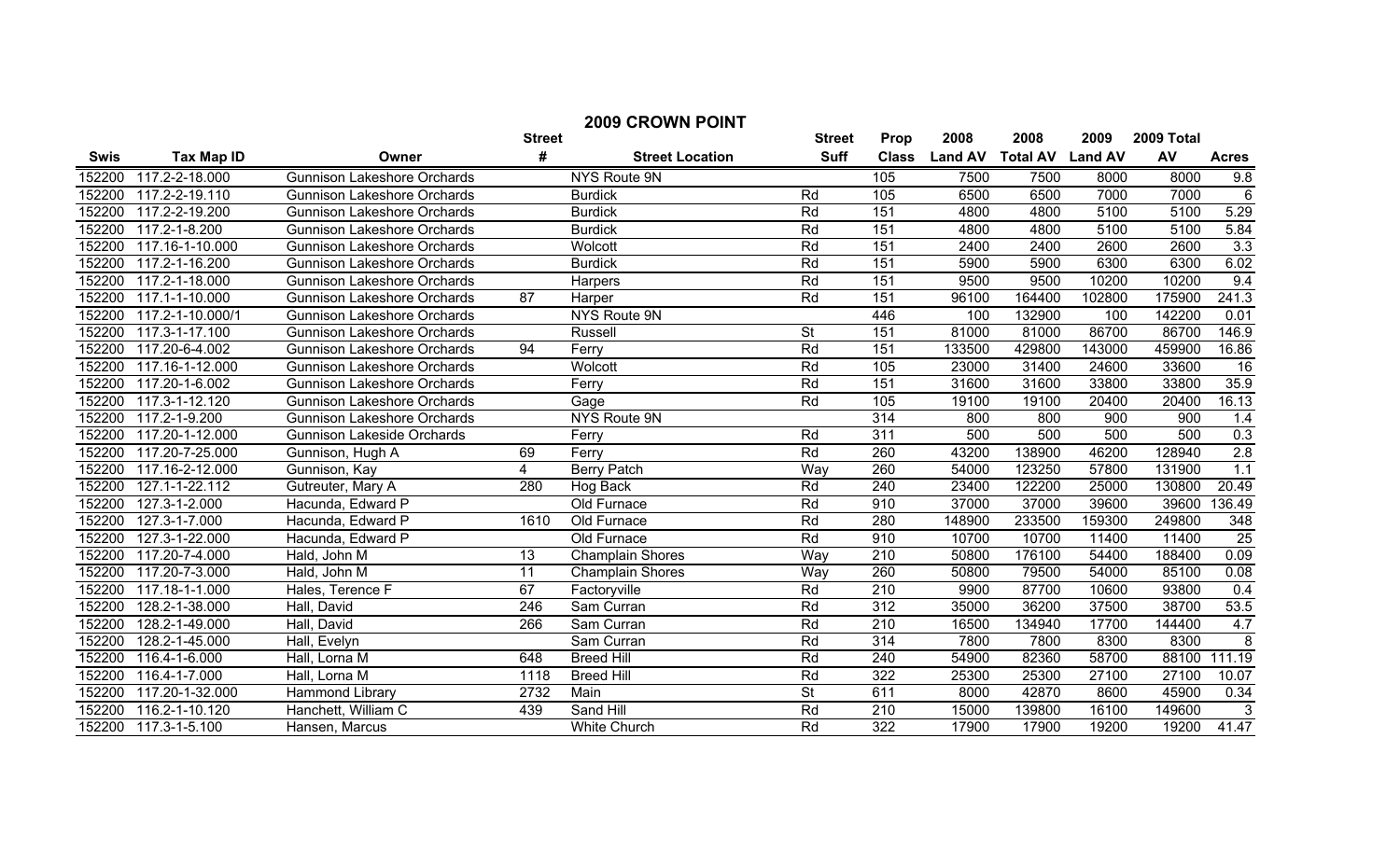| <b>2009 CROWN POINT</b> |                   |                             |                 |                        |               |                  |                |                 |                |            |                         |
|-------------------------|-------------------|-----------------------------|-----------------|------------------------|---------------|------------------|----------------|-----------------|----------------|------------|-------------------------|
|                         |                   |                             | <b>Street</b>   |                        | <b>Street</b> | Prop             | 2008           | 2008            | 2009           | 2009 Total |                         |
| <b>Swis</b>             | <b>Tax Map ID</b> | Owner                       | #               | <b>Street Location</b> | <b>Suff</b>   | <b>Class</b>     | <b>Land AV</b> | <b>Total AV</b> | <b>Land AV</b> | AV         | <b>Acres</b>            |
| 152200                  | 128.6-1-1.000     | Haran, Daniel B Sr          | 1733            | Creek                  | Rd            | 280              | 10000          | 94090           | 10700          | 100700     | 0.72                    |
| 152200                  | 117.16-2-19.000   | Hare, Baynard F             | 127             | Wolcott                | Rd            | 210              | 54900          | 207720          | 58700          | 222260     | 0.6                     |
| 152200                  | 117.19-2-12.000   | <b>Harkris Realty Corp</b>  | 2784            | Main                   | <b>St</b>     | 481              | 8600           | 92700           | 9200           | 99200      | 0.2                     |
| 152200                  | 128.1-3-28.120    | Harmon, Lawrence W          | 257             | Middle                 | Rd            | $\overline{210}$ | 19300          | 90175           | 20700          | 96500      | 7.43                    |
| 152200                  | 128.1-3-19.000    | Harper, Elmer               |                 | Creek                  | Rd            | 323              | 5400           | 5400            | 5800           | 5800       | 1.65                    |
| 152200                  | 128.6-2-7.000     | Harper, Elmer               | 1653            | Creek                  | Rd            | $\overline{210}$ | 8600           | 59600           | 9200           | 63800      | 0.2                     |
| 152200                  | 117.2-1-19.000    | Harper, Elmer               | 3191            | <b>NYS Route 9N</b>    |               | 210              | 13000          | 168560          | 13900          | 180350     | $\overline{1}$          |
| 152200                  | 128.1-2-18.000    | Harper, Elmer               |                 | Creek                  | Rd            | 314              | 8700           | 8700            | 9300           | 9300       | $\overline{9}$          |
| 152200                  | 127.1-1-18.000    | Harper, Elmer G             | 397             | Hog Back               | Rd            | $\overline{210}$ | 10800          | 30820           | 11600          | 33000      | 0.4                     |
| 152200                  | 117.18-3-11.000   | Harper, Elmer G             | 8               | Factoryville           | Rd            | 270              | 10000          | 29900           | 10700          | 32000      | 0.4                     |
| 152200                  | 128.1-2-21.000    | Harper, Elmer G             | 1555            | Creek                  | Rd            | $\overline{210}$ | 12200          | 62900           | 13100          | 67300      | 0.83                    |
| 152200                  | 128.6-2-4.000     | Harper, Elmer G Jr          | 1659            | Creek                  | Rd            | 534              | 21600          | 21600           | 23100          | 23100      | 0.19                    |
| 152200                  | 117.19-2-16.000   | Harper, Elmer G Jr          | 2826            | NYS Route 9N           |               | 220              | 15400          | 85080           | 16500          | 91000      | 3.2                     |
| 152200                  | 117.2-1-5.200     | Harper, Elmer G Jr          | 3399            | NYS Route 9N           |               | 210              | 11700          | 73940           | 12500          | 79100      | 0.7                     |
| 152200                  | 117.2-1-23.000    | Harper, Elmer Jr            |                 | Factoryville           | Rd            | 314              | 4900           | 4900            | 5200           | 5200       | $\overline{5}$          |
| 152200                  | 128.1-2-17.000    | Harper, Elmer Jr            |                 | Creek                  | Rd            | 314              | 3800           | 3800            | 4100           | 4100       | $\overline{\mathbf{8}}$ |
| 152200                  | 117.19-3-20.110   | Harper, Rose                |                 | Creek                  | Rd            | 210              | 13400          | 72400           | 14300          | 77500      | 1.4                     |
| 152200                  | 117.19-3-20.120   | Harper, Wanda               | 1958            | Creek                  | Rd            | 210              | 13200          | 58140           | 14100          | 62200      | 1.33                    |
| 152200                  | 117.20-1-36.000   | Harpp Builders & Developers | 2752            | Main                   | <b>St</b>     | 652              | 9000           | 73400           | 9600           | 78500      | 0.4                     |
| 152200                  | 117.20-1-40.000   | Harpp, Lester               |                 | <b>Sharon Park</b>     | Rd            | 411              | 1100           | 1100            | 9000           | 92140      | 0.2                     |
| 152200                  | 117.20-1-2.452    | Harpp, Lester               | $\overline{26}$ | Sharon Park            | Rd            | 210              | 12900          | 104800          | 13800          | 112100     |                         |
| 152200                  | 117.20-1-39.000   | Harpp, Lester               | 9               | Sharon Park            | Rd            | 311              | 8700           | 86400           | 2300           | 2300       | 0.3                     |
| 152200                  | 117.20-1-35.000   | Harpp, Lester D             | 2748            | Main                   | <b>St</b>     | 411              | 8700           | 83200           | 9300           | 89000      | 0.2                     |
| 152200                  | 117.20-1-7.200    | Harpp, Lester D Jr          |                 | <b>Sharon Park</b>     | Rd            | 311              | 2700           | 2700            | 2900           | 2900       | 0.15                    |
| 152200                  | 117.20-1-34.001   | Harpp, Lester D Sr          |                 | Sharon Park            | Rd            | 311              | 7600           | 7600            | 8100           | 8100       | 0.24                    |
| 152200                  | 117.20-1-45.120   | Harpp, Lester Jr            | 14              | Sharon Park            | Rd            | $\overline{210}$ | 8700           | 107260          | 9300           | 114800     | 0.26                    |
| 152200                  | 116.4-1-23.000    | Harrington Dan I            |                 | Sand Hill              | Rd            | 314              | 4000           | 4000            | 4300           | 4300       | 0.5                     |
| 152200                  | 116.4-1-22.000    | Harrington Dan I            | $\overline{26}$ | Sand Hill              | Rd            | 311              | 8700           | 8700            | 9300           | 9300       | $\overline{2}$          |
| 152200                  | 117.19-5-13.100   | Harrington, Charles         | 2056            | Creek                  | Rd            | $\overline{210}$ | 13100          | 79880           | 14000          | 85500      | $\overline{1.8}$        |
| 152200                  | 117.19-5-14.100   | Harrington, Charles W       | 275             | Sugar Hill             | Rd            | 312              | 16900          | 25900           | 18100          | 27700      | 33.46                   |
| 152200                  | 117.19-5-14.200   | Harrington, Charles W       |                 | Creek                  | Rd            | 314              | 4100           | 4100            | 4400           | 4400       | 3.44                    |
| 152200                  | 117.15-1-11.112   | Harrington, Charles W       |                 | Factoryville           | Rd            | $\overline{312}$ | 18400          | 30300           | 19700          | 32400      | 32.7                    |
| 152200                  | 128.2-1-6.120     | Harrington, Charles W       |                 | Sam Curran             | Rd            | $\overline{312}$ | 8300           | 9500            | 8900           | 10200      | 2.43                    |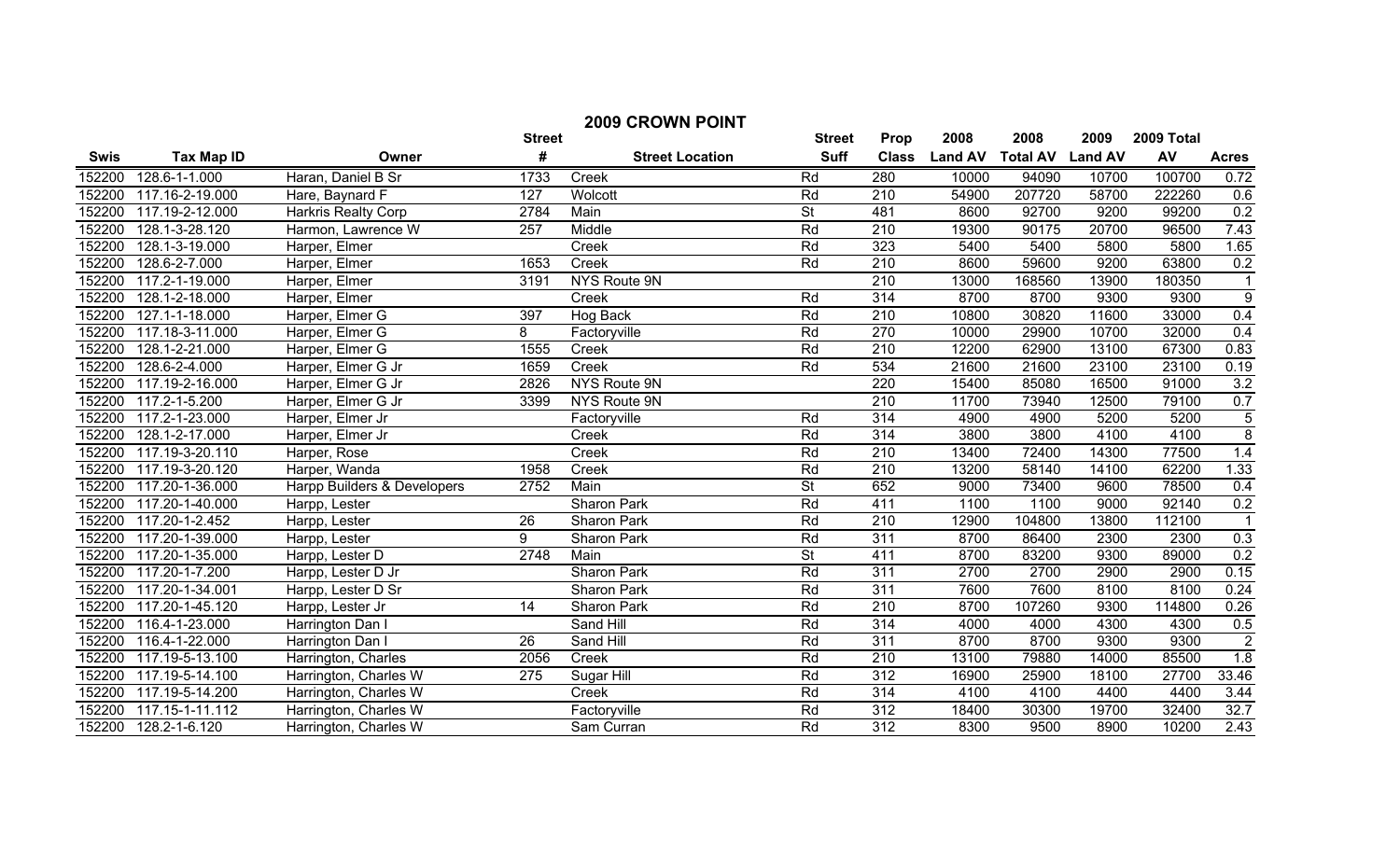| <b>2009 CROWN POINT</b> |                   |                      |                  |                         |                          |                  |                |                 |                |            |                |
|-------------------------|-------------------|----------------------|------------------|-------------------------|--------------------------|------------------|----------------|-----------------|----------------|------------|----------------|
|                         |                   |                      | <b>Street</b>    |                         | <b>Street</b>            | Prop             | 2008           | 2008            | 2009           | 2009 Total |                |
| <b>Swis</b>             | <b>Tax Map ID</b> | Owner                | #                | <b>Street Location</b>  | <b>Suff</b>              | <b>Class</b>     | <b>Land AV</b> | <b>Total AV</b> | <b>Land AV</b> | AV         | <b>Acres</b>   |
| 152200                  | 117.8-1-16.000    | Harrington, Dan I    | 24               | Club                    | Ln                       | 210              | 27000          | 73350           | 28900          | 78500      | 0.46           |
| 152200                  | 117.2-2-20.000    | Harrington, Dan I    | 111              | <b>Burdick</b>          | Rd                       | 210              | 14200          | 71730           | 15200          | 76800      | 2.2            |
| 152200                  | 117.2-2-4.220     | Harrington, Dan I    |                  | <b>Burdick</b>          | Rd                       | 311              | 3800           | 3800            | 4100           | 4100       | $\overline{5}$ |
| 152200                  | 116.4-1-11.100    | Harrington, Erica R  | $\overline{132}$ | Sand Hill               | Rd                       | 240              | 52960          | 62960           | 56670          | 77200      | 101            |
| 152200                  | 116.4-1-11.200    | Harrington, Jack C   | 116              | Sand Hill               | Rd                       | 240              | 23800          | 33800           | 25500          | 58500      | 34             |
| 152200                  | 117.20-1-37.000   | Harrington, Jack C   | 2756             | Main                    | $\overline{\mathsf{St}}$ | $\overline{210}$ | 7600           | 87610           | 8100           | 93700      | 0.1            |
| 152200                  | 127.2-1-13.112    | Harrington, Jesse    |                  | Hog Back                | Rd                       | $\overline{210}$ | 14900          | 82100           | 15900          | 87800      | $\mathbf{3}$   |
| 152200                  | 116.4-1-11.300    | Harrington, Sierra B |                  | Sand Hill               | Rd                       | 314              | 14550          | 14550           | 15600          | 15600      | 8.5            |
| 152200                  | 128.6-2-3.000     | Harris Patricia A    | 1663             | Creek                   | Rd                       | 210              | 9100           | 69550           | 9700           | 74400      | 0.34           |
| 152200                  | 117.20-1-20.000   | Harris, Daniel M     | 2686             | Main                    | $\overline{\mathsf{St}}$ | 210              | 11200          | 106600          | 12000          | 114060     | 0.6            |
| 152200                  | 117.19-4-8.000    | Harris, Kathleen     | 15               | Park                    | Ave                      | 210              | 10800          | 114680          | 11600          | 122700     | 0.4            |
| 152200                  | 117.19-3-15.000   | Harris, Millicent S  | 321              | Pearl                   | $\overline{\mathsf{St}}$ | 210              | 12960          | 103260          | 13900          | 110500     |                |
| 152200                  | 107.20-2-4.000    | Hart, Marilyn T      | 29               | Old Port                | Way                      | 260              | 45900          | 118275          | 49100          | 126550     | 0.3            |
| 152200                  | 117.3-1-11.000    | Harvey, Edward M     |                  | <b>Newell</b>           | Rd                       | $\overline{322}$ | 26200          | 26200           | 28000          | 28000      | 56.6           |
| 152200                  | 117.18-1-2.000    | Harvey, Laurie R     | 63               | Factoryville            | Rd                       | 210              | 11300          | 55850           | 11200          | 55750      | 0.6            |
| 152200                  | 117.8-1-17.000    | Hay, Chad            | 18               | Club                    | Ln                       | 260              | 75600          | 164975          | 80900          | 176520     | 1.2            |
| 152200                  | 117.19-2-11.000   | Hayat, Saleem        | 2782             | Main                    | <b>St</b>                | 411              | 7600           | 135900          | 8100           | 145400     | 0.1            |
| 152200                  | 128.1-4-39.000    | Hayat, Saleem        | 709              | Vineyard                | Rd                       | 210              | 12900          | 108205          | 13800          | 115800     |                |
| 152200                  | 128.1-4-42.000    | Hayat, Saleem        | 14               | Maple                   | Way                      | 271              | 30300          | 123800          | 32400          | 132500     | 36.48          |
| 152200                  | 117.3-1-58.000    | Hayes, Jane          | 150              | Russell                 | $\overline{\mathsf{St}}$ | 270              | 13300          | 32800           | 14200          | 35100      | 1.28           |
| 152200                  | 127.2-1-26.000    | Hayes, John          | 688              | Hog Back                | Rd                       | 260              | 13000          | 110575          | 13900          | 118300     | 1.1            |
| 152200                  | 127.2-1-27.000    | Hayes, John A        | 674              | Hog Back                | Rd                       | 240              | 21400          | 108760          | 22900          | 116400     | 19.8           |
| 152200                  | 117.19-3-16.200   | Hayes, Warren P      | 1928             | Creek                   | Rd                       | 210              | 11900          | 104600          | 12700          | 111900     | 0.78           |
| 152200                  | 117.20-3-6.000    | Heavens, Jasmine V   | 2735             | Main                    | <b>St</b>                | 210              | 10800          | 128855          | 11600          | 137900     | 0.5            |
| 152200                  | 117.20-3-8.000    | Heavens, Jasmine V   |                  | NYS Route 9N            |                          | 311              | 2700           | 2700            | 2900           | 2900       | 0.1            |
| 152200                  | 117.20-7-15.000   | Hedgeman, Joseph J   | 116              | Ferry                   | Rd                       | 260              | 50800          | 94700           | 54400          | 101300     | 0.11           |
| 152200                  | 117.3-1-19.100    | Henecke, Ervin       | $\overline{77}$  | Factoryville            | Rd                       | 240              | 49300          | 128895          | 52800          | 137900     | 87.3           |
| 152200                  | 128.2-1-7.000     | Hennessy, Todd C     | 225              | Sugar Hill              | Rd                       | 210              | 14700          | 267500          | 15700          | 286200     | 2.3            |
| 152200                  | 128.2-1-8.000     | Hennessy, Todd C     |                  | Sugar Hill              | Rd                       | 311              | 11900          | 11900           | 12700          | 12700      | 0.7            |
| 152200                  | 107.4-1-4.112     | Henry, Thomas C      | 444              | <b>Bridge</b>           | Rd                       | 311              | 77200          | 77200           | 82600          | 82600      | 3.67           |
| 152200                  | 107.4-1-6.000     | Herlihy, Richard     | 406              | <b>Bridge</b>           | Rd                       | 210              | 72900          | 110025          | 78000          | 117700     | 2.2            |
| 152200                  | 127.3-1-13.000    | Herrick, Roscoe      | 1796             | Old Furnace             | Rd                       | $\overline{210}$ | 13100          | 67400           | 14000          | 72100      | 1.1            |
| 152200                  | 117.20-7-9.000    | Herzog, Susan J      | $\overline{23}$  | <b>Champlain Shores</b> | Way                      | 260              | 50800          | 92700           | 54400          | 99200      | 0.07           |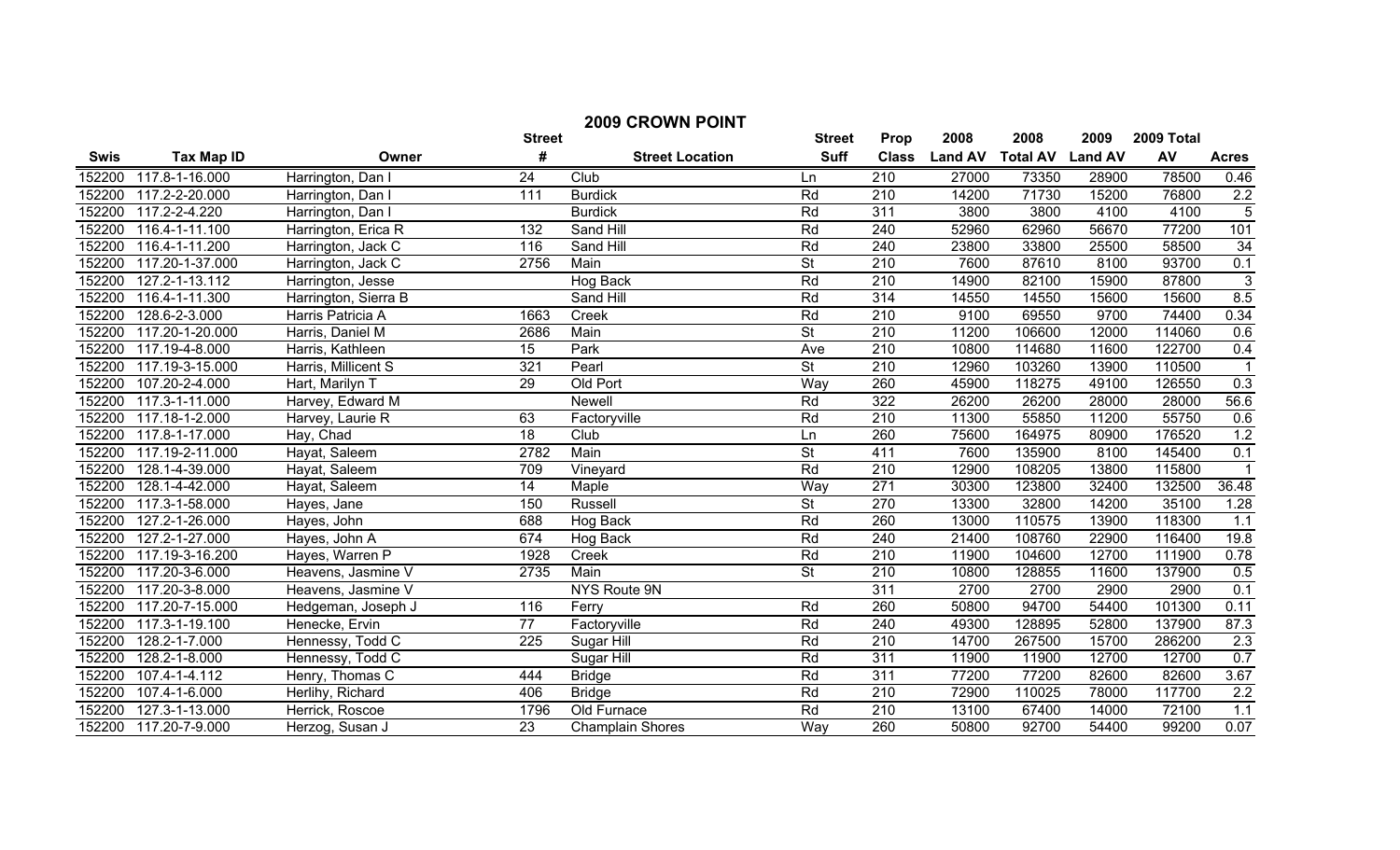| <b>2009 CROWN POINT</b> |                   |                     |                 |                        |                          |                  |                |                 |                |            |                   |
|-------------------------|-------------------|---------------------|-----------------|------------------------|--------------------------|------------------|----------------|-----------------|----------------|------------|-------------------|
|                         |                   |                     | <b>Street</b>   |                        | <b>Street</b>            | Prop             | 2008           | 2008            | 2009           | 2009 Total |                   |
| <b>Swis</b>             | <b>Tax Map ID</b> | Owner               | #               | <b>Street Location</b> | <b>Suff</b>              | <b>Class</b>     | <b>Land AV</b> | <b>Total AV</b> | <b>Land AV</b> | AV         | <b>Acres</b>      |
| 152200                  | 107.12-1-15.000   | Hickey, John W      | 602             | <b>Bridge</b>          | Rd                       | 280              | 54000          | 163620          | 57800          | 175100     | 1.9               |
| 152200                  | 128.8-2-2.113     | Hieber, John        | 11              | <b>Bay Shore</b>       | Way                      | 210              | 97700          | 372400          | 104500         | 398500     | 1.24              |
| 152200                  | 117.19-3-5.000    | Hill, Lawrence E    | 1886            | Creek                  | Rd                       | $\overline{210}$ | 13200          | 56300           | 14100          | 60200      | 1.66              |
| 152200                  | 116.2-1-20.120    | Hillick, Dennis     |                 | McMurtry               | Rd                       | 322              | 33300          | 33300           | 35600          | 35600      | 60                |
| 152200                  | 117.1-1-18.113    | Hillyerd, Rebecca J |                 | <b>White Church</b>    | Rd                       | 322              | 18800          | 18800           | 20100          | 20100      | 15.5              |
| 152200                  | 127.2-1-13.114    | Hinds, Curt D       |                 | Creek                  | Rd                       | 314              | 10200          | 10200           | 10900          | 10900      | 3.52              |
| 152200                  | 127.2-1-13.113    | Hinds, Curt D       |                 | Creek                  | Rd                       | 314              | 9750           | 9750            | 10400          | 10400      | 3                 |
| 152200                  | 127.2-1-13.111    | Hinds, Curt D       | 1156            | Creek                  | Rd                       | $\overline{312}$ | 33550          | 43550           | 35900          | 46600      | 43.45             |
| 152200                  | 117.19-5-9.100    | Hinds, Mark R       | 1980            | Creek                  | Rd                       | 240              | 26400          | 95000           | 28200          | 101700     | 28.68             |
| 152200                  | 117.19-1-14.000   | Hinkson, Walter E   | 1971            | Creek                  | Rd                       | $\overline{210}$ | 8600           | 67120           | 9200           | 71800      | 0.1               |
| 152200                  | 117.18-4-1.200    | Hobbs, David D      |                 | Factoryville           | Rd                       | $\overline{311}$ | 1000           | 1000            | 1100           | 1100       | 0.5               |
| 152200                  | 128.6-5-45.000    | Hobbs, David D      | 1742            | Creek                  | Rd                       | $\overline{210}$ | 8700           | 90180           | 9300           | 96500      | 0.2               |
| 152200                  | 127.2-1-15.000    | Holbrook, Andrew    | $\overline{37}$ | <b>Hamilton</b>        | Rd                       | 270              | 18300          | 43300           | 19600          | 46300      | 13.8              |
| 152200                  | 128.2-2-28.000    | Holmberg, Thomas G  | 40              | <b>Aubrey Sanders</b>  | Rd                       | $\overline{210}$ | 10800          | 76800           | 11600          | 82200      | 0.6               |
| 152200                  | 117.3-1-47.000    | Holmes, Helen       | 1307            | <b>White Church</b>    | Rd                       | 240              | 32500          | 84920           | 34800          | 90900      | 43.8              |
| 152200                  | 117.16-2-20.000   | Hoover, Dennis J    | 131             | Wolcott                | Rd                       | 220              | 99400          | 192900          | 106400         | 206400     | 1.63              |
| 152200                  | 117.20-1-45.110   | <b>HRP</b> Inc      | $\overline{8}$  | <b>Sharon Park</b>     | Rd                       | 442              | 8600           | 77500           | 9200           | 82900      | 9.4               |
| 152200                  | 128.2-1-40.000    | Hudon, Margaret     | 136             | Sam Curran             | Rd                       | 240              | 22400          | 54400           | 24000          | 58200      | 18.6              |
| 152200                  | 117.3-1-17.200    | Hudon, Thomas       | 356             | Russell                | $\overline{\mathsf{St}}$ | 210              | 15100          | 95500           | 16200          | 102200     | 3.26              |
| 152200                  | 127.4-1-31.000    | Huestis, Clayton J  |                 | <b>Towner Hill</b>     | Rd                       | 260              | 10100          | 56850           | 10800          | 47200      | 0.6               |
| 152200                  | 127.4-1-23.000    | Huestis, David      | 1317            | <b>Towner Hill</b>     | Rd                       | 240              | 41900          | 123020          | 44800          | 119600     | 77.5              |
| 152200                  | 127.4-1-33.000    | Huestis, James      | 1176            | <b>Warner Hill</b>     | Rd                       | 270              | 39500          | 61500           | 42270          | 74370      | 62.7              |
| 152200                  | 127.4-1-34.000    | Huestis, James      | 1159            | Warner Hill            | Rd                       | 240              | 35700          | 111200          | 38200          | 108600     | 55.6              |
| 152200                  | 128.3-1-30.210    | Huestis, Nancy E    |                 | <b>Bush</b>            | Rd                       | 240              | 20700          | 118665          | 22100          | 127000     | 15.28             |
| 152200                  | 117.3-1-14.120    | Hunsdon, James      | 301             | <b>Russell</b>         | $\overline{\mathsf{St}}$ | $\overline{210}$ | 14200          | 81000           | 15200          | 86670      | 2.3               |
| 152200                  | 128.2-3-2.000     | Hunsdon, Valerie S  | 191             | Sugar Hill             | Rd                       | 210              |                |                 | 7000           | 7000       | 0.22              |
| 152200                  | 117.3-1-16.000    | Hunsdon, William    | 320             | <b>Russell</b>         | $\overline{\mathsf{St}}$ | $\overline{210}$ | 13500          | 88300           | 14400          | 94480      | 1.5               |
| 152200                  | 117.3-1-14.110    | Hunsdon, William    | 313             | Russell                | <b>St</b>                | 270              | 27500          | 55100           | 29400          | 58960      | $\overline{30.7}$ |
| 152200                  | 117.3-1-50.000    | Hunsdon, William R  | 337             | Russell                | $\overline{\mathsf{St}}$ | 240              | 33900          | 148700          | 36300          | 159100     | 44.2              |
| 152200                  | 117.20-7-7.000    | Hunt, Bryan A       |                 | Ferry                  | Rd                       | $\overline{210}$ | 50800          | 137800          | 54100          | 147450     | 0.09              |
| 152200                  | 117.18-4-8.000    | Hurlburt, Alfred J  | 1852            | Creek                  | Rd                       | $\overline{210}$ | 13200          | 94950           | 14100          | 101600     | 1.2               |
| 152200                  | 107.12-1-17.000   | Hurtt, Michael      | $\overline{15}$ | <b>Breezy Haven</b>    | Way                      | $\overline{210}$ | 8600           | 115700          | 9200           | 123800     | 0.3               |
| 152200                  | 117.18-2-10.100   | Hyatt, Kathleen A   | 1741            | Creek                  | <b>Rd</b>                | $\overline{210}$ | 10800          | 102650          | 11600          | 109800     | 0.43              |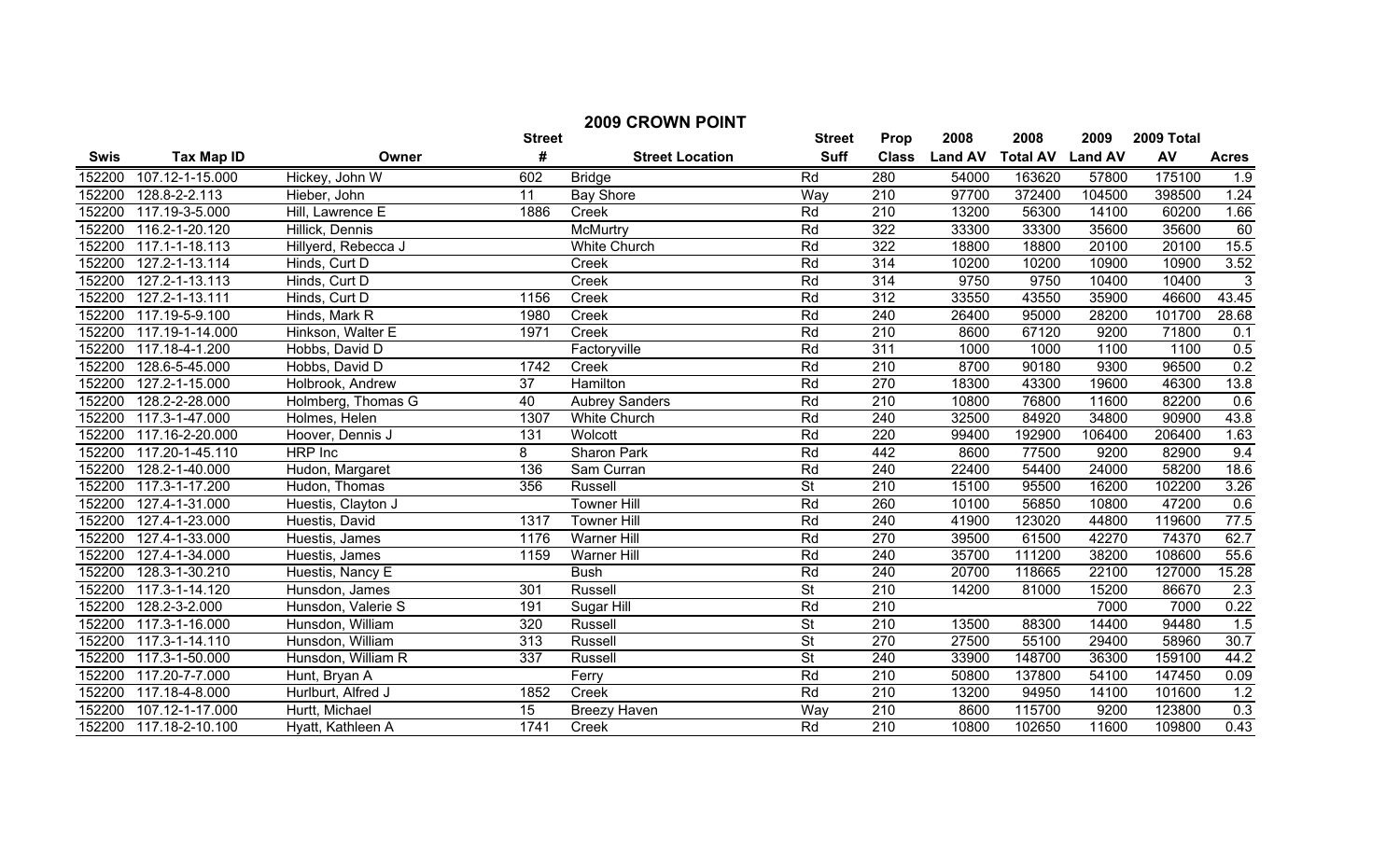|             | <b>2009 CROWN POINT</b> |                            |                 |                        |                          |                  |                |                 |                |            |                 |
|-------------|-------------------------|----------------------------|-----------------|------------------------|--------------------------|------------------|----------------|-----------------|----------------|------------|-----------------|
|             |                         |                            | <b>Street</b>   |                        | <b>Street</b>            | Prop             | 2008           | 2008            | 2009           | 2009 Total |                 |
| <b>Swis</b> | <b>Tax Map ID</b>       | Owner                      | #               | <b>Street Location</b> | <b>Suff</b>              | <b>Class</b>     | <b>Land AV</b> | <b>Total AV</b> | <b>Land AV</b> | AV         | <b>Acres</b>    |
| 152200      | 138.1-2-19.000          | Hyde, Patricia J           | 225             | Wemette                | Way                      | 260              | 67000          | 96880           | 57360          | 89360      | 0.77            |
| 152200      | 127.4-1-47.200          | Ingleston, Eugene          |                 | Corduroy               | Rd                       | 322              | 17600          | 17600           | 18800          | 18800      | 19.36           |
| 152200      | 127.4-1-62.000          | Ingleston, Eugene Jr       | 1787            | Old Furnace            | Rd                       | 280              | 17130          | 204710          | 18300          | 215300     | 5.3             |
| 152200      | 127.3-1-14.121          | Ingleston, Eugene W        | 1788            | Old Furncace           | Rd                       | 240              | 44560          | 144000          | 47680          | 159680     | 80.08           |
| 152200      | 127.4-1-61.000          | Ingleston, John J          | 1829            | Old Furnace            | Rd                       | $\overline{210}$ | 17100          | 92940           | 18300          | 232730     | 5.2             |
| 152200      | 128.8-1-9.000           | Ingleston, Kama Lee        | 2543            | NYS Route 9N           |                          | $\overline{210}$ | 10900          | 159190          | 11700          | 170300     | 0.53            |
| 152200      | 117.20-1-8.000          | Ingleston, Scott A         | 43              | Ferry                  | Rd                       | 210              | 8600           | 73545           | 9200           | 78700      | 0.2             |
| 152200      | 128.16-2-1.000          | International Paper Co     |                 | NYS Route 9N           |                          | $\overline{311}$ | 17800          | 17800           | 19000          | 19000      | 35              |
| 152200      | 128.16-1-1.100          | International Paper Co     |                 | NYS Route 9N           |                          | 910              | 20000          | 20000           | 21400          | 21400      | 10              |
| 152200      | 128.16-1-2.000          | International Paper Co     |                 | NYS Route 9N           |                          | 910              | 20300          | 20300           | 21700          | 21700      | 11.6            |
| 152200      | 128.12-1-7.000          | <b>IP Company</b>          |                 | NYS Route 9N           |                          | 910              | 12400          | 12400           | 13300          | 13300      | 26.2            |
| 152200      | 127.4-1-7.200           | Ironville Cemetery Assoc   |                 | Creek                  | Rd                       | 695              | 3300           | 3300            | 3500           | 3500       | 3.34            |
| 152200      | 127.4-1-8.000           | Ironville Cemetery Assoc   | $\overline{22}$ | Penfield               | Rd                       | 695              | 3400           | 6000            | 3600           | 6400       | 3.4             |
| 152200      | 117.8-1-23.000          | Irwin, Richard             | $\overline{34}$ | Hedge                  | Row                      | $\overline{210}$ | 139800         | 322500          | 149600         | 345080     | 2.8             |
| 152200      | 117.8-1-22.000          | Irwin, Richard F           |                 | Lake                   | Rd                       | 311              | 139900         | 139900          | 149700         | 149700     | 1.8             |
| 152200      | 117.15-1-6.000          | Iuliano, Joanne            | 2923            | NYS Route 9N           |                          | 485              | 19000          | 176900          | 20300          | 189300     | $\overline{7}$  |
| 152200      | 117.19-5-16.000         | Ives, Bradley J            | 2066            | Creek                  | Rd                       | 210              | 10000          | 83080           | 10700          | 88900      | 0.4             |
| 152200      | 117.18-1-6.000          | James, Corey M             | 47              | Factoryville           | Rd                       | 210              | 10800          | 58800           | 11600          | 62900      | 0.5             |
| 152200      | 127.4-1-65.000          | Jarvis, Marcy              |                 | Creek                  | Rd                       | 311              | 8500           | 8500            | 9100           | 9100       | 0.66            |
| 152200      | 127.4-1-40.000          | Jarvis, Marcy              | 708             | Creek                  | Rd                       | $\overline{210}$ | 33600          | 102720          | 36000          | 109900     | 0.31            |
| 152200      | 116.-1-13.000           | Jebsen, Markus             |                 | Sherman Lake           | Rd                       | 910              | 22100          | 22100           | 23600          | 23600      | $\frac{25}{62}$ |
| 152200      | 116.-1-26.000           | Jebsen, Markus             |                 | Narrow Town            | Rd                       | 910              | 32200          | 32200           | 34500          | 34500      |                 |
| 152200      | 116.2-1-31.000          | Jebsen, Markus F           |                 | <b>Breed Hill</b>      | Rd                       | 322              | 16500          | 16500           | 17700          | 17700      | 32.6            |
| 152200      | 116.4-1-43.000          | Jebsen, Markus F           |                 | Narrow Town            | Rd                       | $\overline{322}$ | 10800          | 10800           | 11600          | 11600      | 20.16           |
| 152200      | 116.-1-16.000           | Jebsen, Markus F           |                 | Narrow Town            | Rd                       | $\overline{322}$ | 136100         | 136100          | 145600         | 145600     | 360.3           |
| 152200      | 116.2-1-30.000          | Jebsen, Markus F           |                 | <b>Breed Hill</b>      | Rd                       | 322              | 36900          | 36900           | 39500          | 39500      | 96.4            |
| 152200      | 116.2-1-26.000          | Jebsen, Markus F           |                 | <b>Breed Hill</b>      | Rd                       | 314              | 3900           | 3900            | 4200           | 4200       | $\overline{4}$  |
| 152200      | 117.1-1-3.100           | Johnson, Christopher       | 1696            | <b>White Church</b>    | Rd                       | 240              | 56800          | 145320          | 60800          | 155500     | 116.8           |
| 152200      | 117.1-1-2.000           | Johnson, Christopher J III | 1738            | <b>White Church</b>    | Rd                       | $\overline{210}$ | 20500          | 101300          | 21900          | 108400     | 9.4             |
| 152200      | 117.19-6-8.002          | Johnson, Danielle          | 278             | Sugar Hill             | Rd                       | $\overline{210}$ | 11700          | 82380           | 12500          | 69300      | 0.7             |
| 152200      | 117.20-4-5.000          | Johnson, Hugh              | 2695            | Main                   | $\overline{\mathsf{St}}$ | 418              | 17300          | 210900          | 18500          | 225700     | 5.5             |
| 152200      | $127.2 - 1 - 8.000$     | Joiner, Deanna E           | 748             | Hog Back               | Rd                       | 240              | 38800          | 109000          | 41500          | 116600     | 61.2            |
| 152200      | 116.4-1-25.000          | Jones, Arthur              | 583             | <b>Breed Hill</b>      | Rd                       | 260              | 7000           | 44090           | 7500           | 47200      | 0.2             |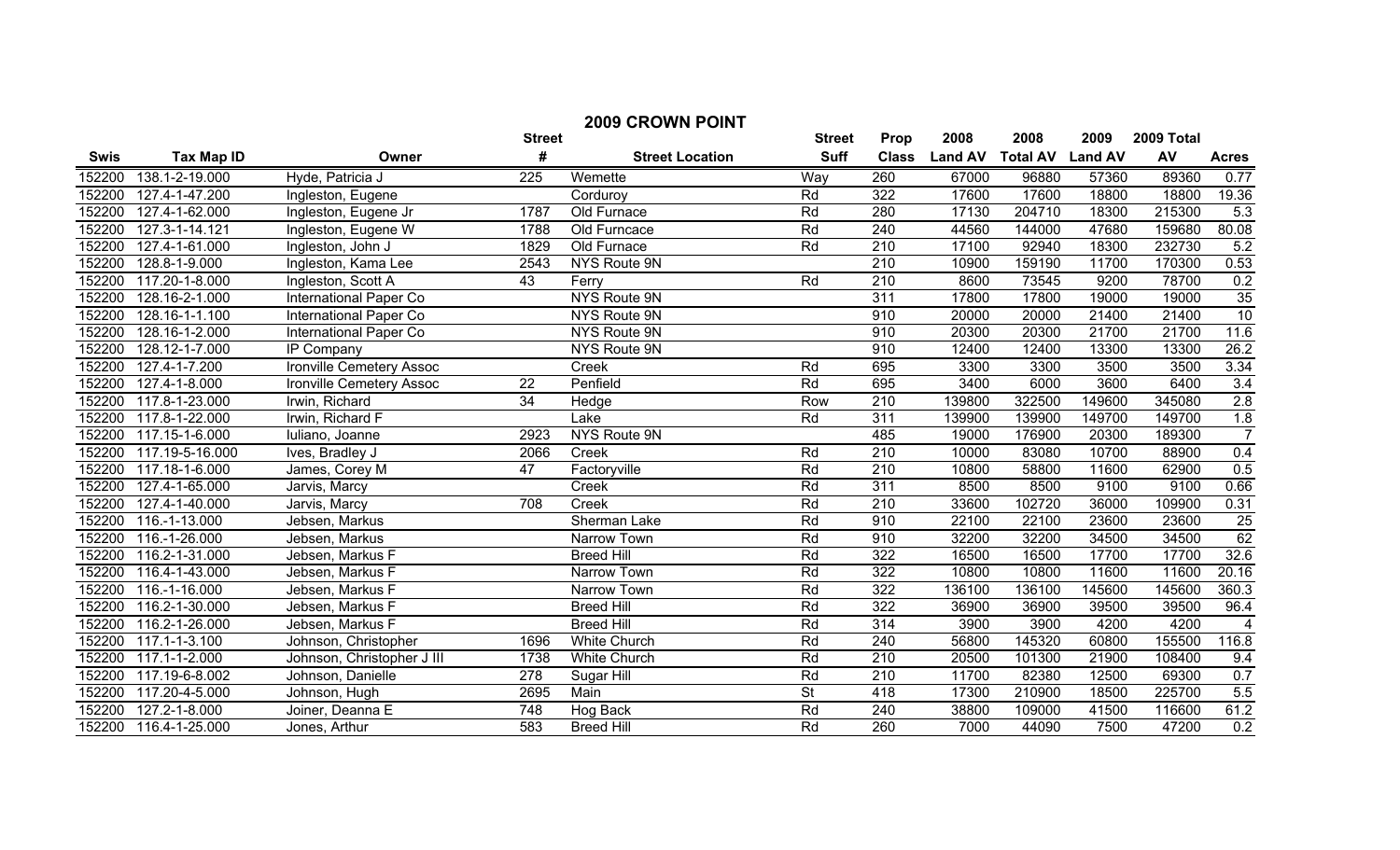| <b>2009 CROWN POINT</b> |                               |                           |                 |                        |                          |                  |                |                         |        |            |                |
|-------------------------|-------------------------------|---------------------------|-----------------|------------------------|--------------------------|------------------|----------------|-------------------------|--------|------------|----------------|
|                         |                               |                           | <b>Street</b>   |                        | <b>Street</b>            | Prop             | 2008           | 2008                    | 2009   | 2009 Total |                |
| Swis                    | <b>Tax Map ID</b>             | Owner                     | #               | <b>Street Location</b> | <b>Suff</b>              | <b>Class</b>     | <b>Land AV</b> | <b>Total AV Land AV</b> |        | AV         | <b>Acres</b>   |
| 152200                  | 117.19-2-15.000               | Jordon, Bernard J Jr      | 2800            | NYS Route 9N           |                          | 210              | 9900           | 121300                  | 10600  | 129800     | 0.4            |
| 152200                  | 117.20-2-1.000                | Ju, Fay Fong              | 156             | Wolcott                | Rd                       | 312              | 253800         | 264600                  | 271600 | 283100     | 8.4            |
| 152200                  | 116.4-1-29.000                | Kadric, Mumin             | 286             | Hogan Hill             | Rd                       | 312              | 24800          | 48900                   | 26500  | 52300      | 31.2           |
| 152200                  | 128.12-1-4.000                | Kahler, Diane             | $\overline{10}$ | Kahler                 | Way                      | $\overline{210}$ | 8900           | 70910                   | 9500   | 75900      | 0.4            |
| 152200                  | 126.-2-13.210                 | Kainer, Fred C            | 680             | Old Furnace            | Rd                       | 260              | 24030          | 67710                   | 25700  | 72400      | 21.5           |
| 152200                  | 128.1-3-14.001                | Kakatua Properties LLC    |                 | Middle                 | Rd                       | $\overline{322}$ | 36200          | 36200                   | 38700  | 38700      | 66.67          |
| 152200                  | 126.-2-22.200                 | Karp, Michael             | 538             | Old Furnace            | Rd                       | 240              | 21700          | 110425                  | 23200  | 118150     | 23             |
| 152200                  | 117.2-3-1.000                 | Kayhart Dairy Partnership |                 | Trimble                | Rd                       | 105              | 10700          | 10700                   | 11400  | 11400      | 14.2           |
| 152200                  | 117.2-2-4.110                 | Kayhart Dairy Partnership |                 | <b>Burdick</b>         | Rd                       | 120              | 134100         | 134100                  | 143500 | 143500     | 137.92         |
| 152200                  | 117.2-1-8.120                 | Kayhart Dairy Partnership |                 | <b>Burdick</b>         | Rd                       | 120              | 42600          | 42600                   | 45600  | 45600      | 43.86          |
| 152200                  | 117.2-2-19.120                | Kayhart Dairy Partnership |                 | <b>Burdick</b>         | Rd                       | 120              | 7800           | 7800                    | 8300   | 8300       | $\frac{8}{ }$  |
| 152200                  | 117.20-1-26.000               | Kazlo, Patricia           | 2704            | Main                   | $\overline{\mathsf{St}}$ | 210              | 11700          | 137100                  | 12500  | 146700     | 0.7            |
| 152200                  | 128.1-4-24.044                | Kelly, Arthur             | 495             | Amy Hill               | Rd                       | 270              | 11900          | 35900                   | 12700  | 38400      | 0.68           |
| 152200                  | 138.1-2-5.100                 | Kelly, John               |                 | <b>Stoney Lonesome</b> | Rd                       | 314              | 15600          | 15600                   | 16700  | 16700      | 6.63           |
| 152200                  | 138.1-1-4.100                 | Kelly, John               |                 | <b>Stoney Lonesome</b> | Rd                       | 322              | 13500          | 13500                   | 14400  | 14400      | 25.56          |
| 152200                  | 138.1-2-4.100                 | Kelly, John H             |                 | <b>Stoney Lonesome</b> | Rd                       | 322              | 19200          | 19200                   | 20500  | 20500      | 17.81          |
| 152200                  | 138.1-1-3.000                 | Kelly, John H             |                 | Stoney Lonesome        | Rd                       | 910              | 17800          | 17800                   | 19000  | 19000      | 30.7           |
| 152200                  | 117.20-3-5.100                | Kelly, Maureen A          | 2737            | Main                   | $\overline{\mathsf{St}}$ | 210              | 11800          | 116200                  | 12600  | 124300     | 0.7            |
| 152200                  | 128.6-4-2.032                 | Kennedy, Sally M          | 923             | <b>Bradford Hill</b>   | Rd                       | 210              | 8700           | 56390                   | 9300   | 60300      | 0.2            |
| 152200                  | 117.16-2-13.000               | Kermani, Khodamorad       | $\overline{89}$ | Wolcott                | Rd                       | 210              | 54000          | 134980                  | 57800  | 144400     | 1.3            |
| 152200                  | 117.18-2-8.000                | Kiely, Brian              | 1765            | Creek                  | Rd                       | 210              | 16000          | 139050                  | 17100  | 148800     | 4.1            |
| 152200                  | 128.6-2-8.000                 | Kile, Paul                | 1651            | Creek                  | Rd                       | 210              | 8600           | 40100                   | 9200   | 42900      | 0.1            |
| 152200                  | 107.12-1-20.000               | Kimball, Richard          | 10              | <b>Breezy Haven</b>    | Way                      | 260              | 18500          | 94940                   | 19800  | 101600     | 0.4            |
| 152200                  | $\overline{107}$ .12-1-16.000 | Kimball, Richard          |                 | <b>Bridge</b>          | Rd                       | 314              | 18000          | 18000                   | 19300  | 19300      | 0.8            |
| 152200                  | 107.12-1-19.000               | Kimball, Richard          | 4               | <b>Breezy Haven</b>    | Way                      | 311              | 17900          | 17900                   | 19200  | 19200      | 0.3            |
| 152200                  | 128.2-2-29.000                | King, Gary P              | $\overline{30}$ | <b>Aubrey Sanders</b>  | Rd                       | 210              | 13000          | 64450                   | 13900  | 69000      | $\overline{1}$ |
| 152200                  | 128.2-2-30.000                | King, Gary P              | $\overline{34}$ | <b>Aubrey Sanders</b>  | Rd                       | 260              | 8700           | 20700                   | 9300   | 22100      | 0.31           |
| 152200                  | 128.6-5-20.000                | King, George P            | 886             | <b>Bradford Hill</b>   | Rd                       | 210              | 13800          | 65370                   | 14800  | 69900      | 1.9            |
| 152200                  | $\overline{117.8}$ -1-1.000   | King, Richard D           | 542             | Lake                   | Rd                       | 260              | 51300          | 101350                  | 54900  | 108400     | 1.4            |
| 152200                  | 107.20-2-30.000               | King, Richard D           | 552             | Lake                   | Rd                       | $\overline{210}$ | 51300          | 125790                  | 54900  | 134600     | 1.3            |
| 152200                  | 107.20-2-28.000               | King, Richard D           | 558             | Lake                   | Rd                       | 270              | 48600          | 75500                   | 52000  | 80800      | 1.1            |
| 152200                  | 127.1-1-11.120                | Kirkpatrick, Donald W     |                 | Hog Back               | Rd                       | 311              | 1300           | 1300                    | 1400   | 1400       | 1.71           |
| 152200                  | $\overline{127.1}$ -1-10.000  | Kirkpatrick, Donald W     |                 | Hog Back               | Rd                       | $\overline{322}$ | 48600          | 48600                   | 52000  |            | 52000 144.76   |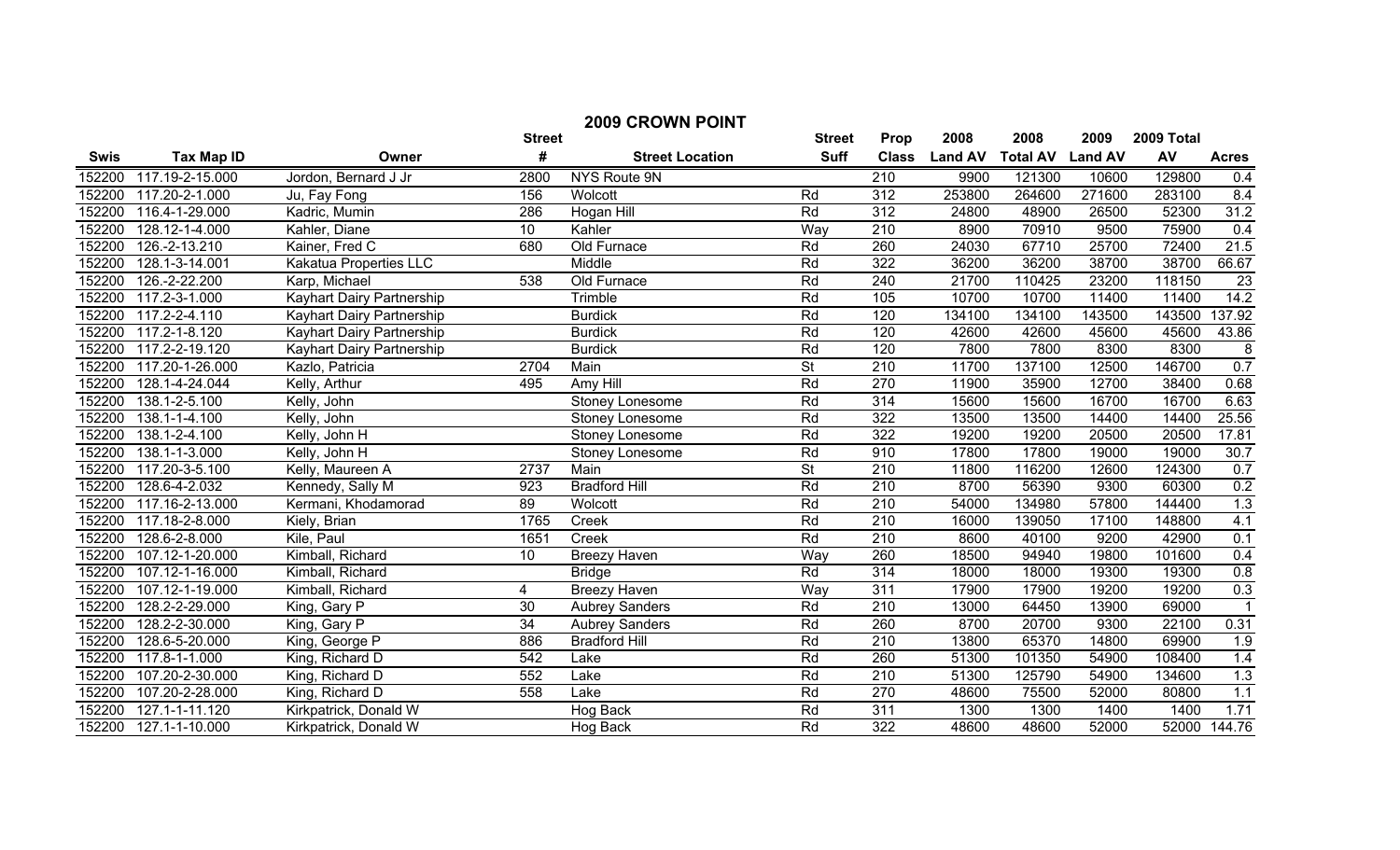| <b>2009 CROWN POINT</b> |                              |                            |                  |                        |                          |                  |                |                 |                |            |                |
|-------------------------|------------------------------|----------------------------|------------------|------------------------|--------------------------|------------------|----------------|-----------------|----------------|------------|----------------|
|                         |                              |                            | <b>Street</b>    |                        | <b>Street</b>            | Prop             | 2008           | 2008            | 2009           | 2009 Total |                |
| <b>Swis</b>             | <b>Tax Map ID</b>            | Owner                      | #                | <b>Street Location</b> | <b>Suff</b>              | <b>Class</b>     | <b>Land AV</b> | <b>Total AV</b> | <b>Land AV</b> | AV         | <b>Acres</b>   |
| 152200                  | 127.1-1-28.100               | Kirkpatrick, John W        | 123              | Hog Back               | Rd                       | 260              | 44700          | 76800           | 47800          | 82200      | 74.58          |
| 152200                  | 116.-1-19.000                | Kirkpatrick, Robert J      |                  | Narrow Town            | Rd                       | 910              | 16700          | 16700           | 17900          | 17900      | 30             |
| 152200                  | 127.1-1-3.000                | Kirkpatrick, Robert J      |                  | Hog Back               | Rd                       | 910              | 23000          | 23000           | 24600          | 24600      | 53.4           |
| 152200                  | 127.1-1-28.200               | Kirkpatrick, Robert J      |                  | Hog Back               | Rd                       | 311              | 500            | 500             | 535            | 535        | 0.73           |
| 152200                  | 127.1-1-30.000               | Kirkpatrick, Robert J      |                  | Hog Back               | Rd                       | 260              | 21300          | 60170           | 22800          | 64400      | $\overline{9}$ |
| 152200                  | 116.-1-21.000                | Kirkpatrick, Robert J      |                  | Narrow Town            | Rd                       | 911              | 500            | 500             | 535            | 535        | 2.7            |
| 152200                  | 107.4-1-8.000                | Kirkwood, Mary L           | 700              | Lake                   | Rd                       | 260              | 80200          | 129160          | 85800          | 138200     | 2.3            |
| 152200                  | 116.2-1-25.200               | Kitchin, Robert J          | 828              | <b>Breed Hill</b>      | Rd                       | 240              | 43700          | 120500          | 46800          | 128930     | 71.57          |
| 152200                  | 117.19-1-25.000              | Klein, Joy                 | 1873             | Creek                  | Rd                       | 210              | 10300          | 77320           | 11000          | 82700      | 0.5            |
| 152200                  | 128.6-5-14.100               | Klymn, Eileen G            | $\overline{97}$  | Pearl                  | $\overline{\mathsf{St}}$ | 210              | 21000          | 79120           | 22500          | 84700      | 9.35           |
| 152200                  | 117.15-1-10.000              | Knapp, Patricia            | $\overline{272}$ | Factoryville           | Rd                       | 210              | 10800          | 160680          | 11600          | 171920     | 0.5            |
| 152200                  | 117.15-1-9.000               | Knapp, Patricia L          | 14               | Four Winds             | Ln                       | 240              | 48200          | 106100          | 51600          | 113500     | 92.5           |
| 152200                  | 117.19-1-4.000               | Knapp, Robin L             | 18               | <b>Sweet Clover</b>    | Ln                       | 240              | 95700          | 184800          | 102400         | 197740     | 113.6          |
| 152200                  | 117.15-1-11.200              | Knapp, Shana R             | 6                | Four Winds             | Ln                       | $\overline{210}$ | 15600          | 117440          | 16700          | 125660     | 3.7            |
| 152200                  | 138.1-2-18.200               | Knauss, Elizabeth P        |                  | <b>Ben Hunter</b>      | Rd                       | 311              | 17300          | 17300           | 18500          | 18500      | 0.73           |
| 152200                  | 138.1-2-18.110               | Knauss, William D          |                  | <b>Ben Hunter</b>      | Rd                       | 260              | 113825         | 162475          | 121800         | 173800     | 4.56           |
| 152200                  | 128.2-2-8.000                | Kohaut, Clinton A          | 106              | Sugar Hill             | Rd                       | 210              | 12900          | 97300           | 13800          | 84420      | $\overline{1}$ |
| 152200                  | 128.8-2-2.210                | Kosinski, Daniel           | 89               | Captains               | $\overline{C}$           | 210              | 78200          | 170400          | 83700          | 182300     | 0.49           |
| 152200                  | 128.3-1-24.000               | Kosmider, Bethany          | 340              | <b>Buck Mountain</b>   | Rd                       | 240              | 27000          | 74700           | 29000          | 70760      | 30.5           |
| 152200                  | 117.8-1-3.000                | Kranker Rose M             | $\overline{17}$  | <b>Cedar Point</b>     | Way                      | 260              | 64800          | 90375           | 69300          | 96700      | 0.87           |
| 152200                  | 117.8-1-4.000                | Kranker Rose M             |                  | Lake                   | Rd                       | 311              | 54000          | 54000           | 57800          | 57800      | 0.55           |
| 152200                  | 107.20-2-3.000               | Kudlacik, Henry            |                  | Lake                   | Rd                       | 311              | 58300          | 58300           | 62400          | 62400      | 0.3            |
| 152200                  | 107.4-2-2.000                | Kugler, Oscar F            | 42               | <b>Bridge</b>          | Rd                       | 582              | 19700          | 148400          | 21100          | 158800     | 11.7           |
| 152200                  | 117.20-1-38.000              | L&H Harpp Builders Dev Inc | 5                | Sharon Park            | Rd                       | 411              | 8700           | 86400           | 9300           | 92450      | 0.2            |
| 152200                  | 117.8-1-7.000                | Labbe, Donald A            | 35               | <b>Cedar Point</b>     | Way                      | 260              | 21600          | 136950          | 23100          | 146500     | 0.24           |
| 152200                  | 127.4-1-7.100                | LaBounty, Ronnie M         | $\overline{44}$  | Penfield               | Rd                       | 210              | 19400          | 90230           | 20800          | 96500      | 7.5            |
| 152200                  | $117.19 - 1 - 3.120$         | LaConte, Richard           |                  | Pearl                  | $\overline{\mathsf{St}}$ | $\overline{314}$ | 4300           | 4300            | 4600           | 4600       | 13.3           |
| 152200                  | 117.19-1-3.110               | LaConte, Richard           | 1989             | Creek                  | Rd                       | $\overline{210}$ | 15800          | 103860          | 16900          | 111100     | $\overline{4}$ |
| 152200                  | $\overline{117.3}$ -1-46.000 | LaConte, Richard           | 1277             | White Church           | Rd                       | 271              | 28900          | 67500           | 30900          | 72200      | 65             |
| 152200                  | 117.18-1-4.000               | LaDeau, Betty J            | 53               | Factoryville           | Rd                       | $\overline{210}$ | 9900           | 69200           | 10600          | 74050      | 0.4            |
| 152200                  | 128.2-2-33.000               | LaDeau, John               | 57               | <b>Aubrey Sanders</b>  | Rd                       | 240              | 22400          | 84000           | 24000          | 89900      | 18.56          |
| 152200                  | 127.3-1-11.000               | LaDeau, Kenneth            | $\overline{15}$  | Carpenter              | Rd                       | 240              | 30000          | 125000          | 32100          | 133750     | 36             |
| 152200                  | 117.19-6-10.110              | LaDeau, Thomas J           | 260              | Sugar Hill             | Rd                       | $\overline{210}$ | 13400          | 97300           | 14300          | 104100     | 1.4            |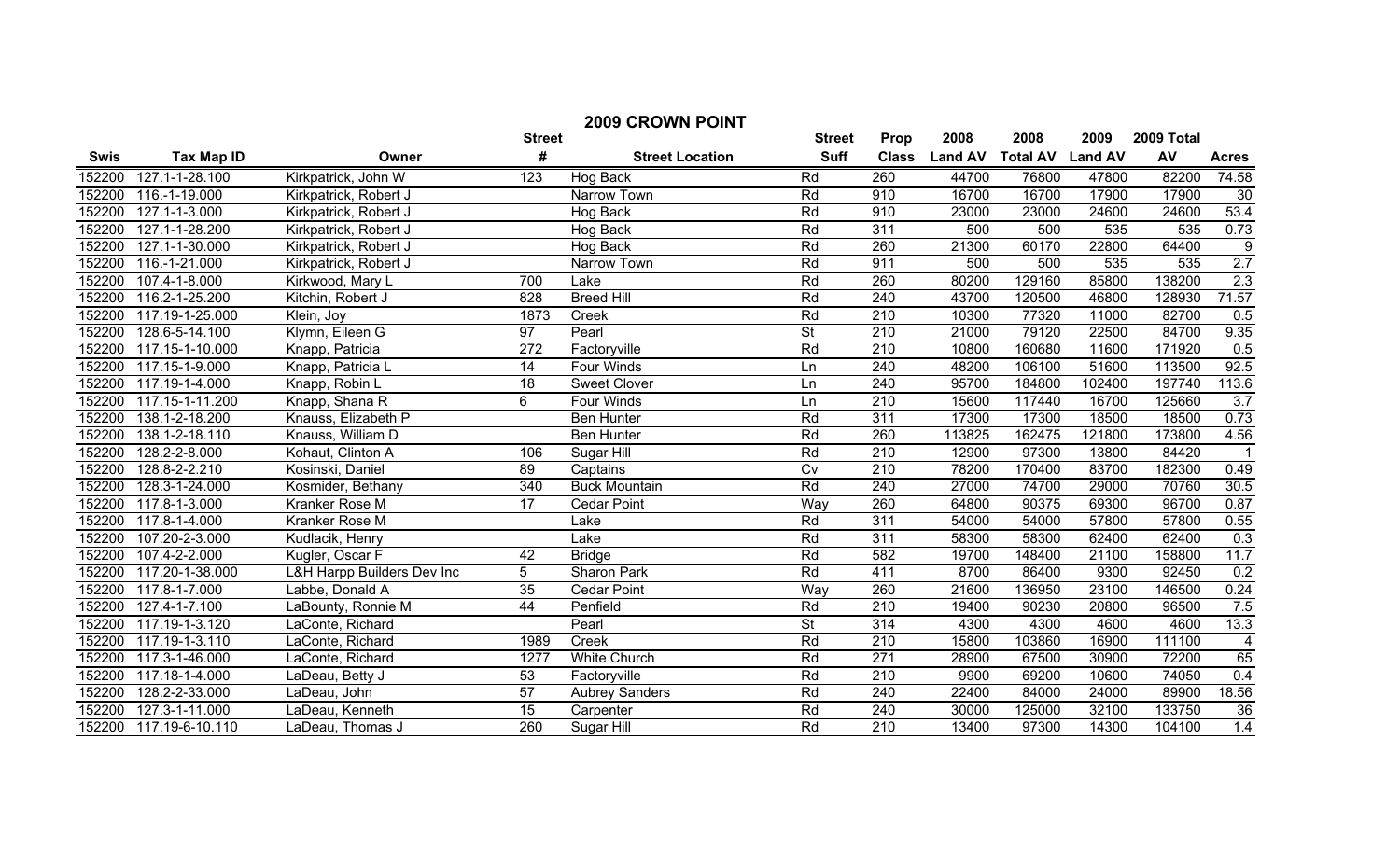|        | <b>2009 CROWN POINT</b> |                               |                  |                        |                          |                  |                |                  |                  |            |                 |
|--------|-------------------------|-------------------------------|------------------|------------------------|--------------------------|------------------|----------------|------------------|------------------|------------|-----------------|
|        |                         |                               | <b>Street</b>    |                        | <b>Street</b>            | Prop             | 2008           | 2008             | 2009             | 2009 Total |                 |
| Swis   | <b>Tax Map ID</b>       | Owner                         | #                | <b>Street Location</b> | <b>Suff</b>              | <b>Class</b>     | <b>Land AV</b> | <b>Total AV</b>  | <b>Land AV</b>   | AV         | <b>Acres</b>    |
| 152200 | 117.19-4-15.000         | LaFond, Victor                | 24               | Porter Mill            | Rd                       | 210              | 14400          | 93600            | 15400            | 100200     | 2.6             |
| 152200 | 117.20-5-16.000         | LaFountain, Arnold W          | 2633             | Main                   | <b>St</b>                | 311              | 3000           | 3000             | 3200             | 3200       | 2.01            |
| 152200 | 117.20-5-17.000         | LaFountain, Arnold W          | 2639             | Main                   | $\overline{\mathsf{St}}$ | 210              | 8600           | 44240            | 9200             | 47340      | 0.17            |
| 152200 | 128.1-3-12.000          | LaFountain, Sharon            | 417              | Middle                 | Rd                       | 210              | 7600           | 93400            | 5000             | 87680      | 0.22            |
| 152200 | 117.2-1-12.000          | Laing, Edward R               | 3144             | NYS Route 9N           |                          | 270              | 13700          | 25900            | 14700            | 27700      | 1.7             |
| 152200 | 999.22-1-32.000         | Lake Champlain Transportation |                  | Errata                 |                          | 961              | 100            | 6900             | 100              | 6900       | 0.01            |
| 152200 | 116.2-1-13.000          | Lamica, Stephen J             | 360              | Sand Hill              | Rd                       | 260              | 30900          | 64220            | 33000            | 68700      | 37.8            |
| 152200 | 128.8-2-2.112           | Lamm, Francis A               | 67               | Captains               | Cv                       | 210              | 85300          | 262000           | 91300            | 280300     | 0.91            |
| 152200 | 117.20-5-8.000          | LaMotte, Lloyd                | 25               | Station                | $\overline{\mathsf{St}}$ | $\overline{210}$ | 11600          | 115070           | 12400            | 123100     | 0.7             |
| 152200 | 128.1-3-23.000          | Landry, Jon                   | 319              | Middle                 | Rd                       | 210              | 15000          | 115200           | 16100            | 123300     | 3.1             |
| 152200 | 117.2-1-13.000          | Landry, Jon J                 | 3154             | NYS Route 9N           |                          | 271              | 13600          | 32700            | 14600            | 35000      | 1.7             |
| 152200 | 128.1-4-13.200          | Lane, Ralph C                 |                  | Middle                 | Rd                       | 314              | 9300           | 9300             | 10000            | 10000      | 2.6             |
| 152200 | 117.3-1-4.000           | Lang, Earl                    | 212              | Russell                | $\overline{\mathsf{St}}$ | 105              | 31500          | 31500            | 33700            | 33700      | 83.3            |
| 152200 | 117.3-1-45.000          | Lang, Earl                    |                  | Russell                | $\overline{\mathsf{St}}$ | 322              | 18000          | 18000            | 19300            | 19300      | 37.6            |
| 152200 | 107.3-3-1.100           | Lang, Elwyn H                 | 3661             | NYS Route 9N           |                          | 270              | 15600          | 56100            | 16700            | 60000      | 3.8             |
| 152200 | 128.6-5-2.200           | Lang, Glenn W                 |                  | Creek                  | Rd                       | 314              | 13600          | 13600            | 14600            | 14600      | 4.71            |
| 152200 | 128.6-5-17.200          | Lang, Glenn W                 | 131              | Pearl                  | $\overline{\mathsf{St}}$ | 322              | 6500           | 6500             | 7000             | 7000       | 12.22           |
| 152200 | 128.6-5-3.100           | Lang, Glenn W                 | 181              | Pearl                  | $\overline{\mathsf{St}}$ | 210              | 17900          | 119800           | 19200            | 128200     | 6.14            |
| 152200 | 128.2-2-11.000          | Lang, Hilda M                 | 154              | Sugar Hill             | Rd                       | $\overline{210}$ | 13800          | 88485            | 14800            | 55000      | 1.9             |
| 152200 | 107.3-6-13.000          | Lang, James                   | 1754             | <b>White Church</b>    | Rd                       | 210              | 15900          | 50300            | 17000            | 53800      | $\overline{4}$  |
| 152200 | 117.20-1-11.000         | Lang, Kyle                    | $\overline{29}$  | Ferry                  | Rd                       | 210              | 11600          | 78800            | 12400            | 84300      | 0.7             |
| 152200 | 116.4-1-40.000          | Lang, Marvin                  |                  | Narrow Town            | Rd                       | 322              | 13300          | 13300            | 14200            | 14200      | 24.39           |
| 152200 | 128.6-2-6.000           | Lang, Marvin                  |                  | Creek                  | Rd                       | 311              | 7600           | 7600             | 8100             | 8100       | 0.1             |
| 152200 | 128.6-2-5.000           | Lang, Marvin                  | 1657             | Creek                  | Rd                       | 210              | 8700           | 51750            | 9300             | 55400      | 0.1             |
| 152200 | 106.4-1-3.150           | Lang, Marvin J                | 605              | Sand Hill              | Rd                       | 210              | 13600          | 77500            | 14500            | 82900      | 1.7             |
| 152200 | 117.20-1-41.000         | Lang, Sheri                   | 30               | Sharon Park            | Rd                       | 210              | 9000           | 88440            | 9600             | 94600      | 0.3             |
| 152200 | 117.2-2-14.000          | Lang, Vernon                  | $\overline{237}$ | Lake                   | Rd                       | 240              | 71000          | 113000           | 75970            | 120900     | 114.5           |
| 152200 | 117.2-4-4.000           | Lang, Vernon                  |                  | Lake                   | Rd                       | 311              | 61000          | 61000            | 65300            | 65300      | 19.3            |
| 152200 | 116.-1-17.000           | Lang, Vernon                  |                  | Narrow Town            | Rd                       | 910              | 16700          | 16700            | 17900            | 17900      | 39.2            |
| 152200 | $107.4 - 1 - 1.000$     | Lang, Vernon                  | 249              | <b>Bridge</b>          | Rd                       | 240              | 79300          | 127440           | 84850            | 136360     | 162.8           |
| 152200 | 107.4-3-1.000           | Lang, Vernon B                |                  | <b>Bridge</b>          | Rd                       | 315              | 300            | 300              | 300              | 300        | 70              |
| 152200 | $107.4 - 3 - 3.000$     | Lang, Vernon B                |                  | <b>Bridge</b>          | Rd                       | 315              | 300            | 300              | 300              | 300        | 34              |
| 152200 | 107.4-3-2.000           | Lang, Vernon B                |                  | <b>Bridge</b>          | Rd                       | $\overline{315}$ | 300            | $\overline{300}$ | $\overline{300}$ | 300        | $\overline{39}$ |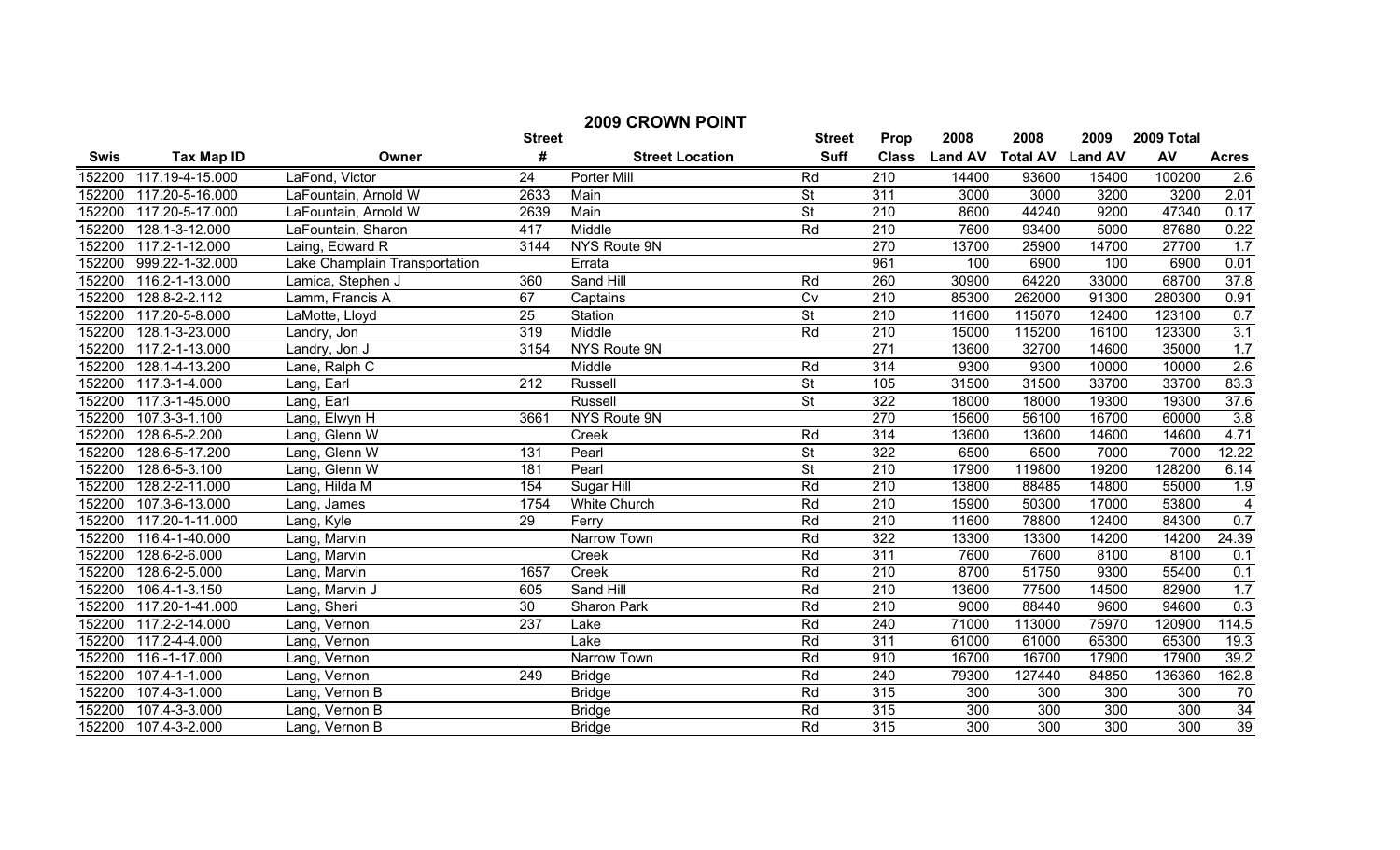| <b>2009 CROWN POINT</b> |                   |                                                   |                 |                        |                          |                  |                |                  |                  |                   |                 |
|-------------------------|-------------------|---------------------------------------------------|-----------------|------------------------|--------------------------|------------------|----------------|------------------|------------------|-------------------|-----------------|
|                         |                   |                                                   | <b>Street</b>   |                        | <b>Street</b>            | <b>Prop</b>      | 2008           | 2008             | 2009             | 2009 Total        |                 |
| <b>Swis</b>             | <b>Tax Map ID</b> | Owner                                             | $\pmb{\#}$      | <b>Street Location</b> | <b>Suff</b>              | <b>Class</b>     | <b>Land AV</b> | <b>Total AV</b>  | <b>Land AV</b>   | AV                | <b>Acres</b>    |
| 152200                  | 117.2-2-9.000     | Lang, Vernon B                                    |                 | Lake                   | Rd                       | 105              | 18800          | 18800            | 20100            | 20100             | 34.8            |
| 152200                  | 117.19-3-2.000    | Lang, Walter                                      | 1864            | Creek                  | Rd                       | 210              | 16300          | 97550            | 16400            | 103380            | 4.43            |
| 152200                  | 117.20-3-4.000    | Langlais, Chester C                               | 2743            | Main                   | $\overline{\mathsf{St}}$ | 210              | 9900           | 121685           | 10600            | 130200            | 0.5             |
| 152200                  | 128.1-4-15.100    | LaPeter, Joseph C                                 | 18              | Lapeter                | Way                      | 280              | 19500          | 189000           | 20900            | 202200            | 7.7             |
| 152200                  | 127.2-1-11.300    | LaPoint, Napolean J                               | $\overline{41}$ | <b>Hogan Hill</b>      | Rd                       | 322              | 19500          | 19500            | 20900            | 20900             | 18.95           |
| 152200                  | 127.4-1-15.200    | LaPointe, Christopher                             | 759             | Creek                  | Rd                       | 260              | 16600          | 60400            | 17800            | 64600             | 4.64            |
| 152200                  | 107.3-2-8.000     | Laribee, Auretta G                                | 3597            | NYS Route 9N           |                          | 210              | 6900           | 28850            | 7400             | 30900             | 0.2             |
| 152200                  | 128.8-1-4.000     | Laribee, Marjorie M                               | 2585            | NYS Route 9N           |                          | 210              | 12500          | 41865            | 13400            | 44800             | 0.9             |
| 152200                  | 107.3-2-9.000     | Larribee, Gerald J                                | 3591            | NYS Route 9N           |                          | 270              | 3400           | 15100            | 3700             | 16160             | 0.1             |
| 152200                  | 127.4-1-18.100    | Lash, Joyce                                       | 802             | Creek                  | Rd                       | 210              | 14700          | 63050            | 15700            | 67500             | 2.45            |
| 152200                  | 127.3-1-19.000    | Launderville, Lewis Jr                            |                 | Stoney Lonesome        | Rd                       | 910              | 21100          | 21100            | 22600            | 22600             | 9.5             |
| 152200                  | 117.16-2-3.000    | LeBarron, Arthur                                  | 114             | Fishermans             | $\overline{C}$           | 260              | 54000          | 83360            | 57800            | 89200             | 0.4             |
| 152200                  | 107.20-2-31.000   | <b>LeClair Family Trust</b>                       | 548             | Lake                   | Rd                       | 260              | 51300          | 87630            | 54900            | 93800             | 1.3             |
| 152200                  | 117.18-3-12.000   | LeClaire, Lucien J                                |                 | Creek                  | Rd                       | $\overline{311}$ | 200            | $\overline{200}$ | $\overline{200}$ | 200               | 0.1             |
| 152200                  | 127.2-1-6.100     | Lee, Brian C                                      | 681             | Hog Back               | Rd                       | 240              | 20300          | 106540           | 21700            | 114100            | 17.19           |
| 152200                  | 127.4-1-7.300     | Lee, Daniel C                                     | 711             | Creek                  | Rd                       | 210              | 13100          | 108800           | 14000            | 116400            | 1.1             |
| 152200                  | 137.-1-3.000      | Lemner, Thomas J                                  |                 | Stoney Lonesome        | Rd                       | 260              | 37200          | 71520            | 39800            | 76500             | 0.4             |
| 152200                  | 107.3-2-10.200    | Lengieza, Donna L                                 | 3577            | NYS Route 9N           |                          | 270              | 5200           | 24900            | 5560             | 26650             | 0.9             |
| 152200                  |                   | 622.-9999-760.700/188' Level 3 Communications LLC |                 | <b>Outside Plant</b>   |                          | 836              | $\Omega$       | 497085           | $\mathbf 0$      | 502031            | $\overline{0}$  |
| 152200                  | 128.8-2-2.120     | Level 3 Communications LLC                        | 49              | Captains               | $\overline{C}$           | 831              | 30000          | 237200           | 30000            | 237200            | 2.5             |
| 152200                  | 117.20-7-17.000   | Levin, Bruce F                                    | 120             | Ferry                  | Rd                       | 210              | 50700          | 95700            | 54200            | 102400            | 0.08            |
| 152200                  | 137.-1-35.000     | Levy, Elinor                                      | 152             | Stoney Lonesome        | Rd                       | 260              | 26400          | 62940            | 28200            | 67300             | 0.6             |
| 152200                  | 107.20-2-14.000   | Lewis, Bryan                                      | 40              | Saint Pierre           | Way                      | 210              | 105800         | 149800           | 113200           | 160300            | 1.2             |
| 152200                  | 107.20-2-15.000   | Lewis, Bryan                                      | $\overline{26}$ | Saint Pierre           | Way                      | 210              | 111200         | 157660           | 119000           | 168700            | 1.4             |
| 152200                  | 117.20-7-21.000   | Ligor, David A                                    | 34              | Gilligans Bay          | Way                      | 311              | 54000          | 54000            | 57800            | 57800             | 0.26            |
| 152200                  | 107.4-1-4.111     | Ligotino, Michael S                               | 424             | <b>Bridge</b>          | Rd                       | 240              | 96000          | 313100           | 102700           | 335000            | 11.51           |
| 152200                  | 128.6-5-9.102     | Lillibridge, Bernard N                            | 143             | Pearl                  | $\overline{\mathsf{St}}$ | 210              | 13400          | 101300           | 14300            | 108400            | 1.45            |
| 152200                  | 117.18-4-10.100   | Lillibridge, Bernard N                            |                 | Creek                  | Rd                       | 322              | 13000          | 13000            | 13900            | 13900             | $\overline{23}$ |
| 152200                  | 106.4-1-6.000     | Linder, Daniel R                                  |                 | Sand Hill              | Rd                       | 322              | 14990          | 14990            | 15900            | 15900             | 14.3            |
| 152200                  | 116.4-1-5.200     | Liptak, James                                     | 130             | Narrow Town            | Rd                       | 210              | 12900          | 75540            | 13800            | 80800             | $\overline{1}$  |
| 152200                  | 128.3-1-4.100     | Loeffler, Gotthard                                | 498             | <b>Buck Mountain</b>   | Rd                       | 240              | 29300          | 88700            | 31400            | $\frac{1}{94900}$ | 39.7            |
| 152200                  | 128.1-2-9.200     | Long, Albert S                                    | 1599            | Creek                  | Rd                       | 312              | 6000           | 7000             | 6400             | 7500              | 0.25            |
| 152200                  | 107.20-2-12.000   | Longden, Arthur W                                 | 52              | <b>Saint Pierre</b>    | Way                      | $\overline{312}$ | 56100          | 58300            | 60000            | 62400             | 0.6             |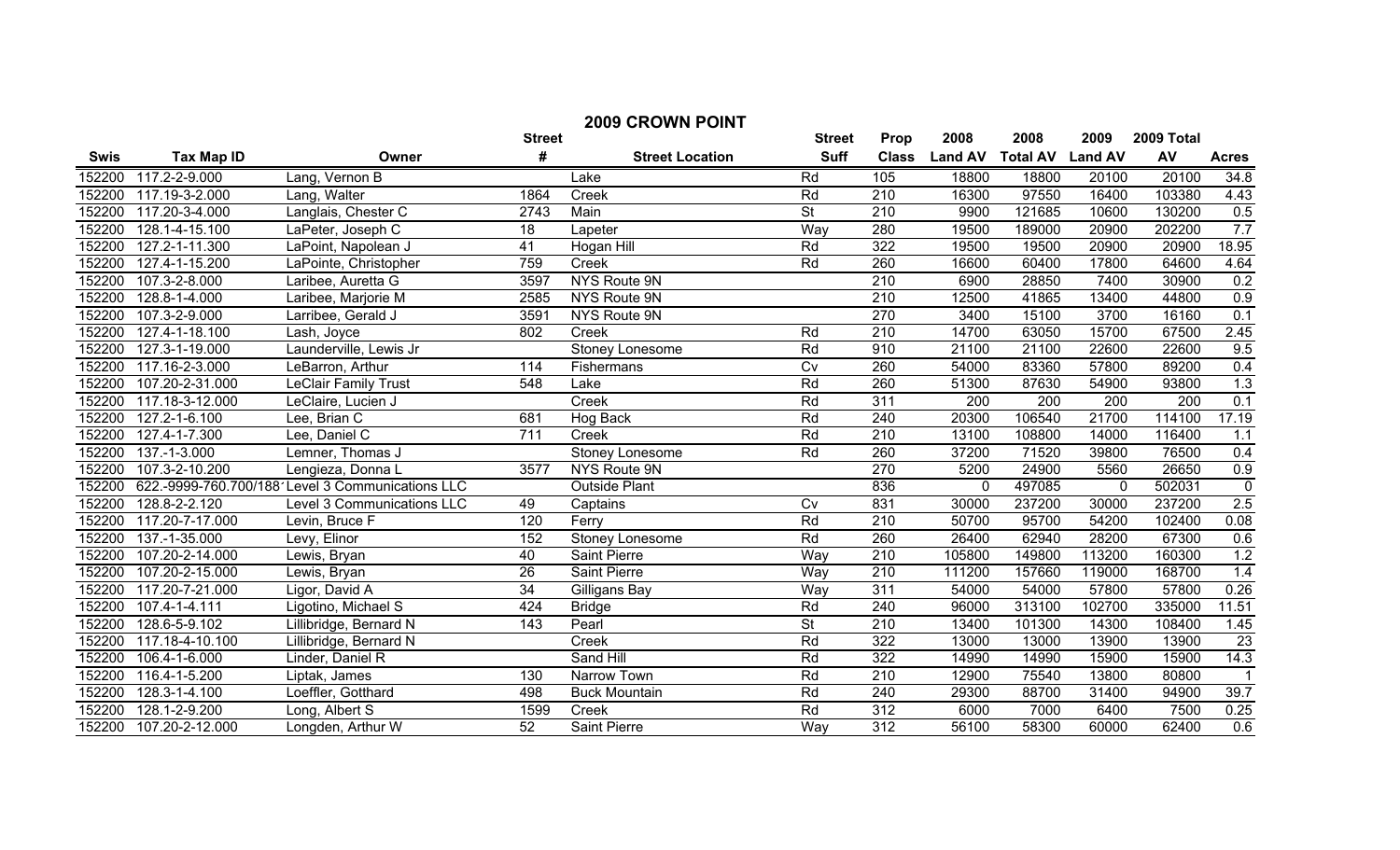| <b>2009 CROWN POINT</b> |                     |                             |               |                        |               |                  |                |                 |                |            |                  |
|-------------------------|---------------------|-----------------------------|---------------|------------------------|---------------|------------------|----------------|-----------------|----------------|------------|------------------|
|                         |                     |                             | <b>Street</b> |                        | <b>Street</b> | <b>Prop</b>      | 2008           | 2008            | 2009           | 2009 Total |                  |
| <b>Swis</b>             | <b>Tax Map ID</b>   | Owner                       | #             | <b>Street Location</b> | <b>Suff</b>   | <b>Class</b>     | <b>Land AV</b> | <b>Total AV</b> | <b>Land AV</b> | AV         | <b>Acres</b>     |
| 152200                  | 107.20-2-13.000     | Longden, Arthur W           | 48            | <b>Saint Pierre</b>    | Way           | 210              | 80400          | 172800          | 86000          | 184900     |                  |
| 152200                  | 117.16-2-1.000      | Longtin, Keith              | 122           | Fishermans             | Cv            | 260              | 54000          | 83360           | 57800          | 57800      | 0.4              |
| 152200                  | 128.6-5-5.000       | Love, Charles R Jr          | 165           | Pearl                  | <b>St</b>     | 270              | 11600          | 23100           | 12400          | 24700      | 0.7              |
| 152200                  | 128.6-4-3.100       | Lovell, Lisa                | 919           | <b>Bradford Hill</b>   | Rd            | 210              | 9200           | 72600           | 9800           | 77700      | 0.31             |
| 152200                  | 137.-1-32.000       | Lupe, David J               | 198           | Stoney Lonesome        | Rd            | 260              | 18900          | 45680           | 20200          | 48900      | 0.6              |
| 152200                  | 128.2-1-32.000      | Lyman, Timothy              | 7             | Sugar Hill             | Rd            | 322              | 18300          | 18300           | 19600          | 19600      | 13.3             |
| 152200                  | 128.12-1-1.120      | Lyman, Timothy              | 23            | Rock                   | Way           | 314              | 12600          | 12600           | 13500          | 13500      | 5                |
| 152200                  | 128.3-1-26.000      | Lyme Adk Timberlands II LLC |               | <b>Buck Mountain</b>   | Rd            | $\overline{912}$ | 1100           | 1100            | 1200           | 1200       | $\overline{2.2}$ |
| 152200                  | 127.4-1-56.000      | Lyme Adk Timberlands II LLC |               | Peasley                | Rd            | 912              | 6800           | 6800            | 7300           | 7300       | 14.3             |
| 152200                  | 137.-1-28.100       | Lyme Adk Timberlands II LLC |               | <b>Stoney Lonesome</b> | Rd            | 912              | 500            | 500             | 500            | 500        | $\overline{2}$   |
| 152200                  | 127.3-1-21.000      | Lyme Adk Timberlands II LLC |               | Stoney Lonesome        | Rd            | 912              | 151600         | 151600          | 162200         | 162200     | 337.27           |
| 152200                  | 127.4-1-52.000      | Lyme Adk Timberlands II LLC |               | Peasley                | Rd            | 912              | 24400          | 24400           | 26100          | 26100      | 52.4             |
| 152200                  | 127.3-1-20.000      | Lyme Adk Timberlands II LLC |               | Old Furnace            | Rd            | 912              | 23200          | 23200           | 24800          | 24800      | 50.04            |
| 152200                  | 127.4-1-53.000      | Lyme Adk Timberlands II LLC |               | Peasley                | Rd            | 910              | 400            | 400             | 400            | 400        |                  |
| 152200                  | 127.4-1-51.000      | Lyme Adk Timberlands II LLC |               | Peasley                | Rd            | 912              | 24100          | 24100           | 25800          | 25800      | 52.1             |
| 152200                  | 127.4-1-50.000      | Lyme Adk Timberlands II LLC |               | Creek                  | Rd            | 912              | 59200          | 59200           | 63300          | 63300      | 127.9            |
| 152200                  | 137.-1-24.000       | Lyme Adk Timberlands II LLC |               | Stoney Lonesome        | Rd            | 912              | 164500         | 164500          | 176000         | 176000     | 354.9            |
| 152200                  | 137.-1-25.000       | Lyme Adk Timberlands II LLC |               | <b>Stoney Lonesome</b> | Rd            | 912              | 74100          | 74100           | 79300          | 79300      | 160              |
| 152200                  | 137.-1-27.000       | Lyme Adk Timberlands II LLC |               | Stoney Lonesome        | Rd            | 912              | 72700          | 72700           | 77800          | 77800      | 157              |
| 152200                  | 116.-1-23.100       | Lyme Adk Timberlands II LLC |               | Narrow Town            | Rd            | 910              | 4000           | 4000            | 4300           | 4300       | 7.74             |
| 152200                  | 116.-1-23.200       | Lyme Adk Timberlands II LLC |               | Narrow Town            | Rd            | 912              | 136700         | 143500          | 146300         | 153500     | 191.89           |
| 152200                  | 128.2-1-39.000      | Lyme Adk Timberlands II LLC |               | Sam Curran             | Rd            | 912              | 30100          | 30100           | 32200          | 32200      | 64.9             |
| 152200                  | 127.4-1-54.000      | Lyme Adk Timberlands II LLC |               | Peasley                | Rd            | 912              | 20200          | 20200           | 21600          | 21600      | 43.5             |
| 152200                  | 138.1-1-1.000       | Lyme Adk Timberlands II LLC |               | Stoney Lonesome        | Rd            | $\overline{912}$ | 87100          | 87100           | 93200          | 93200      | 187.9            |
| 152200                  | 128.3-1-27.000      | Lyme Adk Timberlands II LLC |               | <b>Buck Mountain</b>   | Rd            | 912              | 13700          | 13700           | 14700          | 14700      | 29.6             |
| 152200                  | 137.-1-6.100        | Lyme Adk Timberlands II LLC |               | Stoney Lonesome        | Rd            | 912              | 35800          | 35800           | 38300          | 38300      | 81               |
| 152200                  | 137.-1-12.000       | Lyme Adk Timberlands II LLC |               | Stoney Lonesome        | Rd            | $\overline{912}$ | 33800          | 33800           | 36200          | 36200      | 72.9             |
| 152200                  | 137.-1-10.000       | Lyme Adk Timberlands II LLC |               | <b>Stoney Lonesome</b> | Rd            | 912              | 1900           | 1900            | 2000           | 2000       | $\overline{4}$   |
| 152200                  | 137.-1-9.000        | Lyme Adk Timberlands II LLC |               | Stoney Lonesome        | Rd            | 912              | 26900          | 26900           | 28800          | 28800      | 58.2             |
| 152200                  | 137.-1-7.000        | Lyme Adk Timberlands II LLC |               | Stoney Lonesome        | Rd            | 912              | 1700           | 1700            | 1800           | 1800       | 4.7              |
| 152200                  | 127.3-1-24.000      | Lyme Adk Timberlands II LLC |               | Old Furnace            | Rd            | 912              | 209100         | 209100          | 223700         | 223700     | 443.07           |
| 152200                  | $137. - 1 - 13.000$ | Lyme Adk Timberlands II LLC |               | Stoney Lonesome        | Rd            | 912              | 77400          | 77400           | 82800          | 82800      | 166.7            |
| 152200                  | 128.3-1-17.000      | Lyme Adk Timberlands II LLC |               | Maggie Dudley          | Rd            | $\overline{912}$ | 5900           | 5900            | 6300           | 6300       | 12.8             |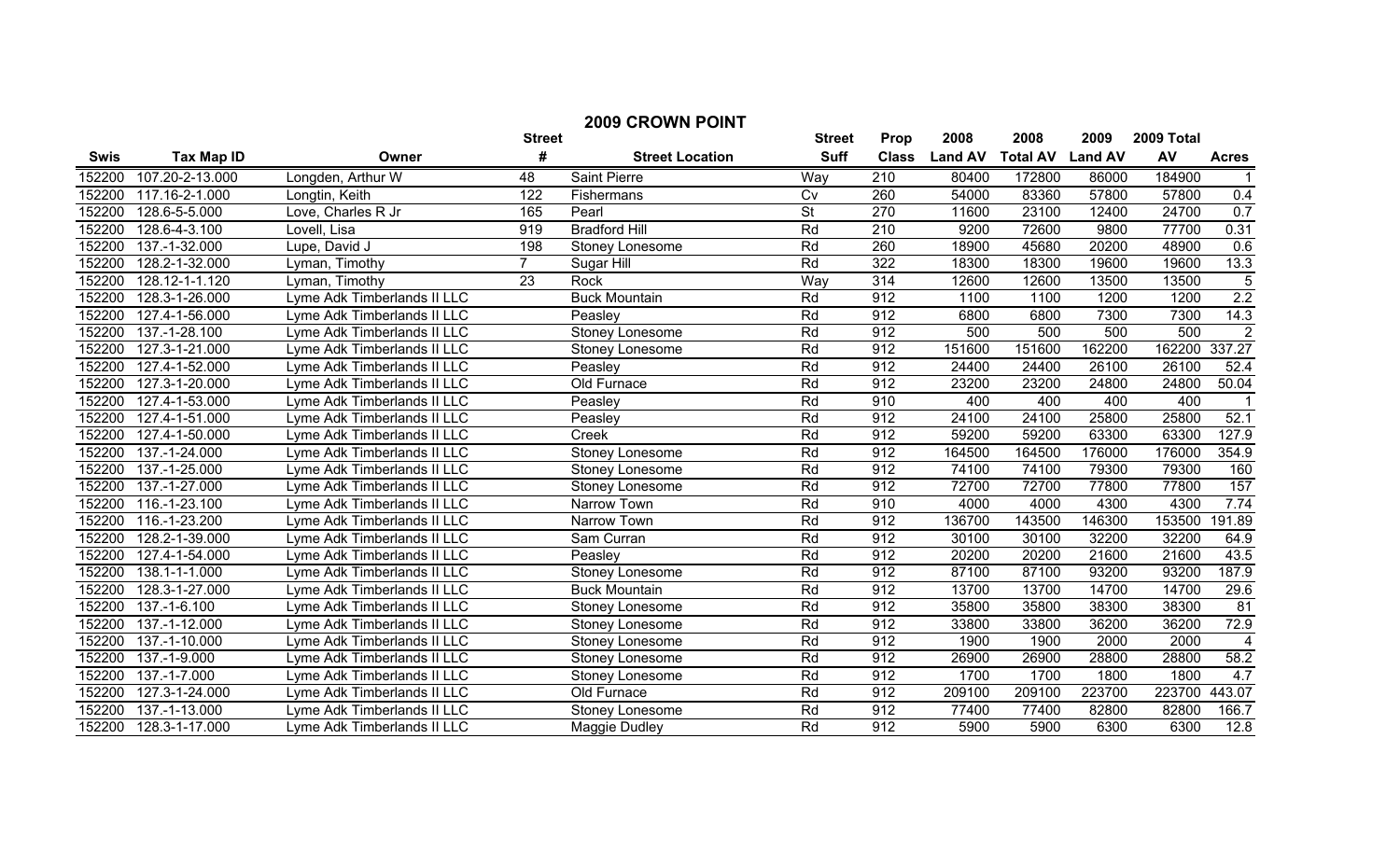| <b>2009 CROWN POINT</b>                        |                 |                             |                        |               |              |                |                 |                |            |                  |  |
|------------------------------------------------|-----------------|-----------------------------|------------------------|---------------|--------------|----------------|-----------------|----------------|------------|------------------|--|
| #<br><b>Tax Map ID</b><br><b>Swis</b><br>Owner |                 |                             | <b>Street</b>          | <b>Street</b> | <b>Prop</b>  | 2008           | 2008            | 2009           | 2009 Total |                  |  |
|                                                |                 |                             | <b>Street Location</b> | <b>Suff</b>   | <b>Class</b> | <b>Land AV</b> | <b>Total AV</b> | <b>Land AV</b> | AV         | <b>Acres</b>     |  |
| 152200                                         | 128.3-1-16.000  | Lyme Adk Timberlands II LLC | Maggie Dudley          | Rd            | 912          | 2100           | 2100            | 2200           | 2200       | 4.5              |  |
| 152200                                         | 128.3-1-15.000  | Lyme Adk Timberlands II LLC | Maggie Dudley          | Rd            | 912          | 67500          | 67500           | 72200          | 72200      | 145.6            |  |
| 152200                                         | 128.3-1-14.000  | Lyme Adk Timberlands II LLC | <b>White Church</b>    | Rd            | 912          | 64700          | 64700           | 69200          | 69200      | 140              |  |
| 152200                                         | 127.3-1-1.000   | Lyme Adk Timberlands II LLC | Old Furnace            | Rd            | 912          | 35300          | 35300           | 37800          | 37800      | 76.23            |  |
| 152200                                         | 137.-1-16.000   | Lyme Adk Timberlands II LLC | Stoney Lonesome        | Rd            | 910          | 100            | 100             | 100            | 100        | $\overline{0.3}$ |  |
| 152200                                         | 137.-1-5.000    | Lyme Adk Timberlands II LLC | Stoney Lonesome        | Rd            | 912          | 6000           | 6000            | 6400           | 6400       | 16.2             |  |
| 152200                                         | 137.-1-23.000   | Lyme Adk Timberlands II LLC | Stoney Lonesome        | Rd            | 912          | 32900          | 32900           | 35200          | 35200      | 70.9             |  |
| 152200                                         | 137.-1-2.100    | Lyme Adk Timberlands II LLC | Stoney Lonesome        | Rd            | 912          | 96900          | 105300          | 103700         | 112700     | 118.2            |  |
| 152200                                         | 128.3-1-11.000  | Lyme Adk Timberlands II LLC | White Church           | Rd            | 912          | 61900          | 61900           | 66200          | 66200      | 133.48           |  |
| 152200                                         | 127.3-1-3.000   | Lyme Adk Timberlands II LLC | Old Furnace            | Rd            | 912          | 43300          | 43300           | 46300          | 46300      | 93.51            |  |
| 152200                                         | $115.-2-22.000$ | Lyme Adk Timberlands II LLC | Old Furnace            | Rd            | 912          | 70500          | 70500           | 75400          | 75400      | 152              |  |
| 152200                                         | 115.-2-23.000   | Lyme Adk Timberlands II LLC | Old Furnace            | Rd            | 912          | 70600          | 70600           | 75500          | 75500      | 152              |  |
| 152200                                         | 116.-1-29.000   | Lyme Adk Timberlands II LLC | Narrow Town            | Rd            | 910          | 102500         | 103500          | 102500         | 103500     | 50.8             |  |
| 152200                                         | 115.-2-20.000   | Lyme Adk Timberlands II LLC | Old Furnace            | Rd            | 912          | 48000          | 48000           | 51400          | 51400      | 103.4            |  |
| 152200                                         | 115.-2-19.000   | Lyme Adk Timberlands II LLC | Old Furnace            | Rd            | 912          | 71100          | 71100           | 76100          | 76100      | 153.6            |  |
| 152200                                         | 116.-1-31.000   | Lyme Adk Timberlands II LLC | Narrow Town            | Rd            | 912          | 26600          | 33600           | 28500          | 36000      | 57.4             |  |
| 152200                                         | 116.-1-32.000   | Lyme Adk Timberlands II LLC | Narrow Town            | Rd            | 912          | 25200          | 25200           | 27000          | 27000      | 54.3             |  |
| 152200                                         | 115.-2-24.000   | Lyme Adk Timberlands II LLC | Old Furnace            | Rd            | 912          | 71100          | 71100           | 76100          | 76100      | 153.6            |  |
| 152200                                         | 115.-2-18.000   | Lyme Adk Timberlands II LLC | Old Furnace            | Rd            | 912          | 70600          | 70600           | 75500          | 75500      | 152.4            |  |
| 152200                                         | 115.-2-8.000    | Lyme Adk Timberlands II LLC | Old Furnace            | Rd            | 912          | 76500          | 76500           | 81900          | 81900      | 165.3            |  |
| 152200                                         | 126.-2-15.000   | Lyme Adk Timberlands II LLC | Old Furnace            | Rd            | 912          | 76800          | 76800           | 82200          | 82200      | 166.1            |  |
| 152200                                         | 116.-1-33.000   | Lyme Adk Timberlands II LLC | Narrow Town            | Rd            | 912          | 25100          | 25100           | 26900          | 26900      | 54.2             |  |
| 152200                                         | 115.-2-21.000   | Lyme Adk Timberlands II LLC | Old Furnace            | Rd            | 912          | 69500          | 69500           | 74400          | 74400      | 150.1            |  |
| 152200                                         | 116.-1-30.000   | Lyme Adk Timberlands II LLC | Narrow Town            | Rd            | 912          | 23300          | 27500           | 24900          | 29400      | 50.4             |  |
| 152200                                         | 116.-1-27.000   | Lyme Adk Timberlands II LLC | Narrow Town            | Rd            | 912          | 54300          | 54300           | 58100          | 58100      | 116.9            |  |
| 152200                                         | 116.-1-9.000    | Lyme Adk Timberlands II LLC | Sherman Lake           | Rd            | 912          | 63200          | 63200           | 67600          | 67600      | 136.3            |  |
| 152200                                         | 126.-2-8.000    | Lyme Adk Timberlands II LLC | Old Furnace            | Rd            | 912          | 76600          | 76600           | 81900          | 81900      | 165.5            |  |
| 152200                                         | 116.-1-7.000    | Lyme Adk Timberlands II LLC | Sherman Lake           | Rd            | 912          | 27800          | 27800           | 29700          | 29700      | 59.8             |  |
| 152200                                         | $116.-1-11.000$ | Lyme Adk Timberlands II LLC | Sherman Lake           | Rd            | 912          | 57000          | 57000           | 61000          | 61000      | 122.9            |  |
| 152200                                         | 126.-2-10.000   | Lyme Adk Timberlands II LLC | Old Furnace            | Rd            | 912          | 81900          | 81900           | 87600          | 87600      | 176.5            |  |
| 152200                                         | 116.-1-6.000    | Lyme Adk Timberlands II LLC | Sherman Lake           | Rd            | 912          | 32300          | 32300           | 34600          | 34600      | 58.4             |  |
| 152200                                         | 116.-1-5.000    | Lyme Adk Timberlands II LLC | Sherman Lake           | Rd            | 912          | 25300          | 25300           | 27100          | 27100      | 54.7             |  |
| 152200                                         | 116.-1-3.000    | Lyme Adk Timberlands II LLC | Sherman Lake           | Rd            | 912          | 23400          | 23400           | 25000          | 25000      | 50.7             |  |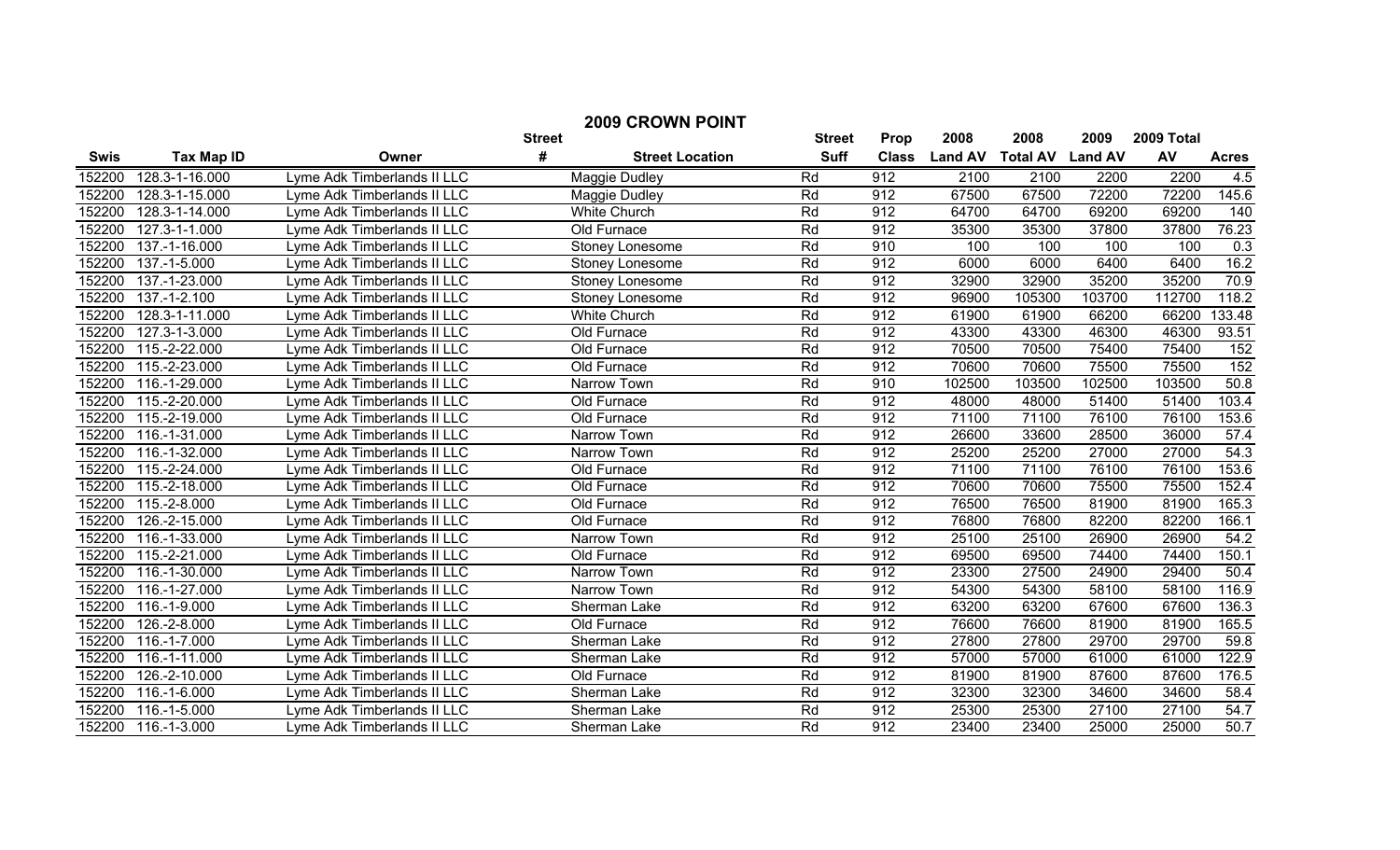| <b>2009 CROWN POINT</b><br><b>Street</b> |                             |                             |                             |             |              |                |                 |                |        |              |  |  |
|------------------------------------------|-----------------------------|-----------------------------|-----------------------------|-------------|--------------|----------------|-----------------|----------------|--------|--------------|--|--|
|                                          |                             | <b>Street</b>               | <b>Prop</b>                 | 2008        | 2008         | 2009           | 2009 Total      |                |        |              |  |  |
| <b>Swis</b>                              | <b>Tax Map ID</b>           | Owner                       | #<br><b>Street Location</b> | <b>Suff</b> | <b>Class</b> | <b>Land AV</b> | <b>Total AV</b> | <b>Land AV</b> | AV     | <b>Acres</b> |  |  |
| 152200                                   | 116.-1-2.000                | Lyme Adk Timberlands II LLC | Sherman Lake                | Rd          | 912          | 64100          | 64100           | 68600          | 68600  | 138.1        |  |  |
| 152200                                   | 116.-1-1.000                | Lyme Adk Timberlands II LLC | Sherman Lake                | Rd          | 912          | 110700         | 110700          | 118400         | 118400 | 239.2        |  |  |
| 152200                                   | 115.-2-36.000               | Lyme Adk Timberlands II LLC | Old Furnace                 | Rd          | 912          | 84100          | 84100           | 90000          | 90000  | 181.7        |  |  |
| 152200                                   | 116.-1-20.000               | Lyme Adk Timberlands II LLC | Narrow Town                 | Rd          | 912          | 25000          | 25000           | 26800          | 26800  | 54           |  |  |
| 152200                                   | 116.-1-22.000               | Lyme Adk Timberlands II LLC | Hog Back                    | Rd          | 912          | 59800          | 59800           | 64000          | 64000  | 129          |  |  |
| 152200                                   | 116.-1-24.000               | Lyme Adk Timberlands II LLC | Narrow Town                 | Rd          | 912          | 54100          | 54100           | 57900          | 57900  | 116.7        |  |  |
| 152200                                   | 116.-1-25.000               | Lyme Adk Timberlands II LLC | Narrow Town                 | Rd          | 912          | 55300          | 55300           | 59200          | 59200  | 119.2        |  |  |
| 152200                                   | 115.-2-35.000               | Lyme Adk Timberlands II LLC | Old Furnace                 | Rd          | 912          | 88500          | 88500           | 94700          | 94700  | 191          |  |  |
| 152200                                   | 115.-2-34.000               | Lyme Adk Timberlands II LLC | Old Furnace                 | Rd          | 912          | 86800          | 86800           | 92900          | 92900  | 187.2        |  |  |
| 152200                                   | 115.-2-33.000               | Lyme Adk Timberlands II LLC | Old Furnace                 | Rd          | 912          | 93700          | 93700           | 100300         | 100300 | 202.3        |  |  |
| 152200                                   | 115.-2-32.000               | Lyme Adk Timberlands II LLC | Old Furnace                 | Rd          | 912          | 120300         | 120300          | 128700         | 128700 | 259.5        |  |  |
| 152200                                   | 115.-2-31.000               | Lyme Adk Timberlands II LLC | Old Furnace                 | Rd          | 912          | 103200         | 103200          | 110400         | 110400 | 187.2        |  |  |
| 152200                                   | 115.-2-30.000               | Lyme Adk Timberlands II LLC | Old Furnace                 | Rd          | 912          | 88500          | 88500           | 94700          | 94700  | 191.1        |  |  |
| 152200                                   | 115.-2-29.000               | Lyme Adk Timberlands II LLC | Old Furnace                 | Rd          | 912          | 87400          | 87400           | 93500          | 93500  | 188.9        |  |  |
| 152200                                   | 116.-1-28.000               | Lyme Adk Timberlands II LLC | Narrow Town                 | Rd          | 912          | 21900          | 21900           | 23400          | 23400  | 47.3         |  |  |
| 152200                                   | 116.-1-8.000                | Lyme Adk Timberlands II LLC | Sherman Lake                | Rd          | 912          | 27000          | 27000           | 28900          | 28900  | 58.6         |  |  |
| 152200                                   | 126.-2-27.000               | Lyme Adk Timberlands II LLC | Old Furnace                 | Rd          | 912          | 76600          | 76600           | 81950          | 81950  | 165.5        |  |  |
| 152200                                   | 126.-2-7.000                | Lyme Adk Timberlands II LLC | Old Furnace                 | Rd          | 912          | 118700         | 120500          | 118700         | 120500 | 241.7        |  |  |
| 152200                                   | 117.1-1-16.000              | Lyme Adk Timberlands II LLC | <b>White Church</b>         | Rd          | 912          | 46400          | 46400           | 49600          | 49600  | 100          |  |  |
| 152200                                   | 126.-2-16.000               | Lyme Adk Timberlands II LLC | Old Furnace                 | Rd          | 912          | 88900          | 88900           | 95100          | 95100  | 192.2        |  |  |
| 152200                                   | 117.1-1-14.000              | Lyme Adk Timberlands II LLC | <b>Newell</b>               | Rd          | 912          | 18500          | 18500           | 19800          | 19800  | 40           |  |  |
| 152200                                   | 117.1-1-13.000              | Lyme Adk Timberlands II LLC | Newell                      | Rd          | 912          | 11800          | 11800           | 12600          | 12600  | 25.4         |  |  |
| 152200                                   | 117.1-1-12.000              | Lyme Adk Timberlands II LLC | <b>Newell</b>               | Rd          | 912          | 23000          | 23000           | 24600          | 24600  | 49.5         |  |  |
| 152200                                   | 117.1-1-11.000              | Lyme Adk Timberlands II LLC | <b>Newell</b>               | Rd          | 912          | 12800          | 12800           | 13700          | 13700  | 27.4         |  |  |
| 152200                                   | 127.1-1-4.000               | Lyme Adk Timberlands II LLC | Hog Back                    | Rd          | 912          | 16200          | 16200           | 17300          | 17300  | 35           |  |  |
| 152200                                   | 117.1-1-4.000               | Lyme Adk Timberlands II LLC | Newell                      | Rd          | 912          | 152500         | 152500          | 163200         | 163200 | 329          |  |  |
| 152200                                   | 127.1-1-6.000               | Lyme Adk Timberlands II LLC | Hog Back                    | Rd          | 912          | 20100          | 20100           | 21500          | 21500  | 43.27        |  |  |
| 152200                                   | 127.1-1-2.000               | Lyme Adk Timberlands II LLC | Hog Back                    | Rd          | 912          | 29500          | 29500           | 31600          | 31600  | 63.8         |  |  |
| 152200                                   | $\overline{127.1}$ -1-7.000 | Lyme Adk Timberlands II LLC | Hog Back                    | Rd          | 912          | 41100          | 41100           | 44000          | 44000  | 88.82        |  |  |
| 152200                                   | 127.1-1-9.000               | Lyme Adk Timberlands II LLC | Hog Back                    | Rd          | 912          | 30000          | 30000           | 32100          | 32100  | 64.71        |  |  |
| 152200                                   | 127.1-1-16.000              | Lyme Adk Timberlands II LLC | Hog Back                    | Rd          | 912          | 55000          | 55000           | 58800          | 58800  | 118.8        |  |  |
| 152200                                   | 116.2-1-14.000              | Lyme Adk Timberlands II LLC | Sand Hill                   | Rd          | 912          | 92900          | 92900           | 99400          | 99400  | 194          |  |  |
| 152200                                   | 107.3-2-1.000               | Lyme Adk Timberlands II LLC | Cold Spring                 | Rd          | 912          | 22900          | 22900           | 24500          | 24500  | 49.3         |  |  |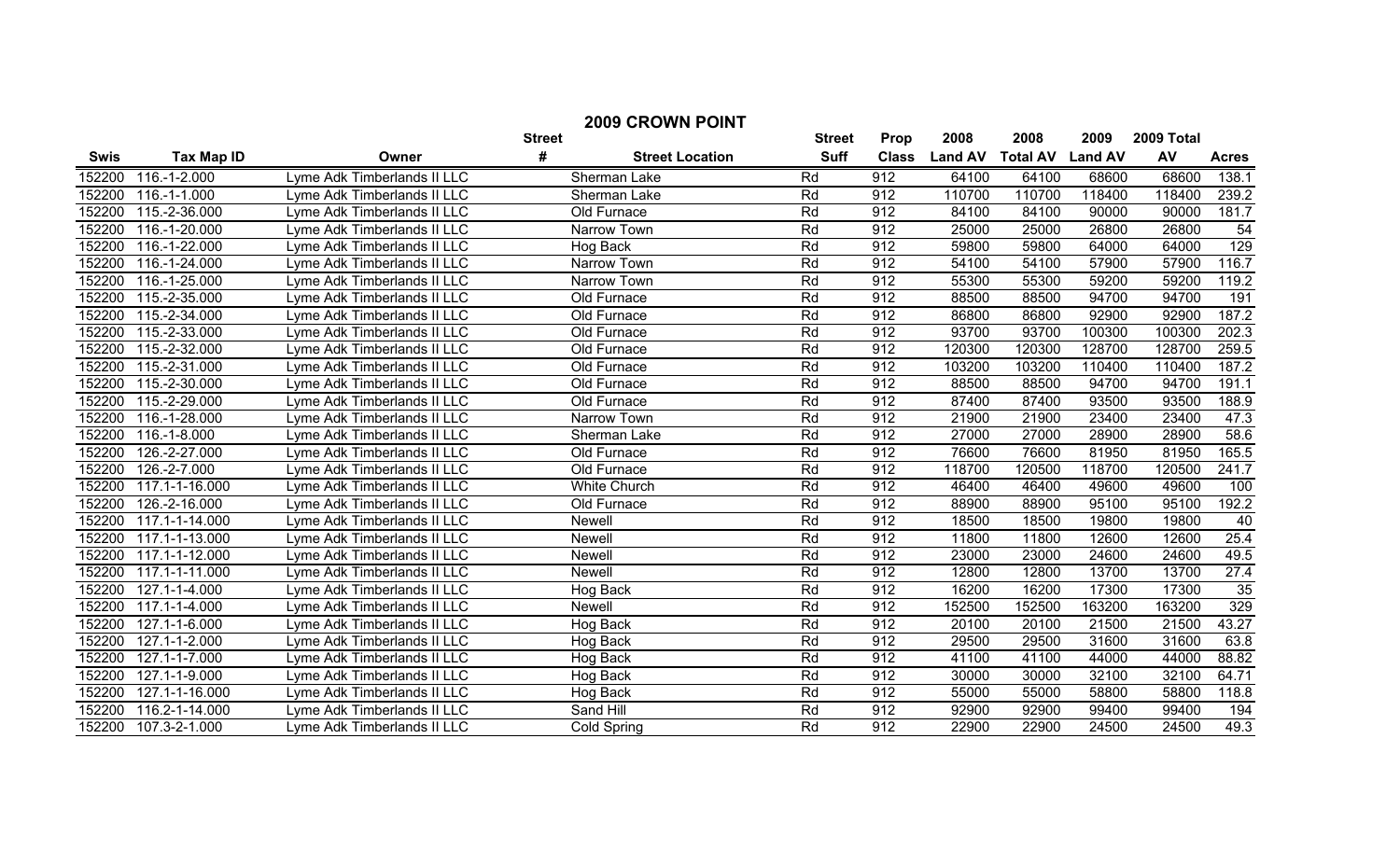| <b>2009 CROWN POINT</b> |                             |                             |      |                        |             |              |                |                 |                |        |                  |  |
|-------------------------|-----------------------------|-----------------------------|------|------------------------|-------------|--------------|----------------|-----------------|----------------|--------|------------------|--|
|                         |                             |                             |      | <b>Street</b>          | Prop        | 2008         | 2008           | 2009            | 2009 Total     |        |                  |  |
| <b>Swis</b>             | <b>Tax Map ID</b>           | Owner                       | #    | <b>Street Location</b> | <b>Suff</b> | <b>Class</b> | <b>Land AV</b> | <b>Total AV</b> | <b>Land AV</b> | AV     | <b>Acres</b>     |  |
| 152200                  | 127.1-1-29.000              | Lyme Adk Timberlands II LLC |      | Hog Back               | Rd          | 912          | 27100          | 27100           | 29000          | 29000  | 58.9             |  |
| 152200                  | 127.1-1-31.000              | Lyme Adk Timberlands II LLC |      | Old Furnace            | Rd          | 912          | 25900          | 25900           | 27700          | 27700  | 55.77            |  |
| 152200                  | 127.1-1-32.000              | Lyme Adk Timberlands II LLC |      | Hog Back               | Rd          | 912          | 26400          | 26400           | 28200          | 28200  | 57               |  |
| 152200                  | 106.4-1-13.000              | Lyme Adk Timberlands II LLC |      | <b>Breed Hill</b>      | Rd          | 912          | 12800          | 12800           | 13700          | 13700  | 27.5             |  |
| 152200                  | 106.4-1-7.000               | Lyme Adk Timberlands II LLC |      | <b>Breed Hill</b>      | Rd          | 912          | 64000          | 64000           | 68500          | 68500  | 141.5            |  |
| 152200                  | 127.1-1-8.000               | Lyme Adk Timberlands II LLC |      | Hog Back               | Rd          | 912          | 27100          | 27100           | 29000          | 29000  | 58.7             |  |
| 152200                  | 127.1-1-1.000               | Lyme Adk Timberlands II LLC |      | Hog Back               | Rd          | 912          | 23300          | 23300           | 24900          | 24900  | 50.4             |  |
| 152200                  | 117.1-1-15.000              | Lyme Adk Timberlands II LLC |      | Newell                 | Rd          | 912          | 39200          | 39200           | 41900          | 41900  | 84.7             |  |
| 152200                  | 126.-2-29.000               | Lyme Adk Timberlands II LLC |      | Old Furnace            | Rd          | 912          | 12800          | 12800           | 13700          | 13700  | 27.6             |  |
| 152200                  | 126.-2-17.000               | Lyme Adk Timberlands II LLC |      | Old Furnace            | Rd          | 912          | 77100          | 77100           | 82500          | 82500  | 166.5            |  |
| 152200                  | 126.-2-6.000                | Lyme Adk Timberlands II LLC |      | Old Furnace            | Rd          | 912          | 59100          | 59100           | 63200          | 63200  | 127.7            |  |
| 152200                  | 126.-2-5.000                | Lyme Adk Timberlands II LLC |      | Old Furnace            | Rd          | 912          | 80400          | 80400           | 86000          | 86000  | 173.7            |  |
| 152200                  | 126.-2-4.000                | Lyme Adk Timberlands II LLC |      | Old Furnace            | Rd          | 912          | 78300          | 78300           | 83800          | 83800  | 168.9            |  |
| 152200                  | 126.-2-18.000               | Lyme Adk Timberlands II LLC |      | Old Furnace            | Rd          | 912          | 80600          | 80600           | 86200          | 86200  | 174              |  |
| 152200                  | 116.2-1-32.000              | Lyme Adk Timberlands II LLC |      | <b>Breed Hill</b>      | Rd          | 912          | 22700          | 22700           | 24300          | 24300  | 50               |  |
| 152200                  | 126.-2-19.000               | Lyme Adk Timberlands II LLC |      | Old Furnace            | Rd          | 912          | 80300          | 80300           | 85900          | 85900  | 173.4            |  |
| 152200                  | 126.-2-3.000                | Lyme Adk Timberlands II LLC |      | Old Furnace            | Rd          | 912          | 74100          | 74100           | 79300          | 79300  | 160              |  |
| 152200                  | 126.-2-2.000                | Lyme Adk Timberlands II LLC |      | Old Furnace            | Rd          | 912          | 81400          | 81400           | 87100          | 87100  | 175.7            |  |
| 152200                  | 107.3-6-5.000               | Lyme Adk Timberlands II LLC |      | Cold Spring            | Rd          | 912          | 17800          | 17800           | 19000          | 19000  | 38.5             |  |
| 152200                  | 107.3-2-20.000              | Lyme Adk Timberlands II LLC |      | Cold Spring            | Rd          | 912          | 167600         | 167600          | 179300         | 179300 | 362              |  |
| 152200                  | 116.-1-34.000               | Lyme Adk Timberlands II LLC |      | Narrow Town            | Rd          | 912          | 27000          | 27000           | 28900          | 28900  | 58.4             |  |
| 152200                  | 126.-2-23.000               | Lyme Adk Timberlands II LLC |      | Old Furnace            | Rd          | 912          | 74100          | 74100           | 79300          | 79300  | 160              |  |
| 152200                  | 107.3-2-22.000              | Lyme Adk Timberlands II LLC |      | Cold Spring            | Rd          | 912          | 47400          | 47400           | 50700          | 50700  | 102.4            |  |
| 152200                  | $\overline{126}$ .-2-24.000 | Lyme Adk Timberlands II LLC |      | Old Furnace            | Rd          | 912          | 80300          | 80300           | 85900          | 85900  | 173.2            |  |
| 152200                  | 126.-2-25.000               | Lyme Adk Timberlands II LLC |      | Old Furnace            | Rd          | 912          | 111000         | 117500          | 118700         | 125700 | 209.9            |  |
| 152200                  | 126.-2-26.000               | Lyme Adk Timberlands II LLC |      | Old Furnace            | Rd          | 912          | 193600         | 200000          | 193600         | 200000 | 165.5            |  |
| 152200                  | 126.-2-14.000               | Lyme Adk Timberlands II LLC |      | Old Furnace            | Rd          | 912          | 46200          | 46200           | 49400          | 49400  | 83.9             |  |
| 152200                  | 126.-2-28.000               | Lyme Adk Timberlands II LLC |      | Old Furnace            | Rd          | 912          | 66300          | 66300           | 70900          | 70900  | $\overline{143}$ |  |
| 152200                  | 107.3-2-21.000              | Lyme Adk Timberlands II LLC |      | Cold Spring            | Rd          | 912          | 68000          | 68000           | 72800          | 72800  | 147              |  |
| 152200                  | 116.-1-18.000               | Lyme Adk Timberlands II LLC |      | Narrow Town            | Rd          | 912          | 644100         | 644100          | 689200         | 689200 | 1390             |  |
| 152200                  | 116.4-1-33.000              | Lyme Adk Timberlands II LLC |      | Hogan Hill             | Rd          | 912          | 5000           | 5000            | 5350           | 5350   | 10.9             |  |
| 152200                  | 128.12-1-9.000              | MacDougal, Rayshel W        |      | <b>NYS Route 9N</b>    |             | 314          | 9700           | 9700            | 10400          | 10400  | 1.9              |  |
| 152200                  | 128.12-1-10.000             | MacDougal, Theresa          | 2417 | NYS Route 9N           |             | 210          | 8700           | 69600           | 9300           | 74500  | 0.2              |  |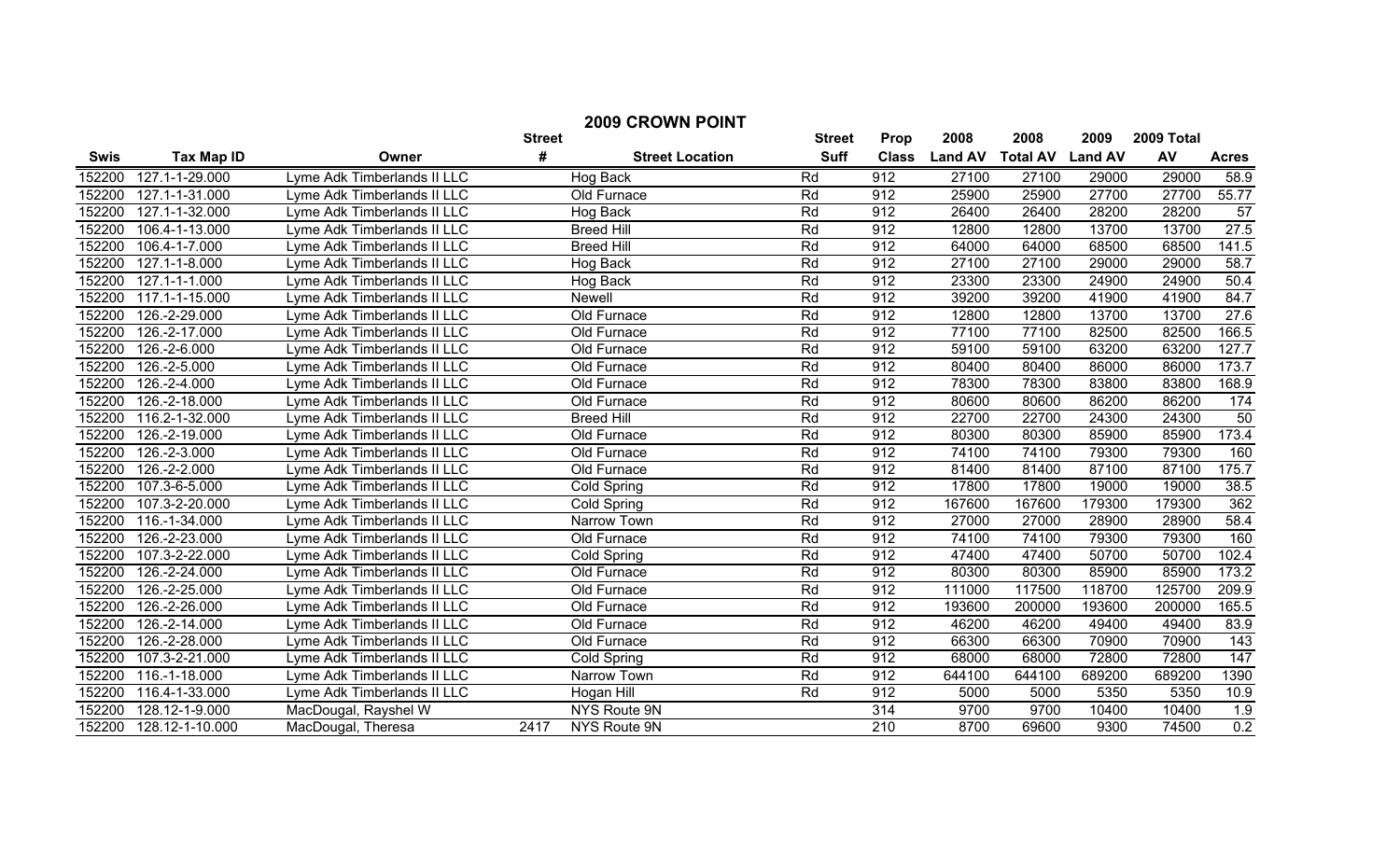|        | <b>2009 CROWN POINT</b> |                   |               |                        |                          |                  |                |                 |                |            |                 |
|--------|-------------------------|-------------------|---------------|------------------------|--------------------------|------------------|----------------|-----------------|----------------|------------|-----------------|
|        |                         |                   | <b>Street</b> |                        | <b>Street</b>            | Prop             | 2008           | 2008            | 2009           | 2009 Total |                 |
| Swis   | <b>Tax Map ID</b>       | Owner             | #             | <b>Street Location</b> | <b>Suff</b>              | <b>Class</b>     | <b>Land AV</b> | <b>Total AV</b> | <b>Land AV</b> | AV         | <b>Acres</b>    |
| 152200 | 128.1-4-3.000           | Mace, Stuart      |               | Amy Hill               | Rd                       | 322              | 17500          | 17500           | 18700          | 18700      | 10.3            |
| 152200 | 128.1-4-2.000           | Mace, Stuart      | 245           | Amy Hill               | Rd                       | 210              | 20300          | 129525          | 21700          | 138600     | 8.5             |
| 152200 | 117.20-1-43.000         | Mace, Stuart      |               | Sharon Park            | Rd                       | 311              | 7600           | 7600            | 8100           | 8100       | 0.3             |
| 152200 | 117.16-1-6.212          | Macey, Anthony    | 160           | Lake                   | Rd                       | 210              | 13200          | 119300          | 14100          | 127650     | 1.17            |
| 152200 | 117.16-1-17.000         | Macey, Anthony    |               | Lake                   | Rd                       | 311              | 1200           | 1200            | 1300           | 1300       | 1.26            |
| 152200 | 117.19-2-10.000         | Macey, Ivan       | 2780          | Main                   | $\overline{\mathsf{St}}$ | 210              | 8600           | 90200           | 9200           | 96500      | 0.1             |
| 152200 | 117.16-1-19.000         | Macey, Ivan       |               | Lake                   | Rd                       | 314              | 7800           | 7800            | 8300           | 8300       | 1.34            |
| 152200 | 117.16-1-16.000         | Macey, Ivan       |               | Wolcott                | Rd                       | 311              | 8700           | 8700            | 9300           | 9300       | 2.92            |
| 152200 | 117.16-6-1.100          | Macey, Juliette   | 147           | Lake                   | Rd                       | 240              | 39800          | 132940          | 42600          | 142250     | 62.24           |
| 152200 | 117.16-6-3.000          | Macey, Mark E     | 159           | Lake                   | Rd                       | 210              | 12700          | 158040          | 13600          | 169100     | 0.92            |
| 152200 | 117.16-6-4.000          | Macey, Mark E     |               | Wolcott                | Rd                       | 314              | 6500           | 6500            | 7000           | 7000       | 0.28            |
| 152200 | 117.16-6-2.000          | Macey, Mark E     |               | Wolcott                | Rd                       | 314              | 6500           | 6500            | 7000           | 7000       | 0.71            |
| 152200 | 117.15-1-14.000         | Macey, Mark E     |               | Factoryville           | Rd                       | 314              | 5400           | 5400            | 5800           | 5800       | 0.69            |
| 152200 | 117.16-1-2.115          | Macey, Roland     |               | Lake                   | Rd                       | 312              | 5800           | 15800           | 6200           | 16900      | $\overline{7}$  |
| 152200 | 117.3-1-59.000          | Macey, Roland     |               | Russell                | <b>St</b>                | 314              | 5400           | 5400            | 5800           | 5800       | 1.26            |
| 152200 | 117.3-1-61.000          | Macey, Roland     |               | Russell                | $\overline{\mathsf{St}}$ | 314              | 6500           | 6500            | 7000           | 7000       | 2.74            |
| 152200 | 117.16-1-18.000         | Macey, Roland N   |               | Lake                   | Rd                       | 311              | 500            | 500             | 500            | 500        | 0.46            |
| 152200 | 117.16-1-2.112          | Macey, Roland N   | 144           | Lake                   | Rd                       | $\overline{210}$ | 10200          | 141400          | 10900          | 151300     | 0.42            |
| 152200 | 116.4-1-39.110          | Macey, Sarah L    | 153           | Narrow Town            | Rd                       | 240              | 43533          | 67533           | 46580          | 72260      | 73.1            |
| 152200 | 116.4-1-14.110          | MacKay, Stephen   |               | <b>Breed Hill</b>      | Rd                       | 322              | 60300          | 60300           | 64500          | 64500      | 145.92          |
| 152200 | 117.20-1-4.000          | MacKay, Stephen   |               | NYS Route 9N           |                          | 311              | 1500           | 1500            | 1600           | 1600       | 6.2             |
| 152200 | 107.12-1-29.000         | MacKay, Stephen   | 548           | <b>Bridge</b>          | Rd                       | $\overline{312}$ | 47500          | 51800           | 50800          | 55400      | $\overline{2}$  |
| 152200 | 128.1-2-13.000          | MacKay, Stephen   |               | <b>White Church</b>    | Rd                       | 322              | 15700          | 15700           | 16800          | 16800      | 30.9            |
| 152200 | 128.1-4-23.121/1        | MacKay, Stephen   |               | Vineyard               | Rd                       | 270              | 14900          | 25500           | 15900          | 27300      | 2.9             |
| 152200 | 128.3-1-28.000          | MacKay, Stephen   | 463           | <b>Buck Mountain</b>   | Rd                       | 270              | 12900          | 33200           | 13800          | 35500      | $\overline{1}$  |
| 152200 | 128.3-1-25.000          | MacKay, Stephen L | 274           | <b>Buck Mountain</b>   | Rd                       | 240              | 22700          | 84460           | 24300          | 108500     | 19.2            |
| 152200 | 128.1-4-23.121          | MacKay, Stephen L | 823           | <b>Bradford Hill</b>   | Rd                       | 270              | 18400          | 18400           | 19700          | 19700      | 47.92           |
| 152200 | 117.20-1-3.271          | MacKay, Stephen L | 2668          | Main                   | <b>St</b>                | 240              | 25900          | 87040           | 27700          | 93100      | $\overline{27}$ |
| 152200 | 127.3-1-12.000          | Maglio William B  | 1749          | Old Furnace            | Rd                       | 270              | 13000          | 49500           | 13900          | 53000      | $\overline{1}$  |
| 152200 | 127.2-1-5.130           | Malaney, Robert J | 631           | Hog Back               | Rd                       | 240              | 22100          | 113300          | 23600          | 121200     | $\overline{18}$ |
| 152200 | 117.19-6-10.200         | Malone, Todd      | 2775          | Main                   | $\overline{\mathsf{St}}$ | 210              | 7900           | 97860           | 8500           | 104700     | 0.47            |
| 152200 | 127.3-1-6.000           | Malone, Todd R    |               | Old Furnace            | Rd                       | 322              | 5400           | 5400            | 5800           | 5800       | 57.9            |
| 152200 | 117.3-1-23.210          | Manley, Aaron     | 114           | Russell                | $\overline{\mathsf{St}}$ | 270              | 17400          | 54300           | 18600          | 58100      | 5.56            |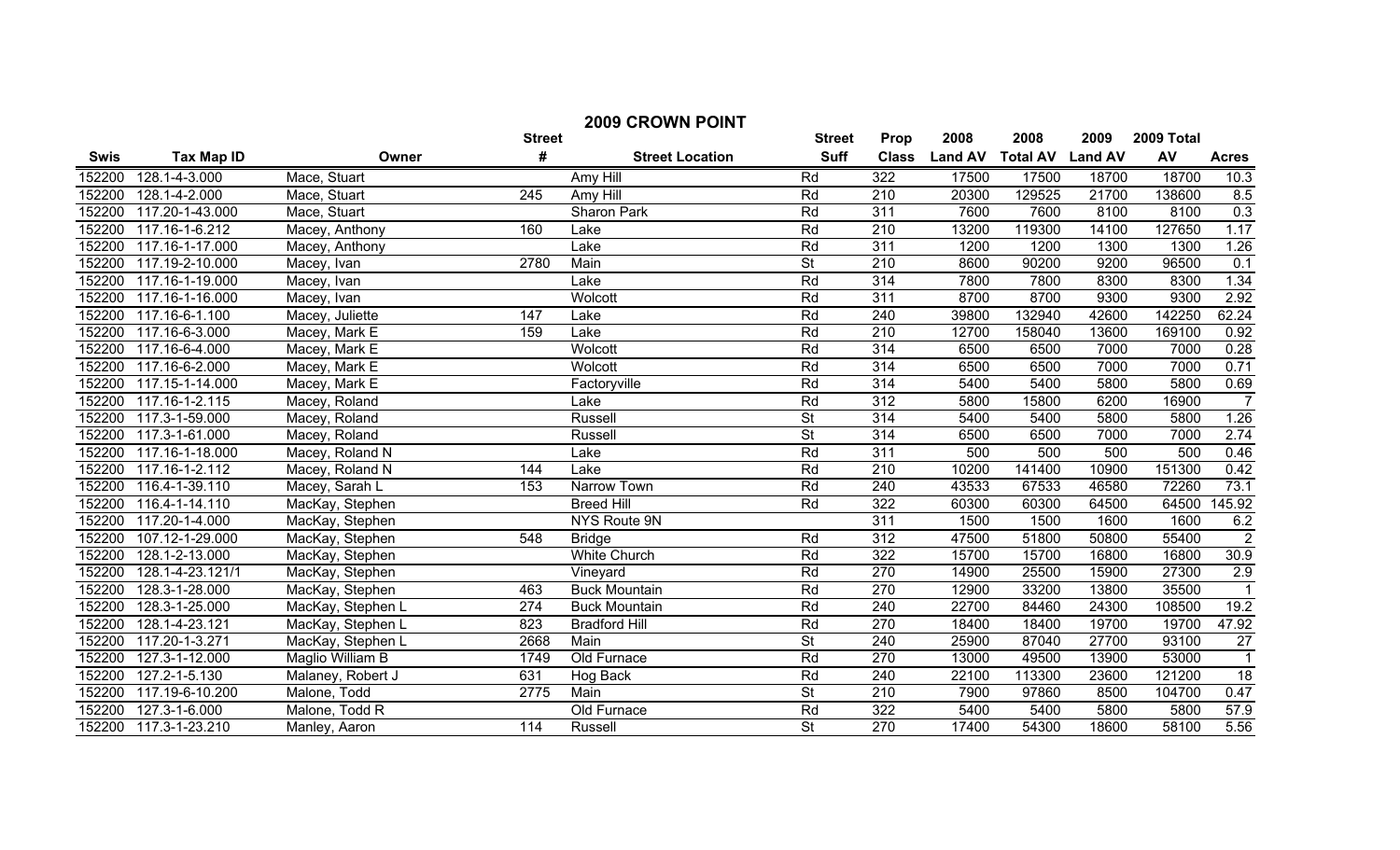| <b>2009 CROWN POINT</b> |                                |                      |                  |                        |                          |                  |                  |                 |                |                  |                |
|-------------------------|--------------------------------|----------------------|------------------|------------------------|--------------------------|------------------|------------------|-----------------|----------------|------------------|----------------|
|                         |                                |                      | <b>Street</b>    |                        | <b>Street</b>            | Prop             | 2008             | 2008            | 2009           | 2009 Total       |                |
| <b>Swis</b>             | <b>Tax Map ID</b>              | Owner                | #                | <b>Street Location</b> | <b>Suff</b>              | <b>Class</b>     | <b>Land AV</b>   | <b>Total AV</b> | <b>Land AV</b> | AV               | <b>Acres</b>   |
| 152200                  | 117.20-5-6.000                 | Manley, Louis J      | 33               | Station                | <b>St</b>                | 210              | 10800            | 84600           | 11600          | 90500            | 0.5            |
| 152200                  | 117.3-1-23.120                 | Manley, Louis J      |                  | Russell                | $\overline{\mathsf{St}}$ | 105              | 7000             | 7000            | 7500           | 7500             | 12.84          |
| 152200                  | 127.2-1-25.200                 | Manley, Raymond      | 60               | Fortier                | Rd                       | 270              | 9400             | 24200           | 10100          | 25900            | 0.34           |
| 152200                  | 128.1-2-10.100                 | Marchioni, Peter T   | 94               | <b>Breed Hill</b>      | Rd                       | 240              | 31900            | 167170          | 34100          | 178900           | 38.1           |
| 152200                  | 128.2-2-27.000                 | Marshall, James A    | 46               | <b>Aubrey Sanders</b>  | Rd                       | 210              | 13300            | 89500           | 14200          | 95800            | 1.34           |
| 152200                  | $\overline{107}$ .20-1-3.000   | Marshall, John S     | 678              | Lake                   | Rd                       | 311              | 58300            | 58300           | 62400          | 62400            | 0.3            |
| 152200                  | 107.20-1-4.000                 | Marshall, John S     |                  | Lake                   | Rd                       | 260              | 58300            | 121300          | 62400          | 129800           | 0.3            |
| 152200                  | 128.8-1-12.000                 | Martell Scott E      |                  | <b>NYS Route 9N</b>    |                          | 270              | 21100            | 58200           | 22600          | 62300            | 9.38           |
| 152200                  | 116.2-1-19.000                 | Martin, Donald H     | 164              | McMurtry               | Rd                       | 210              | 15800            | 79000           | 16900          | 84500            | $\overline{4}$ |
| 152200                  | 128.1-4-8.000                  | Martin, John         |                  | <b>Buck Mountain</b>   | Rd                       | 314              | 16500            | 16500           | 17700          | 17700            | 7.05           |
| 152200                  | 127.2-1-3.100                  | Martin, Truman       | 597              | Hog Back               | Rd                       | 270              | 11600            | 25100           | 12400          | 26850            | 0.68           |
| 152200                  | 117.20-5-20.100                | Mason, Elizabeth     |                  | NYS Route 9N           |                          | 311              | 7600             | 7600            | 8100           | 8100             | 0.16           |
| 152200                  | 117.20-5-3.000                 | Mason, George        |                  | NYS Route 9N           |                          | 311              | 4100             | 4100            | 4400           | 4400             | 0.32           |
| 152200                  | 117.20-5-20.200/1              | Mason, Larry J       |                  | George Mason           | Rd                       | 312              | 100              | 5900            | 100            | 6300             | 0.01           |
| 152200                  | 117.20-5-20.200                | Mason, Larry J       | 9                | George Mason           | Rd                       | 210              | 8300             | 94300           | 8900           | 100900           | 0.45           |
| 152200                  | 117.19-3-18.000                | Massett, Robert      | 1942             | Creek                  | Rd                       | 210              | 13000            | 132000          | 13900          | 141240           | $\overline{1}$ |
| 152200                  | 137.-1-36.000                  | Mattison, Barbara    | 148              | Stoney Lonesome        | Rd                       | 260              | 11100            | 72395           | 11900          | 77500            | 0.2            |
| 152200                  | 117.20-7-12.000                | Maurer, Gregory C    | 104              | Ferry                  | Rd                       | 260              | 50800            | 185300          | 54400          | 198300           | 0.12           |
| 152200                  | 128.6-5-36.210                 | Maye, Richard J      |                  | Creek                  | Rd                       | 311              | 500              | 500             | 500            | 500              | 0.3            |
| 152200                  | 128.6-5-38.000                 | Maye, Richard J      |                  | Creek                  | Rd                       | 311              | 4100             | 4100            | 4400           | 4400             | 8.5            |
| 152200                  | 128.6-5-39.000                 | Maye, Richard J      | 1706             | Creek                  | Rd                       | 210              | 19800            | 97800           | 21200          | 104600           | 8.1            |
| 152200                  | 128.6-5-43.000                 | Maye, Richard J      |                  | Creek                  | Rd                       | 311              | $\overline{200}$ | 200             | 200            | $\overline{200}$ | 0.2            |
| 152200                  | 117.19-5-12.002                | Maye, Suzanne P      | 2044             | Creek                  | Rd                       | $\overline{210}$ | 10800            | 87300           | 11600          | 93400            | 0.6            |
| 152200                  | 117.16-6-6.000                 | Mazurowski, Doris M  | 157              | Lake                   | Rd                       | 270              | 13000            | 23700           | 13900          | 25400            | 1.17           |
| 152200                  | 117.19-3-13.003                | Mazurowski, Paul     | 1924             | Creek                  | Rd                       | 270              | 14300            | 34200           | 15300          | 36600            | 2.3            |
| 152200                  | 117.19-3-16.100                | Mazurowski, Stephen  |                  | Creek                  | Rd                       | 311              | 9700             | 9700            | 10400          | 10400            | 1.2            |
| 152200                  | 137.-1-20.000                  | McCauley, Walter J   |                  | Stoney Lonesome        | Rd                       | 910              | 14400            | 14400           | 15400          | 15400            | 3.44           |
| 152200                  | 137.-1-19.000                  | McCauley, Walter J   | 741              | Stoney Lonesome        | Rd                       | 312              | 13300            | 38700           | 14200          | 15200            | 3.24           |
| 152200                  | 128.2-1-5.110                  | McCoy, Michael J     | 184              | Pearl                  | <b>St</b>                | 240              | 44200            | 93475           | 47300          | 100000           | 73.15          |
| 152200                  | 117.3-1-30.000                 | McCray, Dora L       | 122              | Russell                | $\overline{\mathsf{St}}$ | 270              | 11600            | 28000           | 12400          | 29960            | 0.7            |
| 152200                  | 117.19-1-3.200                 | McDowell, Sheila M   | 38               | Miller                 | Dr                       | $\overline{210}$ | 15000            | 129000          | 16100          | 138030           | 5.9            |
| 152200                  | 107.4-1-7.000                  | McGinness, Patrick E | $\overline{714}$ | Lake                   | Rd                       | 280              | 69900            | 196950          | 74800          | 210750           | $\overline{2}$ |
| 152200                  | $\overline{116.4} - 1 - 8.000$ | McGuiness, Nellie    |                  | Sand Hill              | Rd                       | 311              | 8400             | 8400            | 9000           | 9000             | 15.5           |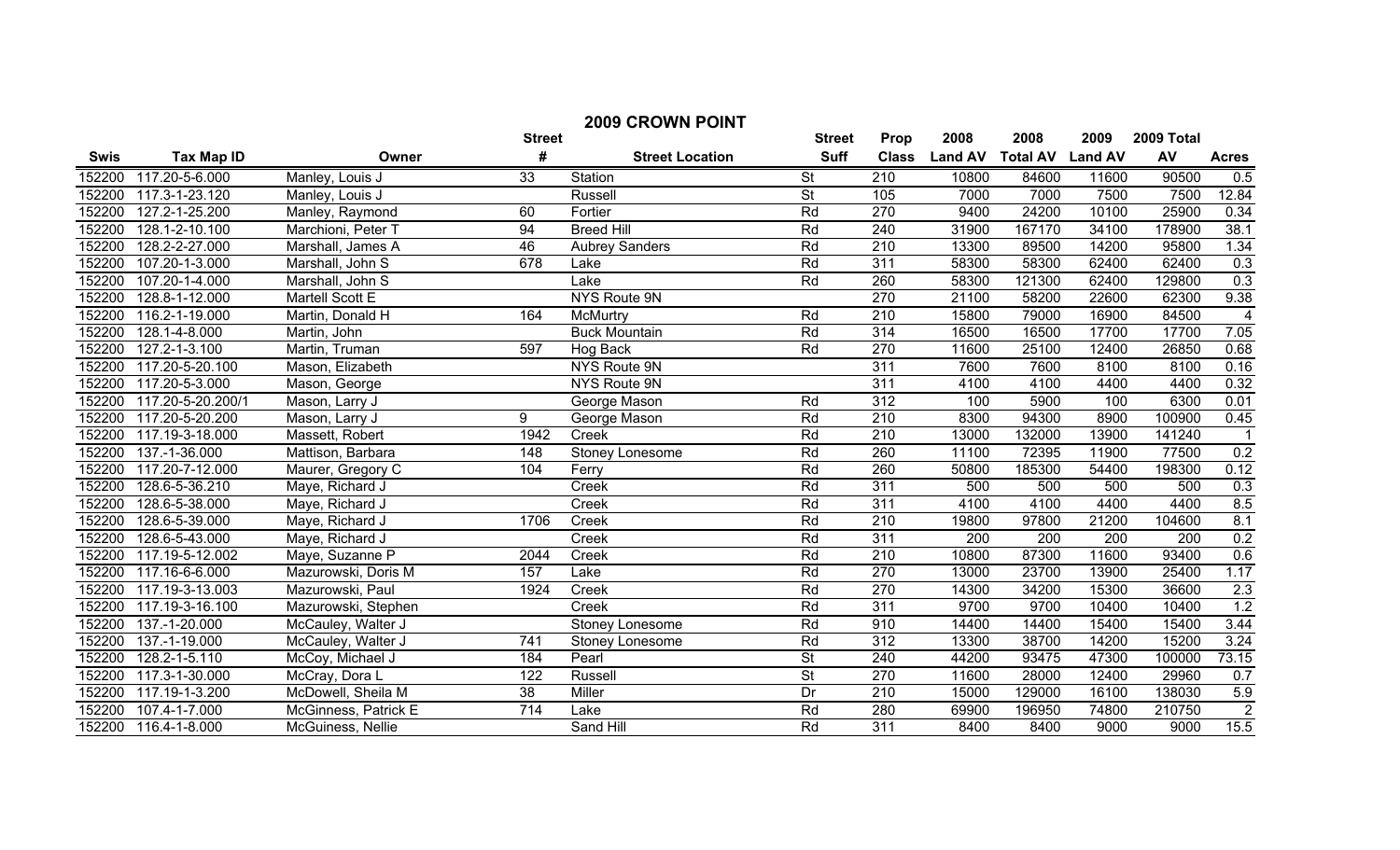| <b>2009 CROWN POINT</b> |                      |                                 |               |                        |                |                  |                |                 |                |            |                |
|-------------------------|----------------------|---------------------------------|---------------|------------------------|----------------|------------------|----------------|-----------------|----------------|------------|----------------|
|                         |                      |                                 | <b>Street</b> |                        | <b>Street</b>  | Prop             | 2008           | 2008            | 2009           | 2009 Total |                |
| <b>Swis</b>             | <b>Tax Map ID</b>    | Owner                           | #             | <b>Street Location</b> | <b>Suff</b>    | <b>Class</b>     | <b>Land AV</b> | <b>Total AV</b> | <b>Land AV</b> | AV         | <b>Acres</b>   |
| 152200                  | 128.6-5-1.000        | McGuinness, Harold J            | 1744          | Creek                  | Rd             | 210              | 13000          | 118900          | 13900          | 127200     |                |
| 152200                  | 128.1-4-43.000       | McLaughlin, Gary E              | 683           | Vineyard               | Rd             | 210              | 16600          | 126400          | 17800          | 135250     | 4.8            |
| 152200                  | 128.1-4-38.100       | McLaughlin, Gary E              | 720           | Vineyard               | Rd             | 105              | 27000          | 29400           | 28900          | 31500      | 38.5           |
| 152200                  | 116.2-1-6.111        | McMurtry, Ronald L              |               | McMurtry               | Rd             | 322              | 7600           | 7600            | 8100           | 8100       | 19.9           |
| 152200                  | 116.2-1-7.110        | McMurtry, Ronald L              | 95            | McMurtry               | Rd             | 240              | 25900          | 73175           | 27700          | 78300      | 28.2           |
| 152200                  | 116.2-1-20.130       | McMurtry, Scott                 |               | McMurtry               | Rd             | 322              | 23300          | 23300           | 24900          | 24900      | 33.4           |
| 152200                  | 127.4-1-3.100        | McNamara, Michaela              | 697           | Creek                  | Rd             | 210              | 13200          | 119850          | 14100          | 128200     | 1.3            |
| 152200                  | 106.4-1-9.110        | Meacham, Kenneth                | 1117          | <b>Breed Hill</b>      | Rd             | 240              | 64300          | 101375          | 68800          | 108500     | 136.8          |
| 152200                  | 128.2-1-33.000       | Meachem Joshua W                | 67            | Sugar Hill             | Rd             | $\overline{210}$ | 12800          | 63440           | 13700          | 67900      | 4.6            |
| 152200                  | 116.2-1-18.200       | Meachem, Jean                   | 184           | McMurtry               | Rd             | 323              | 13100          | 13100           | 14000          | 14000      | 1.15           |
| 152200                  | 116.2-1-9.000        | Meachem, Jeanne                 | 185           | McMurtry               | Rd             | $\overline{210}$ | 12600          | 50225           | 13500          | 53740      | 0.9            |
| 152200                  | 106.4-1-9.120        | Meachem, John S                 | 1131          | <b>Breed Hill</b>      | Rd             | 270              | 12600          | 24800           | 13500          | 26500      | 0.9            |
| 152200                  | 117.18-4-10.200      | Meachem, Joseph R               |               | Creek                  | Rd             | 311              | 1100           | 1100            | 1200           | 1200       | 1.1            |
| 152200                  | 117.18-4-3.000       | Meachem, Joseph R               | 1794          | Creek                  | Rd             | $\overline{210}$ | 11600          | 90520           | 12400          | 96900      | 0.69           |
| 152200                  | 116.2-1-11.200       | Meachem, Ray E                  | 477           | Sand Hill              | Rd             | 270              | 14800          | 29600           | 15800          | 31700      | 2.9            |
| 152200                  | 128.12-1-5.200       | Meachem, Roger W                | 2387          | NYS Route 9N           |                | 220              | 14000          | 80675           | 15000          | 86300      | 2.06           |
| 152200                  | 106.4-1-4.000        | Meachem, Samuel                 | 510           | Sand Hill              | Rd             | 240              | 28800          | 79270           | 30800          | 84800      | 25             |
| 152200                  | 127.4-1-30.000       | Meehan, Michael                 | 1022          | <b>Warner Hill</b>     | Rd             | 270              | 9700           | 20700           | 10400          | 22100      | 0.5            |
| 152200                  | 107.20-2-11.000      | Meissner, Frank G               | 58            | <b>Saint Pierre</b>    | Way            | 260              | 56200          | 83200           | 60100          | 89000      | 0.6            |
| 152200                  | 117.1-1-17.000       | Mele, Peter                     | 1505          | White Church           | Rd             | 240              | 76700          | 134590          | 82100          | 144000     | 170            |
| 152200                  | 127.4-1-19.200       | Meliski, Anthony                | 89            | Fortier                | Rd             | 270              | 18000          | 27700           | 19300          | 29600      | 7.49           |
| 152200                  | 117.3-1-55.000       | Menser, Clayton D               |               | <b>Breed Hill</b>      | Rd             | 314              | 4600           | 4600            | 4900           | 4900       | 0.9            |
| 152200                  | 117.3-1-41.120       | Menser, Clayton D               | 1145          | <b>White Church</b>    | Rd             | 210              | 20800          | 174100          | 22300          | 186300     | $\overline{9}$ |
| 152200                  | 117.3-1-41.110       | Menser, Clayton D               |               | <b>White Church</b>    | Rd             | 105              | 21600          | 21600           | 23100          | 23100      | 55.7           |
| 152200                  | $107.3 - 2 - 18.120$ | Mero, Eric W                    | 3477          | NYS Route 9N           |                | 322              | 20560          | 20560           | 22000          | 22000      | 15.09          |
| 152200                  | 117.1-1-22.001       | Mero, Kevin C                   |               | NYS Route 9N           |                | 240              | 20560          | 132910          | 22000          | 162000     | 17.24          |
| 152200                  | 116.4-1-39.200       | Mero, Kevin C                   | 153           | Narrow Town            | Rd             | 240              | 21000          | 107280          | 22500          | 114800     | 12.56          |
| 152200                  | 115.-2-6.000         | Mero, Kevin C                   |               | Old Furnace            | Rd             | 323              | 13500          | 13500           | 5000           | 5000       | 26.7           |
| 152200                  | 116.4-1-34.000       | Merrill, Christine              | 275           | Hogan Hill             | Rd             | 260              | 27000          | 72240           | 28900          | 77300      | 30             |
| 152200                  | 127.3-1-5.110        | Mesones, Adlai                  | 1501          | Old Furnace            | Rd             | 240              | 32100          | 213900          | 34300          | 228900     | 43.1           |
| 152200                  | 128.6-5-34.000       | <b>Methodist Church Society</b> | 1682          | Creek                  | Rd             | 620              | 6200           | 37880           | 6600           | 40500      | 0.34           |
| 152200                  | 128.8-2-2.220        | Metz, Gregory                   | 91            | Captains               | $\overline{C}$ | 260              | 85300          | 151200          | 91300          | 161800     | 0.62           |
| 152200                  | 116.4-1-38.200       | Meyer, Richard                  |               | Hogan Hill             | Rd             | $\overline{322}$ | 36500          | 36500           | 39100          | 39100      | 77.4           |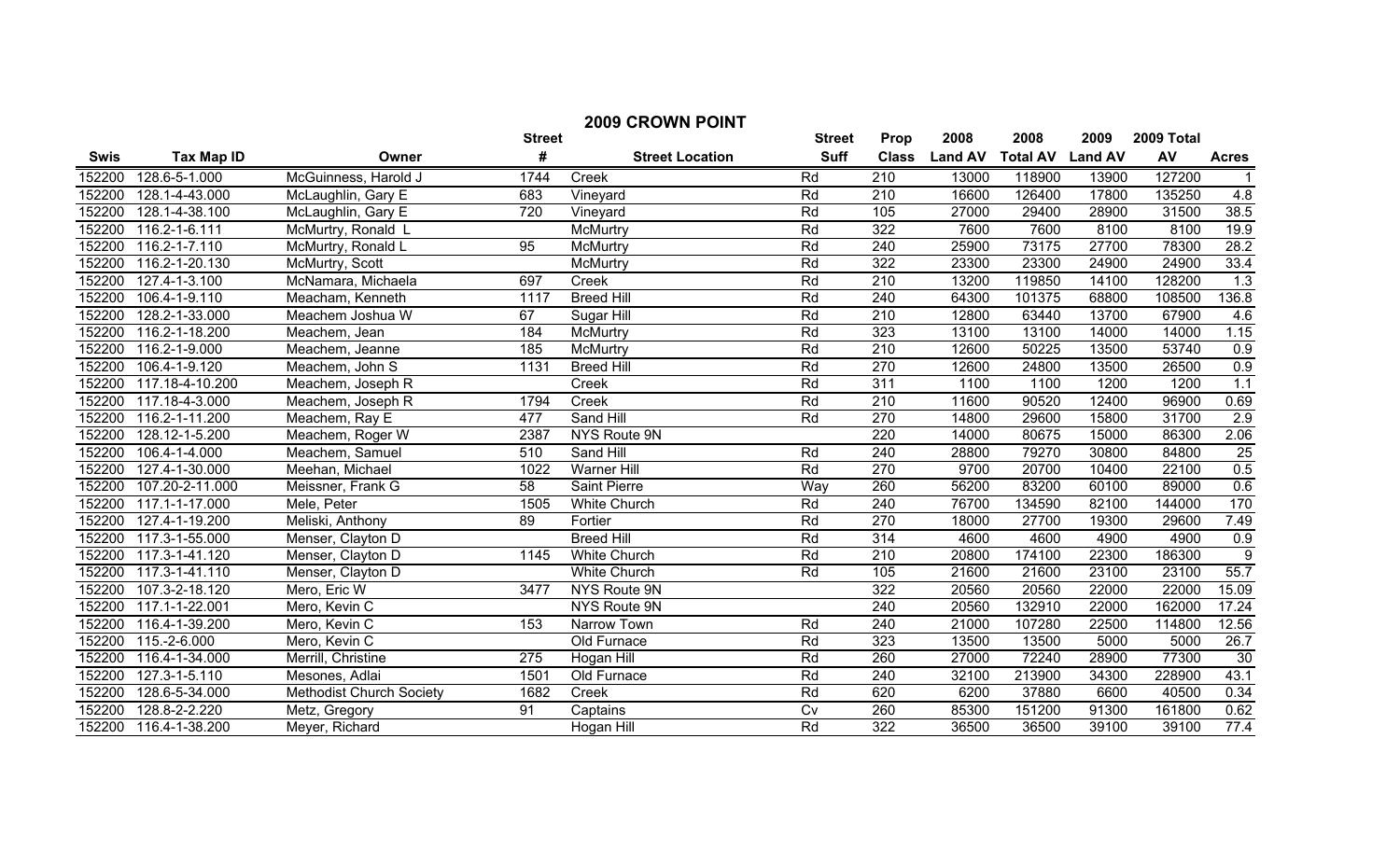| <b>2009 CROWN POINT</b> |                   |                          |                  |                        |                          |                  |                |                 |                |            |              |
|-------------------------|-------------------|--------------------------|------------------|------------------------|--------------------------|------------------|----------------|-----------------|----------------|------------|--------------|
|                         |                   |                          | <b>Street</b>    |                        | <b>Street</b>            | Prop             | 2008           | 2008            | 2009           | 2009 Total |              |
| <b>Swis</b>             | <b>Tax Map ID</b> | Owner                    | #                | <b>Street Location</b> | <b>Suff</b>              | <b>Class</b>     | <b>Land AV</b> | <b>Total AV</b> | <b>Land AV</b> | AV         | <b>Acres</b> |
| 152200                  | 107.20-2-10.000   | Michael, Rodney D        | 62               | <b>Saint Pierre</b>    | Way                      | 210              | 62700          | 109200          | 67000          | 116800     | 0.7          |
| 152200                  | 107.12-1-21.100   | Michalski, Donald F      | 18               | Breezy Haven           | Way                      | 260              | 8700           | 47100           | 9300           | 50400      | 0.2          |
| 152200                  | 117.19-4-7.000    | Miclette, Arthur         | 2821             | <b>NYS Route 9N</b>    |                          | $\overline{210}$ | 15400          | 130050          | 16500          | 139150     | 3.4          |
| 152200                  | 128.2-3-1.000     | Mildon, Steven T         | 171              | Sugar Hill             | Rd                       | 210              |                |                 | 20450          | 144530     | 7.84         |
| 152200                  | 128.6-5-6.200     | Miller, Dean             | 161              | Pearl                  | $\overline{\mathsf{St}}$ | 270              | 11700          | 23900           | 12500          | 25600      | 0.7          |
| 152200                  | 117.20-1-25.000   | Miller, Donald           | 2700             | Main                   | <b>St</b>                | 210              | 13300          | 176340          | 14200          | 188700     | 1.3          |
| 152200                  | 137.-1-34.000     | Miller, Mark D           | 154              | Stoney Lonesome        | Rd                       | 260              | 19300          | 56560           | 20700          | 60500      | 0.7          |
| 152200                  | 107.20-1-1.000    | Miller, Peter S          | 15               | Old Port               | Way                      | 270              | 58400          | 79600           | 62500          | 85200      | 0.3          |
| 152200                  | 128.1-3-8.000     | Miller, Wendell R        | 23               | Hemlock                | Ln                       | 260              | 10800          | 34200           | 11600          | 36600      | 0.51         |
| 152200                  | 128.1-3-7.000     | Miller, Wendell R        |                  | Middle                 | Rd                       | 311              | 6500           | 6500            | 7000           | 7000       | 0.51         |
| 152200                  | 128.1-5-2.000     | Millington, William      | $\overline{244}$ | Middle                 | Rd                       | 210              | 17300          | 138580          | 18511          | 148300     | 5.4          |
| 152200                  | 128.1-5-3.000     | Millington, William      |                  | Middle                 | Rd                       | 312              | 3200           | 6800            | 3400           | 7300       | 3.51         |
| 152200                  | 128.8-2-2.230     | Mitropoulos, Dimitri     |                  | NYS Route 9N           |                          | 311              | 43200          | 43200           | 46200          | 46200      | 0.49         |
| 152200                  | 107.4-1-3.000     | Monkofsky, Joseph Jr     | 508              | <b>Bridge</b>          | Rd                       | 280              | 132840         | 367040          | 142140         | 392740     | 155          |
| 152200                  | 117.18-2-10.200   | Monroe, Donnie           | 1745             | Creek                  | Rd                       | 270              | 33000          | 65000           | 35300          | 69550      | 42.17        |
| 152200                  | 117.8-1-15.000    | Monroe, Terry            | 30               | Club                   | Ln                       | 260              | 32400          | 60660           | 34700          | 64900      | 0.3          |
| 152200                  | 116.4-1-3.000     | Morgante, Michael        |                  | Narrow Town            | Rd                       | 314              | 13600          | 13600           | 14600          | 14600      | 4.7          |
| 152200                  | 116.-1-14.000     | Morgante, Michael        |                  | Sherman Lake           | Rd                       | 911              | 27300          | 27300           | 29200          | 29200      | 49.5         |
| 152200                  | 116.4-1-41.000    | Morgante, Michael S      |                  | Narrow Town            | Rd                       | 260              | 45100          | 110740          | 48300          | 118500     | 46.7         |
| 152200                  | 116.4-1-1.000     | Morgante, Steven M       | 200              | Narrow Town            | Rd                       | 260              | 75000          | 135840          | 80300          | 145350     | 165.2        |
| 152200                  | 117.20-3-1.200    | Morrissey, Ronald M      | 2753             | Main                   | $\overline{\mathsf{St}}$ | 210              | 12900          | 65700           | 13800          | 70300      | 0.98         |
| 152200                  | 128.1-3-1.000     | Morse, Donald            | 439              | Middle                 | Rd                       | 314              | 9700           | 9700            | 10400          | 10400      | 1.3          |
| 152200                  | 127.2-1-17.100    | Morse, Jerry F           | 75               | Amy Hill               | Rd                       | 240              | 37100          | 127500          | 39700          | 136400     | 35.3         |
| 152200                  | 128.1-2-7.000     | Mosher, Edward           | 1403             | Creek                  | Rd                       | 210              | 11600          | 55100           | 12400          | 59000      | 0.7          |
| 152200                  | 117.3-1-48.000    | Moulton Daniel C         | 1379             | White Church           | Rd                       | 240              | 22700          | 150950          | 24300          | 161500     | 22.4         |
| 152200                  | 117.2-1-5.112     | Mountain Forest Prod Inc |                  | NYS Route 9N           |                          | 322              | 8800           | 8800            | 14160          | 14160      | 26           |
| 152200                  | 117.1-1-6.200     | Mountain Forest Prod Inc |                  | NYS Route 9N           |                          | 322              | 29900          | 29900           | 40070          | 40070      | 87.1         |
| 152200                  | 117.1-1-5.200     | Mountain Forest Prod Inc |                  | NYS Route 9N           |                          | 322              | 8000           | 8000            | 11760          | 11760      | 21.6         |
| 152200                  | 117.1-1-23.100    | Mountain Forest Prod Inc |                  | NYS Route 9N           |                          | 322              | 23040          | 23040           | 26500          | 26500      | 57.6         |
| 152200                  | 107.3-2-18.110    | Mountain Forest Prod Inc |                  | NYS Route 9N           |                          | 322              | 11000          | 11000           | 15000          | 15000      | 27.56        |
| 152200                  | 117.8-1-8.000     | Muhlhausen, Jerilyn M    | 39               | <b>Cedar Point</b>     | Way                      | 270              | 58300          | 82100           | 62400          | 87840      | 0.67         |
| 152200                  | 127.2-1-5.110     | Mullins, David           | 653              | Hog Back               | Rd                       | $\overline{240}$ | 31900          | 89500           | 34100          | 95800      | 41.42        |
| 152200                  | 127.2-1-3.200     | Munson, Jay L            | 605              | Hog Back               | Rd                       | 210              | 9400           | 62440           | 10100          | 66800      | 0.34         |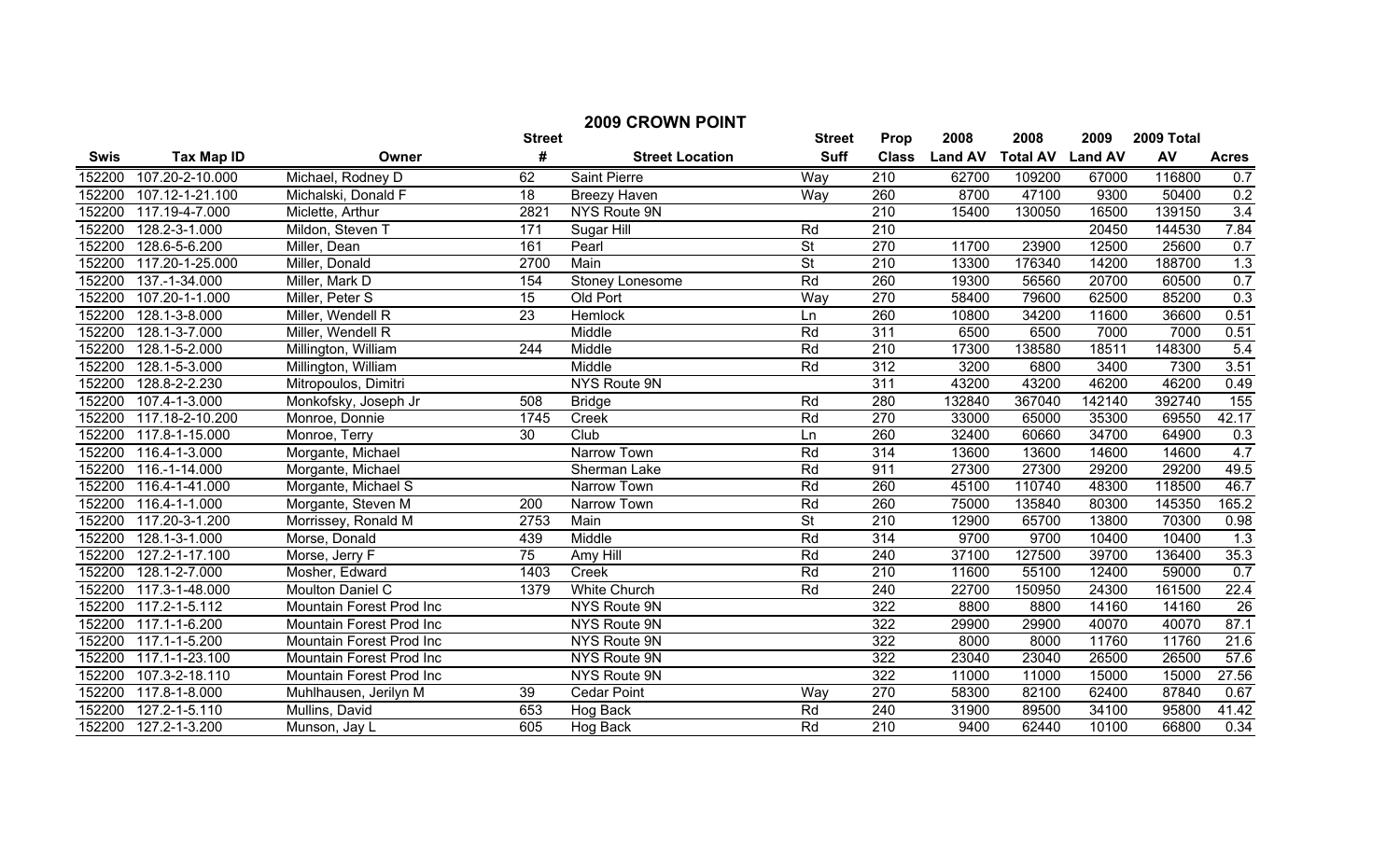| <b>2009 CROWN POINT</b> |                                     |                                   |                 |                              |                          |                  |                |                 |                |            |                 |
|-------------------------|-------------------------------------|-----------------------------------|-----------------|------------------------------|--------------------------|------------------|----------------|-----------------|----------------|------------|-----------------|
|                         |                                     |                                   | <b>Street</b>   |                              | <b>Street</b>            | Prop             | 2008           | 2008            | 2009           | 2009 Total |                 |
| <b>Swis</b>             | <b>Tax Map ID</b>                   | Owner                             | #               | <b>Street Location</b>       | <b>Suff</b>              | <b>Class</b>     | <b>Land AV</b> | <b>Total AV</b> | <b>Land AV</b> | AV         | <b>Acres</b>    |
| 152200                  | 117.19-6-15.000                     | Munson, Jennifer G                | 270             | Sugar Hill                   | Rd                       | 210              | 11300          | 99200           | 12100          | 106140     | 0.6             |
| 152200                  | 127.3-1-9.000                       | Muroff, Harold E                  | 1673            | Old Furnace                  | Rd                       | 270              | 14500          | 50800           | 15500          | 54400      | 2.7             |
| 152200                  | 127.3-1-8.000                       | Muroff, Harold E                  |                 | Old Furnace                  | Rd                       | 314              | 8400           | 8400            | 9000           | 9000       | 0.6             |
| 152200                  | 128.3-1-30.220                      | Murphy, Richard C                 |                 | <b>Bush</b>                  | Rd                       | 270              | 18400          | 64600           | 19700          | 69100      | 6.52            |
| 152200                  | 107.12-1-32.000                     | Murphy, Robert J                  | 652             | <b>Bridge</b>                | Rd                       | 314              | 7600           | 7600            | 8100           | 8100       | 0.1             |
| 152200                  | 127.4-1-37.000                      | Murray, Jack A                    | 53              | Peasley                      | Rd                       | 312              | 11900          | 13000           | 12700          | 13900      | 3.56            |
| 152200                  | 128.1-2-23.000                      | <b>MVE Property Solutions LLC</b> | 1559            | Creek                        | Rd                       | 314              | 7600           | 7600            | 8100           | 8100       | 0.1             |
| 152200                  | 117.19-6-18.200                     | Mydlarz, Edith C                  | 20              | <b>Twin Birch</b>            | Way                      | 240              |                |                 | 14660          | 137330     | 5.4             |
| 152200                  | 117.18-3-13.000                     | Mydlarz, Stephen E                | $\overline{12}$ | Factoryville                 | Rd                       | 210              | 8600           | 72440           | 9200           | 77500      | 0.2             |
| 152200                  | 128.6-5-14.200                      | Nadeau, Philippe                  |                 | Pearl                        | $\overline{\mathsf{St}}$ | 311              | 1000           | 1000            | 1100           | 1100       | 1.25            |
| 152200                  | 128.6-5-13.000                      | Nadeau, Phillipe                  | 113             | Pearl                        | $\overline{\mathsf{St}}$ | 210              | 17000          | 113800          | 18200          | 121800     | $\overline{5}$  |
| 152200                  | 128.2-1-36.000                      | Napier Sarlin R                   | 340             | Sam Curran                   | Rd                       | 270              | 8600           | 46200           | 9200           | 49400      | 0.6             |
| 152200                  | 127.2-1-2.000                       | Napier, Cynthia L                 | 467             | Hog Back                     | Rd                       | 240              | 35400          | 214700          | 37900          | 229700     | 50              |
| 152200                  | 127.2-1-29.100                      | Napier, Sarlin R                  |                 | Penfield                     | Rd                       | 270              | 17500          | 36300           | 18700          | 38800      | 7.05            |
| 152200                  | 128.3-1-9.000                       | Naspo, Ronald J                   |                 | <b>Buck Mountain</b>         | Rd                       | 322              | 18800          | 18800           | 20100          | 20100      | $\overline{15}$ |
| 152200                  | 622.-9999-132.350/188 National Grid |                                   |                 | <b>Electric Distribution</b> |                          | 884              | 0              | 680062          | $\mathbf 0$    | 791769     | $\overline{0}$  |
| 152200                  | 128.2-1-29.000                      | <b>National Grid</b>              |                 | Sugar Hill                   | Rd                       | 882              | 2300           | 2300            | 2300           | 2300       | 25.6            |
| 152200                  | 137.-1-11.000                       | <b>National Grid</b>              |                 | <b>Stoney Lonesome</b>       | Rd                       | 910              | 25700          | 25700           | 25700          | 25700      | 55.6            |
| 152200                  | 622.-9999-132.350/100 National Grid |                                   |                 | Ticonderoga Republic 2       |                          | 882              | $\mathbf{0}$   | 175683          | $\overline{0}$ | 183839     | $\overline{0}$  |
| 152200                  | 117.20-1-16.000                     | <b>National Grid</b>              | $\overline{13}$ | Ferry                        | Rd                       | 872              | 15600          | 365006          | 15600          | 971238     | 0.8             |
| 152200                  | 117.2-5-1.000                       | <b>National Grid</b>              |                 | Lake                         | Rd                       | 380              | 5000           | 5000            | 5000           | 5000       | 55.5            |
| 152200                  | 138.1-1-12.000                      | National Lead Co                  |                 | Stoney Lonesome              | Rd                       | 314              | 12600          | 12600           | 13500          | 13500      | 3.05            |
| 152200                  | 138.1-2-6.100                       | National Lead Co                  |                 | Stoney Lonesome              | Rd                       | 910              | 17400          | 17400           | 18600          | 18600      | 19.6            |
| 152200                  | 127.3-1-18.000                      | National Lead Co                  |                 | Stoney Lonesome              | Rd                       | 321              | 6000           | 6000            | 6400           | 6400       | 0.38            |
| 152200                  | 138.1-2-10.000                      | National Lead Co                  |                 | Stoney Lonesome              | Rd                       | 910              | 21100          | 21100           | 22600          | 22600      | 14.66           |
| 152200                  | 128.6-2-2.100                       | Neddo, Ronald T                   | 1669            | Creek                        | Rd                       | 270              | 8700           | 26800           | 9300           | 28700      | 0.23            |
| 152200                  | 117.19-5-17.000                     | Neddo, Thomas S                   | 2064            | Creek                        | Rd                       | 210              | 11200          | 70780           | 12000          | 75700      | 0.6             |
| 152200                  | 127.1-1-27.000                      | Neddo, Thomas S Jr                | 152             | Hog Back                     | Rd                       | 210              | 14900          | 27500           | 15900          | 29400      | 2.99            |
| 152200                  | 107.12-1-23.000                     | Nestle, Arthur J                  |                 | <b>Bridge</b>                | Rd                       | $\overline{311}$ | 54000          | 54000           | 57800          | 57800      | 1.8             |
| 152200                  | 117.18-2-4.000                      | Newell, Richard                   | $\overline{13}$ | Factoryville                 | Rd                       | 270              | 12100          | 26500           | 12900          | 28400      | 0.8             |
| 152200                  | 107.12-1-34.000                     | Nikiforov, Alex                   | 640             | <b>Bridge</b>                | Rd                       | 240              | 131700         | 223700          | 141000         | 239400     | 16.7            |
| 152200                  | 107.12-1-33.000                     | Nikiforov, Alex                   |                 | <b>Bridge</b>                | Rd                       | 314              | 7600           | 7600            | 8100           | 8100       | 0.1             |
| 152200                  | 107.12-1-30.000                     | Nikiforov, Alex                   |                 | <b>Bridge</b>                | Rd                       | $\overline{314}$ | 7600           | 7600            | 8100           | 8100       | 0.2             |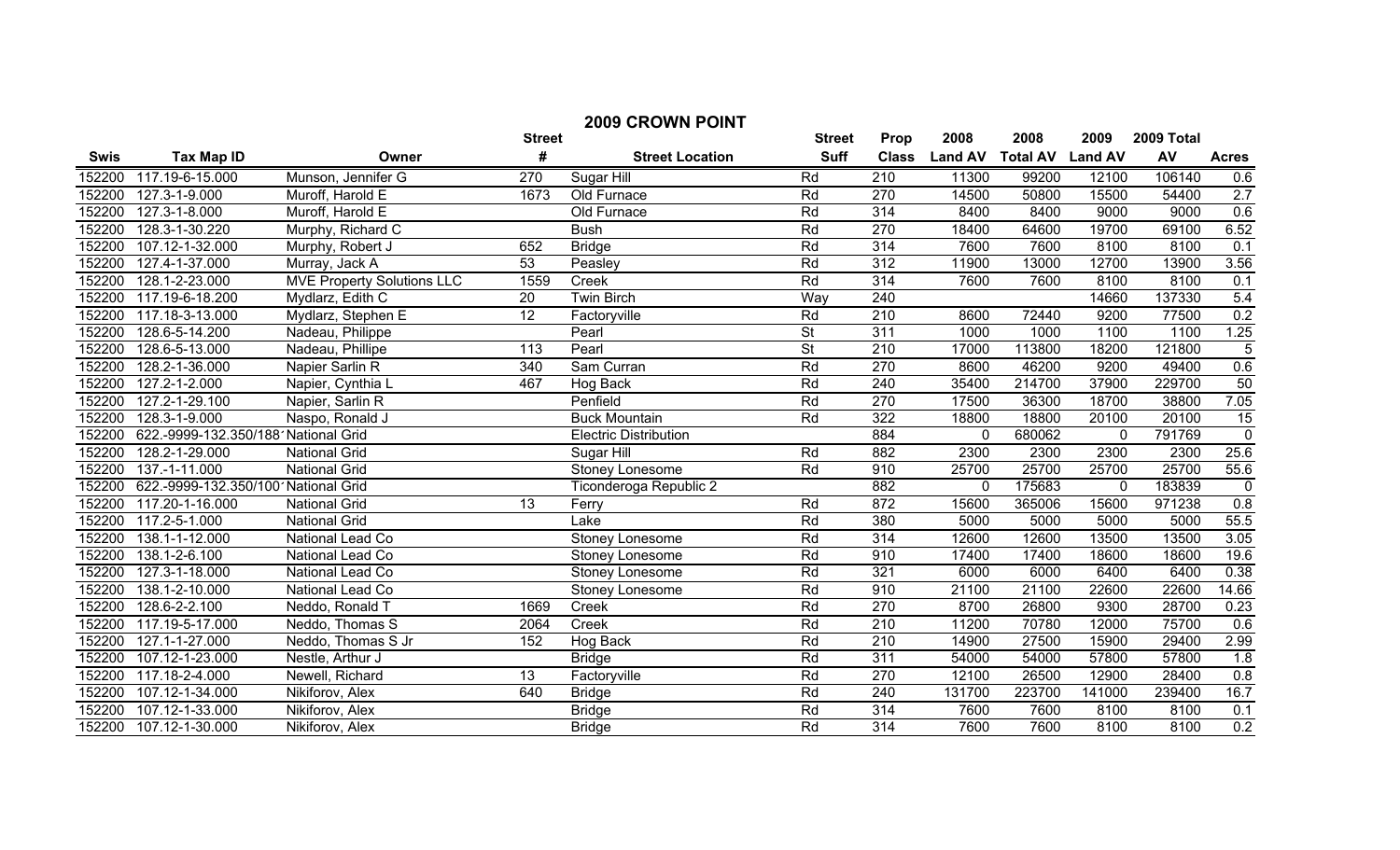|             | <b>2009 CROWN POINT</b> |                              |                 |                        |                          |                  |                |                         |        |            |                  |
|-------------|-------------------------|------------------------------|-----------------|------------------------|--------------------------|------------------|----------------|-------------------------|--------|------------|------------------|
|             |                         |                              | <b>Street</b>   |                        | <b>Street</b>            | Prop             | 2008           | 2008                    | 2009   | 2009 Total |                  |
| <b>Swis</b> | <b>Tax Map ID</b>       | Owner                        | #               | <b>Street Location</b> | <b>Suff</b>              | <b>Class</b>     | <b>Land AV</b> | <b>Total AV Land AV</b> |        | AV         | <b>Acres</b>     |
| 152200      | 107.12-1-10.200         | Nikiforov, Paul              |                 | <b>Bridge</b>          | Rd                       | 314              | 6000           | 6000                    | 6400   | 6400       | 0.23             |
| 152200      | 117.1-1-21.000          | Nii, Winifred A              |                 | <b>White Church</b>    | Rd                       | 311              | 38900          | 38900                   | 41600  | 41600      | 6.7              |
| 152200      | 127.4-1-63.000          | NL Industries Inc            |                 | Creek                  | Rd                       | 910              | 400            | 400                     | 430    | 430        |                  |
| 152200      | 137.-1-8.000            | NL Industries Inc            |                 | <b>Stoney Lonesome</b> | Rd                       | 910              | 20800          | 20800                   | 22300  | 22300      | 36.2             |
| 152200      | 127.2-2-1.000           | NL Industries Inc            |                 | Amy Hill               | Rd                       | 314              | 17500          | 17500                   | 18700  | 18700      | 8.6              |
| 152200      | 127.4-1-60.000          | NL Industries Inc            |                 | White Church           | Rd                       | 322              | 19500          | 19500                   | 20900  | 20900      | 39.9             |
| 152200      | 128.6-5-28.000          | Nock, Richard                | 1660            | Creek                  | Rd                       | 210              | 12100          | 45000                   | 13000  | 48200      | 0.8              |
| 152200      | 128.1-3-18.000          | Nolette, Faylene             | 1510            | Creek                  | Rd                       | 270              | 13000          | 34200                   | 13900  | 36600      | $\overline{1}$   |
| 152200      | 117.3-1-15.100          | Norton Robert E              | 269             | <b>Russell</b>         | <b>St</b>                | 210              | 13600          | 61600                   | 14600  | 65900      | 1.7              |
| 152200      | 128.2-1-11.000          | Norton, Brenda C             | 382             | Sam Curran             | Rd                       | $\overline{210}$ | 13700          | 79300                   | 14700  | 84900      | 1.8              |
| 152200      | 128.2-1-2.000           | Norton, Pamela A             | 258             | Pearl                  | <b>St</b>                | $\overline{210}$ | 15400          | 104200                  | 16500  | 111500     | 3.5              |
| 152200      | 117.19-3-20.200         | Norton, Paula                | 327             | Pearl                  | <b>St</b>                | 210              | 13100          | 123400                  | 14000  | 132000     | 1.05             |
| 152200      | 107.3-3-3.000           | Norton, Shirley R            | 3616            | NYS Route 9N           |                          | 483              | 10100          | 61000                   | 10800  | 65300      | 0.3              |
| 152200      | $117.19 - 1 - 5.000$    | Noyes, Steven                | 2849            | NYS Route 9N           |                          | 443              | 16100          | 94500                   | 17200  | 101150     | 4.5              |
| 152200      | 127.2-1-13.115          | Noyes, Steven                | 15              | <b>Hamilton</b>        | Rd                       | 240              | 27300          | 98690                   | 29200  | 105600     | 32.3             |
| 152200      | 137.-1-4.000            | Nuffer, Fred R               |                 | Stoney Lonesome        | Rd                       | 260              | 32300          | 60720                   | 34600  | 65000      | 1.2              |
| 152200      | 107.2-1-13.000          | <b>NYS Conservation Dept</b> |                 | <b>Bridge</b>          | Rd                       | 932              | 14400          | 14400                   | 15400  | 15400      | 2.6              |
| 152200      | 117.20-1-5.000          | <b>NYS Conservation Dept</b> |                 | Wolcott                | Rd                       | 932              | 52900          | 52900                   | 56600  | 56600      | 96.93            |
| 152200      | 107.2-1-14.000          | <b>NYS Conservation Dept</b> |                 | <b>Bridge</b>          | Rd                       | 932              | 14400          | 14400                   | 15400  | 15400      | 3.2              |
| 152200      | 107.2-1-7.000           | <b>NYS Conservation Dept</b> | 738             | <b>Bridge</b>          | Rd                       | 582              | 283300         | 333300                  | 303100 | 356600     | 19.6             |
| 152200      | 128.2-1-47.000          | OBrien, Arthur               | 193             | Pearl                  | $\overline{\mathsf{St}}$ | 270              | 12600          | 56400                   | 13500  | 60350      | 0.9              |
| 152200      | 138.1-1-6.000           | Ockrin, John                 | 989             | <b>Stoney Lonesome</b> | Rd                       | 240              | 93760          | 241510                  | 100300 | 258400     | $\overline{203}$ |
| 152200      | 128.1-4-30.200          | ODell, Constance             | $\overline{70}$ | Pearl                  | $\overline{\mathsf{St}}$ | 210              | 19400          | 134435                  | 20800  | 143850     | 10               |
| 152200      | 127.4-1-6.000           | Ofner, Ronald                |                 | Creek                  | Rd                       | 314              | 17500          | 17500                   | 18700  | 18700      | $\overline{8}$   |
| 152200      | 127.2-1-28.000          | Ofner, Ronald                | 82              | Penfield               | Rd                       | 240              | 63600          | 213180                  | 68100  | 228100     | 113.3            |
| 152200      | 127.4-1-15.100          | Ofner, Ronald                |                 | Creek                  | Rd                       | 322              | 14300          | 14300                   | 15300  | 15300      | 14.63            |
| 152200      | 127.4-1-45.000          | OHara, Robert L              | 655             | Corduroy               | Rd                       | 210              | 12900          | 102800                  | 13800  | 110000     |                  |
| 152200      | 128.1-4-9.000           | Olcott, Veronica             | 633             | <b>Buck Mountain</b>   | Rd                       | 210              | 13000          | 43835                   | 13900  | 46900      | $\mathbf{1}$     |
| 152200      | 128.1-4-6.000           | Olcott, Veronica             | 324             | Amy Hill               | Rd                       | 270              | 20000          | 46600                   | 21400  | 49900      | $\overline{11}$  |
| 152200      | 117.2-2-10.000          | Olszewski, Grzegorz          | 297             | Lake                   | Rd                       | $\overline{210}$ | 9700           | 69215                   | 10400  | 74100      | 0.2              |
| 152200      | 107.20-2-27.000         | ONeil, John J                | 562             | Lake                   | Rd                       | 312              | 18700          | 45200                   | 20000  | 48400      | 0.5              |
| 152200      | 117.16-4-1.002          | ONeill, Cindy A              | $\overline{58}$ | Wolcott                | Rd                       | 210              | 13200          | 115980                  | 14100  | 124100     | 1.31             |
| 152200      | 117.3-1-49.000          | ONesto, Leonard T            |                 | Newell                 | Rd                       | $\overline{322}$ | 35900          | 35900                   | 38400  | 38400      | 91.2             |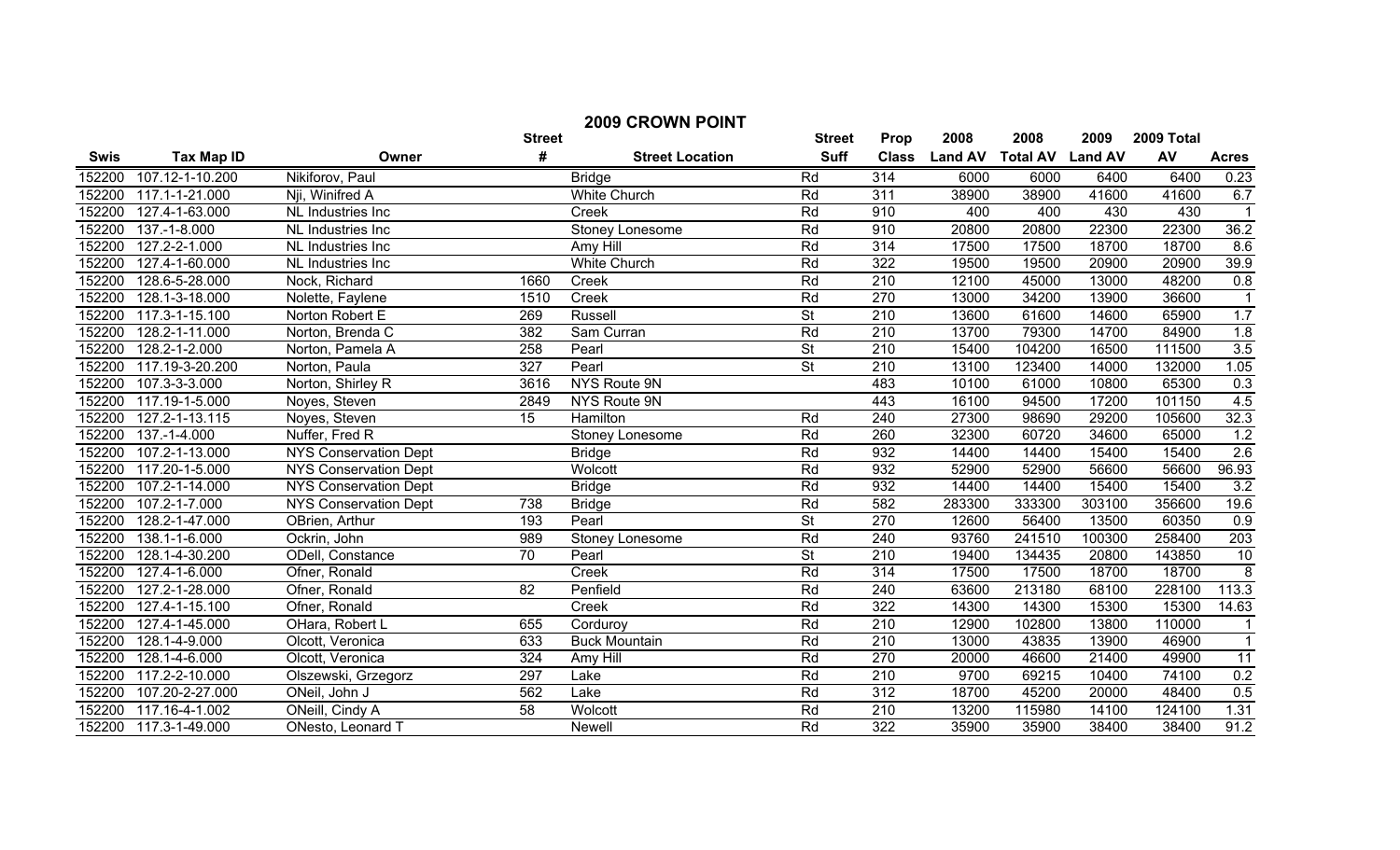|             | <b>2009 CROWN POINT</b> |                         |                 |                        |                          |                  |                |                 |                |            |                   |
|-------------|-------------------------|-------------------------|-----------------|------------------------|--------------------------|------------------|----------------|-----------------|----------------|------------|-------------------|
|             |                         |                         | <b>Street</b>   |                        | <b>Street</b>            | Prop             | 2008           | 2008            | 2009           | 2009 Total |                   |
| <b>Swis</b> | <b>Tax Map ID</b>       | Owner                   | #               | <b>Street Location</b> | <b>Suff</b>              | <b>Class</b>     | <b>Land AV</b> | <b>Total AV</b> | <b>Land AV</b> | AV         | <b>Acres</b>      |
| 152200      | 117.3-1-8.000           | ONesto, Leonard T       |                 | <b>White Church</b>    | Rd                       | 322              | 20000          | 20000           | 21400          | 21400      | 40                |
| 152200      | 117.15-1-16.000         | Osher, Elsie            | 215             | Factoryville           | Rd                       | 210              | 21700          | 73200           | 23200          | 78300      | 10                |
| 152200      | 117.19-2-19.022         | Overbeek, Harald J      | 28              | Lake                   | Rd                       | $\overline{210}$ | 16300          | 102450          | 17400          | 109600     | 4.4               |
| 152200      | 137.-1-29.000           | <b>Overton Paul</b>     |                 | Stoney Lonesome        | Rd                       | 912              | 23600          | 23600           | 25300          | 25300      | 51.9              |
| 152200      | 137.-1-30.000           | <b>Overton Paul</b>     |                 | <b>Stoney Lonesome</b> | Rd                       | 912              | 225500         | 235500          | 241300         | 252000     | 107.7             |
| 152200      | 137.-1-2.200            | Overton, Paul           |                 | Stoney Lonesome        | Rd                       | 910              | 9800           | 9800            | 10500          | 10500      | 15                |
| 152200      | 137.-1-6.200            | Overton, Paul           |                 | Stoney Lonesome        | Rd                       | 912              | 2600           | 2600            | 2800           | 2800       | 4.2               |
| 152200      | 137.-1-28.200           | Overton, Paul           |                 | Stoney Lonesome        | Rd                       | 910              | 100            | 100             | 100            | 100        | 0.2               |
| 152200      | 128.8-2-8.200           | Owens, John             | 107             | Captains               | Cv                       | 210              | 76680          | 179880          | 82050          | 216330     | 0.75              |
| 152200      | 117.16-1-3.200          | Palmer Brandy           | 101             | Goodrich               | Rd                       | $\overline{210}$ | 13000          | 85400           | 13900          | 91400      | 1.14              |
| 152200      | 128.1-4-20.000          | Palmer, Kenneth         | 448             | Amy Hill               | Rd                       | 270              | 15700          | 43600           | 16800          | 46700      | 3.8               |
| 152200      | 128.3-1-32.000          | Paparella, Michael J Jr | 633             | Vineyard               | Rd                       | 270              | 53500          | 219900          | 57200          | 235300     | 82.42             |
| 152200      | 128.6-5-30.000          | Paparella, Michael J Jr | 1666            | Creek                  | Rd                       | $\overline{210}$ | 13000          | 99920           | 13900          | 106900     |                   |
| 152200      | 127.4-1-19.100          | Pappas, Charalambos     | 817             | Creek                  | Rd                       | $\overline{210}$ | 19300          | 142500          | 20700          | 152500     | 7.6               |
| 152200      | 117.3-1-62.000          | Parent, Lee A           |                 | Russell                | $\overline{\mathsf{St}}$ | 270              | 13000          | 69400           | 13900          | 74250      | 1.15              |
| 152200      | 128.8-1-3.000           | Parker, Lawrence W      | 2587            | <b>NYS Route 9N</b>    |                          | 210              | 9900           | 69120           | 10600          | 74000      | 1.33              |
| 152200      | 117.19-6-10.123         | Parrott, Randall III    | 234             | Sugar Hill             | Rd                       | 210              | 14100          | 98100           | 15100          | 105000     | 2.25              |
| 152200      | 117.19-3-12.000         | Passino, William        | 1910            | Creek                  | Rd                       | 210              | 12500          | 86180           | 13400          | 92200      | 0.9               |
| 152200      | 128.2-2-10.000          | Patnode, Peggy A        | 148             | <b>Sugar Hill</b>      | Rd                       | 210              | 13000          | 82600           | 13900          | 88400      | 1.1               |
| 152200      | 117.19-3-1.000          | Patnode, Randolph E     | 1858            | Creek                  | Rd                       | 210              | 12100          | 137780          | 12900          | 147400     | 0.8               |
| 152200      | 117.18-3-2.000          | Patnode, Robert         | 48              | Factoryville           | Rd                       | 210              | 8600           | 91375           | 9200           | 97800      | $\frac{0.2}{0.5}$ |
| 152200      | 117.18-1-7.000          | Patnode, Robert         | 45              | Factoryville           | Rd                       | $\overline{210}$ | 10800          | 75600           | 11600          | 80900      |                   |
| 152200      | 117.19-5-6.000          | Patnode, Shirley D      | 322             | Pearl                  | St                       | $\overline{210}$ | 9900           | 50000           | 10600          | 53500      | 0.4               |
| 152200      | $138.1 - 2 - 20.000$    | Patterson, Richard      | 226             | Wemette                | Way                      | 260              | 91900          | 177300          | 98300          | 189700     | 7.57              |
| 152200      | 128.1-3-26.000          | Patterson, Robert A     | 1408            | Creek                  | Rd                       | 314              | 11700          | 11700           | 12500          | 12500      | 4.5               |
| 152200      | 117.3-1-12.200          | Payne, David R          | 96              | Gage                   | Rd                       | 210              | 12200          | 91860           | 13100          | 98290      | 1.6               |
| 152200      | 117.3-1-18.100          | Pelkey Aaron            | 159             | Factoryville           | Rd                       | 240              | 25300          | 64885           | 27100          | 69400      | 23.89             |
| 152200      | 117.3-1-9.120           | Pelkey, David W         | 81              | Russell                | $\overline{\mathsf{St}}$ | $\overline{210}$ | 19000          | 150760          | 20300          | 161300     | 8.69              |
| 152200      | 128.2-2-14.000          | Pelkey, David W         | $\overline{24}$ | Old Orchard            | Way                      | $\overline{210}$ | 13200          | 102720          | 14100          | 109900     | 1.2               |
| 152200      | 117.20-5-5.000          | Pelkey, Stephen W       | $\overline{15}$ | George Mason           | Rd                       | 220              | 9700           | 109600          | 10400          | 117300     | 0.36              |
| 152200      | 128.1-3-28.130          | Pendell, Barbara        | 261             | Middle                 | Rd                       | 270              | 17700          | 44100           | 18900          | 47200      | 13.7              |
| 152200      | $127.2 - 1 - 9.120$     | Pendell, Luman          |                 | Hogan Hill             | Rd                       | 105              | 36700          | 36700           | 39300          | 39300      | 95                |
| 152200      | 127.2-1-9.210           | Pendell, Luman D        | 116             | Hogan Hill             | Rd                       | $\overline{240}$ | 49000          | 120760          | 52400          | 129200     | 80.3              |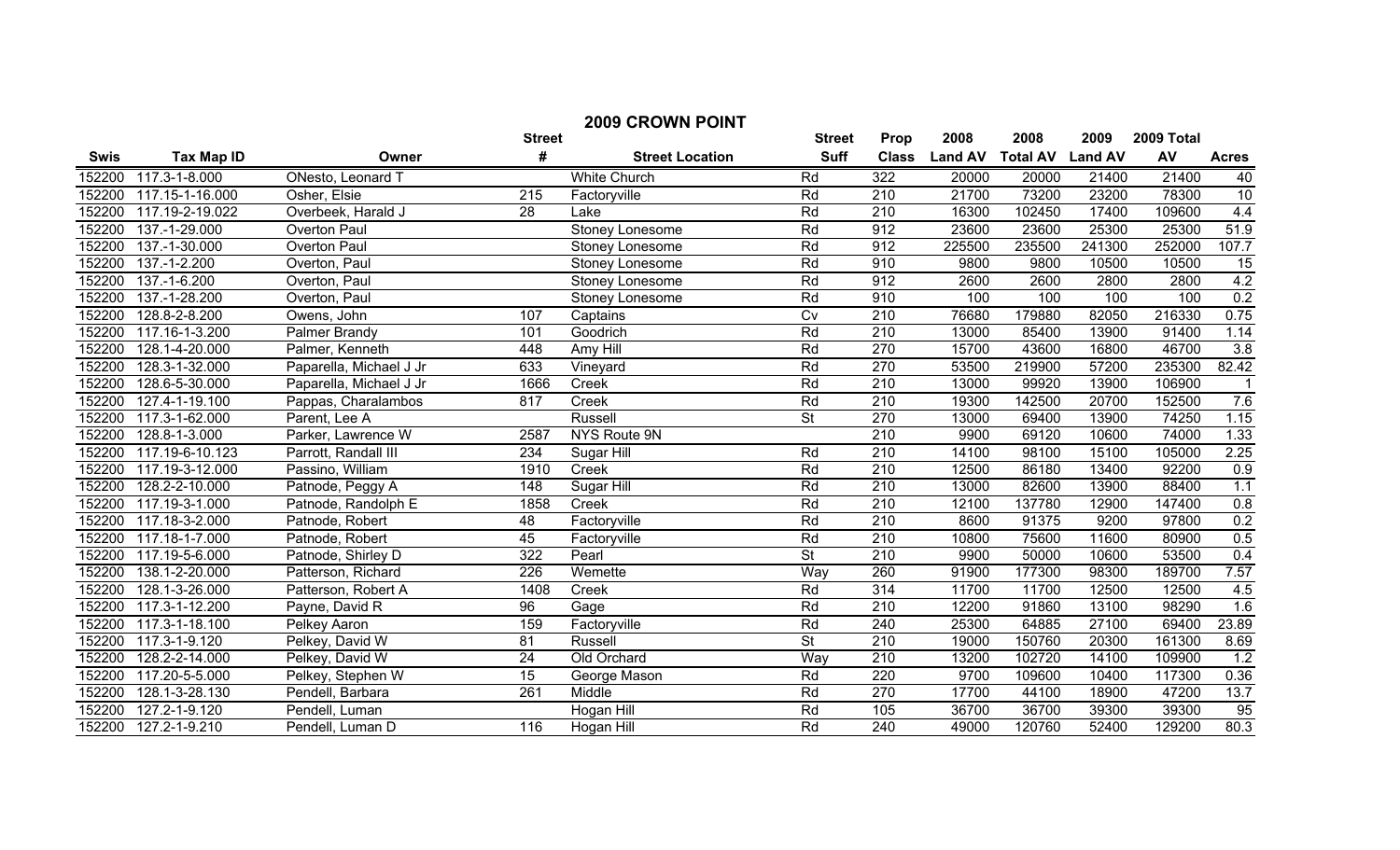| <b>2009 CROWN POINT</b> |                   |                                  |                  |                        |                          |                  |                |                 |                |            |                |
|-------------------------|-------------------|----------------------------------|------------------|------------------------|--------------------------|------------------|----------------|-----------------|----------------|------------|----------------|
|                         |                   |                                  | <b>Street</b>    |                        | <b>Street</b>            | Prop             | 2008           | 2008            | 2009           | 2009 Total |                |
| Swis                    | <b>Tax Map ID</b> | Owner                            | #                | <b>Street Location</b> | <b>Suff</b>              | <b>Class</b>     | <b>Land AV</b> | <b>Total AV</b> | <b>Land AV</b> | AV         | <b>Acres</b>   |
| 152200                  | 127.4-1-4.000     | Penfield Homestead Museum        | 703              | Creek                  | Rd                       | 681              | 8700           | 116940          | 9300           | 125100     | 0.7            |
| 152200                  | 127.4-1-47.100    | <b>Penfield Homestead Museum</b> |                  | Corduroy               | Rd                       | $\overline{311}$ | 29700          | 29700           | 31800          | 31800      | 68.14          |
| 152200                  | 127.4-1-49.000    | <b>Penfield Homestead Museum</b> |                  | Corduroy               | Rd                       | 311              | 28300          | 28300           | 30300          | 30300      | 74.9           |
| 152200                  | 127.4-1-55.000    | Penfield Homestead Museum        |                  | Peasley                | Rd                       | 330              | 1200           | 1200            | 1200           | 1200       | 2.8            |
| 152200                  | 127.4-1-66.000    | Penfield Homestead Museum        |                  | Creek                  | Rd                       | $\overline{314}$ | 1300           | 1300            | 1400           | 1400       | 0.43           |
| 152200                  | 127.4-1-39.000    | Penfield Homestead Museum        |                  | Creek                  | Rd                       | 331              | 44900          | 51700           | 48000          | 55300      | 97.6           |
| 152200                  | 127.4-1-48.000    | Penfield Homestead Museum        | 550              | Corduroy               | Rd                       | 311              | 25900          | 25900           | 27700          | 27700      | 69.69          |
| 152200                  | 127.4-1-28.001    | Penfield Homestead Museum        |                  | Creek                  | Rd                       | $\overline{314}$ | 700            | 700             | 700            | 700        | 0.08           |
| 152200                  | 127.4-1-43.000    | Penfield Homestead Museum        | 700              | Creek                  | Rd                       | 620              | 6500           | 38950           | 7000           | 41700      | 0.3            |
| 152200                  | 127.4-1-42.000    | Penfield Homestead Museum        | 702              | Creek                  | Rd                       | 681              | 8100           | 53090           | 8700           | 56800      | 0.4            |
| 152200                  | 127.4-1-5.000     | Penfield Homestead Museum        |                  | Creek                  | Rd                       | 681              | 23700          | 46250           | 25400          | 49500      | 28.8           |
| 152200                  | 127.4-1-3.200     | Penfield Homestead Museum        |                  | Creek                  | Rd                       | $\overline{314}$ | 8000           | 8000            | 8600           | 8600       | 0.7            |
| 152200                  | 127.1-1-19.000    | Penney, John A                   | 130              | <b>Fred Carey</b>      | Rd                       | 240              | 47700          | 102700          | 51000          | 109900     | 93.1           |
| 152200                  | 117.15-1-7.200    | Pereau, Mark S                   | 586              | Russell                | $\overline{\mathsf{St}}$ | $\overline{210}$ | 19500          | 125260          | 20900          | 134000     | 7.75           |
| 152200                  | 128.1-2-3.000     | Pereau, Suzanne                  |                  | <b>Breed Hill</b>      | Rd                       | 314              | 1000           | 1000            | 1100           | 1100       | 0.9            |
| 152200                  | 117.3-1-56.120    | Perry, Carl A                    |                  | White Church           | Rd                       | 311              | 10200          | 10200           | 10900          | 10900      | 3.68           |
| 152200                  | 117.3-1-20.200    | Pertak, Francis                  |                  | Factoryville           | Rd                       | 322              | 9700           | 9700            | 10400          | 10400      | 23.42          |
| 152200                  | 117.3-1-52.000    | Pertak, Francis                  |                  | Factoryville           | Rd                       | 270              | 13900          | 28500           | 14900          | 30500      | $\overline{2}$ |
| 152200                  | 117.18-1-8.000    | Pertak, Francis J                | 41               | Factoryville           | Rd                       | 210              | 8600           | 85720           | 9200           | 91720      | 0.2            |
| 152200                  | 117.3-1-20.110    | Pertak, Francis J                | 37               | Factoryville           | Rd                       | $\overline{322}$ | 9700           | 9700            | 10400          | 10400      | 26.4           |
| 152200                  | 117.18-1-9.000    | Pertak, Francis J                |                  | Factoryville           | Rd                       | $\overline{311}$ | 1200           | 1200            | 1300           | 1300       | 0.4            |
| 152200                  | 117.19-5-9.200    | Peters, Bradlee S                |                  | Creek                  | Rd                       | $\overline{210}$ | 14100          | 117840          | 15100          | 126100     | 2.12           |
| 152200                  | 128.2-1-4.110     | Peters, Jason M                  | $\overline{240}$ | Pearl                  | St                       | 240              | 25400          | 167540          | 27200          | 179300     | 24.1           |
| 152200                  | 128.1-3-21.200    | Peters, Kacie A                  | 333              | Middle                 | Rd                       | $\overline{270}$ | 10800          | 29000           | 11600          | 31000      | 0.5            |
| 152200                  | 128.1-3-21.100    | Peters, Kacie A                  | 347              | Middle                 | Rd                       | $\overline{210}$ | 17325          | 148365          | 18500          | 158800     | 5.5            |
| 152200                  | 117.20-3-11.000   | Peters, Kevin                    | 2721             | Main                   | <b>St</b>                | 210              | 12960          | 184170          | 13900          | 197100     | $\overline{1}$ |
| 152200                  | 117.3-1-15.200    | Peters, Mark W                   | 288              | <b>Russell</b>         | $\overline{\mathsf{St}}$ | $\overline{210}$ | 13900          | 95350           | 14900          | 102000     | $\sqrt{2}$     |
| 152200                  | 117.3-1-56.200    | Petro, James                     | 1065             | <b>White Church</b>    | Rd                       | 240              | 20500          | 119060          | 21900          | 127400     | 15.14          |
| 152200                  | 117.3-1-32.200    | Petro, Joanne                    | 1053             | <b>White Church</b>    | Rd                       | $\overline{210}$ | 15000          | 43800           | 16100          | 46900      | 4.86           |
| 152200                  | 117.16-2-18.000   | Petroski, John                   | 125              | Wolcott                | Rd                       | $\overline{210}$ | 71300          | 231165          | 76300          | 247300     | 1.6            |
| 152200                  | 117.16-2-22.000   | Petroski, John                   |                  | Wolcott                | Rd                       | 311              | 9400           | 9400            | 10100          | 10100      | 0.9            |
| 152200                  | 117.2-2-11.200    | Peyton, Kimberly                 | 285              | Lake                   | Rd                       | $\overline{210}$ | 17400          | 104890          | 18600          | 112200     | 5.5            |
| 152200                  | 117.19-1-23.000   | Pierce, Mildred W                | 1885             | Creek                  | Rd                       | $\overline{210}$ | 13700          | 129550          | 14700          | 138600     | 2.5            |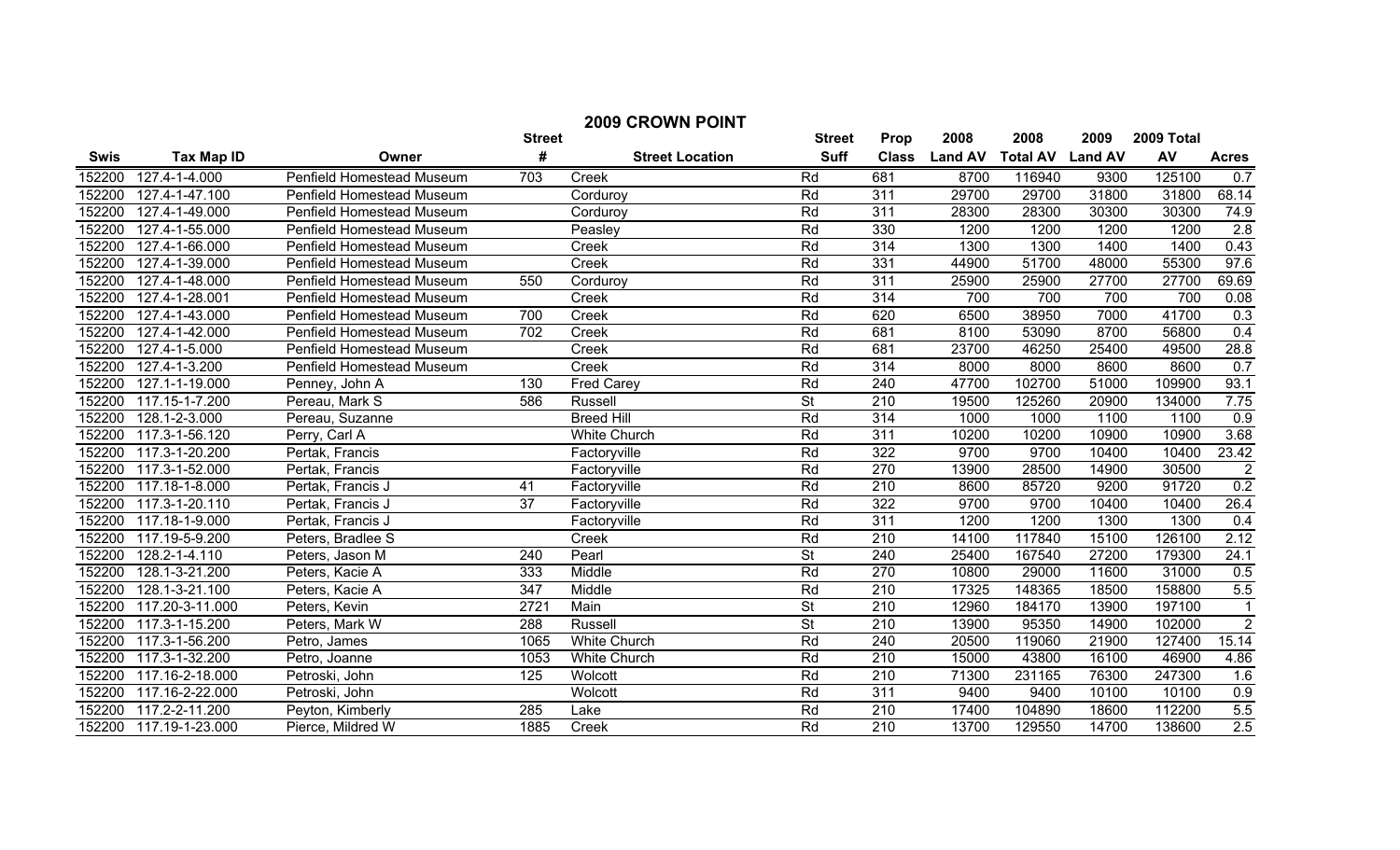| <b>2009 CROWN POINT</b> |                        |                          |                  |                        |                          |                  |                |                         |        |            |                   |
|-------------------------|------------------------|--------------------------|------------------|------------------------|--------------------------|------------------|----------------|-------------------------|--------|------------|-------------------|
|                         |                        |                          | <b>Street</b>    |                        | <b>Street</b>            | Prop             | 2008           | 2008                    | 2009   | 2009 Total |                   |
| <b>Swis</b>             | <b>Tax Map ID</b>      | Owner                    | #                | <b>Street Location</b> | <b>Suff</b>              | <b>Class</b>     | <b>Land AV</b> | <b>Total AV Land AV</b> |        | AV         | <b>Acres</b>      |
| 152200                  | 117.20-1-42.000        | Plude, Robert J          | 24               | Sharon Park            | Rd                       | 210              | 9100           | 82620                   | 9700   | 88400      | 0.3               |
| 152200                  | 127.2-1-17.200         | Polihronakis, Joshua     | 11               | Middle                 | Rd                       | 240              | 29300          | 145540                  | 31400  | 155700     | 34.7              |
| 152200                  | 107.20-2-16.000        | Pollock, James S         | $\overline{16}$  | <b>Saint Pierre</b>    | Way                      | 260              | 97200          | 143860                  | 104000 | 153900     | 2.7               |
| 152200                  | 127.4-1-18.200         | Popielarczyk, Jeffrey J  | 816              | Creek                  | Rd                       | $\overline{210}$ | 19400          | 130280                  | 20800  | 139400     | 7.62              |
| 152200                  | 116.4-1-16.200         | Popp, Jeffrey A          | 367              | <b>Breed Hill</b>      | Rd                       | 210              | 21200          | 150950                  | 22700  | 161500     | 9.45              |
| 152200                  | 117.16-1-9.002         | Porter, Glen L Jr        | 15               | Wolcott                | Rd                       | 240              | 25800          | 180230                  | 27600  | 192800     | 22.6              |
| 152200                  | 128.4-1-2.200          | Potter, David            | 606              | Vineyard               | Rd                       | 210              | 15100          | 107700                  | 16200  | 115200     | 3.2               |
| 152200                  | 116.4-1-2.100          | Price, Mark W            | 69               | Narrow Town            | Rd                       | 240              | 25500          | 94200                   | 27300  | 100800     | 24.3              |
| 152200                  | 128.2-1-26.114         | Primo, Spencer           |                  | Sugar Hill             | Rd                       | 311              | 17700          | 17700                   | 18900  | 18900      | 11.39             |
| 152200                  | 128.2-2-9.000          | Pritt, Carol             | 116              | Sugar Hill             | Rd                       | 270              | 13000          | 32900                   | 13900  | 35200      |                   |
| 152200                  | 128.1-3-28.110         | Proietti, Angelika       |                  | Middle                 | Rd                       | 322              | 13400          | 13400                   | 14300  | 14300      | 11.1              |
| 152200                  | 128.1-5-4.000          | Proietti, Daniel         | 258              | Middle                 | Rd                       | 210              | 15500          | 100900                  | 16600  | 107800     | 3.64              |
| 152200                  | 128.1-3-28.200         | Proietti, Matthew        | 211              | Middle                 | Rd                       | $\overline{210}$ | 16800          | 109800                  | 18000  | 117500     | 4.97              |
| 152200                  | 128.1-4-14.000         | Provoncha, Doris         | 320              | Middle                 | Rd                       | $\overline{210}$ | 13000          | 62625                   | 13900  | 67000      |                   |
| 152200                  | 127.2-1-25.113         | Purzycki, Robert         | 66               | Fortier                | Rd                       | 210              | 14800          | 104560                  | 15800  | 111900     | 2.94              |
| 152200                  | 117.2-2-5.000          | Putnam, Gerald S         | 404              | Lake                   | Rd                       | 210              | 19600          | 95710                   | 21000  | 102400     | 7.8               |
| 152200                  | 117.19-5-27.000        | Putnam, Maple            | $\overline{241}$ | Sugar Hill             | Rd                       | 210              | 13700          | 113760                  | 14700  | 121700     | 1.8               |
| 152200                  | 117.19-2-18.100        | Putnam, Maple            |                  | NYS Route 9N           |                          | 311              | 500            | 500                     | 500    | 500        | 0.4               |
| 152200                  | 117.19-2-8.000         | Putnam, Maple L          |                  | NYS Route 9N           |                          | 330              | 6900           | 6900                    | 7400   | 7400       | $\frac{0.2}{1.6}$ |
| 152200                  | 107.2-1-1.000          | Pyrke, Dougla H          | 154              | <b>Grand View</b>      | Way                      | 260              | 112900         | 202600                  | 131120 | 227100     |                   |
| 152200                  | 117.16-2-11.000        | Quoos, Alan F            | 6                | <b>Berry Patch</b>     | Way                      | 210              | 54000          | 194735                  | 57800  | 208400     | 1.1               |
| 152200                  | 128.8-1-5.000          | Rabideau, Danford J      | 2581             | NYS Route 9N           |                          | $\overline{210}$ | 15200          | 82660                   | 16300  | 88400      | 3.49              |
| 152200                  | 117.19-2-6.000         | Rafferty-Potter, Torri L | 2768             | Main                   | $\overline{\mathsf{St}}$ | 482              | 7600           | 46800                   | 8100   | 50100      | 0.1               |
| 152200                  | 107.3-6-3.000          | Rafferty-Potter, Torri L | 27               | Cold Spring            | Rd                       | $\overline{210}$ | 16300          | 79000                   | 17400  | 84500      | 4.4               |
| 152200                  | 117.20-1-21.000        | Rafferty, Edwin H        | 2688             | Main                   | $\overline{\mathsf{St}}$ | 210              | 9900           | 91900                   | 10600  | 98300      | 0.4               |
| 152200                  | 117.20-1-22.000        | Rafferty, Edwin H        |                  | NYS Route 9N           |                          | 311              | 8400           | 8400                    | 9000   | 9000       | 0.6               |
| 152200                  | 128.1-4-23.112         | Rafferty, Glendon L      |                  | Pearl                  | <b>St</b>                | $\overline{311}$ | 12400          | 12400                   | 13300  | 13300      | 5.76              |
| 152200                  | 128.1-4-23.111         | Rafferty, Glendon L      | $\overline{757}$ | Vineyard               | Rd                       | 322              | 59400          | 59400                   | 63600  | 63600      | 98.85             |
| 152200                  | 117.1-1-7.020          | Rafferty, John           |                  | White Church           | Rd                       | 322              | 8300           | 8300                    | 8900   | 8900       | 15.4              |
| 152200                  | 107.3-6-10.002         | Rafferty, John           | 42               | Cold Spring            | Rd                       | 240              | 49800          | 195800                  | 53300  | 209500     | $\overline{58}$   |
| 152200                  | 107.3-6-2.000          | Rafferty, John T         |                  | <b>White Church</b>    | Rd                       | 910              | 41300          | 41300                   | 44200  | 44200      | 92.2              |
| 152200                  | $106.4 - 1 - 3.300$    | Rafferty, John T         |                  | <b>White Church</b>    | Rd                       | 311              | 7000           | 7000                    | 7500   | 7500       | 7.27              |
|                         | 152200 117.20-1-10.000 | Ramsdell, Gene W         | $\overline{35}$  | Ferry                  | Rd                       | 210              | 9100           | 74600                   | 9700   | 79800      | 0.3               |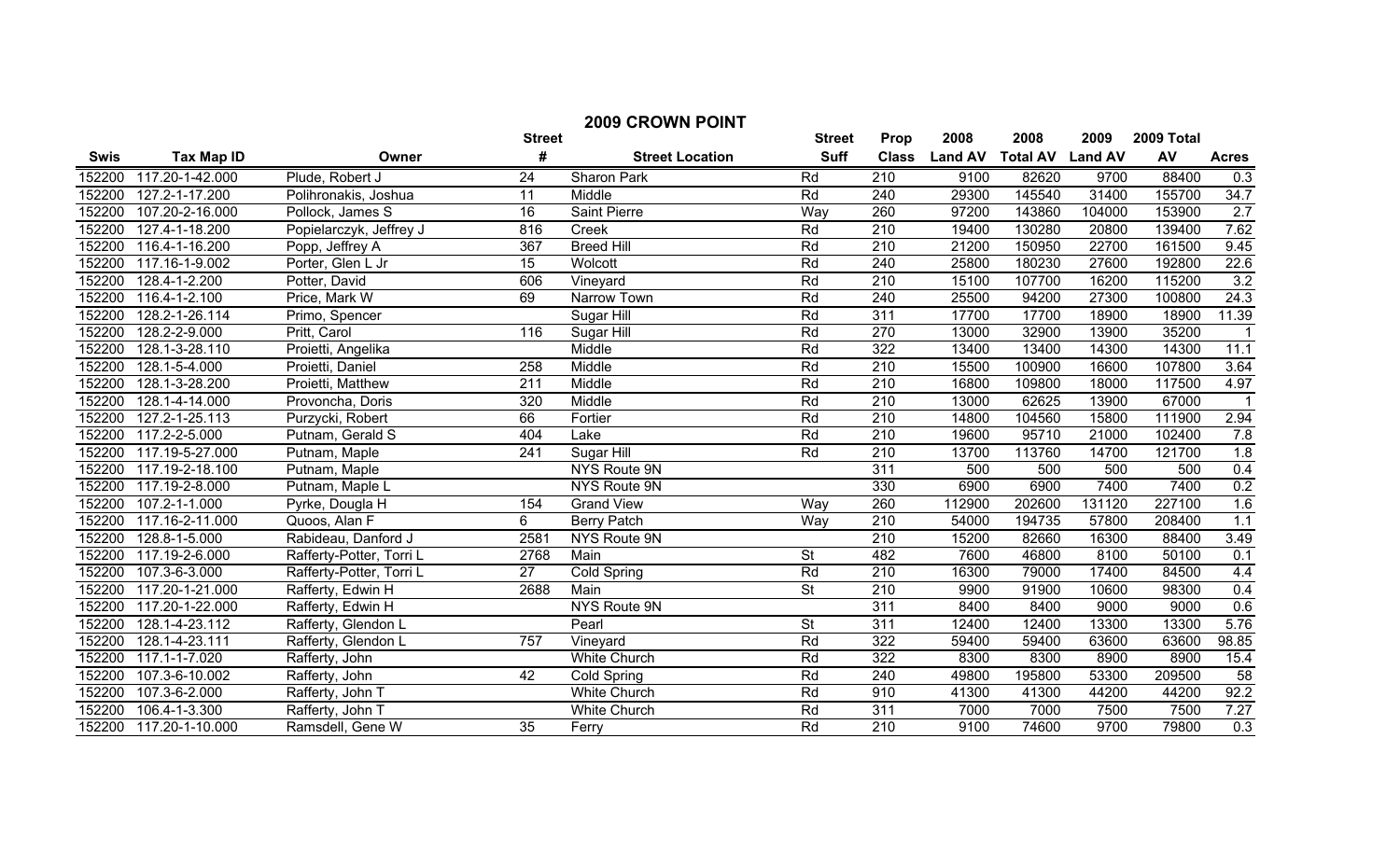| <b>2009 CROWN POINT</b> |                   |                    |                  |                         |                          |                  |                |                 |                |            |                  |
|-------------------------|-------------------|--------------------|------------------|-------------------------|--------------------------|------------------|----------------|-----------------|----------------|------------|------------------|
|                         |                   |                    | <b>Street</b>    |                         | <b>Street</b>            | Prop             | 2008           | 2008            | 2009           | 2009 Total |                  |
| <b>Swis</b>             | <b>Tax Map ID</b> | Owner              | #                | <b>Street Location</b>  | <b>Suff</b>              | <b>Class</b>     | <b>Land AV</b> | <b>Total AV</b> | <b>Land AV</b> | AV         | <b>Acres</b>     |
| 152200                  | 128.6-5-19.000    | Raymo, Viola F     | 901              | <b>Bradford Hill</b>    | Rd                       | 210              | 19400          | 78480           | 20800          | 84000      | 7.7              |
| 152200                  | 117.18-3-10.000   | Raywood, Desiree   | 22               | Factoryville            | Rd                       | 534              | 5600           | 11300           | 6000           | 12100      | 0.5              |
| 152200                  | 117.18-3-7.000    | Raywood, Desiree   |                  | Factoryville            | Rd                       | 311              | 5400           | 5400            | 5800           | 5800       | 0.3              |
| 152200                  | 117.18-3-9.000    | Raywood, Desiree   |                  | Factoryville            | Rd                       | 311              | 300            | 300             | 300            | 300        | 0.36             |
| 152200                  | 117.18-3-8.000    | Raywood, Desiree   |                  | Factoryville            | Rd                       | $\overline{311}$ | 4100           | 4100            | 4400           | 4400       | 0.2              |
| 152200                  | 117.18-3-5.000    | Raywood, Desiree   | 1787             | Creek                   | Rd                       | 210              | 12100          | 87300           | 12900          | 93400      | 0.8              |
| 152200                  | 117.3-1-35.000    | Reed, Kerry A      | 29               | Russell                 | <b>St</b>                | 210              | 14100          | 73995           | 15100          | 79200      | 2.1              |
| 152200                  | 127.1-1-11.110    | Reichelt, Anita E  | 305              | Hog Back                | Rd                       | 210              | 16900          | 88900           | 18100          | 95100      | 6.4              |
| 152200                  | 127.1-1-11.200    | Reichelt, Anita E  |                  | Hog Back                | Rd                       | 322              | 6500           | 6500            | 7000           | 7000       | 21.77            |
| 152200                  | 107.12-1-13.000   | Reneau, Vince      | 612              | <b>Bridge</b>           | Rd                       | 260              | 54000          | 104700          | 57800          | 112000     | 1.8              |
| 152200                  | 107.12-1-14.000   | Reneau, Vincent A  | 608              | <b>Bridge</b>           | Rd                       | $\overline{210}$ | 54000          | 165560          | 57800          | 177150     | 1.9              |
| 152200                  | 116.2-1-33.000    | Reynolds, John     |                  | Cubtown                 | Rd                       | 311              | 4900           | 4900            | 5200           | 5200       | 0.6              |
| 152200                  | 107.3-6-7.000     | Reynolds, Johnny   | $\overline{123}$ | <b>Cold Spring</b>      | Rd                       | 260              | 14600          | 14600           | 17700          | 60280      | $\overline{5}$   |
| 152200                  | 117.3-1-57.000    | Rice, Daniel M     | 1142             | <b>White Church</b>     | Rd                       | 240              | 30800          | 98660           | 33000          | 105600     | 40               |
| 152200                  | 117.3-1-33.000    | Rice, Daniel M     | 1126             | <b>White Church</b>     | Rd                       | 240              | 22000          | 99000           | 23500          | 105900     | 20.7             |
| 152200                  | 116.2-1-11.100    | Rice, Frederick    | 496              | Sand Hill               | Rd                       | 240              | 39310          | 118035          | 42100          | 126300     | 62               |
| 152200                  | 127.4-1-64.000    | Riker, Gary L      | 71               | Fortier                 | Rd                       | 210              | 15600          | 100680          | 16700          | 107700     | 5.13             |
| 152200                  | 117.20-7-2.000    | Rinehart, Warren T | 9                | <b>Champlain Shores</b> | Way                      | 210              | 50760          | 204815          | 54300          | 219200     | 0.14             |
| 152200                  | 128.1-5-5.000     | Riper, Shawn C     | 262              | Middle                  | Rd                       | 240              | 22300          | 145700          | 23900          | 155900     | $\overline{15}$  |
| 152200                  | 128.2-1-35.100    | Riznick, Linda T   | 99               | Sugar Hill              | Rd                       | 240              | 52900          | 158900          | 56600          | 348860     | 103.72           |
| 152200                  | 117.2-2-22.000    | Robinson, Edward M | 423              | Lake                    | Rd                       | 240              | 35600          | 160600          | 38000          | 171800     | $\overline{30}$  |
| 152200                  | 117.2-2-4.120     | Robinson, Edward M |                  | Lake                    | Rd                       | $\overline{311}$ | 1100           | 1100            | 1200           | 1200       | 3.38             |
| 152200                  | 117.15-1-13.000   | Rochon, Joseph A   | 173              | Factoryville            | Rd                       | 311              | 12100          | 27100           | 12950          | 12950      | 0.8              |
| 152200                  | 127.2-1-22.000    | Ross Joseph L      | 794              | Hog Back                | Rd                       | 260              | 15900          | 49620           | 17000          | 53100      | $\overline{4}$   |
| 152200                  | 127.3-1-23.000    | Ross, Andrew       |                  | Old Furnace             | Rd                       | 910              | 8600           | 8600            | 9200           | 9200       | 109.37           |
| 152200                  | 127.1-1-22.111    | Ross, Andrew       | 306              | Hog Back                | Rd                       | 240              | 26600          | 107240          | 28500          | 114700     | 29.2             |
| 152200                  | 117.3-1-28.000    | Ross, Bernice      | 105              | Russell                 | $\overline{\mathsf{St}}$ | 270              | 12300          | 27100           | 13200          | 29000      | 0.86             |
| 152200                  | 128.2-2-13.000    | Ross, Brock A      | 10               | Old Orchard             | Way                      | 210              | 14200          | 48575           | 15200          | 52000      | $\overline{2.3}$ |
| 152200                  | 127.3-1-16.002    | Ross, Carl         |                  | Old Furnace             | Rd                       | $\overline{312}$ | 39400          | 40600           | 42200          | 43400      | 110.8            |
| 152200                  | 117.19-6-3.125    | Ross, Carl         |                  | Main                    | <b>St</b>                | 311              | 100            | 100             | 110            | 110        | 0.17             |
| 152200                  | 117.20-1-33.100   | Ross, Carl         | 2738             | Main                    | <b>St</b>                | 436              | 9700           | 75600           | 10400          | 80900      | 0.87             |
| 152200                  | 117.16-1-4.000    | Ross, Carl L       | 111              | Lake                    | Rd                       | 210              | 17700          | 133700          | 18900          | 143050     | 5.9              |
| 152200                  | 117.19-6-18.100   | Ross, Carl L       |                  | <b>Twin Birch</b>       | Way                      | 311              |                |                 | 13830          | 13830      | 6.7              |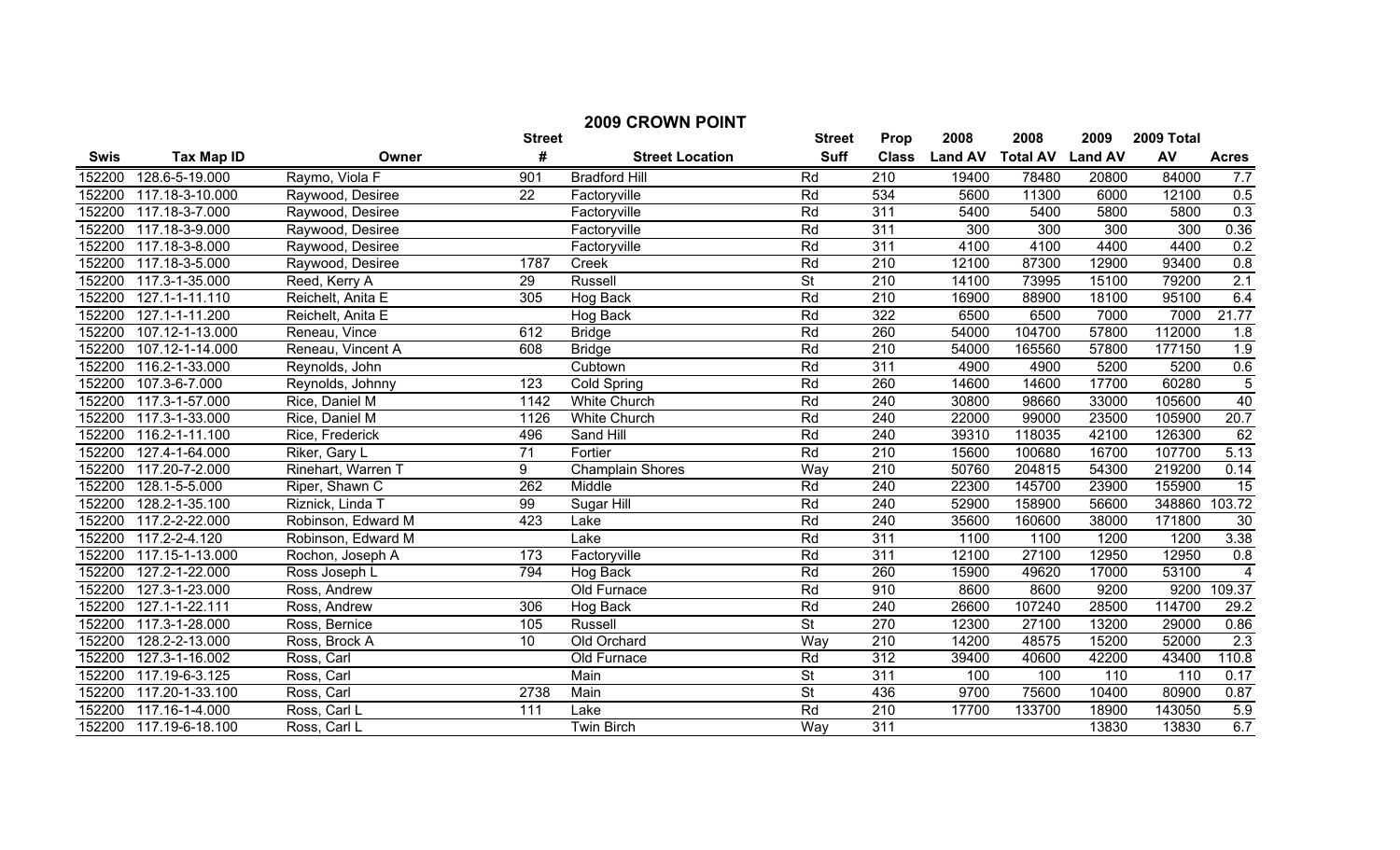| <b>2009 CROWN POINT</b> |                   |                              |                  |                         |                          |                  |                |                         |        |            |                         |
|-------------------------|-------------------|------------------------------|------------------|-------------------------|--------------------------|------------------|----------------|-------------------------|--------|------------|-------------------------|
|                         |                   |                              | <b>Street</b>    |                         | <b>Street</b>            | Prop             | 2008           | 2008                    | 2009   | 2009 Total |                         |
| <b>Swis</b>             | <b>Tax Map ID</b> | Owner                        | #                | <b>Street Location</b>  | <b>Suff</b>              | <b>Class</b>     | <b>Land AV</b> | <b>Total AV Land AV</b> |        | AV         | <b>Acres</b>            |
| 152200                  | 128.2-1-37.111    | Ross, Donald H               | 370              | Sam Curran              | Rd                       | 240              | 43200          | 59000                   | 46200  | 91700      | 80.18                   |
| 152200                  | 128.2-2-24.000    | Ross, Donald H               | 198              | Sugar Hill              | Rd                       | 322              | 40900          | 129700                  | 29780  | 29780      | 64.73                   |
| 152200                  | 128.2-2-19.000    | Ross, Donald H               |                  | Sugar Hill              | Rd                       | $\overline{210}$ | 200            | 200                     | 13900  | 108900     | 0.98                    |
| 152200                  | 116.4-1-17.200    | Ross, John S                 | 42               | <b>Wilson Ross</b>      | Rd                       | 240              | 17300          | 38900                   | 18500  | 41600      | 10                      |
| 152200                  | 117.3-1-31.000    | Ross, John T Jr              | 132              | Russell                 | $\overline{\mathsf{St}}$ | $\overline{271}$ | 14100          | 34700                   | 15100  | 37100      | 1.9                     |
| 152200                  | 127.2-1-11.120    | Ross, Keith                  |                  | Hog Back                | Rd                       | $\overline{322}$ | 16530          | 16530                   | 17700  | 17700      | 10                      |
| 152200                  | 128.2-2-4.000     | Ross, Keith M                | 128              | Sugar Hill              | Rd                       | 240              | 33300          | 81720                   | 35600  | 87400      | 42.9                    |
| 152200                  | 116.4-1-17.100    | Ross, Lydia W                | 67               | <b>Wilson Ross</b>      | Rd                       | 240              | 39800          | 79960                   | 42600  | 85600      | 62.9                    |
| 152200                  | 128.2-2-7.000     | Ross, Michael J              | 80               | Sugar Hill              | Rd                       | $\overline{210}$ | 19900          | 117700                  | 21300  | 125900     | 10                      |
| 152200                  | 117.20-7-11.000   | Ross, Patricia               | $\overline{27}$  | <b>Champlain Shores</b> | Way                      | $\overline{210}$ | 50800          | 152860                  | 54400  | 163560     | 0.1                     |
| 152200                  | 128.2-2-17.000    | Ross, Perry T                | 19               | Old Orchard             | Way                      | 210              | 13300          | 114700                  | 14200  | 122700     | 1.28                    |
| 152200                  | 127.1-1-13.000    | Ross, Randy L                | 355              | Hog Back                | Rd                       | 210              | 13200          | 39100                   | 14100  | 41800      | 3.2                     |
| 152200                  | 117.20-1-44.000   | Ross, Sandra A               | $\overline{22}$  | Sharon Park             | Rd                       | $\overline{210}$ | 9000           | 93000                   | 9600   | 99500      | 0.3                     |
| 152200                  | 117.20-1-7.100    | Ross, Sandra A               |                  | Sharon Park             | Rd                       | 311              | 2700           | 2700                    | 2900   | 2900       | 0.15                    |
| 152200                  | 127.2-1-10.000    | Ross, Sherman F              |                  | <b>Hogan Hill</b>       | Rd                       | 322              | 15700          | 15700                   | 16800  | 16800      | 30.45                   |
| 152200                  | 128.6-6-1.000     | Rozell, William J            | 166              | Pearl                   | $\overline{\mathsf{St}}$ | 270              | 13000          | 54100                   | 13900  | 57900      | 1.13                    |
| 152200                  | 127.2-1-14.001    | Russell, Donald L            | 594              | <b>Hog Back</b>         | Rd                       | 260              | 20900          | 44400                   | 22400  | 47500      | 28                      |
| 152200                  | 117.3-2-4.200     | Russell, Glenn L             |                  | <b>Russell</b>          | <b>St</b>                | 311              | 7800           | 7800                    | 8300   | 8300       | $\overline{\mathbf{1}}$ |
| 152200                  | 117.3-2-5.000     | Russell, Glenn L             | $\overline{216}$ | <b>Russell</b>          | $\overline{\mathsf{St}}$ | 210              | 12900          | 33000                   | 13800  | 35300      | 0.96                    |
| 152200                  | 117.3-2-3.000     | Russell, James               |                  | <b>Russell</b>          | $\overline{\mathsf{St}}$ | 322              | 16200          | 16200                   | 17300  | 17300      | 16.56                   |
| 152200                  | 117.3-2-2.000     | Russell, James               | 266              | Russell                 | $\overline{\mathsf{St}}$ | 210              | 14500          | 79660                   | 15500  | 85200      | 2.7                     |
| 152200                  | 127.2-1-31.100    | Russell, John M Jr           | 171              | Penfield                | Rd                       | 240              | 25200          | 114080                  | 27100  | 122070     | 26.2                    |
| 152200                  | 117.3-2-1.000     | Russell, Matthew F           | 247              | <b>Russell</b>          | $\overline{\mathsf{St}}$ | $\overline{210}$ | 19200          | 108300                  | 20500  | 115880     | 7.43                    |
| 152200                  | 117.3-2-4.100     | Russell, Robert B            | 235              | Russell                 | $\overline{\mathsf{St}}$ | 240              | 102400         | 185600                  | 109600 | 198600     | 236.29                  |
| 152200                  | 127.2-1-32.000    | Russell, Victoria D          |                  | Hog Back                | Rd                       | 322              | 20700          | 20700                   | 22100  | 22100      | 23.4                    |
| 152200                  | 117.19-3-3.000    | Ryan, Timothy                | 1874             | Creek                   | Rd                       | $\overline{210}$ | 8700           | 49900                   | 9300   | 53400      | 0.2                     |
| 152200                  | 127.4-1-1.000     | Rytel, John                  | 36               | Rafferty                | Rd                       | 240              | 41100          | 104000                  | 44300  | 111300     | 75.5                    |
| 152200                  | 117.20-1-19.000   | <b>Sacred Heart Cemetery</b> | 2678             | Main                    | $\overline{\mathsf{St}}$ | 695              | 3400           | 7100                    | 3600   | 7600       | 3.1                     |
| 152200                  | 117.20-4-7.009    | <b>Sacred Heart Rectory</b>  | 2671             | Main                    | <b>St</b>                | 620              | 8700           | 48080                   | 9300   | 51400      | 1.4                     |
| 152200                  | 128.2-2-6.000     | Salerno, Kathy A             |                  | Sugar Hill              | Rd                       | $\overline{314}$ | 8700           | 8700                    | 9300   | 9300       | 0.7                     |
| 152200                  | 128.8-1-16.000    | Salerno, Kathy A             | 2459             | NYS Route 9N            |                          | $\overline{210}$ | 15300          | 88400                   | 16400  | 94600      | 3.3                     |
| 152200                  | 117.19-2-20.000   | Santos, Ann Marie            | 5                | Lake                    | Rd                       | $\overline{210}$ | 12100          | 111100                  | 12900  | 118900     | 0.8                     |
| 152200                  | 116.2-1-2.200     | Sargent, Bradley C           | 6                | McMurtry                | Rd                       | $\overline{311}$ | 9740           | 9740                    | 10400  | 10400      | $\overline{3}$          |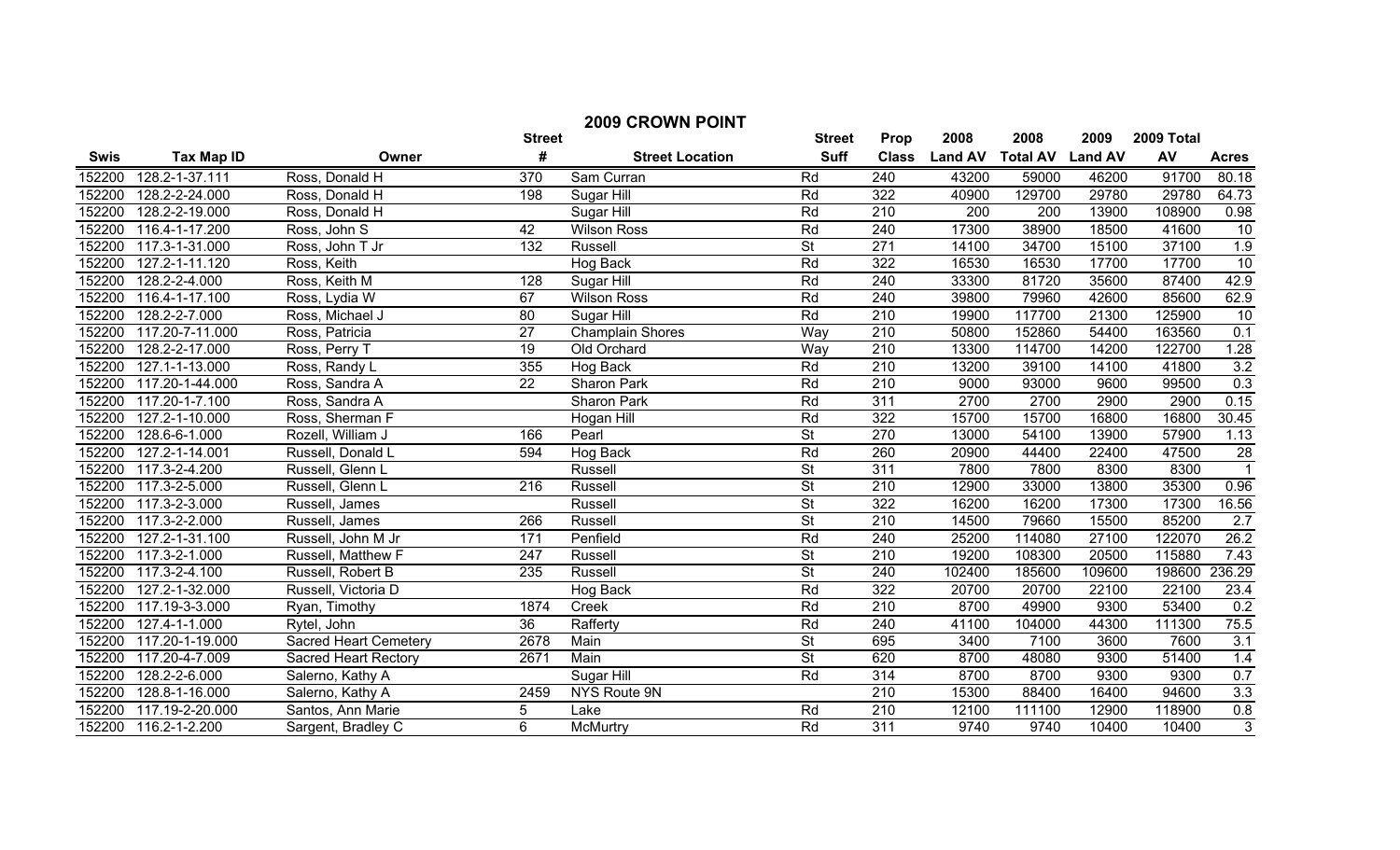| <b>2009 CROWN POINT</b> |                     |                                |      |                        |                          |                  |                |                 |                |            |                   |
|-------------------------|---------------------|--------------------------------|------|------------------------|--------------------------|------------------|----------------|-----------------|----------------|------------|-------------------|
| <b>Street</b>           |                     |                                |      |                        | <b>Street</b>            | Prop             | 2008           | 2008            | 2009           | 2009 Total |                   |
| <b>Swis</b>             | <b>Tax Map ID</b>   | Owner                          | #    | <b>Street Location</b> | <b>Suff</b>              | <b>Class</b>     | <b>Land AV</b> | <b>Total AV</b> | <b>Land AV</b> | AV         | <b>Acres</b>      |
| 152200                  | 116.2-1-2.130       | Sargent, Randall               | 987  | <b>Breed Hill</b>      | Rd                       | 280              | 19320          | 146660          | 20600          | 156900     | 12.78             |
| 152200                  | 127.4-1-38.000      | Sargent, Robert                | 48   | Peasley                | Rd                       | $\overline{210}$ | 13800          | 95415           | 14800          | 102100     | $\frac{3.2}{5.5}$ |
| 152200                  | 107.3-6-11.000      | Savage, Gerald                 | 1796 | <b>White Church</b>    | Rd                       | $\overline{210}$ | 17400          | 86520           | 18600          | 92600      |                   |
| 152200                  | 117.20-1-17.000     | Savage, Paul J                 | 2672 | Main                   | $\overline{\mathsf{St}}$ | 210              | 9100           | 95540           | 9700           | 102200     | 0.3               |
| 152200                  | 116.2-1-20.300      | Sawyer, Earl                   | 62   | McMurtry               | Rd                       | $\overline{210}$ | 15700          | 100800          | 16800          | 107860     | 3.9               |
| 152200                  | 117.20-4-2.000      | Sawyer, Maurice                | 2709 | Main                   | $\overline{\mathsf{St}}$ | 210              | 13500          | 146700          | 14400          | 157000     | 1.6               |
| 152200                  | 117.2-1-22.100      | Sawyer, Walter                 | 355  | Factoryville           | Rd                       | 270              | 43200          | 55400           | 46200          | 59300      | 45                |
| 152200                  | 128.4-1-3.000       | Scafidi, John A                | 156  | Sam Curran             | Rd                       | 240              | 19100          | 89300           | 20400          | 95600      | 12.37             |
| 152200                  | 126.-2-20.100       | Scheinfeld, Daniel             |      | Old Furnace            | Rd                       | 910              | 39400          | 39400           | 42200          | 42200      | 85.3              |
| 152200                  | 107.12-1-24.000     | Schenk, Nicholas P             |      | <b>Bridge</b>          | Rd                       | $\overline{311}$ | 74800          | 74800           | 80000          | 80000      | 3.4               |
| 152200                  | 107.12-1-25.000     | Schenk, Nicolas P              |      | <b>Bridge</b>          | Rd                       | $\overline{311}$ | 72900          | 72900           | 78000          | 78000      | 3.3               |
| 152200                  | 117.3-1-44.000      | Scheuer, Douglas               | 1251 | <b>White Church</b>    | Rd                       | 270              | 16500          | 31300           | 17700          | 33500      | 4.7               |
| 152200                  | 117.15-1-11.111     | Scheuer, William H             |      | Factoryville           | Rd                       | 322              | 13000          | 13000           | 13900          | 13900      | 32.72             |
| 152200                  | 138.1-2-3.106       | Schleper, Edward R             |      | <b>Ben Hunter</b>      | Rd                       | 322              | 10800          | 10800           | 11600          | 11600      | 14.24             |
| 152200                  | 138.1-2-7.000       | Schleper, Edward R             |      | Stoney Lonesome        | Rd                       | 322              | 33700          | 33700           | 36100          | 36100      | 81.98             |
| 152200                  | 127.2-1-5.200       | Schuler, Eric A                |      | Hog Back               | Rd                       | 910              | 20000          | 20000           | 21400          | 21400      | 10.5              |
| 152200                  | 128.1-4-10.000      | Schulman, Jerome S             |      | Amy Hill               | Rd                       | 314              | 12600          | 12600           | 13500          | 13500      | 3                 |
| 152200                  | 116.2-1-22.000      | Scofield, Thomas               | 936  | <b>Breed Hill</b>      | Rd                       | 210              | 15700          | 37500           | 16800          | 40100      | 3.8               |
| 152200                  | 116.2-1-28.000      | Scofield, Thomas               |      | <b>Breed Hill</b>      | Rd                       | 322              | 13900          | 13900           | 14900          | 14900      | $\overline{26}$   |
| 152200                  | 138.1-2-1.100       | Scotia Rangers Sportsmans Club | 803  | Stoney Lonesome        | Rd                       | 260              | 18225          | 77225           | 19500          | 82600      | 10.75             |
| 152200                  | 116.2-1-29.000      | Sears Leonard                  | 949  | <b>Breed Hill</b>      | Rd                       | 322              | 16500          | 16500           | 17700          | 17700      | 32.6              |
| 152200                  | 116.4-1-16.110      | Sears, Deanna                  | 124  | Hamilton               | Rd                       | 240              | 38300          | 98700           | 41000          | 105600     | 47.9              |
| 152200                  | 107.4-1-2.210       | Sears, Florence                | 485  | <b>Bridge</b>          | Rd                       | 210              | 13200          | 94960           | 14100          | 101600     | 1.38              |
| 152200                  | 117.2-3-2.000       | Sears, Florence St Pierre      |      | Lake                   | Rd                       | 105              | 28400          | 28400           | 30400          | 30400      | 37.5              |
| 152200                  | $107.4 - 1 - 9.100$ | Sears, Florence St Pierre      | 673  | Lake                   | Rd                       | $\overline{112}$ | 219500         | 344200          | 234900         | 368300     | 238.87            |
| 152200                  | 107.4-1-2.220       | Sears, Florence St Pierre      |      | <b>Bridge</b>          | Rd                       | 105              | 169100         | 169100          | 180900         | 180900     | 156.82            |
| 152200                  | 128.3-1-31.100      | Sears, Margaret                | 384  | <b>Buck Mountain</b>   | Rd                       | 240              | 47400          | 116400          | 50700          | 124500     | 92.24             |
| 152200                  | 117.20-1-15.000     | Sec of Veterans Affairs        | 17   | Ferry                  | Rd                       | 210              | 9900           | 68400           | 10600          | 73200      | 0.4               |
| 152200                  | 128.2-1-6.111       | <b>Shaffer Paul</b>            |      | Sam Curran             | Rd                       | 312              | 75100          | 99900           | 80400          | 106900     | 199.2             |
| 152200                  | 128.2-1-9.000       | Shaffer, Bobbi Jo              | 205  | Sugar Hill             | Rd                       | $\overline{210}$ | 14500          | 322420          | 15500          | 345000     | 2.5               |
| 152200                  | 107.12-1-8.000      | Shannon, Michael L             | 688  | <b>Bridge</b>          | Rd                       | $\overline{312}$ | 7800           | 11900           | 8300           | 12700      | 0.4               |
| 152200                  | 138.1-2-5.200       | Sharp, Howard G Jr             |      | Stoney Lonesome        | Rd                       | 314              | 6700           | 6700            | 7200           | 7200       | 6.9               |
| 152200                  | 138.1-2-6.200       | Sharp, Howard G Jr             |      | Stoney Lonesome        | Rd                       | 910              | 10200          | 10200           | 10900          | 10900      | 9.2               |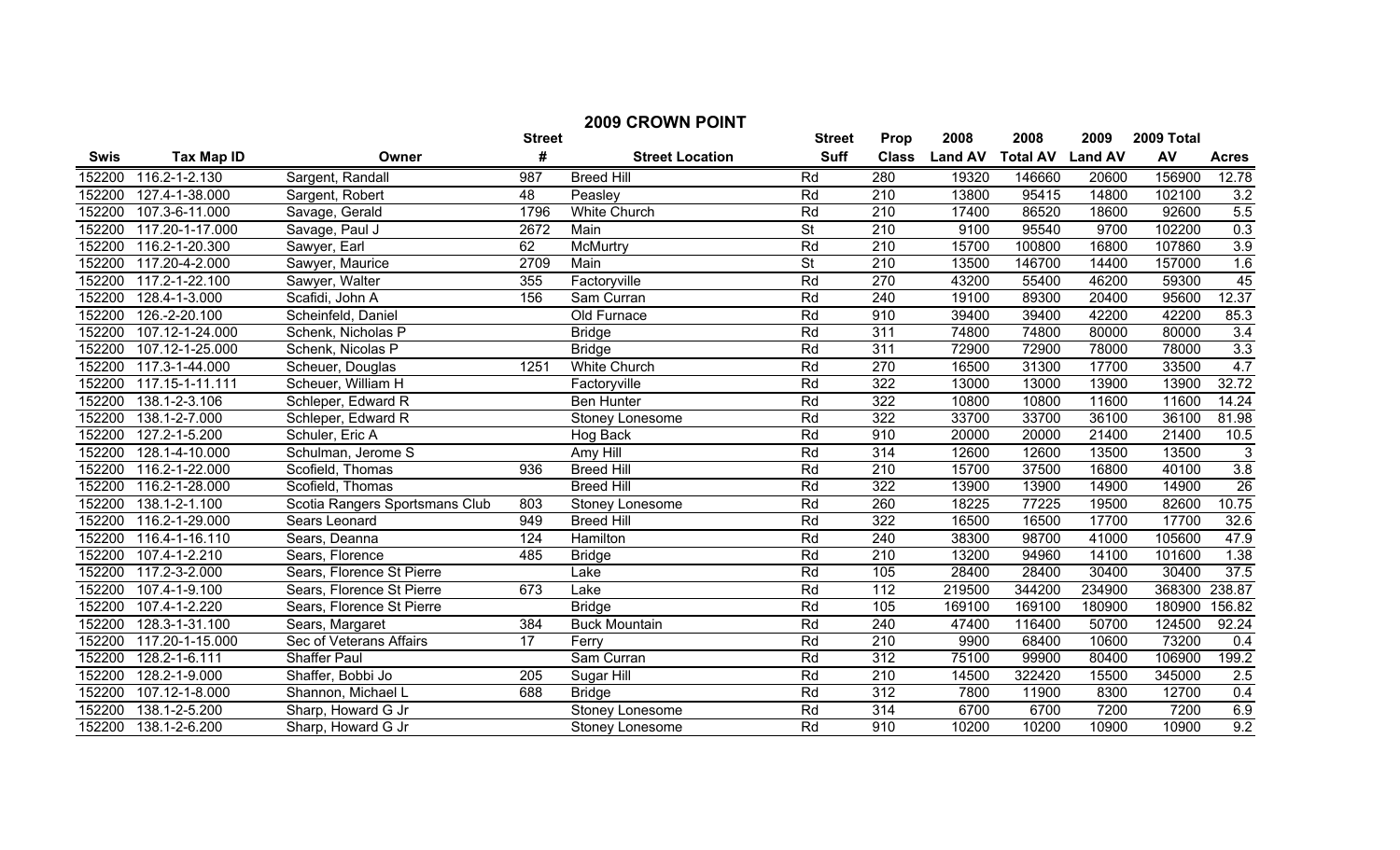| <b>2009 CROWN POINT</b> |                      |                              |                  |                        |                          |                  |                |                 |                |            |                 |
|-------------------------|----------------------|------------------------------|------------------|------------------------|--------------------------|------------------|----------------|-----------------|----------------|------------|-----------------|
|                         |                      |                              | <b>Street</b>    |                        | <b>Street</b>            | Prop             | 2008           | 2008            | 2009           | 2009 Total |                 |
| <b>Swis</b>             | <b>Tax Map ID</b>    | Owner                        | #                | <b>Street Location</b> | <b>Suff</b>              | <b>Class</b>     | <b>Land AV</b> | <b>Total AV</b> | <b>Land AV</b> | AV         | <b>Acres</b>    |
| 152200                  | 128.2-1-35.200       | Sharrow, Dean                | 117              | Sugar Hill             | Rd                       | 240              | 21500          | 127260          | 23000          | 136200     | 11.76           |
| 152200                  | 117.8-1-6.000        | Shields, James R             | 33               | <b>Cedar Point</b>     | Way                      | 260              | 54000          | 79000           | 57800          | 84530      | 0.64            |
| 152200                  | 128.1-3-16.200       | Silva, Sandra                | $\overline{377}$ | Middle                 | Rd                       | 240              | 23200          | 143095          | 24800          | 153100     | $\overline{12}$ |
| 152200                  | 116.2-1-2.120        | Simmons, Lee                 | 67               | Sherman Lake           | Rd                       | 240              | 25200          | 311600          | 27000          | 333400     | 26.34           |
| 152200                  | 117.19-1-6.000       | Simpson, Jeffrey S           | 2841             | NYS Route 9N           |                          | 210              | 10000          | 71200           | 10700          | 76200      | 0.4             |
| 152200                  | 117.16-1-8.001       | Simpson, Jessica             | 127              | Lake                   | Rd                       | $\overline{270}$ | 10800          | 75900           | 11600          | 81200      | 0.5             |
| 152200                  | 117.19-5-15.000      | Simpson, Jessica M           | 2066             | Creek                  | Rd                       | 210              | 14000          | 92480           | 15000          | 99000      | $\overline{2}$  |
| 152200                  | 128.3-1-3.100        | Simpson, Tukk                | 82               | <b>Bush</b>            | Rd                       | 322              | 18700          | 18700           | 20000          | 20000      | 14.5            |
| 152200                  | 117.20-5-18.000      | Sinnock, Karen E             | 2643             | Main                   | $\overline{\mathsf{St}}$ | 210              | 13300          | 72600           | 14200          | 77700      | 1.34            |
| 152200                  | $116.4 - 1 - 18.400$ | Siver, Jennifer L            | 173              | Hamilton               | Rd                       | 270              | 12900          | 101300          | 13800          | 108400     | 1.01            |
| 152200                  | 116.2-1-4.000        | Skiff, Richard E             | 1036             | <b>Breed Hill</b>      | Rd                       | 240              | 21700          | 86740           | 23200          | 92800      | 13.4            |
| 152200                  | 117.2-2-23.100       | Skinner, Elizabeth T         |                  | Lake                   | Rd                       | 322              | 18500          | 18500           | 19800          | 19800      | 14.1            |
| 152200                  | 117.3-1-10.000       | Skinner, Matthew A           | 165              | Russell                | St                       | $\overline{210}$ | 12500          | 84500           | 13380          | 90410      | 0.86            |
| 152200                  | 128.2-2-16.000       | Skogstrom, Paul R            | 3                | Old Orchard            | Way                      | $\overline{210}$ | 12500          | 110660          | 13400          | 118400     | 0.9             |
| 152200                  | 117.18-2-6.000       | Slater, Mary A               | $\overline{5}$   | Factoryville           | Rd                       | 210              | 14000          | 85470           | 15000          | 91450      | $\overline{2}$  |
| 152200                  | 128.1-2-2.000        | Smallidge, Peter             |                  | <b>Breed Hill</b>      | Rd                       | 322              | 31700          | 31700           | 33900          | 33900      | 39              |
| 152200                  | 128.1-2-1.000        | Smallidge, Peter             | 199              | <b>Breed Hill</b>      | Rd                       | 240              | 18000          | 30600           | 19300          | 32700      | 6.5             |
| 152200                  | 116.2-1-27.000       | Smith, Lewis R               | 844              | <b>Breed Hill</b>      | Rd                       | 240              | 58200          | 109800          | 62300          | 117500     | 120.9           |
| 152200                  | 117.20-5-10.000      | Smith, Pamela S              |                  | Ferry                  | Rd                       | 330              | 200            | 200             | 225            | 225        | 0.1             |
| 152200                  | 128.6-2-1.000        | Smith, Seanaveri K           | 1675             | Creek                  | Rd                       | 210              | 11700          | 91800           | 12500          | 98200      | 0.43            |
| 152200                  | 107.2-1-12.000       | <b>SNY Conservation Dept</b> |                  | <b>Bridge</b>          | Rd                       | 932              | 6500           | 6500            | 7000           | 7000       | 6.1             |
| 152200                  | 107.2-1-17.000       | <b>SNY Conservation Dept</b> |                  | <b>Bridge</b>          | Rd                       | 932              | 28800          | 28800           | 30800          | 30800      | 1.2             |
| 152200                  | 117.20-2-2.000       | <b>SNY Conservation Dept</b> |                  | Wolcott                | Rd                       | 932              | 58600          | 58600           | 62700          | 62700      | 16.26           |
| 152200                  | 107.2-1-11.000       | <b>SNY Conservation Dept</b> |                  | <b>Bridge</b>          | Rd                       | 932              | 14200          | 14200           | 15200          | 15200      | 26.1            |
| 152200                  | 107.2-1-10.000       | <b>SNY Conservation Dept</b> |                  | <b>Bridge</b>          | Rd                       | 932              | 101300         | 101300          | 108400         | 108400     | 15              |
| 152200                  | 107.2-1-15.000       | <b>SNY Conservation Dept</b> |                  | <b>Bridge</b>          | Rd                       | 932              | 77500          | 77500           | 82900          | 82900      | 3.7             |
| 152200                  | 107.2-1-16.000       | <b>SNY Conservation Dept</b> |                  | <b>Bridge</b>          | Rd                       | 932              | 31200          | 31200           | 33400          | 33400      | 1.3             |
| 152200                  | 107.12-1-4.000       | Sokolowski, Thomas           |                  | <b>Bridge</b>          | Rd                       | 260              | 64800          | 124800          | 69300          | 133540     | 4.69            |
| 152200                  | 127.3-1-5.122        | Solomon, Donald              |                  | Old Furnace            | Rd                       | $\overline{312}$ | 26600          | 40400           | 28500          | 43200      | 28.94           |
| 152200                  | 127.2-1-31.200       | Sours, Matthew D             | 177              | Penfield               | Rd                       | 240              | 25160          | 127760          | 26900          | 136700     | 26.2            |
| 152200                  | 128.2-1-30.000       | SP Forests LLC               |                  | Sugar Hill             | Rd                       | 912              | 52100          | 52100           | 55700          | 55700      | 115             |
| 152200                  | 128.4-5-1.100        | SP Forests LLC               |                  | <b>White Church</b>    | Rd                       | $\overline{912}$ | 21900          | 21900           | 23400          | 23400      | 48.2            |
| 152200                  | 117.19-5-18.000      | Sparks, Cynthia L            | 2068             | Creek                  | Rd                       | $\overline{210}$ | 11200          | 154700          | 12000          | 165500     | 0.6             |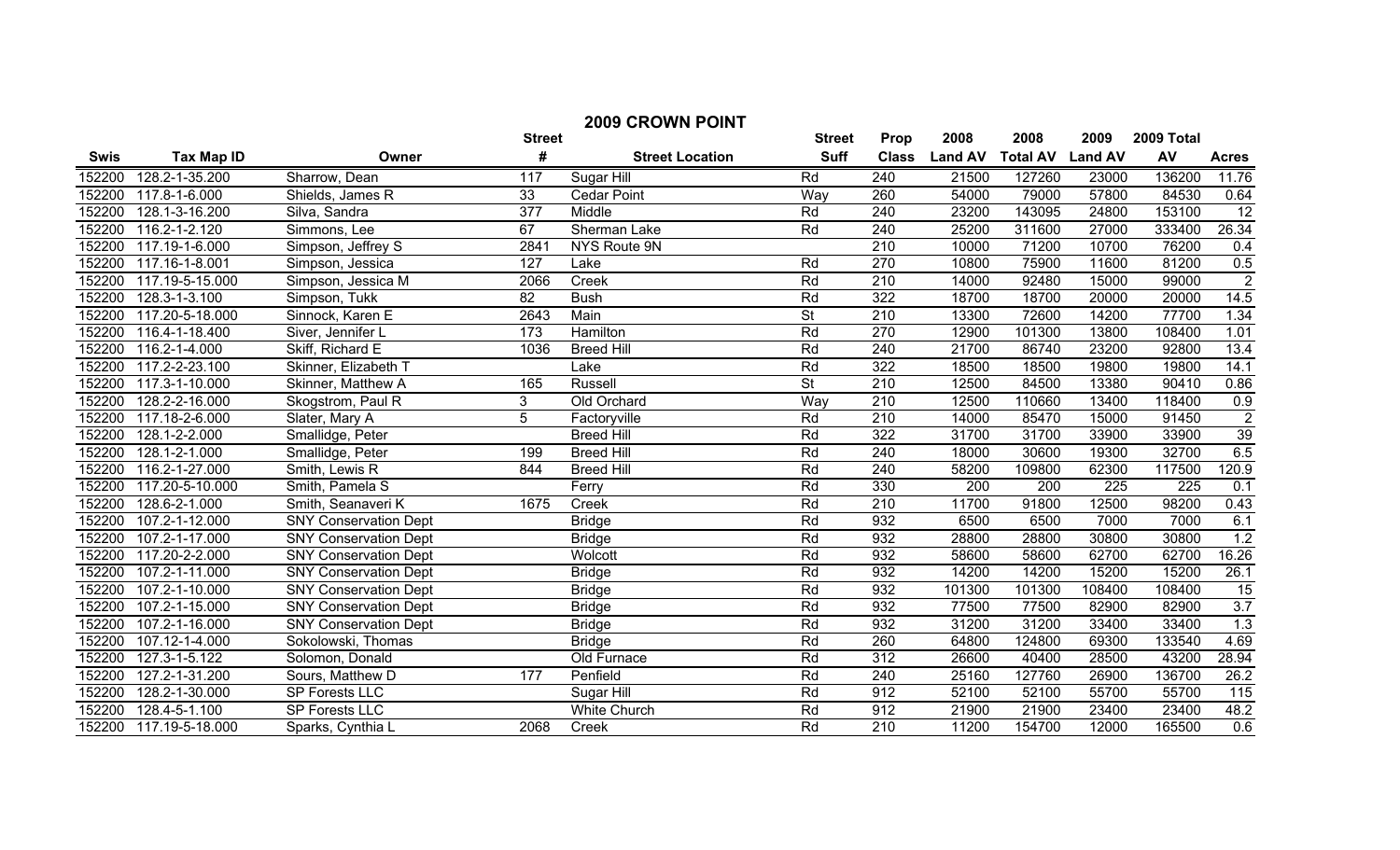|             | <b>2009 CROWN POINT</b> |                          |               |                        |                          |                  |                |                 |                |            |                  |
|-------------|-------------------------|--------------------------|---------------|------------------------|--------------------------|------------------|----------------|-----------------|----------------|------------|------------------|
|             |                         |                          | <b>Street</b> |                        | <b>Street</b>            | Prop             | 2008           | 2008            | 2009           | 2009 Total |                  |
| <b>Swis</b> | <b>Tax Map ID</b>       | Owner                    | #             | <b>Street Location</b> | <b>Suff</b>              | <b>Class</b>     | <b>Land AV</b> | <b>Total AV</b> | <b>Land AV</b> | AV         | <b>Acres</b>     |
| 152200      | 117.3-1-18.200          | Spaulding, Caleb J       | 149           | Factoryville           | Rd                       | 210              | 14300          | 120885          | 15300          | 129300     | 2.33             |
| 152200      | 117.3-1-7.000           | Spaulding, Christopher   |               | Newell                 | Rd                       | 910              | 15500          | 15500           | 16600          | 16600      | 25.1             |
| 152200      | 116.4-1-13.000/1        | Spaulding, Christopher   |               | <b>White Church</b>    | Rd                       | 444              | 100            | 10800           | 100            | 11560      |                  |
| 152200      | 116.4-1-13.000          | Spaulding, Christopher   | 1417          | <b>White Church</b>    | Rd                       | 112              | 62500          | 209980          | 66900          | 244730     | 150.5            |
| 152200      | 107.4-2-1.000           | Spaulding, Christopher P |               | <b>Bridge</b>          | Rd                       | 105              | 13000          | 13000           | 13900          | 13900      | 13.4             |
| 152200      | $117.2 - 1 - 5.120$     | Spaulding, Christopher P |               | <b>NYS Route 9N</b>    |                          | 105              | 50700          | 50700           | 54200          | 54200      | 67               |
| 152200      | 117.15-1-5.000          | Spaulding, Christopher P | 2940          | NYS Route 9N           |                          | 105              | 23400          | 23400           | 25000          | 25000      | 31               |
| 152200      | 117.15-1-3.000          | Spaulding, Christopher P |               | NYS Route 9N           |                          | 105              | 24600          | 24600           | 26300          | 26300      | 35.4             |
| 152200      | 117.16-1-15.000         | Spaulding, Christopher P |               | Wolcott                | Rd                       | 120              | 9000           | 9000            | 9600           | 9600       | 11.9             |
| 152200      | 117.2-2-1.000           | Spaulding, Christopher P |               | NYS Route 9N           |                          | 105              | 11900          | 11900           | 12700          | 12700      | $\overline{22}$  |
| 152200      | 117.15-1-1.100          | Spaulding, Christopher P | 431           | Russell                | St                       | $\overline{112}$ | 48500          | 110845          | 51900          | 118600     | 64.2             |
| 152200      | 117.2-2-2.000           | Spaulding, Christopher P |               | Trimble                | Rd                       | 105              | 39900          | 39900           | 42700          | 42700      | 41.1             |
| 152200      | 107.3-2-18.200          | Spaulding, Christopher P |               | <b>NYS Route 9N</b>    |                          | 105              | 24900          | 24900           | 26600          | 26600      | 33               |
| 152200      | 107.4-2-3.000           | Spaulding, Christopher P |               | <b>Bridge</b>          | Rd                       | 322              | 11000          | 11000           | 11800          | 11800      | 15.4             |
| 152200      | 117.2-1-3.000           | Spaulding, Christopher P |               | <b>NYS Route 9N</b>    |                          | 311              | 3000           | 3000            | 3200           | 3200       | 0.4              |
| 152200      | 117.2-2-15.000          | Spaulding, Christopher P |               | NYS Route 9N           |                          | 105              | 17800          | 17800           | 19000          | 19000      | 18.3             |
| 152200      | 117.3-1-12.130          | Spaulding, Christopher P |               | Gage                   | Rd                       | 105              | 12900          | 12900           | 13800          | 13800      | 13.33            |
| 152200      | 107.4-2-4.000           | Spaulding, Christopher P |               | <b>Bridge</b>          | Rd                       | 322              | 70000          | 70000           | 74900          | 74900      | $\overline{72}$  |
| 152200      | 107.4-2-5.000           | Spaulding, Christopher P |               | <b>Bridge</b>          | Rd                       | 314              | 7800           | 7800            | 8300           | 8300       | $\overline{8}$   |
| 152200      | 117.2-2-16.000          | Spaulding, Christopher P |               | NYS Route 9N           |                          | 105              | 5000           | 5000            | 5400           | 5400       | 5.2              |
| 152200      | 117.3-1-24.000          | Spaulding, Christopher P |               | <b>White Church</b>    | Rd                       | 322              | 25900          | 25900           | 27700          | 27700      | 55.5             |
| 152200      | $117.2 - 1 - 11.200$    | Spaulding, Christopher P | 3128          | NYS Route 9N           |                          | 105              | 30500          | 30500           | 32600          | 32600      | 31.33            |
| 152200      | 117.1-1-19.000          | Spaulding, Earl          |               | White Church           | Rd                       | 240              | 44100          | 108500          | 47200          | 116100     | 83.5             |
| 152200      | 117.3-1-5.300           | Spaulding, Earl C        |               | <b>Newell</b>          | Rd                       | 314              | 6500           | 6500            | 7000           | 7000       | 0.13             |
| 152200      | 128.8-1-14.000          | Spaulding, Grant H       |               | NYS Route 9N           |                          | 105              | 20400          | 20400           | 21800          | 21800      | 11.4             |
| 152200      | 128.8-1-15.000          | Spaulding, Grant H       | 2478          | NYS Route 9N           |                          | 210              | 16600          | 74200           | 17800          | 79400      | 4.7              |
| 152200      | 128.8-2-3.000           | Spaulding, Grant H       |               | NYS Route 9N           |                          | $\overline{311}$ | 117200         | 117200          | 125400         | 125400     | 4.97             |
| 152200      | 128.12-1-1.200          | Spaulding, Grant H       |               | NYS Route 9N           |                          | 311              | 1300           | 1300            | 1400           | 1400       | 1.36             |
| 152200      | 128.2-2-5.000           | Spaulding, Grant H       |               | Sugar Hill             | Rd                       | 314              | 9100           | 9100            | 9700           | 9700       | 0.8              |
| 152200      | 117.3-1-39.000          | Spaulding, Harold        | 1230          | White Church           | Rd                       | 270              | 10600          | 94600           | 11300          | 101200     | 0.47             |
| 152200      | 117.3-1-3.100           | Spaulding, Harold D      | 1328          | White Church           | Rd                       | 270              | 23800          | 119200          | 25500          | 127500     | 21.2             |
| 152200      | 117.3-1-3.200           | Spaulding, Harold D      | 1356          | <b>White Church</b>    | Rd                       | 210              | 13800          | 70800           | 14800          | 75800      | 1.97             |
| 152200      | 117.19-5-3.000          | Spaulding, Ned T         |               | Pearl                  | $\overline{\mathsf{St}}$ | 270              | 12900          | 106300          | 13800          | 113700     | $\overline{1.3}$ |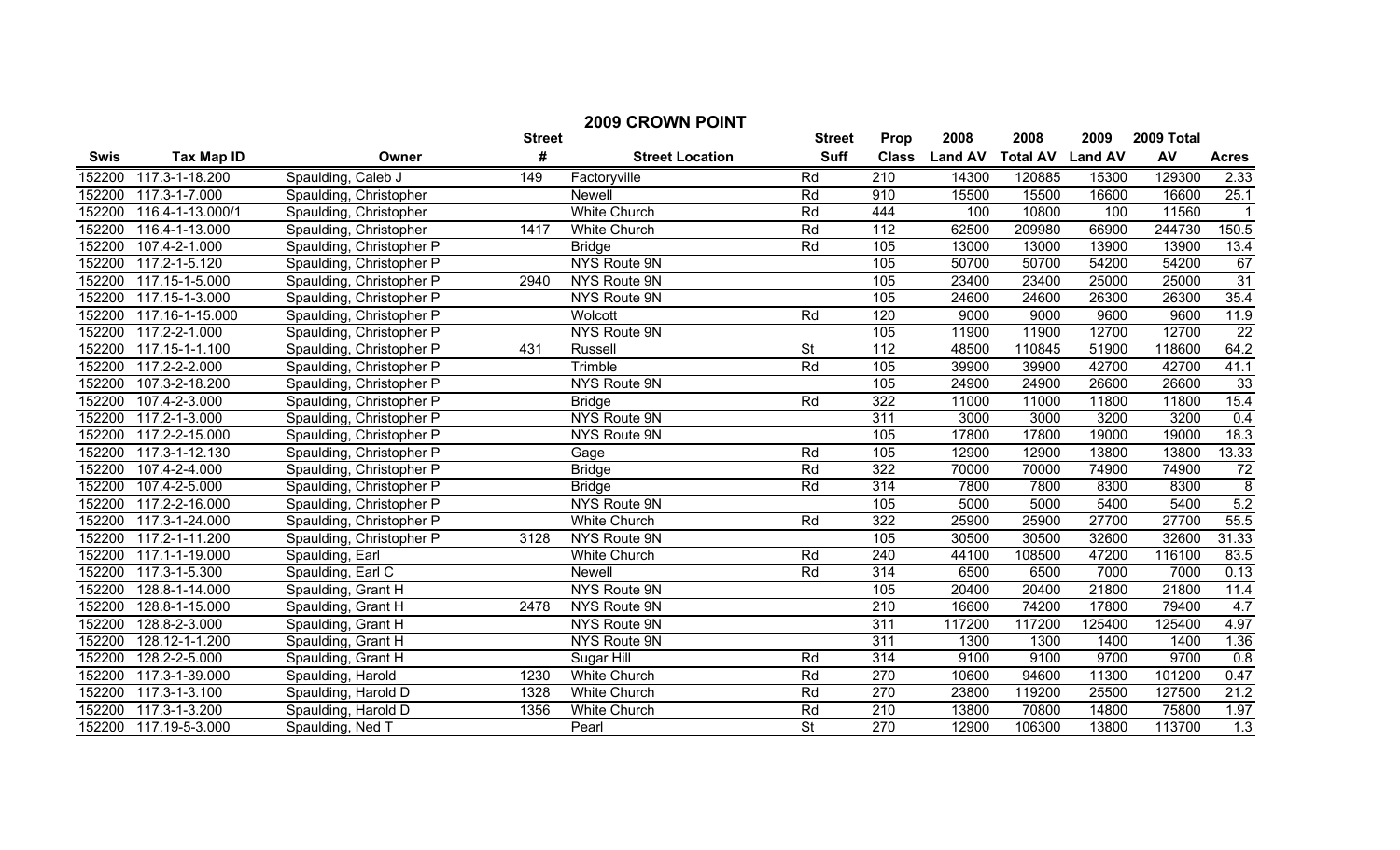| <b>2009 CROWN POINT</b> |                      |                       |                 |                        |                          |                  |                |                 |                |            |                         |
|-------------------------|----------------------|-----------------------|-----------------|------------------------|--------------------------|------------------|----------------|-----------------|----------------|------------|-------------------------|
|                         |                      |                       | <b>Street</b>   |                        | <b>Street</b>            | Prop             | 2008           | 2008            | 2009           | 2009 Total |                         |
| <b>Swis</b>             | <b>Tax Map ID</b>    | Owner                 | #               | <b>Street Location</b> | <b>Suff</b>              | <b>Class</b>     | <b>Land AV</b> | <b>Total AV</b> | <b>Land AV</b> | AV         | <b>Acres</b>            |
| 152200                  | 117.3-1-42.000       | Spaulding, Richard H  | 1193            | White Church           | Rd                       | 240              | 21400          | 121500          | 22900          | 130000     | 18.8                    |
| 152200                  | 117.15-1-15.000      | Spaulding, Warren J   |                 | Factoryville           | Rd                       | 314              | 10800          | 10800           | 11600          | 11600      | 2.26                    |
| 152200                  | 127.2-1-33.000       | Spaulding, Warren J   | 248             | Penfield               | Rd                       | 240              | 17400          | 87050           | 18600          | 93140      | 10                      |
| 152200                  | $117.15 - 1 - 2.000$ | Sprague, Helen L      | 483             | <b>Russell</b>         | $\overline{\mathsf{St}}$ | 270              | 15900          | 42500           | 17000          | 45500      | $\overline{4}$          |
| 152200                  | 116.4-1-35.000       | Sprague, James J      | 327             | Hogan Hill             | Rd                       | $\overline{210}$ | 19300          | 103780          | 20700          | 111000     | 8.5                     |
| 152200                  | 116.2-1-10.110       | Spring, Arthur D      | 455             | Sand Hill              | Rd                       | 240              | 41600          | 112950          | 44500          | 120850     | 64.28                   |
| 152200                  | 117.3-1-20.120       | Spring, John P        | $\overline{27}$ | Factoryville           | Rd                       | 210              | 12100          | 127350          | 12900          | 136300     | 0.79                    |
| 152200                  | 117.19-5-31.000      | Sprinkle, Richard T   |                 | Sugar Hill             | Rd                       | 314              | 12600          | 12600           | 13500          | 13500      | 3                       |
| 152200                  | 117.19-5-11.000      | Sprinkle, Richard T   | 2040            | Creek                  | Rd                       | $\overline{210}$ | 13600          | 111280          | 14600          | 119100     | 1.8                     |
| 152200                  | 117.19-3-21.000      | St Andrews, Kenneth E | 351             | Pearl                  | <b>St</b>                | 210              | 11700          | 75180           | 12500          | 80400      | 0.7                     |
| 152200                  | 128.2-2-18.000       | St Pierre, Brian K    | 192             | Sugar Hill             | Rd                       | 270              | 9700           | 116900          | 10400          | 125100     | 0.76                    |
| 152200                  | $107.12 - 1 - 1.000$ | St Pierre, Charles L  | $\overline{25}$ | Long Acres             | Ln                       | 210              | 71300          | 238500          | 76300          | 255200     |                         |
| 152200                  | 107.4-1-9.200        | St Pierre, Eugene R   | 628             | Lake                   | Rd                       | 270              | 16800          | 35500           | 18000          | 38000      | 4.96                    |
| 152200                  | 107.4-1-10.111       | St Pierre, Germain H  | 280             | <b>Bridge</b>          | Rd                       | 210              | 13900          | 150400          | 14900          | 160930     | 1.95                    |
| 152200                  | 107.4-1-10.130       | St Pierre, Kenneth D  | 312             | <b>Bridge</b>          | Rd                       | 210              | 13200          | 91400           | 14100          | 97800      | 1.23                    |
| 152200                  | 117.16-1-3.100       | St Pierre, Mark       | 117             | Goodrich               | Rd                       | 210              | 11900          | 64070           | 12700          | 68550      | 0.76                    |
| 152200                  | 107.4-1-10.113       | St Pierre, Mark E     |                 | <b>Bridge</b>          | Rd                       | 105              | 62600          | 62600           | 67000          | 67000      | 81.5                    |
| 152200                  | 107.4-1-9.300        | St Pierre, Michael    |                 | Lake                   | Rd                       | 322              | 8600           | 8600            | 9200           | 9200       | 16.23                   |
| 152200                  | 107.4-1-9.400        | St Pierre, Michael    | 644             | Lake                   | Rd                       | 210              | 15700          | 81660           | 16800          | 87380      | 3.94                    |
| 152200                  | 107.4-1-10.120       | St Pierre, Norman     | 218             | Trimble                | Rd                       | 210              | 14400          | 94480           | 15400          | 101100     | 2.39                    |
| 152200                  | 107.4-1-10.112       | St Pierre, Norman A   | 286             | <b>Bridge</b>          | Rd                       | 557              | 13600          | 43300           | 14500          | 46330      | 4.85                    |
| 152200                  | 117.2-1-2.000        | St Pierre, Normand W  | 3437            | NYS Route 9N           |                          | 270              | 9900           | 70300           | 10600          | 75200      | 0.4                     |
| 152200                  | 117.8-1-5.000        | Staniels, Peter C     | 27              | <b>Cedar Point</b>     | Way                      | $\overline{311}$ | 54000          | 54000           | 57800          | 57800      | 0.55                    |
| 152200                  | 128.1-4-17.000       | Stanley, Benjamin     |                 | <b>White Church</b>    | Rd                       | 314              | 800            | 800             | 900            | 900        | $\overline{\mathbf{1}}$ |
| 152200                  | 128.4-1-4.220        | Stanley, Michael J    |                 | Sam Curran             | Rd                       | 314              | 13400          | 13400           | 14300          | 14300      | 6.72                    |
| 152200                  | 128.4-1-4.210        | Stanley, Walter J     | 100             | Sam Curran             | Rd                       | 105              | 75600          | 98800           | 80900          | 105700     | 199.4                   |
| 152200                  | 128.2-1-41.000       | Stanley, Walter J     | 99              | Sam Curran             | Rd                       | $\overline{210}$ | 13900          | 88525           | 14900          | 83800      | 1.9                     |
| 152200                  | 128.4-1-4.100        | Stanley, Walter J     | 106             | Sam Curran             | Rd                       | $\overline{210}$ | 14900          | 97420           | 15900          | 104200     | 2.95                    |
| 152200                  | 999.22-1-37.000      | State of New York     |                 | Errata                 |                          | 961              | 100            | 16000           | 100            | 16000      | 0.01                    |
| 152200                  | 999.22-1-36.000      | State of New York     |                 | Errata                 |                          | 961              | 100            | 60200           | 100            | 60200      | 0.01                    |
| 152200                  | 999.22-1-34.000      | State of New York     |                 | Errata                 |                          | 961              | 100            | 500             | 100            | 500        | 0.01                    |
| 152200                  | 128.1-2-14.000       | State Of New York     |                 | Creek                  | Rd                       | 330              | 2400           | 2400            | 2600           | 2600       | 0.5                     |
| 152200                  | 999.22-1-33.000      | State of New York     |                 | Errata                 |                          | 961              | 100            | 159900          | 100            | 159900     | 0.01                    |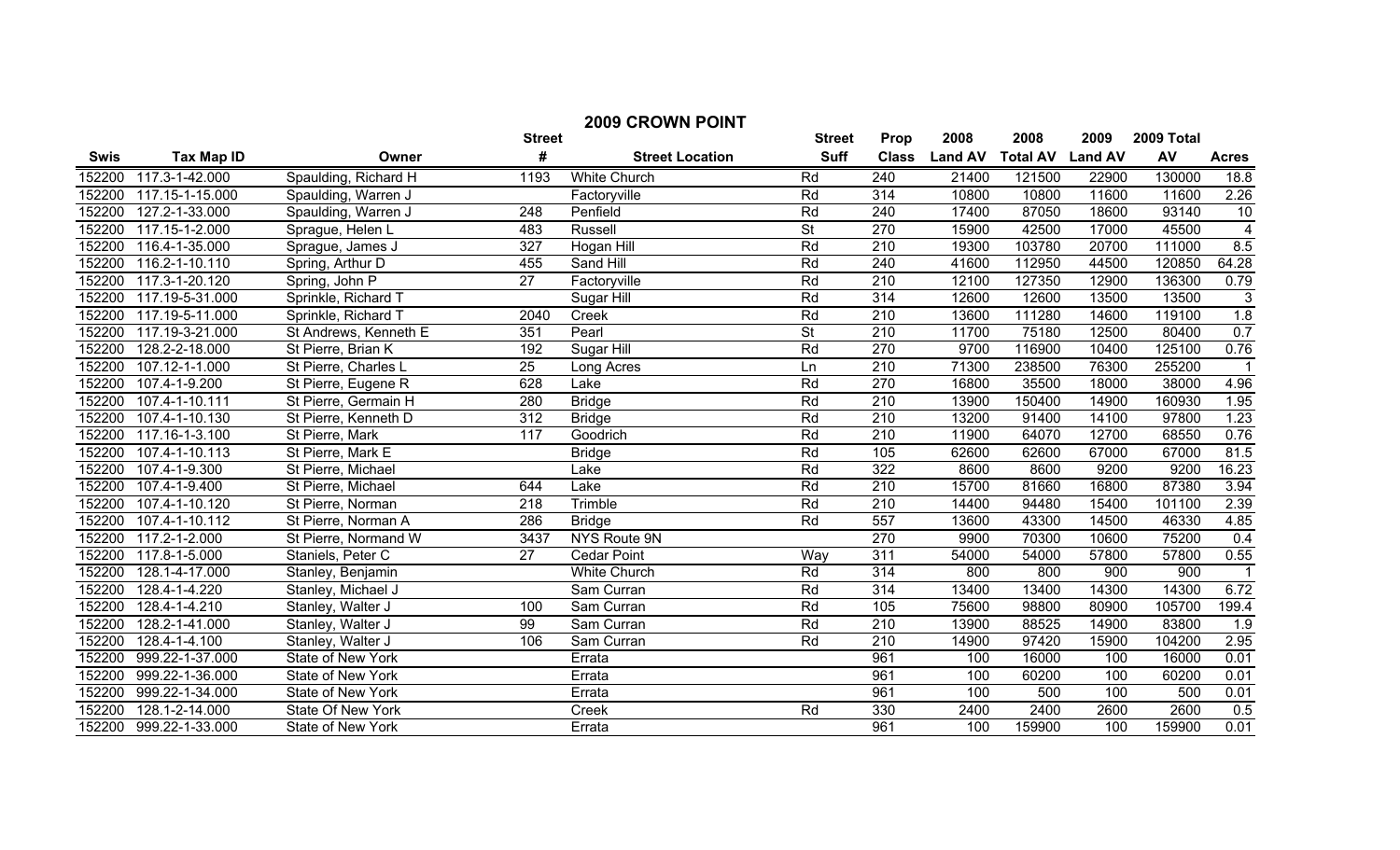|             | <b>2009 CROWN POINT</b> |                           |                  |                         |                          |                  |                |                         |        |            |                |
|-------------|-------------------------|---------------------------|------------------|-------------------------|--------------------------|------------------|----------------|-------------------------|--------|------------|----------------|
|             |                         |                           | <b>Street</b>    |                         | <b>Street</b>            | Prop             | 2008           | 2008                    | 2009   | 2009 Total |                |
| <b>Swis</b> | <b>Tax Map ID</b>       | Owner                     | #                | <b>Street Location</b>  | <b>Suff</b>              | <b>Class</b>     | <b>Land AV</b> | <b>Total AV Land AV</b> |        | AV         | <b>Acres</b>   |
| 152200      | 117.18-3-1.200          | <b>State Of New York</b>  |                  | Creek                   | Rd                       | 932              | 700            | 700                     | 750    | 750        | 0.1            |
| 152200      | 117.19-2-18.200         | <b>State Of New York</b>  |                  | NYS Route 9N            |                          | 932              | 2300           | 2300                    | 2500   | 2500       | 0.1            |
| 152200      | 117.3-1-19.200          | State Of New York         |                  | Factoryville            | Rd                       | 932              | 600            | 600                     | 650    | 650        | 0.1            |
| 152200      | 117.2-1-21.200          | State Of New York         | 368              | Factoryville            | Rd                       | 330              | 5000           | 5000                    | 5400   | 5400       | 5.1            |
| 152200      | 117.20-7-10.000         | Steele, Paul A            | $\overline{25}$  | <b>Champlain Shores</b> | Way                      | 210              | 50800          | 187900                  | 54400  | 201100     | 0.07           |
| 152200      | 117.20-5-7.000          | Stevens, Gary             | $\overline{29}$  | Station                 | $\overline{\mathsf{St}}$ | $\overline{210}$ | 10800          | 104000                  | 12100  | 111300     | 0.49           |
| 152200      | 138.1-2-16.000          | Stevens, Jane A           | 185              | Wemette                 | Way                      | 260              | 79400          | 154340                  | 85000  | 165100     | 4.55           |
| 152200      | 138.1-2-17.000          | Stevens, Robert C         | 187              | Wemette                 | Way                      | 260              | 119200         | 228200                  | 127500 | 244200     | 6.36           |
| 152200      | 138.1-2-15.000          | Stevens, William C        |                  | <b>Ben Hunter</b>       | Rd                       | 322              | 82600          | 82600                   | 88400  | 88400      | 219.7          |
| 152200      | 128.2-2-31.000          | Stevenson, Beverly J      | 33               | <b>Aubrey Sanders</b>   | Rd                       | 270              | 15200          | 40800                   | 16300  | 43700      | 3.26           |
| 152200      | 117.19-6-10.122         | Stitt, Douglas            |                  | Sugar Hill              | Rd                       | 311              | 3800           | 3800                    | 4100   | 4100       | 1.5            |
| 152200      | 117.19-6-11.000         | Stitt, Douglas            | $\overline{242}$ | Sugar Hill              | Rd                       | 210              | 9100           | 116900                  | 9700   | 125100     | 0.3            |
| 152200      | 117.19-3-10.000         | Stitt, Douglas J          | 307              | Pearl                   | $\overline{\mathsf{St}}$ | 210              | 12800          | 101880                  | 13700  | 109000     | 0.96           |
| 152200      | 117.19-2-17.000         | Stoddard, Benjamin M      | 2834             | NYS Route 9N            |                          | 210              | 12000          | 84500                   | 12800  | 90400      | 1.7            |
| 152200      | 128.1-4-23.200          | <b>Stokesberry Eric T</b> | 791              | Vineyard                | Rd                       | 210              | 13900          | 124480                  | 14900  | 133200     | $\overline{2}$ |
| 152200      | 128.1-3-27.100          | Stone, John S             | 1404             | Creek                   | Rd                       | 210              | 19700          | 94500                   | 21100  | 101100     | $\overline{8}$ |
| 152200      | 116.2-1-25.120          | Stout, Martin J           |                  | <b>Breed Hill</b>       | Rd                       | 322              | 37800          | 37800                   | 40400  | 40400      | 81.34          |
| 152200      | 117.18-3-6.000          | Stowell, Dennis           | $\overline{32}$  | Factoryville            | Rd                       | 210              | 8600           | 44615                   | 9200   | 47700      | 0.2            |
| 152200      | 117.3-1-1.000           | Strack, Charles E         | 1365             | <b>White Church</b>     | Rd                       | 322              | 25600          | 25600                   | 27400  | 27400      | 54.3           |
| 152200      | 128.1-3-4.000           | Strack, Pat               | 421              | Middle                  | Rd                       | 260              | 13300          | 47675                   | 14200  | 51000      | 1.11           |
| 152200      | 127.2-1-5.120           | Strauss, Jean A           | 643              | Hog Back                | Rd                       | 240              | 41900          | 80780                   | 44800  | 86400      | 67.9           |
| 152200      | 138.1-2-1.200           | Strehle, Robert           | 820              | Stoney Lonesome         | Rd                       | 240              | 19000          | 105860                  | 20300  | 133300     | 13.4           |
| 152200      | 128.1-4-23.122          | Strieble, David W         | 485              | Amy Hill                | Rd                       | 210              | 13200          | 100080                  | 14100  | 107100     | 1.26           |
| 152200      | 107.3-2-3.000           | Strong, Horton            |                  | <b>Cold Spring</b>      | Rd                       | 322              | 20800          | 20800                   | 22300  | 22300      | 42.3           |
| 152200      | 126.-2-13.120           | Stroud Christopher H      | 828              | Old Furnace             | Rd                       | 240              | 36700          | 93725                   | 39300  | 100300     | 50             |
| 152200      | 128.6-5-44.000          | Stuart, Walter L          | 1738             | Creek                   | Rd                       | 210              | 8700           | 67340                   | 9400   | 72100      | 0.2            |
| 152200      | 117.16-2-17.000         | Suarez, Octavio           | 113              | Wolcott                 | Rd                       | 210              | 83700          | 158580                  | 89600  | 169700     | 1.8            |
| 152200      | 117.8-1-19.000          | Swano, Peter L            | 18               | Hedge                   | Row                      | 260              | 43200          | 82140                   | 87740  | 129405     | 0.83           |
| 152200      | 117.20-1-28.000         | Sweeney, Michael F        | 2712             | Main                    | <b>St</b>                | 210              | 11700          | 89005                   | 12500  | 95200      | 0.7            |
| 152200      | 116.2-1-25.110          | Sweeney, Michael F        |                  | <b>Breed Hill</b>       | Rd                       | 322              | 7600           | 7600                    | 8100   | 8100       | 14.08          |
| 152200      | 117.19-6-14.000         | Sweeney, Michael F        | 266              | Sugar Hill              | Rd                       | 210              | 11600          | 97050                   | 12400  | 103800     | 0.7            |
| 152200      | 117.20-1-9.000          | Swinton, Wallace          | $\overline{37}$  | Ferry                   | Rd                       | 210              | 9900           | 76980                   | 10600  | 82400      | 0.4            |
| 152200      | 128.1-2-4.000           | Szweda, Nila              | 190              | <b>Breed Hill</b>       | Rd                       | $\overline{210}$ | 14000          | 156660                  | 15000  | 167600     | 1.8            |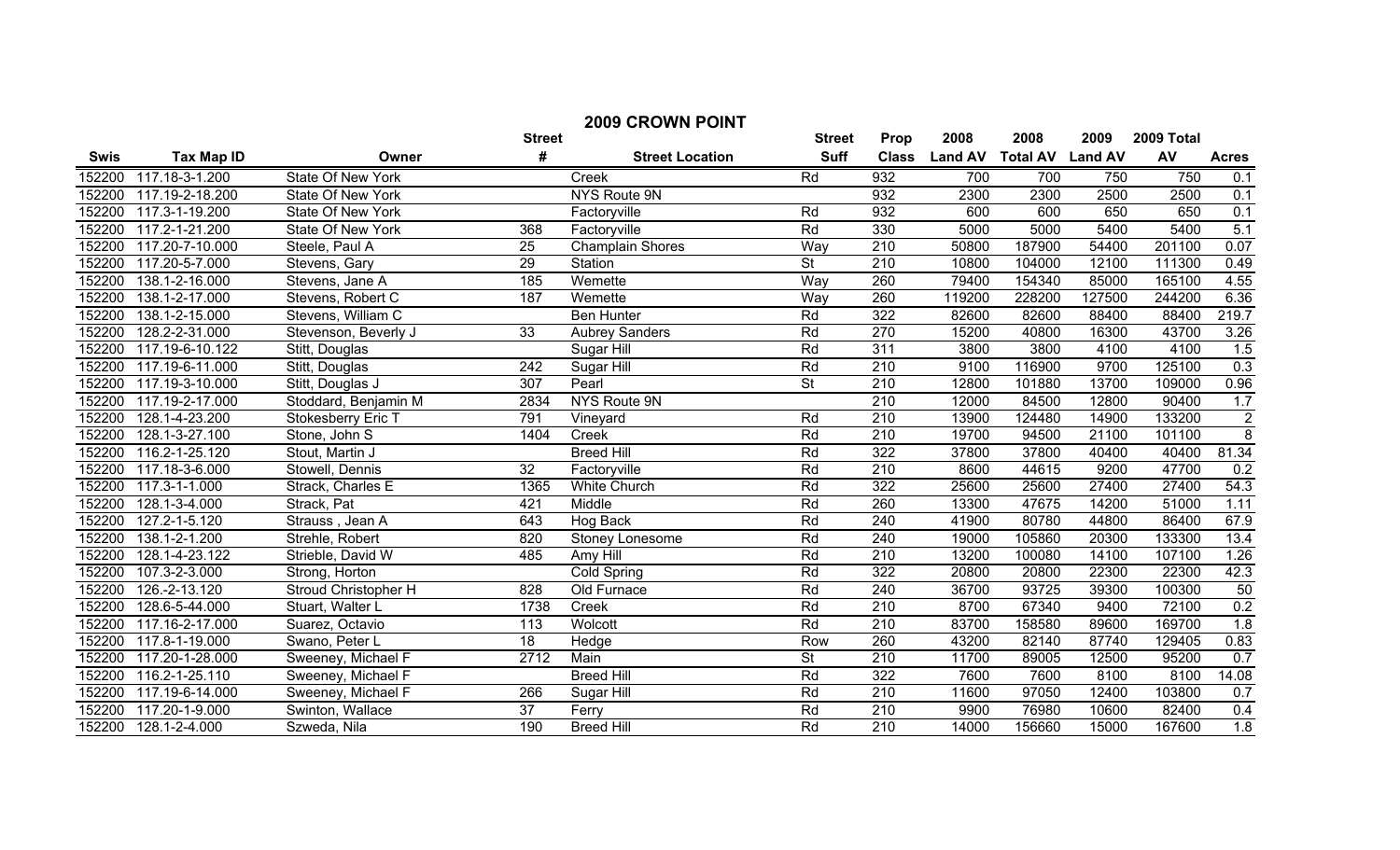| <b>2009 CROWN POINT</b> |                                                                              |                                                |                  |                        |                          |                  |                |                 |                |        |                 |
|-------------------------|------------------------------------------------------------------------------|------------------------------------------------|------------------|------------------------|--------------------------|------------------|----------------|-----------------|----------------|--------|-----------------|
|                         | 2008<br>2008<br><b>Street</b><br>2009<br>2009 Total<br><b>Street</b><br>Prop |                                                |                  |                        |                          |                  |                |                 |                |        |                 |
| <b>Swis</b>             | <b>Tax Map ID</b>                                                            | Owner                                          | #                | <b>Street Location</b> | <b>Suff</b>              | <b>Class</b>     | <b>Land AV</b> | <b>Total AV</b> | <b>Land AV</b> | AV     | <b>Acres</b>    |
| 152200                  | 117.16-1-14.000                                                              | Tabor, Gary C                                  | 72               | Lake                   | Rd                       | 240              | 36400          | 168660          | 39000          | 180500 | 49.3            |
| 152200                  | 117.20-1-1.100                                                               | Tabor, Gary C                                  |                  | <b>Sharon Park</b>     | Rd                       | 322              | 23300          | 23300           | 24900          | 24900  | 41.1            |
| 152200                  | 117.16-3-2.000                                                               | Tabor, Jerold                                  | 43               | Lake                   | Rd                       | $\overline{210}$ | 13900          | 105720          | 14900          | 113120 | $\mathbf{3}$    |
| 152200                  | 117.19-6-9.008                                                               | <b>Tanguy Yannig</b>                           | 2755             | Main                   | $\overline{\mathsf{St}}$ | $\overline{210}$ | 8800           | 61700           | 9400           | 66000  | 0.26            |
| 152200                  | 117.20-1-33.200                                                              | Tanguy, Yannig                                 | 2744             | Main                   | $\overline{\mathsf{St}}$ | 484              | 13000          | 50800           | 13900          | 54400  | 0.23            |
| 152200                  | 126.-2-22.100                                                                | Tannen, Naomi L                                | 494              | Old Furnace            | Rd                       | 240              | 115700         | 263770          | 123800         | 282230 | 272.7           |
| 152200                  | 126.-2-21.000                                                                | Tannen, Naomi L                                |                  | Old Furnace            | Rd                       | 912              | 34300          | 34300           | 36700          | 36700  | 77.3            |
| 152200                  | 137.-1-1.000                                                                 | Tannen, Naomi L                                |                  | Stoney Lonesome        | Rd                       | 910              | 1800           | 1800            | 1900           | 1900   | 4.7             |
| 152200                  | $117.2 - 1 - 4.000$                                                          | Tatro, Evelyn B                                | 3438             | NYS Route 9N           |                          | $\overline{210}$ | 10000          | 76300           | 10700          | 81650  | 0.4             |
| 152200                  | 116.4-1-5.120                                                                | Taylor, Christopher L                          | 49               | Narrow Town            | Rd                       | $\overline{210}$ | 13400          | 65240           | 14300          | 69800  | 1.4             |
| 152200                  | 128.12-1-1.110                                                               | Taylor, James M                                | 2446             | NYS Route 9N           |                          | 240              | 19000          | 116650          | 20300          | 124800 | 12.2            |
| 152200                  |                                                                              | 622.-9999-701.800/188 Telus Communications Inc |                  | 888888 Outside Plant   |                          | 831              | $\mathbf 0$    | 17068           | $\mathbf 0$    | 13942  | 0.01            |
| 152200                  | 107.20-2-7.000                                                               | Tendy, William M                               | 30               | <b>Bucket</b>          | Way                      | 260              | 67000          | 112120          | 71700          | 120000 | 0.3             |
| 152200                  | 117.2-2-8.100                                                                | Tendy, William M Jr                            | 325              | Lake                   | Rd                       | 120              | 54000          | 68000           | 57800          | 72800  | 87.6            |
| 152200                  | 128.1-5-1.000                                                                | Tennian, James                                 | 232              | Middle                 | Rd                       | 210              | 16900          | 102700          | 18100          | 109900 | 4.96            |
| 152200                  | 117.19-2-3.200                                                               | Terbeek, Douglas G                             | 2802             | <b>NYS Route 9N</b>    |                          | 210              | 9100           | 108200          | 9700           | 115800 | 0.3             |
| 152200                  | 107.3-2-2.000                                                                | Terp, Peter                                    |                  | <b>NYS Route 9N</b>    |                          | 322              | 12200          | 12200           | 13100          | 13100  | $\overline{20}$ |
| 152200                  | 107.20-2-22.000                                                              | Terwilliger, Edmund S                          | 586              | Lake                   | Rd                       | 210              | 40500          | 107100          | 43300          | 114600 | $\overline{1}$  |
| 152200                  | 107.20-1-2.000                                                               | Tesar, Beverly T                               | 17               | Old Port               | Way                      | 210              | 62600          | 109400          | 67000          | 117100 | 0.3             |
| 152200                  | 117.3-1-34.200                                                               | Thatcher, Diane L                              | $\overline{71}$  | <b>Russell</b>         | $\overline{\mathsf{St}}$ | $\overline{210}$ | 15100          | 98040           | 16200          | 104900 | 3.05            |
| 152200                  | 128.1-3-15.000                                                               | Thatcher, Donald J                             | 397              | Middle                 | Rd                       | 210              | 12300          | 97675           | 13200          | 104500 | 0.84            |
| 152200                  | 128.1-3-22.000                                                               | Thatcher, Herman                               | 329              | Middle                 | Rd                       | 271              | 13500          | 32600           | 14400          | 34900  | 1.6             |
| 152200                  | 128.2-1-34.000                                                               | Thatcher, Jerry A                              | 79               | Sugar Hill             | Rd                       | 210              | 14000          | 76450           | 15000          | 81800  | 0.91            |
| 152200                  | 117.18-4-6.000                                                               | Thatcher, Stephen                              | 1834             | Creek                  | Rd                       | 210              | 13700          | 113390          | 14700          | 121300 | 1.7             |
| 152200                  | $117.18 - 4 - 5.000$                                                         | Thatcher, Stephen                              | 1826             | Creek                  | Rd                       | 270              | 13500          | 47000           | 14400          | 50300  | 1.6             |
| 152200                  | 117.1-1-8.021                                                                | Thatcher, Stephen                              |                  | <b>White Church</b>    | Rd                       | 314              | 18500          | 18500           | 19800          | 19800  | 9.5             |
| 152200                  | $117.18 - 1 - 5.000$                                                         | Thatcher, Terry R                              | 51               | Factoryville           | Rd                       | 210              | 9900           | 70650           | 10600          | 75600  | 0.4             |
| 152200                  | 128.1-3-13.002                                                               | Thatcher, Walter                               | 409              | Middle                 | Rd                       | $\overline{210}$ | 11700          | 42780           | 12500          | 45800  | 0.69            |
| 152200                  | 128.4-1-1.000                                                                | Thomas, Christine E                            | 555              | Vineyard               | Rd                       | 240              | 67800          | 152300          | 72500          | 163000 | 146.3           |
| 152200                  | 128.3-1-12.000                                                               | <b>Thompson Bros</b>                           |                  | <b>White Church</b>    | Rd                       | 322              | 37800          | 37800           | 40400          | 40400  | 100             |
| 152200                  | 116.4-1-24.000                                                               | Thompson, Leo R                                | $\overline{571}$ | <b>Breed Hill</b>      | Rd                       | 270              | 13100          | 27900           | 14100          | 29900  | 1.1             |
| 152200                  | 117.3-1-6.000                                                                | Thompson, Richard A                            | 19               | Newell                 | Rd                       | $\overline{210}$ | 11400          | 27920           | 12200          | 29900  | 2.8             |
| 152200                  | 117.3-1-32.120                                                               | Thompson, Robert                               |                  | <b>White Church</b>    | Rd                       | 312              | 10200          | 16200           | 10900          | 17330  | 3.36            |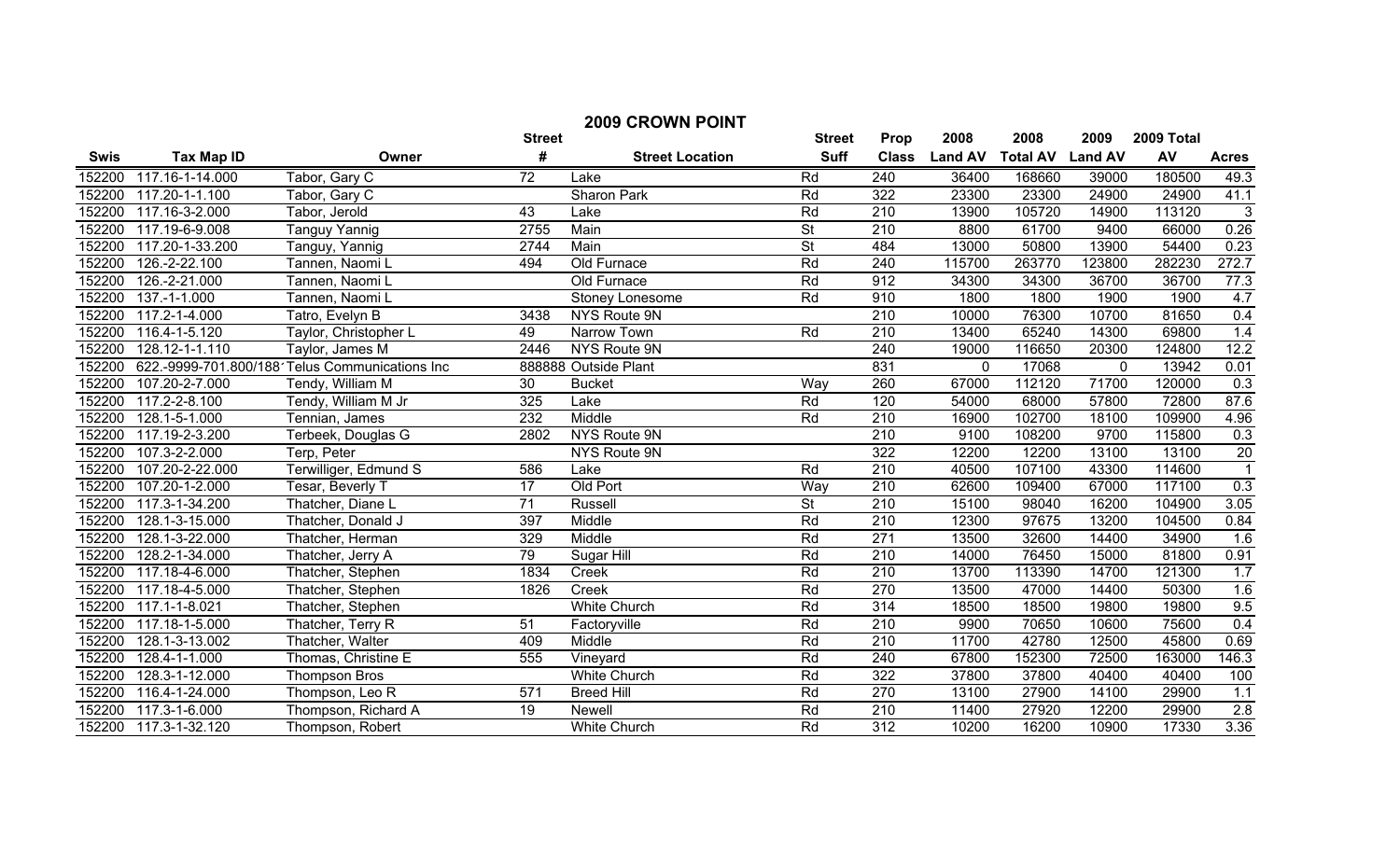|             | <b>2009 CROWN POINT</b> |                         |                  |                        |                          |                  |                |                         |        |            |                |
|-------------|-------------------------|-------------------------|------------------|------------------------|--------------------------|------------------|----------------|-------------------------|--------|------------|----------------|
|             |                         |                         | <b>Street</b>    |                        | <b>Street</b>            | Prop             | 2008           | 2008                    | 2009   | 2009 Total |                |
| <b>Swis</b> | <b>Tax Map ID</b>       | Owner                   | #                | <b>Street Location</b> | <b>Suff</b>              | <b>Class</b>     | <b>Land AV</b> | <b>Total AV Land AV</b> |        | AV         | <b>Acres</b>   |
| 152200      | 117.3-1-56.110          | Thompson, Robert        | 1077             | <b>White Church</b>    | Rd                       | 270              | 45230          | 94630                   | 48400  | 101300     | 81.68          |
| 152200      | 128.1-2-12.000          | Thompson, Robert        |                  | White Church           | Rd                       | 322              | 9800           | 9800                    | 10500  | 10500      | 18             |
| 152200      | 128.1-3-20.000          | Thorpe, Stevan A        | 357              | Middle                 | Rd                       | 240              | 25700          | 78500                   | 27500  | 84000      | 24.54          |
| 152200      | 138.1-2-21.200          | Tiedemann, Dianne       | 60               | <b>Ben Hunter</b>      | Rd                       | 260              | 160800         | 256820                  | 172100 | 250415     | 12.3           |
| 152200      | 138.1-2-23.000          | Tiedemann, Dianne       |                  | <b>Ben Hunter</b>      | Rd                       | 314              | 1500           | 1500                    | 1600   | 1600       | $\overline{2}$ |
| 152200      | 106.4-1-3.120           | Tierney, Farley P Jr    | 557              | Sand Hill              | Rd                       | 311              | 14950          | 14950                   | 16000  | 16000      | 8.37           |
| 152200      | 128.2-2-1.000           | Tierney, Marla S        | 142              | Sugar Hill             | Rd                       | $\overline{210}$ | 12900          | 69900                   | 13800  | 74800      |                |
| 152200      | 128.6-5-40.000          | Tierney, Thad           | 1720             | Creek                  | Rd                       | 270              | 9100           | 70700                   | 9700   | 75600      | 0.3            |
| 152200      | 127.2-1-21.200          | Tighe, Michael T        | 983              | Creek                  | Rd                       | 240              | 26700          | 266130                  | 28600  | 284800     | 29.07          |
| 152200      | 128.1-4-21.000          | Titus, Colette N        | 434              | Amy Hill               | Rd                       | 240              | 20100          | 105560                  | 21500  | 112900     | 11.13          |
| 152200      | 128.6-5-33.000          | Titus, Donald           | 1680             | Creek                  | Rd                       | 210              | 12100          | 86000                   | 12900  | 92000      | 0.8            |
| 152200      | 117.19-1-2.112          | Titus, Mark W           | 1909             | Creek                  | Rd                       | 210              |                |                         | 16260  | 65860      | 3.48           |
| 152200      | 117.2-2-3.200           | Titus, Patrick          | $\overline{137}$ | <b>Burdick</b>         | Rd                       | 240              | 24800          | 62880                   | 26500  | 67200      | 22.95          |
| 152200      | 128.12-1-11.002         | Titus, Patrick          | 2421             | NYS Route 9N           |                          | $\overline{210}$ | 11000          | 105380                  | 11800  | 112800     | 0.54           |
| 152200      | 128.1-2-16.000          | <b>Titus, Patrick M</b> | 1683             | Creek                  | Rd                       | 323              | 15800          | 15800                   | 16900  | 16900      | 1.04           |
| 152200      | 117.19-1-2.111          | Titus, Patrick M        |                  | Creek                  | Rd                       | 322              |                |                         | 23220  | 23220      | 29.6           |
| 152200      | 128.6-5-26.000          | Titus, Timothy D        | 1654             | Creek                  | Rd                       | 210              | 10100          | 89900                   | 10800  | 96200      | 0.43           |
| 152200      | 137.-1-15.000           | Tobia, Carolina         |                  | Stoney Lonesome        | Rd                       | 912              | 38800          | 38800                   | 41500  | 41500      | 90.1           |
| 152200      | 137.-1-18.000           | Tobia, Carolina         |                  | Stoney Lonesome        | Rd                       | 912              | 9000           | 9000                    | 9600   | 9600       | 21             |
| 152200      | 137.-1-17.000           | Tobia, Carolina         |                  | Stoney Lonesome        | Rd                       | 912              | 8300           | 8300                    | 8900   | 8900       | 19.2           |
| 152200      | 107.20-2-29.000         | Toney, Crayton G        | 554              | Lake                   | Rd                       | 210              | 51300          | 137840                  | 54900  | 147500     | 1.2            |
| 152200      | 117.19-4-13.000         | Town of Crown Point     | 2063             | Creek                  | Rd                       | 591              | 13100          | 13400                   | 14000  | 14300      | 2.9            |
| 152200      | 117.19-4-11.000         | Town Of Crown Point     | 2793             | NYS Route 9N           |                          | 652              | 7800           | 65500                   | 8300   | 70100      | 0.4            |
| 152200      | 117.19-3-4.000/1        | Town Of Crown Point     |                  | Creek                  | Rd                       | 962              | 100            | 1200                    | 100    | 1300       | 0.01           |
| 152200      | 117.19-1-7.000          | Town Of Crown Point     | 17               | Miller                 | Dr                       | 642              | 12400          | 120000                  | 13300  | 128400     | 2.3            |
| 152200      | 117.19-1-17.000         | Town Of Crown Point     |                  | Creek                  | Rd                       | 330              | 1100           | 1100                    | 1200   | 1200       | 0.1            |
| 152200      | 117.20-1-31.000         | Town Of Crown Point     |                  | NYS Route 9N           |                          | 593              | 8200           | 31740                   | 8800   | 34000      | 0.8            |
| 152200      | 128.8-2-1.000           | Town Of Crown Point     | $\overline{17}$  | <b>Monitor Bay</b>     | Rd                       | 652              | 97400          | 120000                  | 104200 | 128400     | 7.5            |
| 152200      | 128.8-3-1.000           | Town Of Crown Point     |                  | NYS Route 9N           |                          | 330              | 300            | 300                     | 300    | 300        | 6.5            |
| 152200      | 128.6-5-12.200          | Town Of Crown Point     |                  | Pearl                  | $\overline{\mathsf{St}}$ | 822              | 1500           | 15000                   | 1700   | 16100      | 0.26           |
| 152200      | 128.1-4-15.200          | Town Of Crown Point     |                  | Middle                 | Rd                       | 330              | 2000           | 2000                    | 2100   | 2100       | 0.46           |
| 152200      | 999.22-1-38.000         | Town of Crown Point     |                  | Errata                 |                          | 961              | 100            | 26700                   | 100    | 26700      | 0.01           |
| 152200      | 127.4-1-27.100          | Towne Anna E            | 100              | <b>Buck Mountain</b>   | Rd                       | 270              | 16130          | 93230                   | 21670  | 104170     | 14.5           |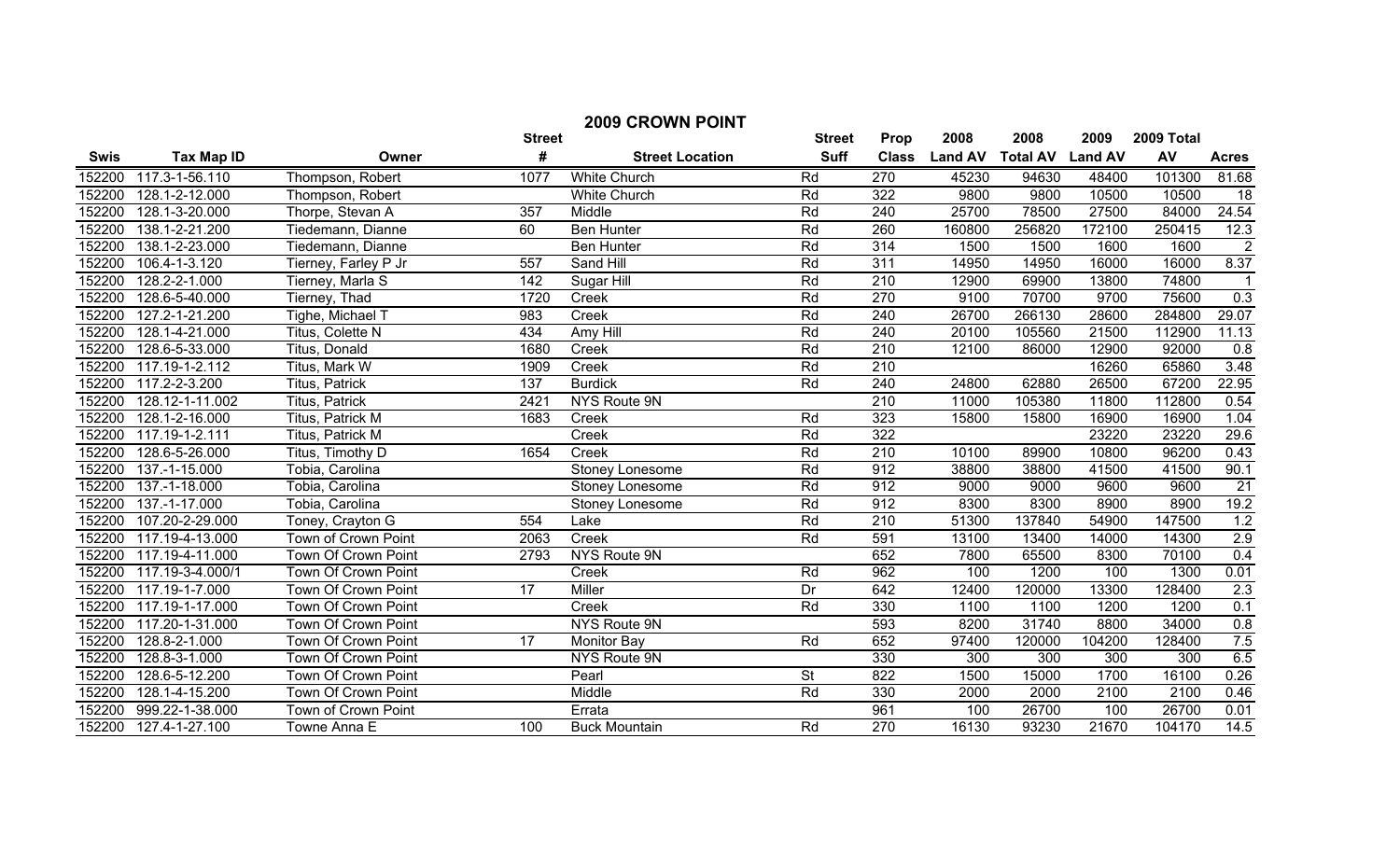| <b>2009 CROWN POINT</b> |                   |                             |                  |                        |                          |                  |                |                         |        |            |                  |
|-------------------------|-------------------|-----------------------------|------------------|------------------------|--------------------------|------------------|----------------|-------------------------|--------|------------|------------------|
|                         |                   |                             | <b>Street</b>    |                        | <b>Street</b>            | <b>Prop</b>      | 2008           | 2008                    | 2009   | 2009 Total |                  |
| <b>Swis</b>             | <b>Tax Map ID</b> | Owner                       | #                | <b>Street Location</b> | <b>Suff</b>              | <b>Class</b>     | <b>Land AV</b> | <b>Total AV Land AV</b> |        | AV         | <b>Acres</b>     |
| 152200                  | 127.4-1-25.100    | Towne, Albert               | 44               | <b>Buck Mountain</b>   | Rd                       | 240              | 34200          | 69850                   | 36600  | 74700      | 44.6             |
| 152200                  | 127.4-1-25.220    | Towne, Albert               | 1238             | <b>Warner Hill</b>     | Rd                       | $\overline{312}$ | 11300          | 66300                   | 12100  | 70950      | 0.92             |
| 152200                  | 128.1-4-30.100    | Towne, Bernice              | 60               | Pearl                  | $\overline{\mathsf{St}}$ | 270              | 21500          | 36300                   | 23000  | 38800      | 9.8              |
| 152200                  | 117.18-4-7.110    | Towne, Clark L              | 1848             | Creek                  | Rd                       | $\overline{210}$ | 13300          | 75700                   | 14200  | 81000      | $\overline{1.3}$ |
| 152200                  | 127.4-1-25.210    | Towne, Helen                |                  | <b>Buck Mountain</b>   | Rd                       | 314              | 14600          | 14600                   | 15600  | 15600      | 5.88             |
| 152200                  | 128.1-4-29.000    | Towne, Jamie                |                  | Pearl                  | $\overline{\mathsf{St}}$ | 314              | 7800           | 7800                    | 8300   | 8300       | $\overline{1}$   |
| 152200                  | 117.20-5-1.000    | Towne, John S               | 14               | Ferry                  | Rd                       | $\overline{210}$ | 8600           | 72400                   | 9200   | 77500      | 0.11             |
| 152200                  | 117.19-1-13.000   | Towne, Thomas E             | 1859             | Creek                  | Rd                       | $\overline{210}$ | 13500          | 76050                   | 14400  | 81400      | 1.4              |
| 152200                  | 127.4-1-32.000    | <b>Towner Hill Cemetery</b> | 1200             | <b>Warner Hill</b>     | Rd                       | 695              | 3400           | 3400                    | 3600   | 3600       | 0.3              |
| 152200                  | 117.16-2-7.000    | Trask, Gregg L              | 31               | Mariner                | Way                      | 210              | 114100         | 215920                  | 122100 | 231000     | 6.6              |
| 152200                  | 127.2-1-16.003    | Treadway, Cyril J           | 3                | Treadway               | Rd                       | 240              | 70000          | 148185                  | 74900  | 158600     | 151.63           |
| 152200                  | 117.3-1-23.220    | Tromblee, Richard J         |                  | Russell                | $\overline{\mathsf{St}}$ | 322              | 17000          | 17000                   | 18200  | 18200      | 17.91            |
| 152200                  | 117.3-1-40.200    | Trombley, Justin            | 1164             | <b>White Church</b>    | Rd                       | 270              | 15100          | 167970                  | 16200  | 179700     | 3.2              |
| 152200                  | 117.16-2-6.120    | Tross, William H            | $\overline{98}$  | Fishermans             | $\overline{C}$           | 210              | 91800          | 208600                  | 98200  | 223200     | 0.94             |
| 152200                  | 117.19-3-8.000    | Tubbs, Gloria               | 287              | Pearl                  | $\overline{\mathsf{St}}$ | 210              | 13300          | 71140                   | 14200  | 76100      | 1.3              |
| 152200                  | 128.2-1-44.000    | Tubbs, Leslie A             |                  | Sam Curran             | Rd                       | 322              | 43800          | 43800                   | 46900  | 46900      | 115.8            |
| 152200                  | 107.3-2-14.000    | Tubbs, Ruth                 | 3520             | NYS Route 9N           |                          | 270              | 13000          | 32900                   | 13900  | 35200      |                  |
| 152200                  | 128.2-1-48.000    | Tubbs, Thomas               | 251              | Sam Curran             | Rd                       | 210              | 19800          | 75600                   | 21200  | 80900      | $\overline{8}$   |
| 152200                  | 128.2-1-43.000    | Tubbs, Thomas               | 243              | Sam Curran             | Rd                       | 314              | 5400           | 5400                    | 5800   | 5800       | 0.6              |
| 152200                  | 117.16-2-10.200   | Turner, Jesse               | 8                | <b>Berry Patch</b>     | Way                      | 210              | 66500          | 181160                  | 71200  | 193840     | 1.12             |
| 152200                  | 117.16-2-10.100   | Turner, Jesse               | 12               | <b>Berry Patch</b>     | Way                      | 210              | 43200          | 102750                  | 46200  | 109900     | 0.38             |
| 152200                  | 117.20-3-10.000   | Turner, Jesse               | 2723             | Main                   | $\overline{\mathsf{St}}$ | 230              | 9900           | 96500                   | 10600  | 103300     | 0.4              |
| 152200                  | 127.1-1-17.000    | Tuthill, Charleen A         | 427              | Hog Back               | Rd                       | 240              | 46000          | 94870                   | 49200  | 101500     | 98.76            |
| 152200                  | 128.1-4-19.000    | Tuthill, Kathy              | 420              | Amy Hill               | Rd                       | 270              | 12100          | 61300                   | 12900  | 65600      | 0.8              |
| 152200                  | 128.1-2-9.100     | Tyrrell, Edward L           | 15               | <b>Breed Hill</b>      | Rd                       | 240              | 56960          | 159410                  | 61000  | 170600     | 111.62           |
| 152200                  | 128.1-2-19.000    | Tyrrell, Edward L           |                  | <b>White Church</b>    | Rd                       | 240              | 23500          | 75160                   | 25100  | 80400      | 29               |
| 152200                  | 128.1-2-20.000    | <b>Tyrrell, Miner</b>       | 956              | <b>White Church</b>    | Rd                       | 314              | 8400           | 8400                    | 9000   | 9000       | 0.6              |
| 152200                  | 117.15-1-11.120   | Urban, Anne                 | 180              | Factoryville           | Rd                       | $\overline{210}$ | 13000          | 76360                   | 13900  | 81700      | $\overline{1}$   |
| 152200                  | 127.2-1-11.200    | Urban, David P              | 24               | Hogan Hill             | Rd                       | 240              | 19100          | 151100                  | 20400  | 161700     | 13.28            |
| 152200                  | 126.-2-13.110     | Valachovic, Shelley         | $\overline{771}$ | Old Furnace            | Rd                       | 260              | 19500          | 35500                   | 20900  | 38000      | 23.81            |
| 152200                  | 116.4-1-37.000    | Valenti, John               | 413              | Hogan Hill             | Rd                       | $\overline{210}$ | 17700          | 87940                   | 18900  | 94100      | 5.87             |
| 152200                  | 106.4-1-5.000     | VanDerzee, Marilyn          | 500              | Sand Hill              | Rd                       | $\overline{210}$ | 13000          | 55240                   | 13900  | 59100      | 1.1              |
| 152200                  | 117.19-5-24.000   | Vandeweert, Ashley          | 257              | Sugar Hill             | Rd                       | $\overline{210}$ | 13000          | 78050                   | 13900  | 83500      | $\mathbf{1}$     |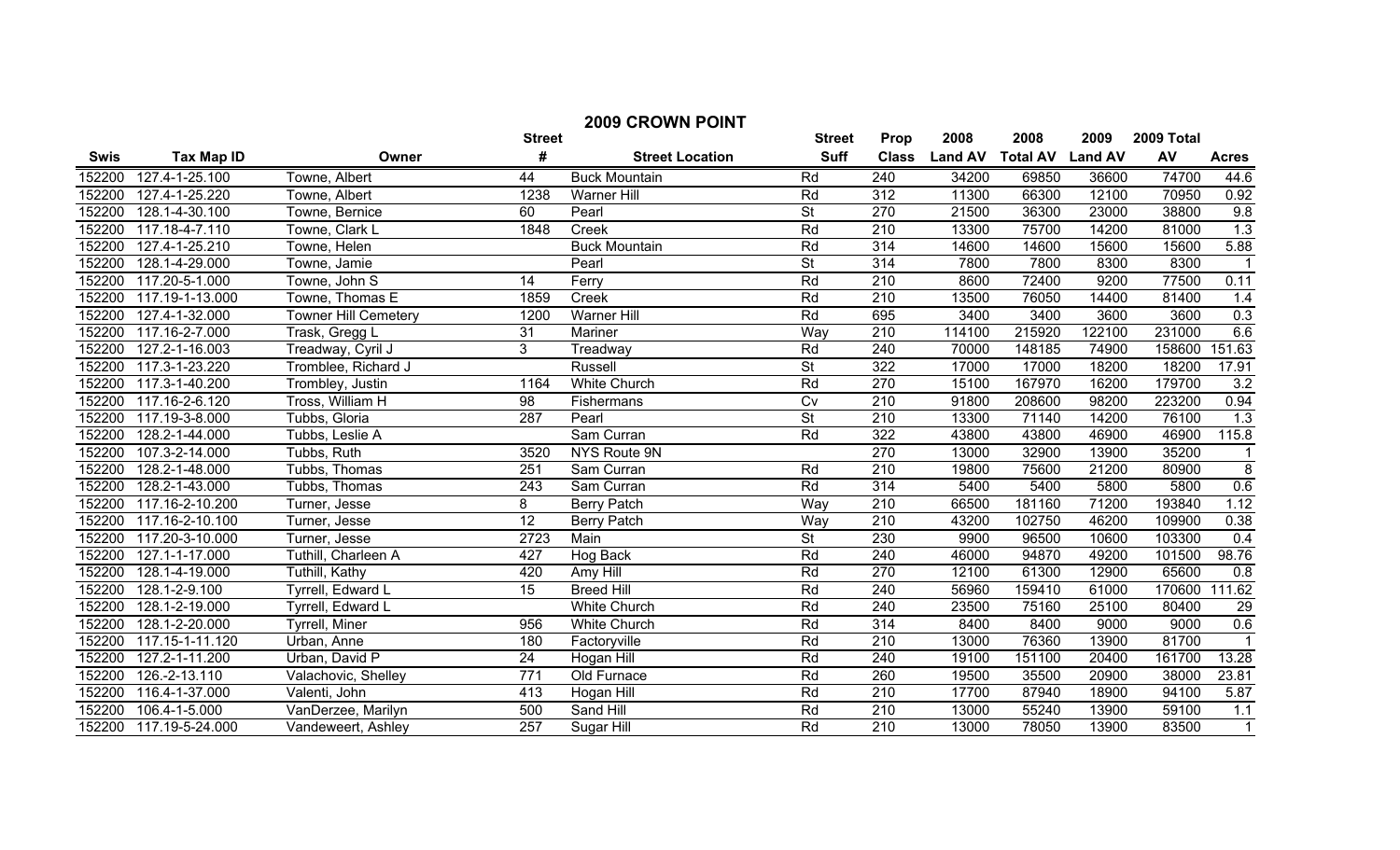| <b>2009 CROWN POINT</b> |                                            |                        |                  |                        |                          |                  |                |                 |                |            |                  |
|-------------------------|--------------------------------------------|------------------------|------------------|------------------------|--------------------------|------------------|----------------|-----------------|----------------|------------|------------------|
|                         |                                            |                        | <b>Street</b>    |                        | <b>Street</b>            | Prop             | 2008           | 2008            | 2009           | 2009 Total |                  |
| <b>Swis</b>             | <b>Tax Map ID</b>                          | Owner                  | #                | <b>Street Location</b> | <b>Suff</b>              | <b>Class</b>     | <b>Land AV</b> | <b>Total AV</b> | <b>Land AV</b> | AV         | <b>Acres</b>     |
| 152200                  | 128.1-3-16.300                             | VanSickle, John S      | 21               | Hemlock                | Ln                       | 260              | 9700           | 30220           | 10400          | 32300      | 1.28             |
| 152200                  | 128.1-3-16.100                             | VanSickle, Stephen J   |                  | Middle                 | Rd                       | 314              | 11900          | 11900           | 12700          | 12700      | 5.43             |
| 152200                  | 128.1-3-11.000                             | VanSickle, Steven J    |                  | Hemlock                | Ln                       | 311              | 8000           | 8000            | 8600           | 8600       | 0.48             |
| 152200                  | 128.1-3-10.000                             | VanSickle, Steven J    | 19               | Hemlock                | Ln                       | 260              | 9000           | 25580           | 9600           | 27400      | 0.29             |
| 152200                  | 128.1-3-9.000                              | VanSickle, Steven J    | $\overline{19}$  | Hemlock                | Ln                       | 314              | 7600           | 7600            | 8100           | 8100       | 0.26             |
| 152200                  | 117.19-5-26.002                            | Varmette, Donald       | $\overline{247}$ | Sugar Hill             | Rd                       | $\overline{210}$ | 13300          | 130300          | 14200          | 139400     | $\overline{1.3}$ |
| 152200                  | 128.6-1-3.000                              | Varmette, Gary         | 1723             | Creek                  | Rd                       | 210              | 13800          | 94760           | 14800          | 101400     | 1.9              |
| 152200                  | 107.12-1-18.000                            | Vaughan, Ross C        | $\overline{23}$  | <b>Breezy Haven</b>    | Way                      | 260              | 54000          | 97065           | 57800          | 103900     | 0.7              |
| 152200                  | 128.12-1-3.200                             | Vazquez, Segundo       | 16               | Kahler                 | Way                      | 260              | 8600           | 41000           | 9200           | 43900      | 0.3              |
| 152200                  | 128.12-1-3.100                             | Vazquez, Segundo       | 11               | Kahler                 | Way                      | 240              | 19400          | 113100          | 20800          | 121000     | 12.7             |
| 152200                  | 117.20-7-20.000                            | Vehr Glenn E           | $\overline{30}$  | Gilligans Bay          | Way                      | 260              | 48600          | 199400          | 52000          | 213350     | 0.24             |
| 152200                  | 622.-9999-631.900/188 Verizon New York Inc |                        |                  | <b>Outside Plant</b>   |                          | 836              | $\mathbf{0}$   | 4403            | $\mathbf 0$    | 3919       | $\overline{0}$   |
| 152200                  | 117.19-3-14.000                            | Vezzi, Lori A          | 311              | Pearl                  | $\overline{\mathsf{St}}$ | $\overline{210}$ | 13500          | 142900          | 14400          | 152900     | 1.49             |
| 152200                  | 117.20-7-14.000                            | Vick, Alan G           | 114              | Ferry                  | Rd                       | 260              | 50800          | 86800           | 54400          | 92900      | 0.1              |
| 152200                  | 117.20-4-4.100                             | <b>Vickers Cindy L</b> | 2701             | Main                   | $\overline{\mathsf{St}}$ | 210              | 10200          | 110000          | 10900          | 117700     | 0.42             |
| 152200                  | 117.20-4-4.200                             | <b>Vickers Cindy L</b> | 2699             | Main                   | $\overline{\mathsf{St}}$ | 210              | 11200          | 58400           | 12000          | 52535      | 0.6              |
| 152200                  | 117.1-1-20.000                             | Villaruz, Arthur S     |                  | <b>White Church</b>    | Rd                       | 311              | 13600          | 13600           | 14600          | 14600      | $\overline{7}$   |
| 152200                  | 117.16-2-6.200                             | Visconti, Michael C    | 84               | Fishermans             | $\overline{C}V$          | 260              | 77200          | 158440          | 82600          | 169500     | $\overline{4}$   |
| 152200                  | 128.1-2-6.000                              | Volpp, Bernard F       | 1421             | Creek                  | Rd                       | 260              | 14500          | 26750           | 15500          | 28600      | 2.5              |
| 152200                  | 107.3-6-9.000                              | Wachter, Klaus         |                  | Cold Spring            | Rd                       | 912              | 39400          | 39400           | 42200          | 42200      | 90               |
| 152200                  | 116.4-1-42.000                             | Wadsworth, Edward      |                  | Narrow Town            | Rd                       | 314              | 1600           | 1600            | 1700           | 1700       | 1.4              |
| 152200                  | 116.2-1-2.110                              | Wadsworth, Edward S    | $\overline{32}$  | <b>McMurtry</b>        | Rd                       | 270              | 44800          | 69400           | 48000          | 74300      | 74.68            |
| 152200                  | 117.18-3-3.000                             | Waite, Ryan S          | 44               | Factoryville           | Rd                       | 210              | 11800          | 121900          | 12600          | 130400     | 2.43             |
| 152200                  | 117.18-3-1.110                             | Waite, Ryan S          | $\overline{52}$  | Factoryville           | Rd                       | 311              | 8900           | 8900            | 9500           | 9500       | 11.37            |
| 152200                  | 127.3-1-5.220                              | Wakeling, Joanne       | 1463             | Old Furnace            | Rd                       | 240              | 21100          | 117180          | 22600          | 125400     | 16               |
| 152200                  | 128.12-3-2.003                             | Wakewood, John         | 2326             | NYS Route 9N           |                          | 312              | 77200          | 87300           | 82600          | 93400      | 0.51             |
| 152200                  | 128.12-3-3.004                             | Wakewood, John D       | 2318             | NYS Route 9N           |                          | 260              | 91500          | 96400           | 97900          | 118700     | 0.76             |
| 152200                  | 128.12-1-6.000                             | Wakewood, John D       |                  | NYS Route 9N           |                          | 314              | 12600          | 12600           | 13500          | 13500      | 3.8              |
| 152200                  | 127.4-1-10.000                             | Waldner, Rachelle      | 734              | Creek                  | Rd                       | 210              | 9900           | 64400           | 10600          | 68900      | 0.4              |
| 152200                  | 117.15-1-1.200                             | Walsh, Frederic D      | 420              | Russell                | <b>St</b>                | $\overline{210}$ | 13500          | 102700          | 14400          | 109900     | 1.5              |
| 152200                  | 117.20-1-29.000                            | Walters, Thomas A      | 2722             | Main                   | $\overline{\mathsf{St}}$ | $\overline{210}$ | 9100           | 82900           | 9700           | 88700      | 0.3              |
| 152200                  | 117.8-1-2.000                              | Walters, Wendy A       | 538              | Lake                   | Rd                       | $\overline{210}$ | 62700          | 147350          | 67100          | 157700     | 1.8              |
| 152200                  | $\overline{116}$ -1-12.000                 | Wardell, Thomas J      |                  | Sherman Lake           | Rd                       | 260              | 45800          | 57800           | 49000          | 61800      | 120              |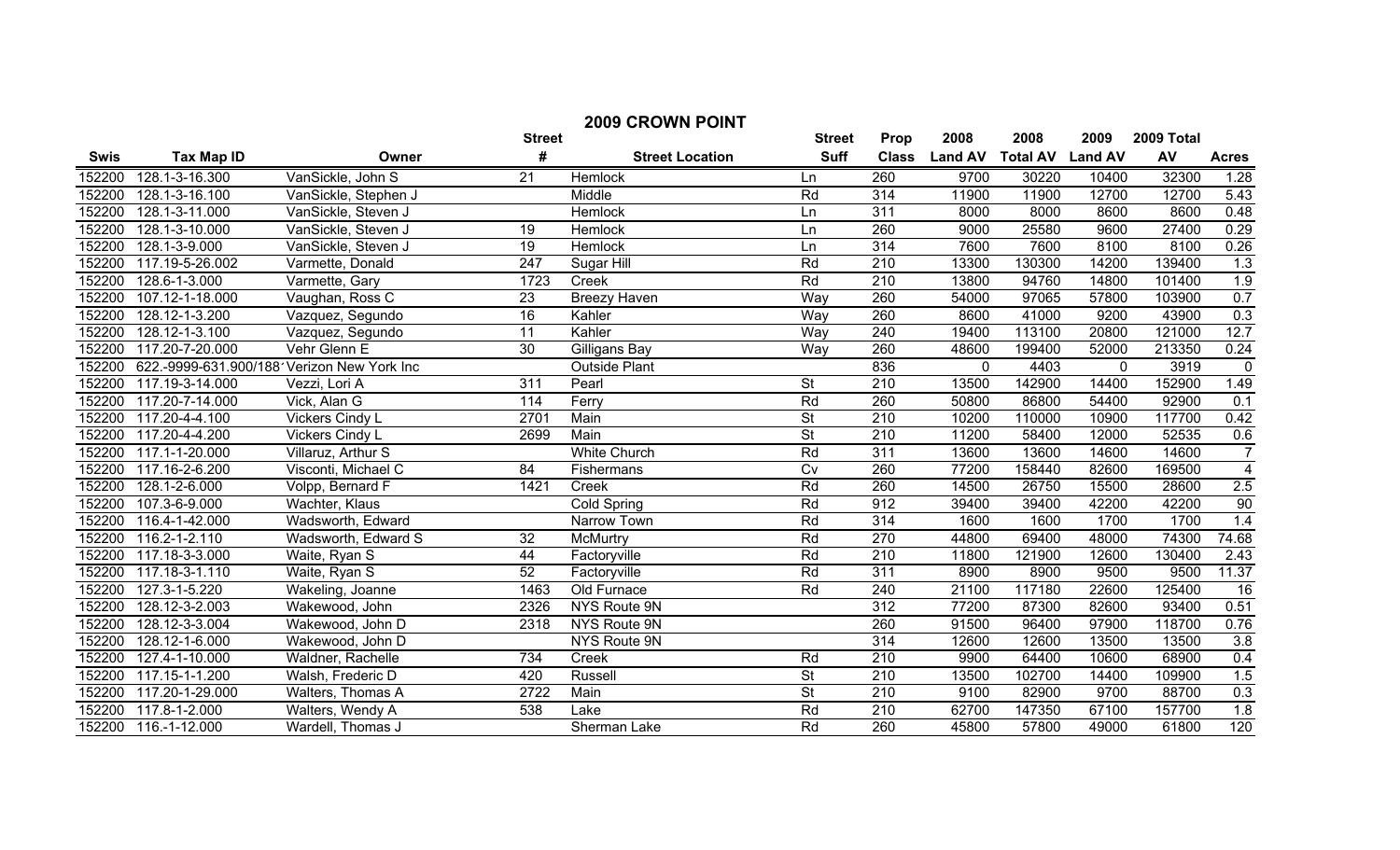| <b>2009 CROWN POINT</b> |                             |                         |                  |                        |                          |                  |                |                 |                |            |                |
|-------------------------|-----------------------------|-------------------------|------------------|------------------------|--------------------------|------------------|----------------|-----------------|----------------|------------|----------------|
|                         |                             |                         | <b>Street</b>    |                        | <b>Street</b>            | Prop             | 2008           | 2008            | 2009           | 2009 Total |                |
| <b>Swis</b>             | <b>Tax Map ID</b>           | Owner                   | #                | <b>Street Location</b> | <b>Suff</b>              | <b>Class</b>     | <b>Land AV</b> | <b>Total AV</b> | <b>Land AV</b> | AV         | <b>Acres</b>   |
| 152200                  | 107.4-1-12.120              | Warner, Edna M          | 190              | <b>Bridge</b>          | Rd                       | 270              | 13500          | 57500           | 14400          | 61500      | 1.2            |
| 152200                  | $107.12 - 1 - 3.000$        | Washburn, Robert L      | $\overline{712}$ | <b>Bridge</b>          | Rd                       | 210              | 58300          | 171480          | 62400          | 183500     | 3.9            |
| 152200                  | 127.4-1-16.200              | Watrous, Arthur G Jr    | 779              | Creek                  | Rd                       | $\overline{210}$ | 14900          | 85800           | 15900          | 91800      | 3.1            |
| 152200                  | 117.19-3-9.000              | Wayman, John I          | 299              | Pearl                  | $\overline{\mathsf{St}}$ | $\overline{210}$ | 16900          | 96150           | 18100          | 102900     | $\overline{5}$ |
| 152200                  | 117.1-1-18.120              | Weeber, Donald          |                  | Croake                 | Rd                       | $\overline{322}$ | 15700          | 15700           | 16800          | 16800      | 30.1           |
| 152200                  | 117.1-1-18.111              | Weeber, Donald          |                  | Croake                 | Rd                       | 322              | 46100          | 46100           | 49300          | 49300      | 121.3          |
| 152200                  | 117.1-1-18.200              | Weeber, Donald P        | 82               | Croake                 | Rd                       | $\overline{240}$ | 34900          | 140950          | 37300          | 150800     | 32.2           |
| 152200                  | 127.4-1-41.000              | Weeber, Donald P        | 704              | Creek                  | Rd                       | $\overline{210}$ | 36900          | 106920          | 39500          | 114400     | 0.3            |
| 152200                  | 128.3-1-13.110              | Welch, Dawn             |                  | Vineyard               | Rd                       | 322              | 17500          | 17500           | 18700          | 18700      | 10.83          |
| 152200                  | 127.3-1-15.000              | Weld, Gregory           | 1727             | Old Furnace            | Rd                       | 910              | 83300          | 114600          | 89100          | 122600     | 166.53         |
| 152200                  | 117.19-1-2.120              | Westbrook, Nicholas K   | 1911             | Creek                  | Rd                       | 210              | 14700          | 180200          | 15700          | 192800     | 2.8            |
| 152200                  | $\overline{107.3}$ -6-6.000 | Wheelock, Rodney        | 113              | Cold Spring            | Rd                       | 260              | 7500           | 9700            | 8000           | 19730      | 0.3            |
| 152200                  | 117.3-1-43.000              | White Church Cemetery   | 1241             | White Church           | Rd                       | 620              | 22700          | 57570           | 24300          | 61600      | 13.7           |
| 152200                  | 106.4-1-1.100               | White, Dennis R         |                  | <b>White Church</b>    | Rd                       | 240              | 25300          | 60160           | 27100          | 64400      | 23.8           |
| 152200                  | 128.6-4-1.000               | Whitford, Elmer         | 1598             | Creek                  | Rd                       | 210              | 9900           | 69250           | 10600          | 74100      | 0.4            |
| 152200                  | 128.3-1-7.000               | Whitford, Shawn         | 550              | <b>Buck Mountain</b>   | Rd                       | 270              | 11600          | 86800           | 12400          | 92900      | 0.99           |
| 152200                  | 128.3-1-6.000               | Whitford, Shawn L       | 551              | <b>Buck Mountain</b>   | Rd                       | 210              | 9000           | 46440           | 9600           | 49700      | 0.4            |
| 152200                  | 117.19-3-11.000             | Whitford, Walter S      | 1912             | Creek                  | Rd                       | 210              | 17800          | 121150          | 19000          | 129600     | $\overline{6}$ |
| 152200                  | 127.2-1-13.200              | Wildman, William        |                  | Creek                  | Rd                       | 312              | 31700          | 43600           | 33900          | 46700      | 73             |
| 152200                  | 106.4-1-8.000               | Wilhelmson, Eric M      |                  | <b>Breed Hill</b>      | Rd                       | 322              | 35750          | 35750           | 38300          | 38300      | 66             |
| 152200                  | 128.6-5-22.000              | Williams Stephen O      | 926              | <b>Bradford Hill</b>   | Rd                       | 483              | 13000          | 56500           | 13900          | 60500      | 0.64           |
| 152200                  | 117.2-1-7.000               | Williams, Dolores M     | 3362             | <b>NYS Route 9N</b>    |                          | 423              | 8700           | 31300           | 9300           | 33500      | 0.1            |
| 152200                  | 128.3-1-23.001              | Williams, Orrin         |                  | <b>Buck Mountain</b>   | Rd                       | 314              | 2200           | 2200            | 2400           | 2400       | 0.42           |
| 152200                  | 128.2-1-10.000              | Williams, Stephen O     | $\overline{211}$ | Sugar Hill             | Rd                       | 210              | 11200          | 109200          | 12000          | 116850     | 0.6            |
| 152200                  | 128.8-1-11.200              | Williams, Thomas J      | 2521             | NYS Route 9N           |                          | $\overline{210}$ | 10400          | 81650           | 11100          | 87400      | 0.4            |
| 152200                  | 107.20-2-20.000             | Wilson, Kathleen        | 596              | Lake                   | Rd                       | $\overline{210}$ | 49140          | 178570          | 88100          | 251410     | 1.66           |
| 152200                  | 117.3-1-5.200               | Wilson, Todd            | 12               | <b>Newell</b>          | Rd                       | $\overline{210}$ | 19800          | 90300           | 21200          | 96600      | $\,8\,$        |
| 152200                  | 128.1-4-41.000              | Winchell, Wendy         | 709              | Vineyard               | Rd                       | $\overline{210}$ | 10800          | 91200           | 11600          | 97600      | 0.5            |
| 152200                  | 127.4-1-29.000              | Winter, Christopher     | 1068             | <b>Warner Hill</b>     | Rd                       | 240              | 32200          | 86950           | 34450          | 93000      | 46.2           |
| 152200                  | 128.12-1-6.000/1            | Winters, Edgar          |                  | NYS Route 9N           |                          | 314              | 100            | 100             | 100            | 100        | 0.01           |
| 152200                  | 117.16-2-8.000              | <b>Wolcott Cemetery</b> | 15               | <b>Berry Patch</b>     | Way                      | 695              | 4400           | 4400            | 4700           | 4700       | 0.6            |
| 152200                  | 107.4-1-12.200              | Wolf, Robert K          | 175              | Trimble                | Rd                       | $\overline{210}$ | 13000          | 135720          | 13900          | 145220     | 0.92           |
| 152200                  | 117.2-2-7.000               | Wood, Harvey E          | 360              | Lake                   | Rd                       | $\overline{270}$ | 16800          | 49800           | 18000          | 53300      | 4.9            |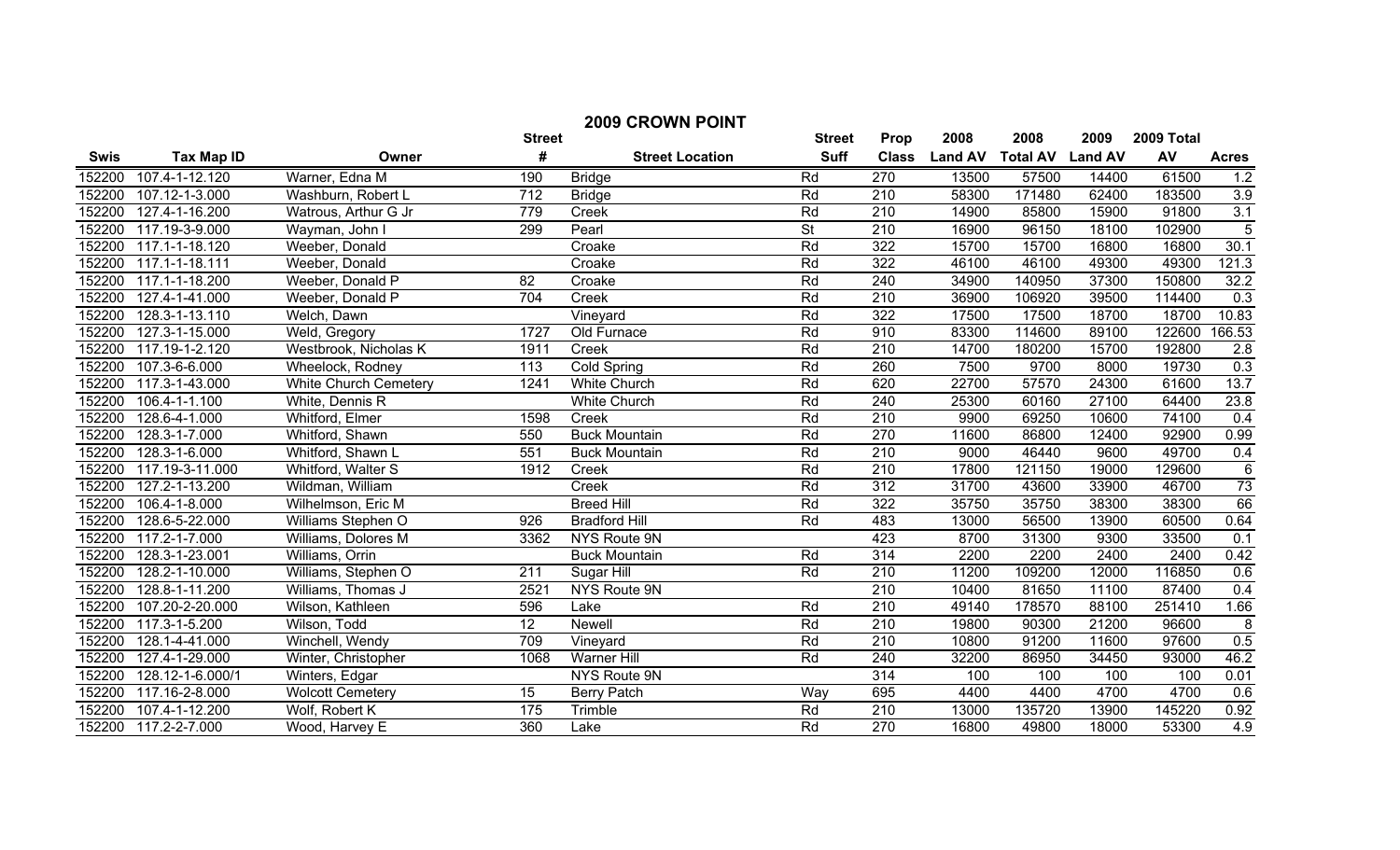| <b>2009 CROWN POINT</b> |                   |                    |                 |                        |                          |                  |                |                         |        |            |                  |
|-------------------------|-------------------|--------------------|-----------------|------------------------|--------------------------|------------------|----------------|-------------------------|--------|------------|------------------|
|                         |                   |                    | <b>Street</b>   |                        | <b>Street</b>            | Prop             | 2008           | 2008                    | 2009   | 2009 Total |                  |
| <b>Swis</b>             | <b>Tax Map ID</b> | Owner              | #               | <b>Street Location</b> | <b>Suff</b>              | <b>Class</b>     | <b>Land AV</b> | <b>Total AV Land AV</b> |        | AV         | <b>Acres</b>     |
| 152200                  | 117.19-5-21.000   | Wood, Kathleen     | 281             | Sugar Hill             | Rd                       | 210              | 8700           | 41590                   | 9300   | 44500      | 0.1              |
| 152200                  | 128.1-3-24.000    | Wood, Lillian M    | 305             | Middle                 | Rd                       | 210              | 17000          | 55720                   | 18200  | 59600      | 5.2              |
| 152200                  | 107.20-2-18.000   | Wood, Robert C     | 606             | Lake                   | Rd                       | 280              | 56200          | 96955                   | 52200  | 95800      | $\overline{1}$   |
| 152200                  | 127.2-1-30.000    | Wood, Stephen R    | 142             | Penfield               | Rd                       | 240              | 23400          | 68140                   | 25000  | 72900      | 26.7             |
| 152200                  | 117.18-4-4.200    | Woods, Clifton L   | 1812            | Creek                  | Rd                       | 270              | 12700          | 41500                   | 13600  | 44000      | 0.96             |
| 152200                  | 116.4-1-14.120    | Woods, Craig R     | 18              | Sprague                | Rd                       | 270              | 20100          | 29800                   | 21500  | 31900      | 8.3              |
| 152200                  | 117.3-1-29.000    | Woods, Douglas     | 99              | <b>Russell</b>         | $\overline{\mathsf{St}}$ | $\overline{210}$ | 13600          | 81850                   | 14600  | 87600      | 1.7              |
| 152200                  | 117.3-1-9.110     | Woods, Douglas     |                 | Russell                | $\overline{\mathsf{St}}$ | $\overline{322}$ | 18700          | 18700                   | 20000  | 20000      | 30.7             |
| 152200                  | 128.6-3-2.003     | Woods, Eugene      | 938             | <b>White Church</b>    | Rd                       | $\overline{210}$ | 13900          | 71450                   | 14900  | 76500      | 1.9              |
| 152200                  | 128.1-4-35.120    | Woods, Gary        |                 | Pearl                  | $\overline{\mathsf{St}}$ | 322              | 13300          | 13300                   | 14200  | 14200      | 35.26            |
| 152200                  | 128.1-4-33.000    | Woods, Gary J      | $\overline{92}$ | Pearl                  | $\overline{\mathsf{St}}$ | $\overline{210}$ | 13300          | 84800                   | 14200  | 90700      | 1.36             |
| 152200                  | 117.15-1-7.120    | Woods, Harold E    |                 | <b>NYS Route 9N</b>    |                          | 270              | 15000          | 124200                  | 16100  | 132900     | 3.75             |
| 152200                  | 107.3-6-14.000    | Woods, Henry       | 1815            | <b>White Church</b>    | Rd                       | 240              | 33900          | 51900                   | 36300  | 55500      | 44.2             |
| 152200                  | 117.16-1-7.000    | Woods, Henry       | 132             | Lake                   | Rd                       | 270              | 13000          | 40900                   | 13900  | 43760      |                  |
| 152200                  | 127.2-1-20.100    | Woods, Kevin E     | 1041            | Creek                  | Rd                       | 240              | 23700          | 138600                  | 25400  | 148300     | 20.89            |
| 152200                  | 127.2-1-18.000    | Woods, Kevin E     |                 | Creek                  | Rd                       | 312              | 11600          | 13800                   | 12400  | 14800      | 2.64             |
| 152200                  | 116.4-1-5.110     | Woods, Kimberly L  | 28              | Narrow Town            | Rd                       | 240              | 70000          | 137000                  | 74900  | 146600     | 152              |
| 152200                  | 128.1-4-26.000    | Woods, Lydia       | 53              | Pearl                  | <b>St</b>                | 270              | 21900          | 37000                   | 23400  | 39600      | 13.8             |
| 152200                  | 117.3-1-36.000    | Woods, McKinley    | $\overline{11}$ | Russell                | $\overline{\mathsf{St}}$ | $\overline{210}$ | 19300          | 93940                   | 20700  | 100500     | 7.5              |
| 152200                  | 117.3-1-38.000    | Woods, McKinley Jr |                 | Russell                | $\overline{\mathsf{St}}$ | 314              | 3200           | 3200                    | 3400   | 3400       | 0.6              |
| 152200                  | 117.3-1-37.000    | Woods, Steven E    | 3               | Russell                | $\overline{\mathsf{St}}$ | $\overline{210}$ | 15300          | 140040                  | 16400  | 149840     | 3.4              |
| 152200                  | 116.4-1-19.000    | Woods, Theodore D  | 436             | <b>Breed Hill</b>      | Rd                       | 240              | 48800          | 100200                  | 52200  | 107200     | 96               |
| 152200                  | 127.2-1-11.110    | Woods, Travis A    | 847             | Hog Back               | Rd                       | 240              | 35460          | 51120                   | 37900  | 54700      | 47.47            |
| 152200                  | 128.6-5-41.002    | Woods, Vain A      | 1730            | Creek                  | Rd                       | 210              | 10100          | 32500                   | 10800  | 34800      | 0.43             |
| 152200                  | 117.16-3-1.200    | Worth, Walter      |                 | <b>NYS Route 9N</b>    |                          | $\overline{210}$ | 11200          | 93560                   | 12000  | 100100     | 0.6              |
| 152200                  | 128.1-4-28.000    | Worth, Walter A    | 56              | Pearl                  | <b>St</b>                | $\overline{210}$ | 8000           | 102160                  | 8560   | 67420      | 0.2              |
| 152200                  | 117.8-1-12.000    | Wranosky, Thomas S | 492             | Lake                   | Rd                       | $\overline{210}$ | 109600         | 234360                  | 117300 | 250800     | 1.55             |
| 152200                  | 128.6-5-15.000    | Wright, Johnny     | 69              | Pearl                  | $\overline{\mathsf{St}}$ | $\overline{210}$ | 13300          | 109190                  | 14200  | 116800     | 1.3              |
| 152200                  | 128.1-2-10.200    | Wright, Larry      | 152             | <b>Breed Hill</b>      | Rd                       | 240              | 29100          | 83125                   | 31100  | 88900      | $\frac{34}{9}$   |
| 152200                  | 116.2-1-7.200     | Wright, Stephen H  | 125             | <b>McMurtry</b>        | Rd                       | $\overline{210}$ | 20700          | 85370                   | 22100  | 91300      |                  |
| 152200                  | 117.16-3-1.100    | <b>WWMB LLC</b>    | 2922            | NYS Route 9N           |                          | 422              | 19900          | 81000                   | 21300  | 86700      | 7.42             |
| 152200                  | 107.12-1-27.000   | Young, Robert E II | 562             | <b>Bridge</b>          | Rd                       | $\overline{210}$ | 82600          | 194980                  | 88400  | 208600     | 5.1              |
| 152200                  | 107.12-1-26.000   | Young, Robert E II |                 | <b>Bridge</b>          | Rd                       | $\overline{314}$ | 75100          | 75100                   | 80400  | 80400      | $\overline{3.3}$ |